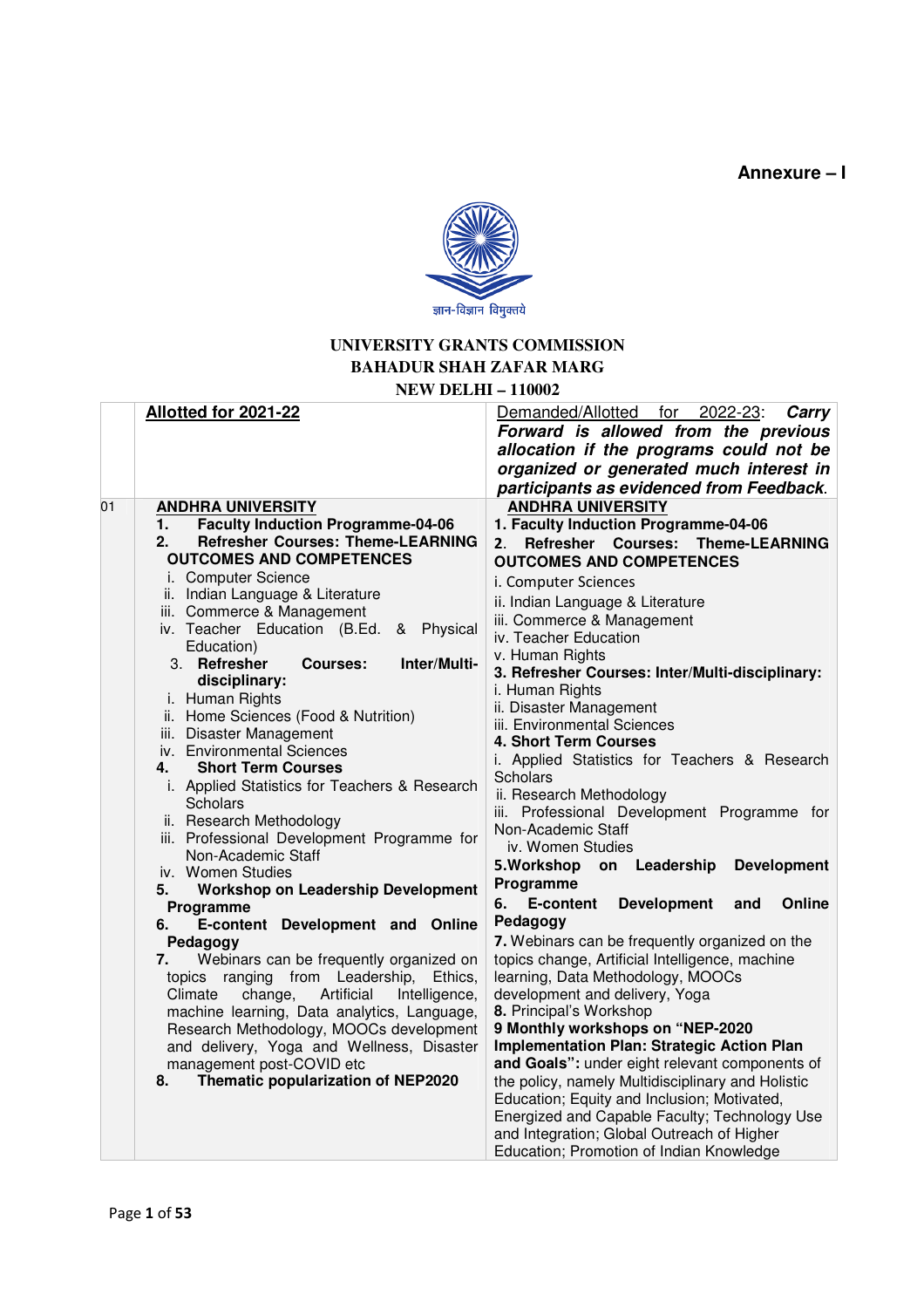|    |                                                                                                                                                                                                                                                                                                                                                                                                                                                                                                                                                                                                                                                                                                                                                                                                                                                                                                                                                                                                                                                                                                                                                        | Systems; Languages, Culture and Values;<br>Research, Innovation and Rankings; and<br>Integrated Higher Education System.                                                                                                                                                                                                                                                                                                                                                                                                                                                                                                                                                                                                                                                                                                                                                                                                                                                                                                                                                                                                                                                  |
|----|--------------------------------------------------------------------------------------------------------------------------------------------------------------------------------------------------------------------------------------------------------------------------------------------------------------------------------------------------------------------------------------------------------------------------------------------------------------------------------------------------------------------------------------------------------------------------------------------------------------------------------------------------------------------------------------------------------------------------------------------------------------------------------------------------------------------------------------------------------------------------------------------------------------------------------------------------------------------------------------------------------------------------------------------------------------------------------------------------------------------------------------------------------|---------------------------------------------------------------------------------------------------------------------------------------------------------------------------------------------------------------------------------------------------------------------------------------------------------------------------------------------------------------------------------------------------------------------------------------------------------------------------------------------------------------------------------------------------------------------------------------------------------------------------------------------------------------------------------------------------------------------------------------------------------------------------------------------------------------------------------------------------------------------------------------------------------------------------------------------------------------------------------------------------------------------------------------------------------------------------------------------------------------------------------------------------------------------------|
| 02 | <b>UNIVERSITY OF HYDERABAD</b><br>1. Faculty Induction Programme - 04-06<br>2. Refresher Courses: Theme-LEARNING<br><b>OUTCOMES AND COMPETENCES</b><br><b>Commerce &amp; Management</b><br>i)<br><b>Experimental Physics</b><br>ii)<br><b>Mathematics</b><br>iii)<br><b>Chemistry</b><br>iv)<br><b>English Language Studies</b><br>V)<br>3. Refresher<br><b>Courses:</b><br>Inter/Multi-<br>disciplinary<br><b>Social Sciences</b><br>i)<br>ii)<br>Research<br>Methodology<br>for<br><b>Social</b><br><b>Sciences</b><br>iii) Life Sciences<br>iv) Computational Social Sciences<br>v) Information Technology<br>4. Short Term Courses.<br>i) E-content Development and MOOC's<br><b>Academic Writing</b><br>ii)<br>iii) Disaster Management<br><b>Gender Sensitization</b><br>iv)<br>Webinars can be frequently organized on<br>1.<br>topics ranging from Leadership,<br>Ethics,<br>Artificial<br>Climate<br>change,<br>Intelligence,<br>machine learning, Data analytics, Language,<br>Research Methodology, MOOCs development<br>and delivery, Yoga and Wellness, Disaster<br>management post-COVID etc<br>Thematic popularization of NEP2020<br>2. | <b>UNIVERSITY OF HYDERABAD</b><br>1. Faculty Induction Programme - 04-06<br><b>Refresher Courses:</b><br><b>Theme-LEARNING</b><br>2.<br><b>OUTCOMES AND COMPETENCES</b><br>i.Commerce & Management<br>ii. Experimental Physics<br>iii. Mathematics<br>iv. Chemistry<br>v. English Language Studies<br>3. Refresher Courses: Inter/Multi-disciplinary<br>i. Social Sciences<br>ii. Research Methodology for Social Sciences<br>iii. Life Sciences<br>iv. Computational Social Sciences<br>v. Information Technology<br>4. Short Term Programmes for one week<br>i. E-content Development and MOOC's<br>ii. Academic Writing<br>iii. Disaster Management<br><b>Gender Sensitization</b><br>v.<br>workshops<br>"NEP-2020<br>5.<br><b>Monthly</b><br>on<br>Implementation Plan: Strategic Action Plan<br>and Goals": under eight relevant components<br>of the policy, namely Multidisciplinary and<br>Holistic Education; Equity and Inclusion;<br>Motivated, Energized and Capable Faculty;<br>Technology Use and Integration; Global<br>Outreach of Higher Education; Promotion of<br>Indian Knowledge Systems; Languages,<br>Culture and Values; Research, Innovation and |
|    |                                                                                                                                                                                                                                                                                                                                                                                                                                                                                                                                                                                                                                                                                                                                                                                                                                                                                                                                                                                                                                                                                                                                                        | Rankings; and Integrated Higher Education<br>System.                                                                                                                                                                                                                                                                                                                                                                                                                                                                                                                                                                                                                                                                                                                                                                                                                                                                                                                                                                                                                                                                                                                      |
| 03 | OSMANIA UNIVERSITY, HYDERABAD<br><b>Faculty Induction Programme-04-06</b><br>1.<br>(REFRESHER COURSES-<br><b>SUBJECT</b><br>2.<br><b>SPECIFIC</b><br><b>INTER</b><br>&<br><b>DISCIPLINARY</b>                                                                                                                                                                                                                                                                                                                                                                                                                                                                                                                                                                                                                                                                                                                                                                                                                                                                                                                                                          | OSMANIA UNIVERSITY, HYDERABAD<br>1. Faculty Induction Programme-04-06<br>Refresher<br><b>Courses:</b><br><b>Theme-LEARNING</b><br>2.<br><b>OUTCOMES AND COMPETENCES</b>                                                                                                                                                                                                                                                                                                                                                                                                                                                                                                                                                                                                                                                                                                                                                                                                                                                                                                                                                                                                   |
|    | <b>COURSES</b><br>i. HUMANITIES<br>ii. SOCIAL SCIENCES<br>iii. LIFE SCIENCES<br>iv. CHEMICAL SCIENCES<br>v. GENDER SENSITIZATION<br>vi. ENTREPRENEURSHIP<br><b>DEVELOPMENT</b><br>PROGRAM/COMMERCE<br><b>BUSINESS</b><br>&<br><b>MANAGEMENT</b><br>vii. EARTH SCIENCES<br>viii. RESEARCH METHODOLOGY<br>ix. HIGHER EDUCATION PEDAGOGY<br>x. SOFT<br><b>SKILLS</b><br>AND<br><b>PERSONALITY</b><br><b>DEVELOPMENT</b><br>xi. ECONOMETRICS<br>xii. BUSINESS ANALYTICS<br>3.<br><b>SHORT TERM COURSES (6 Days)</b><br>RENEWABLE ENERGY<br>i.                                                                                                                                                                                                                                                                                                                                                                                                                                                                                                                                                                                                              | <b>Library and Information Sciences</b><br>ii.<br>Mathematical Sciences and Its Applications<br>ii.<br>English<br>iii.<br>Life Sciences<br>Nanoniochemistry and Bioinformatics<br>iv.<br>3. Refresher Courses: Inter/Multi-disciplinary<br>Information Technology Law<br>i.<br>Language and Linguistics<br>ii.<br>iii.<br>Entrepreneurship Development Programme/<br>Commerce<br>&<br><b>Business</b><br>Management<br>iv.<br>/Business Analytics<br>Capacity Building and Adapting to new<br>v.<br>normal<br><b>4. SHORT TERM COURSES</b><br>i. Disaster Management post covid<br>ii. Physical Education & Sport Sciences<br>iii. MOOCs, E-Content Development, Online<br>Pedagogy & Open Educational Resources                                                                                                                                                                                                                                                                                                                                                                                                                                                          |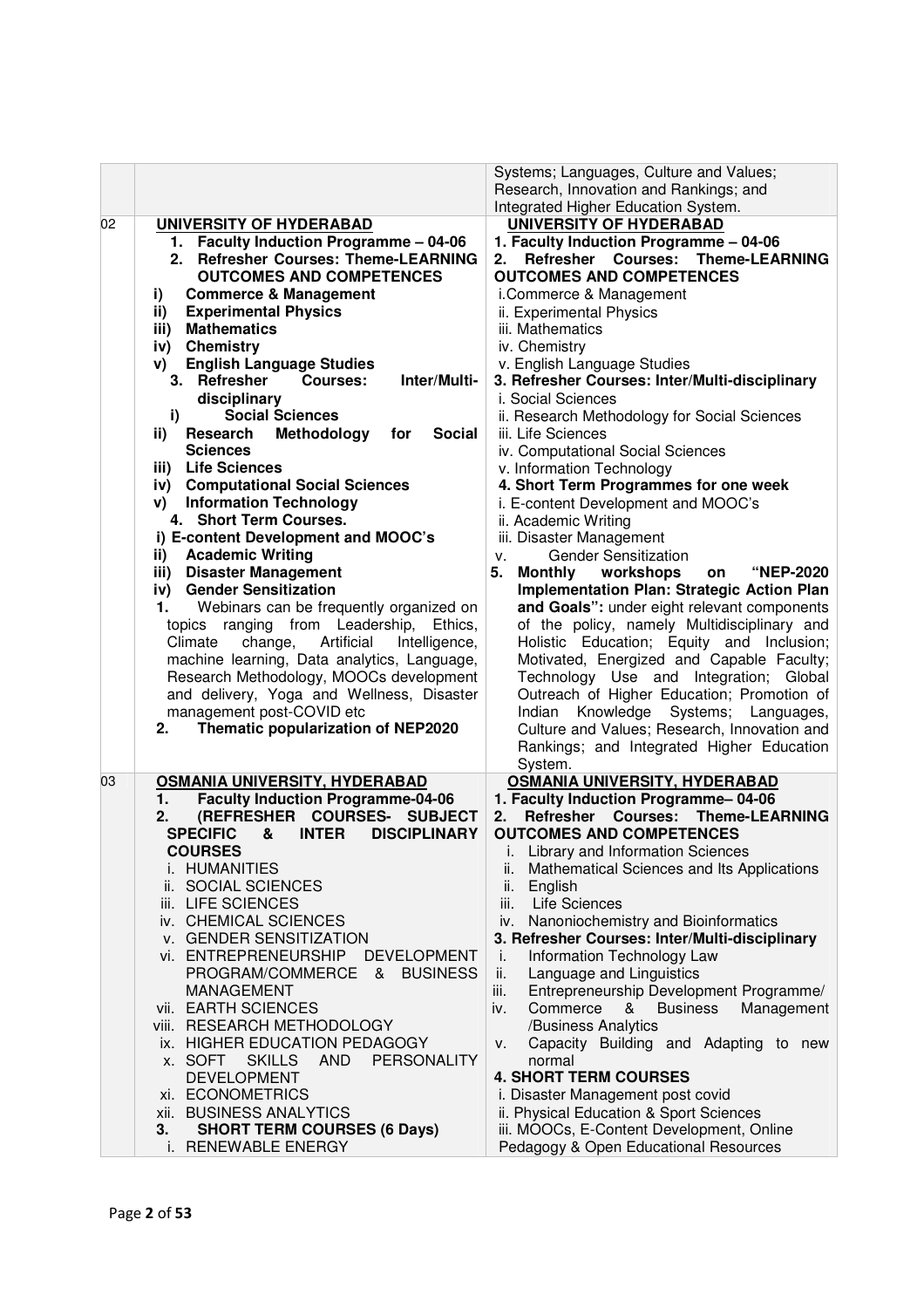|    | ii. SUSTAINABLE DEVELOPMENT GOALS<br>iii. TEACHER EDUCATORS: LEARNING<br><b>OUTCOMES</b><br><b>AND</b><br><b>EDUCATIONALREFORMS</b><br>iv. SCIENCE AND TECHNOLOGY OF YOGA<br>AND MEDITATION<br>v. MOOCS, ONLINE COURSES & OPEN<br><b>EDUCATIONAL RESOURCES</b><br>vi. E-CONTENT<br><b>DEVELOPMENT</b><br><b>AND</b><br><b>ONLINE PEDAGOGY</b><br>vii. ICT TOOLS<br>4. WORKSHOP<br>i. LEADERSHIP<br><b>DEVELOPMENT</b><br>PROGRAMME (MID-LEVEL)<br>ii. LEADERSHIP<br><b>DEVELOPMENT</b><br>PROGRAMME (SENIOR-LEVEL)<br>iii. PROFESSIONAL DEVELOPMENT FOR<br><b>IQAC COORDINATORS</b><br>iv. INTERACTION PROGRAMME FOR PhD.<br><b>RESEARCH</b><br>SCHOLARS/POST-<br>DOCTORAL FELLOWS<br>Webinars can be frequently organized on<br>5.<br>topics ranging from Leadership,<br>Ethics.<br>Climate<br>change,<br>Artificial<br>Intelligence,<br>machine learning, Data analytics, Language,<br>Research Methodology, MOOCs development<br>and delivery, Yoga and Wellness, Disaster<br>management post-COVID etc<br>Thematic popularization of NEP2020<br>6. | iv. Statistical Packages for Data Analysis<br>v. Artificial Intelligence & Machine Learning<br>vi. Research Methodology<br>5. WORKSHOP<br>i. LEADERSHIP DEVELOPMENT<br><b>PROGRAMME</b><br>ii. ACADEMIC ADMINISTRARTORS<br>iii. INTERACTION PROGRAMME FOR Ph.D.<br>RESEARCH SCHOLARS/POST-<br>DOCTORAL FELLOWS<br>6. Webinars<br>i. Disaster Management post covid<br>ii. Democratic Ideals and Food Governance<br>iii. Human Rights<br>iv. International Relations<br>Monthly workshops<br>7.<br><b>"NEP-2020</b><br>on<br>Implementation Plan: Strategic Action Plan<br>and Goals": under eight relevant components of<br>the policy, namely Multidisciplinary and Holistic<br>Education; Equity and Inclusion; Motivated,<br>Energized and Capable Faculty; Technology Use<br>and Integration; Global Outreach of Higher<br>Education; Promotion of Indian<br>Knowledge<br>Systems; Languages, Culture and Values;<br>Innovation<br>and Rankings;<br>Research,<br>and<br>Integrated Higher Education System. |
|----|--------------------------------------------------------------------------------------------------------------------------------------------------------------------------------------------------------------------------------------------------------------------------------------------------------------------------------------------------------------------------------------------------------------------------------------------------------------------------------------------------------------------------------------------------------------------------------------------------------------------------------------------------------------------------------------------------------------------------------------------------------------------------------------------------------------------------------------------------------------------------------------------------------------------------------------------------------------------------------------------------------------------------------------------------------|-----------------------------------------------------------------------------------------------------------------------------------------------------------------------------------------------------------------------------------------------------------------------------------------------------------------------------------------------------------------------------------------------------------------------------------------------------------------------------------------------------------------------------------------------------------------------------------------------------------------------------------------------------------------------------------------------------------------------------------------------------------------------------------------------------------------------------------------------------------------------------------------------------------------------------------------------------------------------------------------------------------------|
| 04 | <b>SVU TIRUPATI, A P</b>                                                                                                                                                                                                                                                                                                                                                                                                                                                                                                                                                                                                                                                                                                                                                                                                                                                                                                                                                                                                                               |                                                                                                                                                                                                                                                                                                                                                                                                                                                                                                                                                                                                                                                                                                                                                                                                                                                                                                                                                                                                                 |
|    | <b>Faculty Induction Programme - 04-06</b><br>1.                                                                                                                                                                                                                                                                                                                                                                                                                                                                                                                                                                                                                                                                                                                                                                                                                                                                                                                                                                                                       | <b>SVU TIRUPATI, A P</b><br>1. Faculty Induction Programme - 04-06                                                                                                                                                                                                                                                                                                                                                                                                                                                                                                                                                                                                                                                                                                                                                                                                                                                                                                                                              |
|    | <b>Refresher Courses:</b><br>2.                                                                                                                                                                                                                                                                                                                                                                                                                                                                                                                                                                                                                                                                                                                                                                                                                                                                                                                                                                                                                        | Refresher<br><b>Courses:</b><br><b>Theme-LEARNING</b><br>2.                                                                                                                                                                                                                                                                                                                                                                                                                                                                                                                                                                                                                                                                                                                                                                                                                                                                                                                                                     |
|    | <b>Subject Specific</b>                                                                                                                                                                                                                                                                                                                                                                                                                                                                                                                                                                                                                                                                                                                                                                                                                                                                                                                                                                                                                                | <b>OUTCOMES AND COMPETENCES</b>                                                                                                                                                                                                                                                                                                                                                                                                                                                                                                                                                                                                                                                                                                                                                                                                                                                                                                                                                                                 |
|    | i) Telugu                                                                                                                                                                                                                                                                                                                                                                                                                                                                                                                                                                                                                                                                                                                                                                                                                                                                                                                                                                                                                                              | Botany<br>İ.                                                                                                                                                                                                                                                                                                                                                                                                                                                                                                                                                                                                                                                                                                                                                                                                                                                                                                                                                                                                    |
|    | ii) English                                                                                                                                                                                                                                                                                                                                                                                                                                                                                                                                                                                                                                                                                                                                                                                                                                                                                                                                                                                                                                            | ii.<br>Zoology                                                                                                                                                                                                                                                                                                                                                                                                                                                                                                                                                                                                                                                                                                                                                                                                                                                                                                                                                                                                  |
|    | iii) Economics                                                                                                                                                                                                                                                                                                                                                                                                                                                                                                                                                                                                                                                                                                                                                                                                                                                                                                                                                                                                                                         | iii.<br>Economics                                                                                                                                                                                                                                                                                                                                                                                                                                                                                                                                                                                                                                                                                                                                                                                                                                                                                                                                                                                               |
|    | iv) Physics                                                                                                                                                                                                                                                                                                                                                                                                                                                                                                                                                                                                                                                                                                                                                                                                                                                                                                                                                                                                                                            | Physics<br>iv.                                                                                                                                                                                                                                                                                                                                                                                                                                                                                                                                                                                                                                                                                                                                                                                                                                                                                                                                                                                                  |
|    | v) Chemistry                                                                                                                                                                                                                                                                                                                                                                                                                                                                                                                                                                                                                                                                                                                                                                                                                                                                                                                                                                                                                                           | Chemistry<br>V.                                                                                                                                                                                                                                                                                                                                                                                                                                                                                                                                                                                                                                                                                                                                                                                                                                                                                                                                                                                                 |
|    | Inter-disciplinary                                                                                                                                                                                                                                                                                                                                                                                                                                                                                                                                                                                                                                                                                                                                                                                                                                                                                                                                                                                                                                     | 3. Refresher Courses : Inter-Disciplinary/                                                                                                                                                                                                                                                                                                                                                                                                                                                                                                                                                                                                                                                                                                                                                                                                                                                                                                                                                                      |
|    | i) Life Sciences                                                                                                                                                                                                                                                                                                                                                                                                                                                                                                                                                                                                                                                                                                                                                                                                                                                                                                                                                                                                                                       | <b>Multi-Disciplinary</b>                                                                                                                                                                                                                                                                                                                                                                                                                                                                                                                                                                                                                                                                                                                                                                                                                                                                                                                                                                                       |
|    | Social Sciences<br>ii)                                                                                                                                                                                                                                                                                                                                                                                                                                                                                                                                                                                                                                                                                                                                                                                                                                                                                                                                                                                                                                 | i.<br>Life Sciences<br>ii.                                                                                                                                                                                                                                                                                                                                                                                                                                                                                                                                                                                                                                                                                                                                                                                                                                                                                                                                                                                      |
|    | <b>Multi-disciplinary</b>                                                                                                                                                                                                                                                                                                                                                                                                                                                                                                                                                                                                                                                                                                                                                                                                                                                                                                                                                                                                                              | Language and Literature<br>iii.                                                                                                                                                                                                                                                                                                                                                                                                                                                                                                                                                                                                                                                                                                                                                                                                                                                                                                                                                                                 |
|    | i) Indian Heritage& Culture<br>Information & Communication Technology<br>ii)                                                                                                                                                                                                                                                                                                                                                                                                                                                                                                                                                                                                                                                                                                                                                                                                                                                                                                                                                                           | Culture, Heritage and Tourism<br>iv.<br>Information<br>Communication<br>and                                                                                                                                                                                                                                                                                                                                                                                                                                                                                                                                                                                                                                                                                                                                                                                                                                                                                                                                     |
|    | <b>Gender Studies</b><br>iii)                                                                                                                                                                                                                                                                                                                                                                                                                                                                                                                                                                                                                                                                                                                                                                                                                                                                                                                                                                                                                          | Technology                                                                                                                                                                                                                                                                                                                                                                                                                                                                                                                                                                                                                                                                                                                                                                                                                                                                                                                                                                                                      |
|    | <b>Environment Studies</b><br>iv)                                                                                                                                                                                                                                                                                                                                                                                                                                                                                                                                                                                                                                                                                                                                                                                                                                                                                                                                                                                                                      | <b>Gender Studies</b><br>ν.                                                                                                                                                                                                                                                                                                                                                                                                                                                                                                                                                                                                                                                                                                                                                                                                                                                                                                                                                                                     |
|    | Health Management<br>V)                                                                                                                                                                                                                                                                                                                                                                                                                                                                                                                                                                                                                                                                                                                                                                                                                                                                                                                                                                                                                                | <b>Environmental Studies</b><br>vi.                                                                                                                                                                                                                                                                                                                                                                                                                                                                                                                                                                                                                                                                                                                                                                                                                                                                                                                                                                             |
|    | <b>Short Term Courses</b><br>З.                                                                                                                                                                                                                                                                                                                                                                                                                                                                                                                                                                                                                                                                                                                                                                                                                                                                                                                                                                                                                        | vii.<br>Health Management                                                                                                                                                                                                                                                                                                                                                                                                                                                                                                                                                                                                                                                                                                                                                                                                                                                                                                                                                                                       |
|    | i)<br>E-learning and MOOC's                                                                                                                                                                                                                                                                                                                                                                                                                                                                                                                                                                                                                                                                                                                                                                                                                                                                                                                                                                                                                            | 4. Short Term Courses                                                                                                                                                                                                                                                                                                                                                                                                                                                                                                                                                                                                                                                                                                                                                                                                                                                                                                                                                                                           |
|    | Professional Development Programme for<br>ii)                                                                                                                                                                                                                                                                                                                                                                                                                                                                                                                                                                                                                                                                                                                                                                                                                                                                                                                                                                                                          | 1. E-Learning and MOOC's                                                                                                                                                                                                                                                                                                                                                                                                                                                                                                                                                                                                                                                                                                                                                                                                                                                                                                                                                                                        |
|    | Teachers                                                                                                                                                                                                                                                                                                                                                                                                                                                                                                                                                                                                                                                                                                                                                                                                                                                                                                                                                                                                                                               | 2. Professional Development Programme for                                                                                                                                                                                                                                                                                                                                                                                                                                                                                                                                                                                                                                                                                                                                                                                                                                                                                                                                                                       |
|    | Professional Development Programme for<br>iii)                                                                                                                                                                                                                                                                                                                                                                                                                                                                                                                                                                                                                                                                                                                                                                                                                                                                                                                                                                                                         | Teachers                                                                                                                                                                                                                                                                                                                                                                                                                                                                                                                                                                                                                                                                                                                                                                                                                                                                                                                                                                                                        |
|    | Non-Academic Staff                                                                                                                                                                                                                                                                                                                                                                                                                                                                                                                                                                                                                                                                                                                                                                                                                                                                                                                                                                                                                                     | 3. Professional Development Programme for                                                                                                                                                                                                                                                                                                                                                                                                                                                                                                                                                                                                                                                                                                                                                                                                                                                                                                                                                                       |
|    | Workshop for Academic Administrators<br>iv)                                                                                                                                                                                                                                                                                                                                                                                                                                                                                                                                                                                                                                                                                                                                                                                                                                                                                                                                                                                                            | Non-Academic Staff                                                                                                                                                                                                                                                                                                                                                                                                                                                                                                                                                                                                                                                                                                                                                                                                                                                                                                                                                                                              |
|    | SPSS for Research Scholars<br>V)                                                                                                                                                                                                                                                                                                                                                                                                                                                                                                                                                                                                                                                                                                                                                                                                                                                                                                                                                                                                                       | 4. Workshop for Academic Administrators                                                                                                                                                                                                                                                                                                                                                                                                                                                                                                                                                                                                                                                                                                                                                                                                                                                                                                                                                                         |
|    | Webinars can be frequently organized on<br>4.<br>topics ranging from Leadership, Ethics, Climate                                                                                                                                                                                                                                                                                                                                                                                                                                                                                                                                                                                                                                                                                                                                                                                                                                                                                                                                                       | 5. SPSS for Research Scholars<br>5. Webinars                                                                                                                                                                                                                                                                                                                                                                                                                                                                                                                                                                                                                                                                                                                                                                                                                                                                                                                                                                    |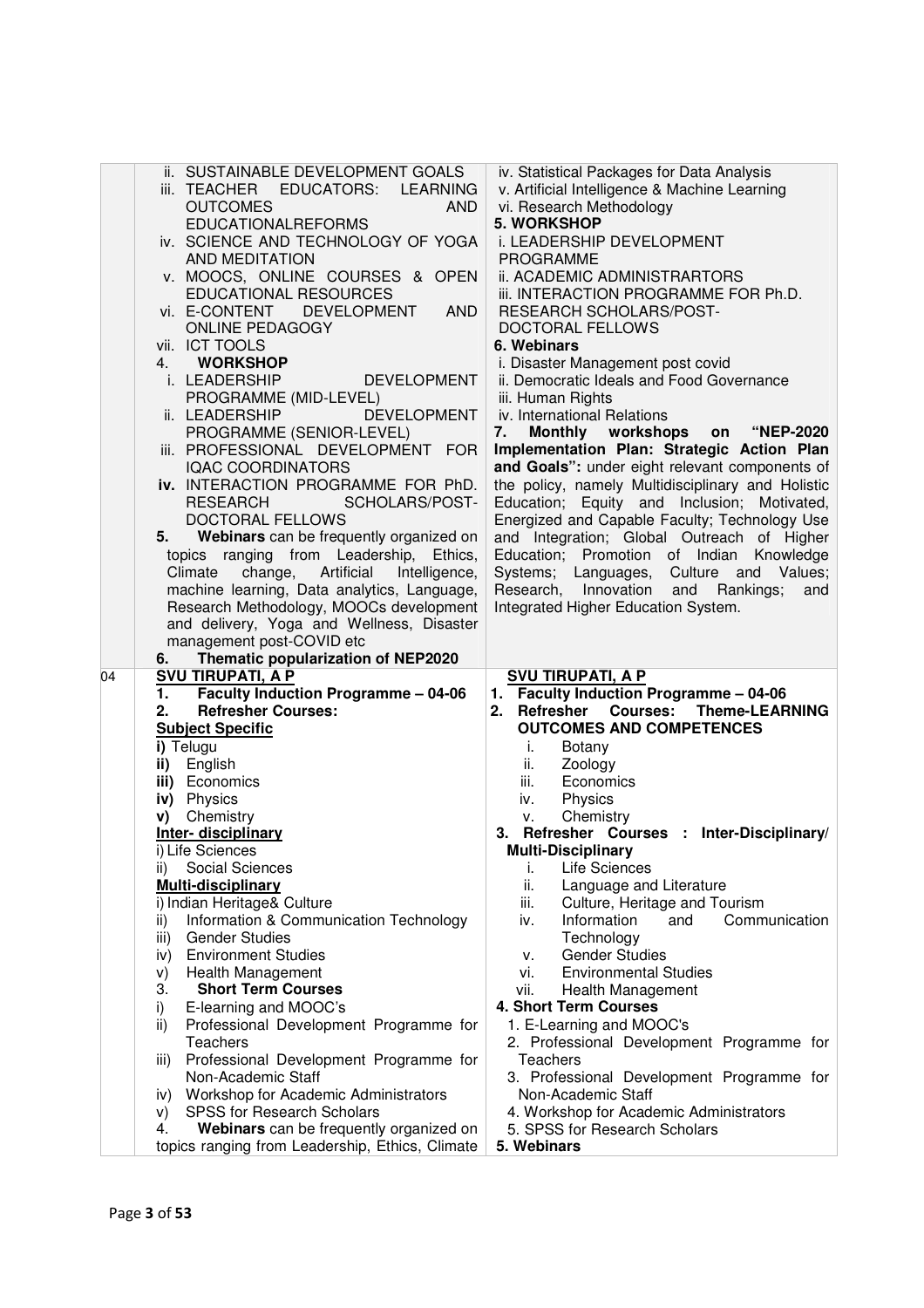|    | change, Artificial Intelligence, machine learning,<br>Language,<br>Data<br>analytics,<br>Research<br>Methodology,<br><b>MOOCs</b><br>development<br>and<br>Wellness,<br>delivery,<br>Yoga<br>and<br>Disaster<br>management post-COVID etc | 4/5<br>Webinars on<br>topics:<br>Research<br>1.<br>Methodology, COVID - 19, Climate Change,<br>Yoga and Meditation, Ethics in Research,<br>Leadership etc.<br><b>Monthly</b><br>workshops<br><b>"NEP-2020</b><br>6.<br>on |
|----|-------------------------------------------------------------------------------------------------------------------------------------------------------------------------------------------------------------------------------------------|---------------------------------------------------------------------------------------------------------------------------------------------------------------------------------------------------------------------------|
|    | Thematic popularization of NEP2020<br>5.                                                                                                                                                                                                  | Implementation Plan: Strategic Action Plan                                                                                                                                                                                |
|    |                                                                                                                                                                                                                                           | and Goals": under eight relevant components of                                                                                                                                                                            |
|    |                                                                                                                                                                                                                                           | the policy, namely Multidisciplinary and Holistic                                                                                                                                                                         |
|    |                                                                                                                                                                                                                                           | Education; Equity and Inclusion; Motivated,<br>Energized and Capable Faculty; Technology Use                                                                                                                              |
|    |                                                                                                                                                                                                                                           | and Integration; Global Outreach of Higher                                                                                                                                                                                |
|    |                                                                                                                                                                                                                                           | Education; Promotion of Indian<br>Knowledge                                                                                                                                                                               |
|    |                                                                                                                                                                                                                                           | Systems; Languages,<br>Culture and Values;                                                                                                                                                                                |
|    |                                                                                                                                                                                                                                           | Research, Innovation<br>and<br>Rankings;<br>and                                                                                                                                                                           |
|    |                                                                                                                                                                                                                                           | Integrated Higher Education System.                                                                                                                                                                                       |
| 05 | JAWAHARLAL NEHRU TECH. UNIVERSITY                                                                                                                                                                                                         | JAWAHARLAL NEHRU TECH. UNIVERSITY                                                                                                                                                                                         |
|    | <b>HYDERABAD</b>                                                                                                                                                                                                                          | <b>HYDERABAD</b><br>1. Faculty Induction Programme - 04-06                                                                                                                                                                |
|    | <b>Faculty Induction Programme - 04-06</b><br>1.<br><b>Refresher Courses: Theme-LEARNING</b><br>2.                                                                                                                                        | Refresher Courses: Theme-LEARNING<br>2.                                                                                                                                                                                   |
|    | <b>OUTCOMES AND COMPETENCES</b>                                                                                                                                                                                                           | <b>OUTCOMES AND COMPETENCES</b>                                                                                                                                                                                           |
|    | Artificial Intelligence & Machine Learning<br>i)                                                                                                                                                                                          | i. Artificial Intelligence                                                                                                                                                                                                |
|    | Al Techniques- Electrical Engineering<br>ii)                                                                                                                                                                                              | ii. Application of Soft Computing in Electrical                                                                                                                                                                           |
|    | Drug Discovery and Drug Development<br>iii)                                                                                                                                                                                               | Engineering                                                                                                                                                                                                               |
|    | and Analytical Interpretation of Data in                                                                                                                                                                                                  | iii. English Language Teaching                                                                                                                                                                                            |
|    | <b>Pharmaceutical Research</b>                                                                                                                                                                                                            | iv. Indian English Literature                                                                                                                                                                                             |
|    | Refresher<br><b>Inter-Disciplinary</b><br><b>Courses:</b><br><b>Refresher Courses</b>                                                                                                                                                     | v. Emerging trends and innovations in<br>pharmaceutical Sciences                                                                                                                                                          |
|    | Internet of Things<br>i)                                                                                                                                                                                                                  | 3.<br>Refresher<br><b>Courses:</b><br>Inter-                                                                                                                                                                              |
|    | Contemporary Development Trends in<br>ii)                                                                                                                                                                                                 | Disciplinary/Multidisciplinary                                                                                                                                                                                            |
|    | Materials Science and Engineering                                                                                                                                                                                                         | i. Internet of things                                                                                                                                                                                                     |
|    | Current and future Prospects of Drug<br>iii)                                                                                                                                                                                              | ii. Machine Learning and Data science                                                                                                                                                                                     |
|    | Discovery and Delivery Approaches<br>3.<br><b>Short Term Courses</b>                                                                                                                                                                      | Drug<br>Discovery<br>and<br>Novel<br>iii.<br>Drug                                                                                                                                                                         |
|    | <b>Cyber Security &amp; Forensics</b><br>i)                                                                                                                                                                                               | Development - Analytical Interpretation of                                                                                                                                                                                |
|    | Deep Learning<br>ii)                                                                                                                                                                                                                      | research data                                                                                                                                                                                                             |
|    | Recent Advance in Renewable Power<br>iii)                                                                                                                                                                                                 | 4. Short Term Courses                                                                                                                                                                                                     |
|    | Robotics and its applications<br>iv)                                                                                                                                                                                                      | Big data analysis<br>i.                                                                                                                                                                                                   |
|    | <b>Hydrological Modeling</b><br>V)                                                                                                                                                                                                        | ii.<br><b>Cyber Security and Forensics</b>                                                                                                                                                                                |
|    | Modern Methods in Organic Synthesis and<br>vi)                                                                                                                                                                                            | iii. Computational Methods in Drug Discovery                                                                                                                                                                              |
|    | <b>Analytical Techniques</b><br>vii) Recent Advance in Material Science                                                                                                                                                                   | iv. Advanced applies Chemistry and Engineering                                                                                                                                                                            |
|    | viii) Principal, Synthesis and Characterization                                                                                                                                                                                           | <b>Materials</b><br>v. Advances<br>nanomaterial<br>in<br>fabrication,                                                                                                                                                     |
|    | of Nanotechnology - Current and Future                                                                                                                                                                                                    | characterization and applications                                                                                                                                                                                         |
|    | approaches                                                                                                                                                                                                                                | ii. Pharmacotherapeutics<br>οf<br>Diseases,                                                                                                                                                                               |
|    | ix) Research Methodology                                                                                                                                                                                                                  | Pharmacovigilance and screening methods in                                                                                                                                                                                |
|    | online<br>e-Content<br>Development<br>and<br>X)<br>Pedagogy                                                                                                                                                                               | pharmacology                                                                                                                                                                                                              |
|    | Soft Skills and Professional Ethics<br>xi)                                                                                                                                                                                                | <b>Gender Sensitization</b><br>İ.                                                                                                                                                                                         |
|    | xii) Effective Academic Administration for Non-                                                                                                                                                                                           | ii.<br>Soft skills for professional excellence                                                                                                                                                                            |
|    | <b>Teaching Staff</b>                                                                                                                                                                                                                     | iii. Disaster Management<br>iii. MOOCs, e-content Development and Online                                                                                                                                                  |
|    | Webinars can be frequently organized on<br>5.                                                                                                                                                                                             | Pedagogy                                                                                                                                                                                                                  |
|    | topics ranging from Leadership,<br>Ethics,                                                                                                                                                                                                | <b>Research Methodology</b><br>i.                                                                                                                                                                                         |
|    | Artificial<br>Climate<br>change,<br>Intelligence,                                                                                                                                                                                         | iv.<br>Professional Development Programme for the                                                                                                                                                                         |
|    | machine learning, Data analytics, Language,<br>Research Methodology, MOOCs development                                                                                                                                                    | Administrative Staff of Universities<br>and                                                                                                                                                                               |
|    | and delivery, Yoga and Wellness, Disaster                                                                                                                                                                                                 | Colleges<br>workshops<br><b>"NEP-2020</b><br>on                                                                                                                                                                           |
|    | management post-COVID etc                                                                                                                                                                                                                 | 5.Monthly<br>Implementation Plan: Strategic Action Plan                                                                                                                                                                   |
|    |                                                                                                                                                                                                                                           |                                                                                                                                                                                                                           |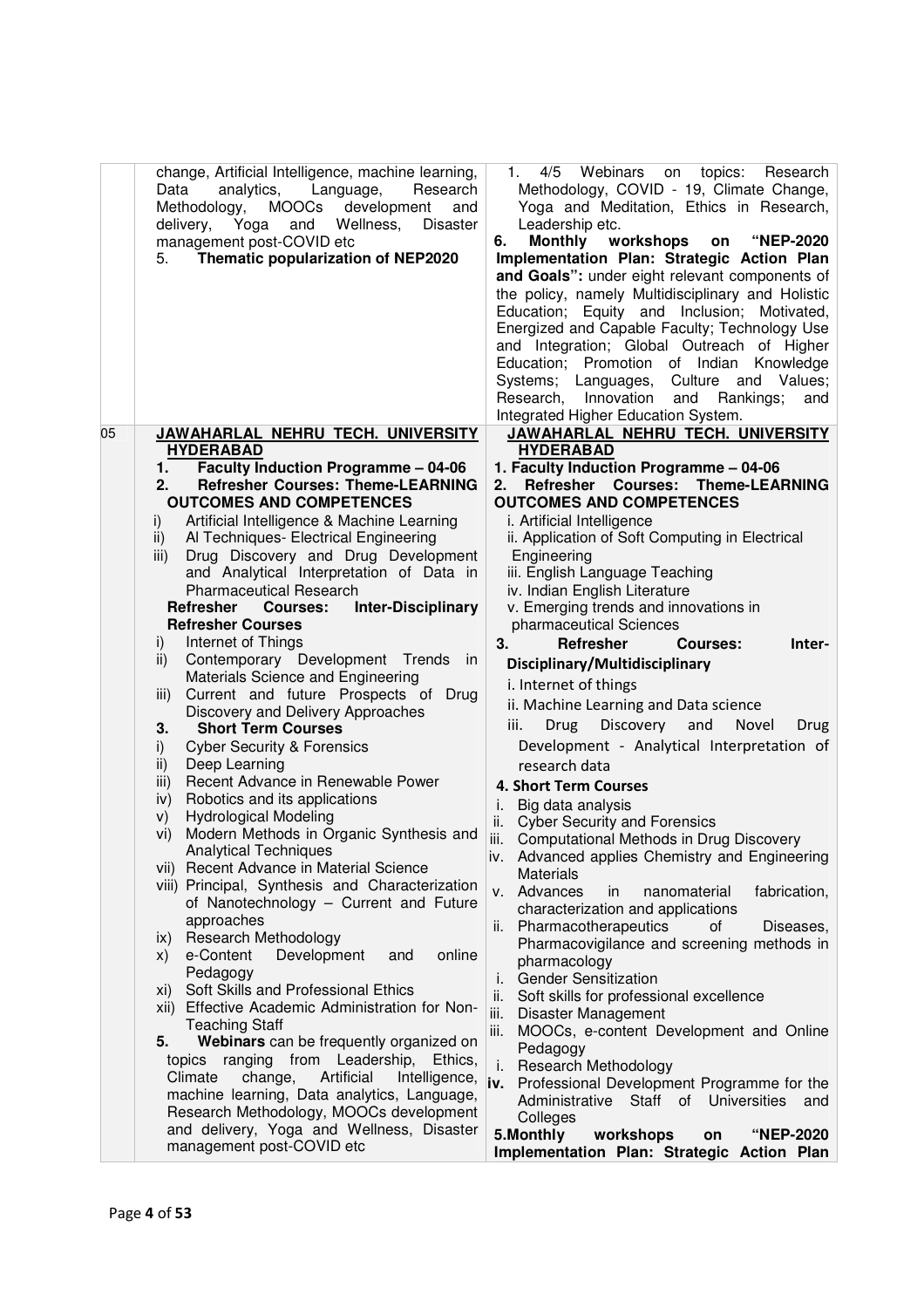|    | 6.<br>Thematic popularization of NEP2020                                                | and Goals": under eight relevant components of<br>the policy, namely Multidisciplinary and Holistic<br>Education; Equity and Inclusion; Motivated,<br>Energized and Capable Faculty; Technology Use<br>and Integration; Global Outreach of Higher<br>Education; Promotion<br>of Indian<br>Knowledge<br>Systems; Languages,<br>Culture and<br>Values;<br>Innovation<br>Research,<br>Rankings;<br>and<br>and<br>Integrated Higher Education System. |
|----|-----------------------------------------------------------------------------------------|---------------------------------------------------------------------------------------------------------------------------------------------------------------------------------------------------------------------------------------------------------------------------------------------------------------------------------------------------------------------------------------------------------------------------------------------------|
| 06 | <b>MAULANA</b><br><b>AZAD</b><br><b>NATIONAL</b><br><b>URDU</b><br><b>UNIVERSITY</b>    | <b>NATIONAL</b><br><b>URDU</b><br>MAULANA<br><b>AZAD</b><br><b>UNIVERSITY</b>                                                                                                                                                                                                                                                                                                                                                                     |
|    | <b>Faculty Induction Programme-04-06</b><br>1.                                          | <b>Faculty Induction Programmes - 04-06</b><br>1.                                                                                                                                                                                                                                                                                                                                                                                                 |
|    | <b>Refresher Courses: Theme-LEARNING</b><br>2.                                          | <b>Refresher Courses:</b><br><b>Theme-LEARNING</b><br>2.                                                                                                                                                                                                                                                                                                                                                                                          |
|    | <b>OUTCOMES AND COMPETENCES</b>                                                         | <b>OUTCOMES AND COMPETENCES</b>                                                                                                                                                                                                                                                                                                                                                                                                                   |
|    | i)<br>Commerce & Management                                                             | Commerce and Management<br>i.                                                                                                                                                                                                                                                                                                                                                                                                                     |
|    | Political<br>science<br>Public<br>ii)<br>and                                            | <b>Political Science and Public Administration</b><br>ii.                                                                                                                                                                                                                                                                                                                                                                                         |
|    | Administration                                                                          | iii. Sociology and Social Work                                                                                                                                                                                                                                                                                                                                                                                                                    |
|    | Education<br>iii)                                                                       | iv. History                                                                                                                                                                                                                                                                                                                                                                                                                                       |
|    | History<br>iv)<br>Sociology and Social Work<br>V)                                       | Computer<br>Information<br>Science<br>۷.<br>and<br>Technology                                                                                                                                                                                                                                                                                                                                                                                     |
|    | Refresher Courses: Inter/Multi-disciplinary                                             | vi. Education and Training                                                                                                                                                                                                                                                                                                                                                                                                                        |
|    | <b>Cognitive Economics</b><br>i)                                                        | 3.<br>Refresher<br>Courses:<br>Inter-                                                                                                                                                                                                                                                                                                                                                                                                             |
|    | ii)<br>Disaster Management                                                              | Disciplinary/Multidisciplinary                                                                                                                                                                                                                                                                                                                                                                                                                    |
|    | Multiculturalism<br>iii)                                                                | <b>Environmental Sciences</b><br>i.                                                                                                                                                                                                                                                                                                                                                                                                               |
|    | 3.<br><b>Short Term Courses.</b>                                                        | Multiculturalism<br>ii.                                                                                                                                                                                                                                                                                                                                                                                                                           |
|    | i)<br>Professional Development Programme for<br>Non-teaching staff                      | iii.<br>Comparative Literature                                                                                                                                                                                                                                                                                                                                                                                                                    |
|    | <b>Research Methodology Sciences</b><br>ii)                                             | 4. Short Term Courses                                                                                                                                                                                                                                                                                                                                                                                                                             |
|    | iii)<br>Research Methodology in Sciences                                                | i. Research Methodology in Social Sciences<br>ii. Gender Sensitization                                                                                                                                                                                                                                                                                                                                                                            |
|    | <b>Gender Sensitization</b><br>iv)                                                      | iii. Profession Development Programmes for Non-                                                                                                                                                                                                                                                                                                                                                                                                   |
|    | <b>Workshops</b><br>4.                                                                  | Teaching staff (Group 'A' Officers)                                                                                                                                                                                                                                                                                                                                                                                                               |
|    | Capacity Building program for women in<br>i)                                            | iv. Disaster Management                                                                                                                                                                                                                                                                                                                                                                                                                           |
|    | <b>Higher Education</b>                                                                 | 5. Workshops                                                                                                                                                                                                                                                                                                                                                                                                                                      |
|    | Development<br>ii)<br>E-content<br>Online<br>and                                        | Online<br>1.<br>E-Content<br>Development<br>and                                                                                                                                                                                                                                                                                                                                                                                                   |
|    | Pedagogy<br>iii)<br>Leadership Development Programme                                    | Pedagogy                                                                                                                                                                                                                                                                                                                                                                                                                                          |
|    | PhD.<br>Interaction<br>Programme<br>for<br>iv)                                          | 2. Implementation of NEP-2020                                                                                                                                                                                                                                                                                                                                                                                                                     |
|    | Research Scholars/Post-Doctoral Fellows                                                 | 3. Leadership Development Programme<br>MOOCs, Online Courses<br>4.<br>Open<br>and                                                                                                                                                                                                                                                                                                                                                                 |
|    | 5. Webinars can be frequently organized on                                              | <b>Educational Resources (OER)</b>                                                                                                                                                                                                                                                                                                                                                                                                                |
|    | topics ranging from Leadership, Ethics,                                                 | 6.Monthly workshops on "NEP-2020                                                                                                                                                                                                                                                                                                                                                                                                                  |
|    | Climate change, Artificial Intelligence,                                                | Implementation Plan: Strategic Action Plan                                                                                                                                                                                                                                                                                                                                                                                                        |
|    | machine learning, Data analytics, Language,<br>Methodology,<br>Research<br><b>MOOCs</b> | and Goals": under eight relevant components                                                                                                                                                                                                                                                                                                                                                                                                       |
|    | development<br>and<br>delivery, Yoga<br>and                                             | of the policy, namely Multidisciplinary and                                                                                                                                                                                                                                                                                                                                                                                                       |
|    | Wellness,<br>Disaster management<br>post-                                               | Holistic Education; Equity and Inclusion;<br>Motivated, Energized and Capable Faculty;                                                                                                                                                                                                                                                                                                                                                            |
|    | COVID etc                                                                               | Technology Use and Integration; Global                                                                                                                                                                                                                                                                                                                                                                                                            |
|    | 6. Thematic popularization of NEP2020                                                   | Outreach of Higher Education; Promotion of                                                                                                                                                                                                                                                                                                                                                                                                        |
|    |                                                                                         | Knowledge Systems; Languages,<br>Indian                                                                                                                                                                                                                                                                                                                                                                                                           |
|    |                                                                                         | Culture and Values; Research, Innovation and                                                                                                                                                                                                                                                                                                                                                                                                      |
|    |                                                                                         | Rankings; and Integrated Higher Education                                                                                                                                                                                                                                                                                                                                                                                                         |
| 07 | <b>GAUHATI UNIVERSITY</b>                                                               | System.<br><b>GAUHATI UNIVERSITY</b>                                                                                                                                                                                                                                                                                                                                                                                                              |
|    | <b>Faculty Induction Programme 04-06</b><br>1.                                          | 1. Guru Dakshta Faculty Induction Programme 04-                                                                                                                                                                                                                                                                                                                                                                                                   |
|    | <b>Refresher Courses: Theme-LEARNING</b><br>2.                                          | 06                                                                                                                                                                                                                                                                                                                                                                                                                                                |
|    | <b>OUTCOMES AND COMPETENCES</b>                                                         | 2.<br><b>Theme-LEARNING</b><br><b>Refresher Courses:</b>                                                                                                                                                                                                                                                                                                                                                                                          |
|    | Assamese<br>i)                                                                          | <b>OUTCOMES AND COMPETENCES</b>                                                                                                                                                                                                                                                                                                                                                                                                                   |
|    | <b>Business Statistics</b><br>ii)                                                       | i. Bodo and Tribal language of Northeast                                                                                                                                                                                                                                                                                                                                                                                                          |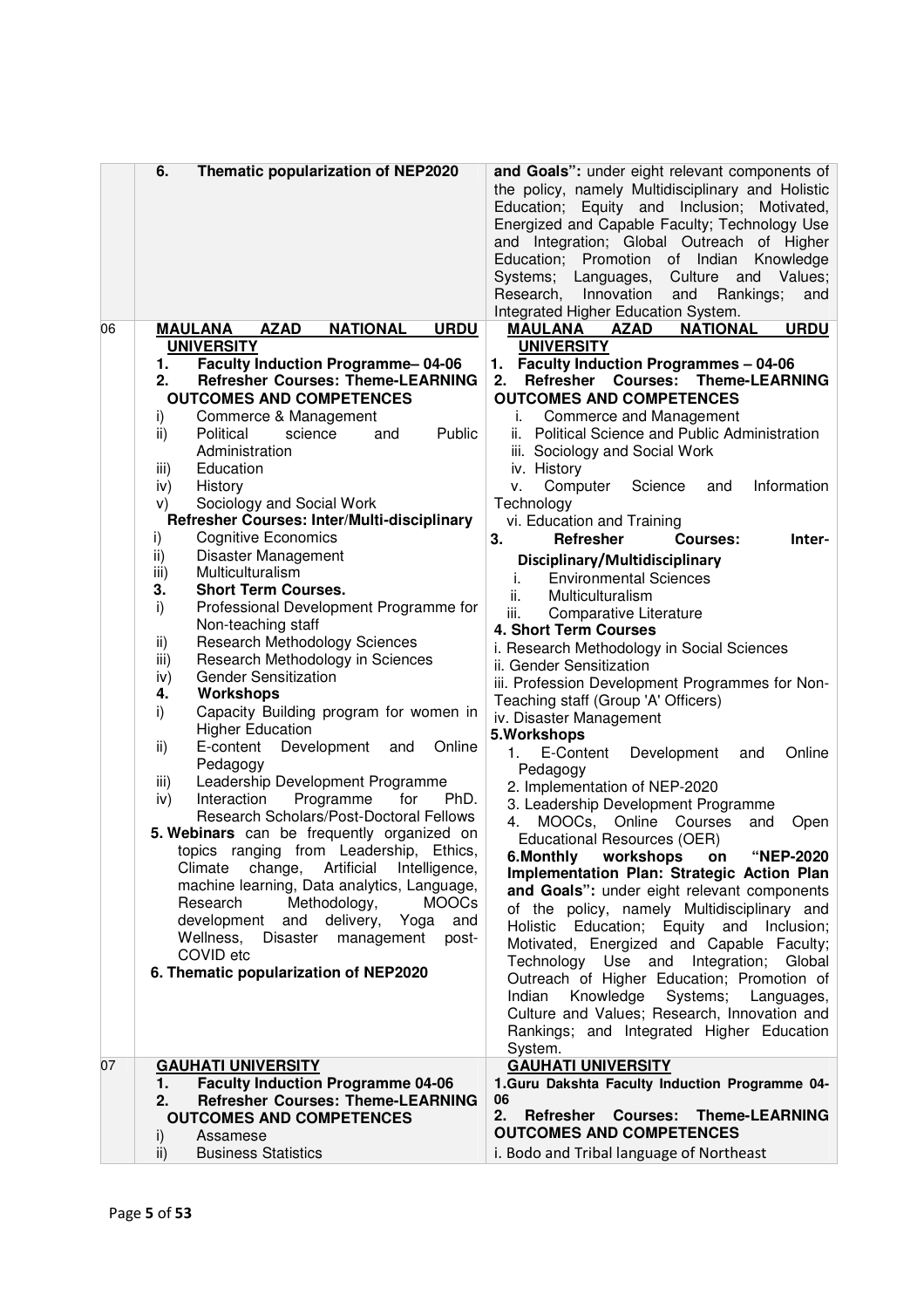| iii)          | <b>Mathematics &amp; Statistics</b><br><b>Refresher Courses: IDC</b>                  | ii. Comparative Indian Literature and Culture                                                    |
|---------------|---------------------------------------------------------------------------------------|--------------------------------------------------------------------------------------------------|
| i)            | Environmental Protection and Disaster                                                 | iii. Physics, Electronics and IT                                                                 |
|               | Management                                                                            | iv. Women Empowerment: Issues and Challenges                                                     |
| ii)           | <b>ICT</b><br>E-Resources<br><b>OER</b><br>Online<br>and<br>Education                 | v. Modern Trends in Zoological and Entomology<br><b>Studies</b>                                  |
| iii)          | Educational Reform & Teacher Education                                                | vi. Teaching English at the Undergraduate Level                                                  |
|               | Ref.<br>to<br>NEP-2020,<br>Pedagogy,                                                  | vii. History and Cultural Studies                                                                |
|               | Assessment etc.                                                                       | 3. Inter-Disciplinary Refresher Courses                                                          |
| iv)           | Northeast<br>Literature<br>Languages,<br>&                                            | i. Social Issues on Child and Women                                                              |
|               | <b>Cultural Studies</b>                                                               | Development                                                                                      |
| V)            | The issue relating to Women & Child<br>development/gender sensitization               | ii. Implementation Strategies NEP-2020                                                           |
| 3.            | <b>Winter school</b>                                                                  | iii. Bharat Nirman and Comparative Indian                                                        |
|               | i) Winter school on yoga & physical Education                                         | Literature                                                                                       |
| 4.            | Workshop                                                                              | iv. E-Content Development and Online Pedagogy<br>v. Skill Based Education for Sustainable        |
| i)            | Judicial Activism,<br>Human<br>Rights<br>&                                            | Development                                                                                      |
|               | <b>Consumer Protection</b>                                                            | vi. Legal Provisions and Social Transformation                                                   |
| ii)           | MOOCs OER & E-Content Development                                                     | vii. Academic Management and E-Governance                                                        |
| iii)          | Entrepreneurship and Innovation in life                                               | viii. Machine Learning, Data Sciences and                                                        |
|               | sciences                                                                              | Artificial Intelligence                                                                          |
| iv)           | Soft skills & Professional Ethics                                                     | 4. Workshop                                                                                      |
| V)            | Machine Learning & data sciences                                                      | i. Entrepreneurship and Innovation in Life                                                       |
| vi)           | Skill Based Curriculum development (ref.                                              | Sciences                                                                                         |
|               | to NEP-2020)<br>Northeast Biodiversity; Teachers' Role                                | ii. Academic and Creative Writing                                                                |
| vii)<br>viii) | Natural disasters, Flood Erosion etc.                                                 | in Applications<br>of Chemical<br>iii.<br>Advances                                               |
| $\mathsf{ix}$ | CBCS and Exam Reforms; ref. NEP-2020                                                  | Sciences                                                                                         |
| X)            | Outcome-Based Multidiscipline curriculum                                              | iv. Academic Management and E-Governance<br>v. Innovative Research Methodologies in              |
|               | ref. to NEP-2020                                                                      | <b>Humanities and Social Sciences</b>                                                            |
| 5.            | <b>Short term Course</b>                                                              | vi. Sustainable Development, Resource                                                            |
| i)            | Principals' & Academic Administrator                                                  | Management                                                                                       |
|               | Meet                                                                                  | vii. Cyber Crimes and Cyber Security: Preventive                                                 |
| ii)           | Professional Development programme for                                                | and Reactive Measures                                                                            |
|               | Non-Teaching Staff, College & University                                              | viii. Outcome Based Education and Curriculum                                                     |
| iii)          | Personality<br>Development<br>Value<br>&<br>Education                                 | Development (Ref. No. NEP 2020)                                                                  |
| iv)           | Peace, Conflict and Resolution; ref. to                                               | 5. Short Term Courses<br>i. Remote Sensing and GIS Technology in                                 |
|               | Northeast                                                                             | Disaster Risk Management                                                                         |
| V)            | Disaster Management and Emergency                                                     | ii. 2- Day Principals and Academic Administrators                                                |
|               | Response                                                                              | Meet                                                                                             |
| vi)           | Academic<br>Leadership<br>Development                                                 | iii. 3-Day PDP for Non-Teaching Staff for                                                        |
|               | Programme                                                                             | Universities and Colleges                                                                        |
|               | 6. Webinars can be frequently organized on<br>topics ranging from Leadership, Ethics, | iv. Organic Farming Technology for Atmanirbhar                                                   |
|               | change, Artificial Intelligence,<br>Climate                                           | and Colleges                                                                                     |
|               | machine<br>learning,<br>Data<br>analytics,                                            | <b>Stress</b><br>Professional<br>iv.<br>management in                                            |
|               | Research<br>Methodology,<br>Language,                                                 | Space<br>workshops<br>6.Monthly<br>on<br>"NEP-2020                                               |
|               | MOOCs development and delivery, Yoga                                                  | Implementation Plan: Strategic Action Plan                                                       |
|               | and Wellness, Disaster management post-                                               | and Goals": under eight relevant components of                                                   |
|               | COVID etc                                                                             | the policy, namely Multidisciplinary and Holistic                                                |
|               | 7. Thematic popularization of NEP2020                                                 | Education; Equity and Inclusion; Motivated,                                                      |
|               |                                                                                       | Energized and Capable Faculty; Technology Use                                                    |
|               |                                                                                       | and Integration; Global Outreach of Higher                                                       |
|               |                                                                                       | Promotion of Indian<br>Education;<br>Knowledge                                                   |
|               |                                                                                       | Systems; Languages,<br>Culture and Values;<br>Research,<br>Innovation<br>and<br>Rankings;<br>and |
|               |                                                                                       |                                                                                                  |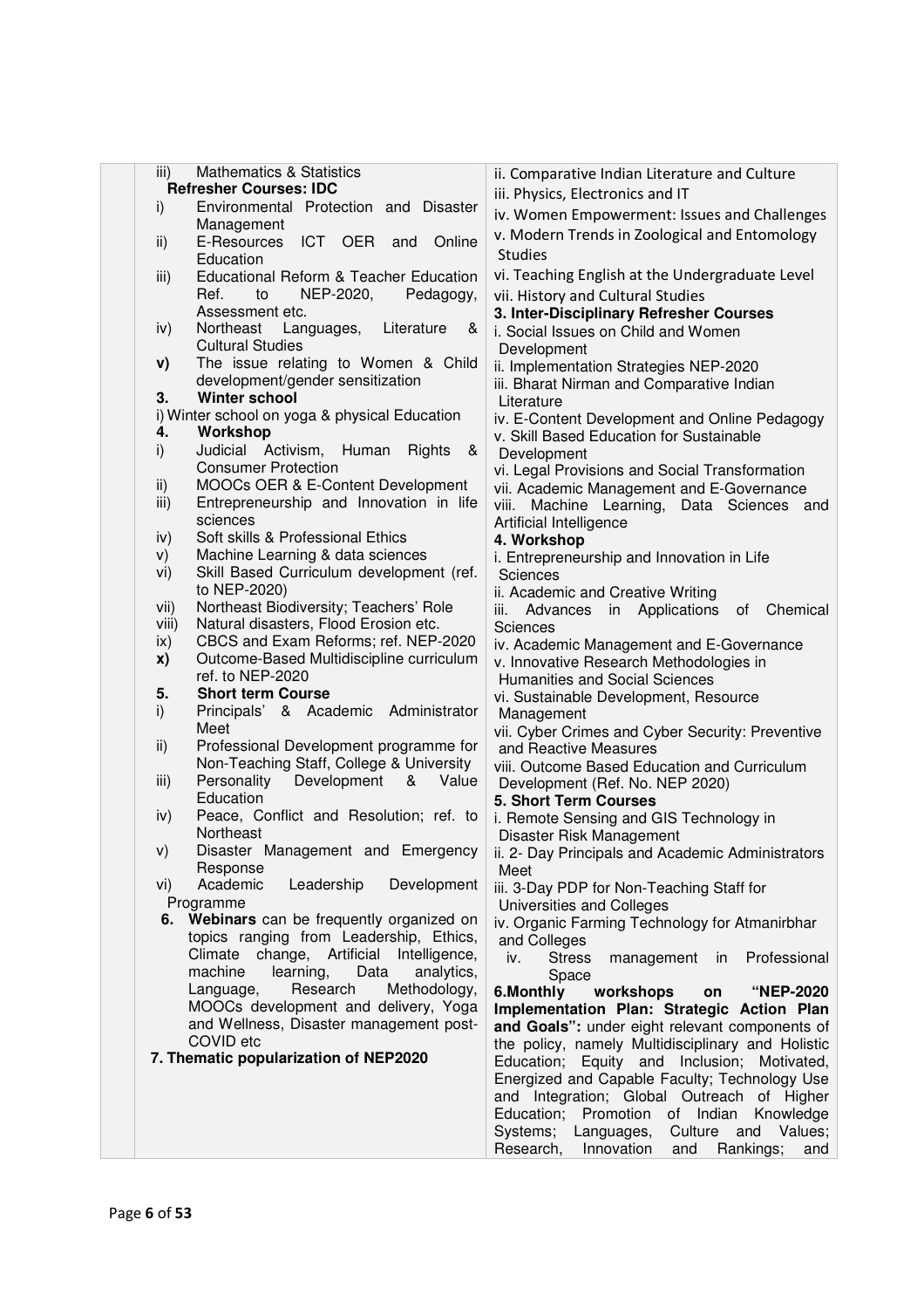|    |                                                               | Integrated Higher Education System.                         |
|----|---------------------------------------------------------------|-------------------------------------------------------------|
| 08 | <b>AMBEDKAR</b><br><b>BIHAR</b><br>UNIVERSITY,<br><b>B.R.</b> | <b>B.R. AMBEDKAR BIHAR UNIVERSITY,</b>                      |
|    | <b>MUZAFFARPUR</b>                                            | <b>MUZAFFARPUR</b>                                          |
|    | 1. Faculty Induction Programme - 04-06                        | 1. Faculty Induction Programme - 04-06                      |
|    | 2. Refresher Courses: Theme-LEARNING                          | 2. Refresher Courses: Theme-LEARNING                        |
|    |                                                               | <b>OUTCOMES AND COMPETENCES</b>                             |
|    | <b>OUTCOMES AND COMPETENCES</b>                               |                                                             |
|    | i) Zoology                                                    | i. Physics                                                  |
|    | ii) Botany                                                    | ii. Zoology                                                 |
|    | iii Home science                                              | iii. Hindi                                                  |
|    | iv Education                                                  | iv. Education                                               |
|    | v Physics                                                     | v. Commerce and Management                                  |
|    | vi Hindi                                                      | 3. Inter/Multi-Disciplinary Refresher Courses               |
|    | <b>Refresher Courses: IDC</b>                                 | i. Environment Protection and disaster                      |
|    | vii Social sciences                                           | management                                                  |
|    | <b>3 Short Term Courses</b>                                   | ii. Human rights and social inclusion                       |
|    | i) Gender sensitization (all subject)                         | 4. Short Term Courses                                       |
|    | Understanding NAAC and RUSA<br>ii)                            | i. Research Methodology                                     |
|    | One-day Principal's Meet                                      | ii. Gender Sensitization                                    |
|    | iii)                                                          |                                                             |
|    | Workshop for Academic Administrator<br>iv)                    | iii. Science and Technology of Yoga and                     |
|    | Workshop<br><b>MOOCs</b><br>on<br>e-content<br>V)             | Meditation                                                  |
|    | development and open Education Resource                       | iv. Understanding NAAC and RUSA                             |
|    | 4. Workshops                                                  | 5. Workshop etc.                                            |
|    | Capacity Building program for women in<br>V)                  | i. Capacity Building programme for Women in                 |
|    | <b>Higher Education</b>                                       | <b>Higher Education</b>                                     |
|    | E-content<br>Development<br>Online<br>vi)<br>and              | ii. Interaction Programme for PhD Research                  |
|    | Pedagogy                                                      | <b>Scholars/Post Doctoral Fellows</b>                       |
|    | Leadership Development Programme<br>vii)                      | iii. Thematic popularization of NEP - 2020                  |
|    | Programme<br>PhD.<br>Interaction<br>for<br>viii)              | Workshop<br><b>MOOCs</b><br>on<br>e-content<br>iv.          |
|    | Research Scholars/Post-Doctoral Fellows                       | development                                                 |
|    | 5. Webinars can be frequently organized on                    | and Open Education Resource                                 |
|    |                                                               |                                                             |
|    | topics ranging from Leadership, Ethics,                       | v. One-day principal Meet                                   |
|    | change,<br>Artificial<br>Climate<br>Intelligence,             | vi. Workshop for academic administrators                    |
|    | machine learning, Data analytics, Language,                   | 6.Monthly workshops<br>"NEP-2020<br>on                      |
|    | <b>MOOCs</b><br>Research<br>Methodology,                      | Implementation Plan: Strategic Action Plan                  |
|    | development<br>and<br>delivery,<br>Yoga<br>and                | and Goals": under eight relevant components                 |
|    | Wellness,<br>Disaster<br>management<br>post-                  | of the policy, namely Multidisciplinary and                 |
|    | COVID etc                                                     | Holistic Education; Equity and Inclusion;                   |
|    | 6. Thematic popularization of NEP2020                         | Motivated, Energized and Capable Faculty;                   |
|    |                                                               | Technology<br>Use and Integration;<br>Global                |
|    |                                                               | Outreach of Higher Education; Promotion of                  |
|    |                                                               | Knowledge<br>Systems; Languages,                            |
|    |                                                               | Indian                                                      |
|    |                                                               | Culture and Values; Research, Innovation and                |
|    |                                                               | Rankings; and Integrated Higher Education                   |
|    |                                                               | System.                                                     |
| 9  | <b>PATNA UNIVERSITY</b>                                       | <b>PATNA UNIVERSITY</b>                                     |
|    | <b>Faculty Induction Programme - 04-06</b><br>1.              | 1. Faculty Indicating Programme-04-06                       |
|    | <b>Refresher Courses: Theme-LEARNING</b><br>2.                | Refresher<br><b>Courses:</b><br><b>Theme-LEARNING</b><br>2. |
|    | <b>OUTCOMES AND COMPETENCES 09</b>                            | <b>OUTCOMES AND COMPETENCES</b>                             |
|    | Cognitive<br><b>Disabilities</b><br>in<br>Learning:<br>i)     | i. Geography & Geology                                      |
|    | Psychology                                                    | ii. Political Science                                       |
|    | Teacher Educators: Learning outcomes<br>ii)                   | iii. Home Science                                           |
|    | and educational reform - Pedagogy, Assessment                 | iv. Education, Physical Education & Psychology              |
|    | and Quality Assurance.                                        | (MD)                                                        |
|    |                                                               | v. Maithili                                                 |
|    | Chemistry<br>iii)                                             |                                                             |
|    | <b>Political Science</b><br>iv)                               | vi. Urdu                                                    |
|    | Refresher Courses: Inter/Multi-disciplinary:                  | vii. Sanskrit                                               |
|    | Geography & Geology: Exo-Meteorology<br>V)                    | 3. Refresher Courses (Multi-Disciplinary)                   |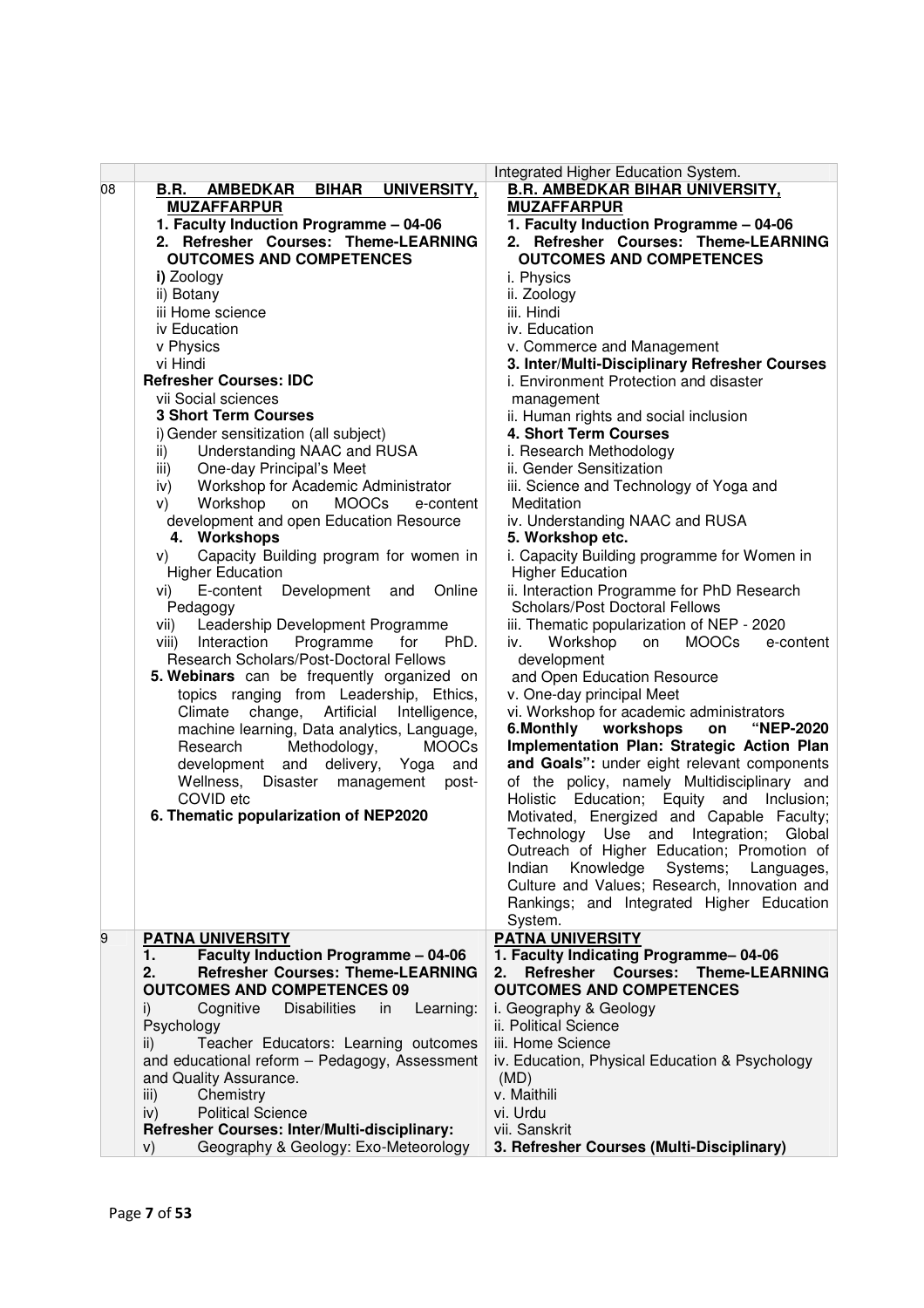| Sociology<br>ii. Information Technology<br>4. Short Term Courses<br>Languages, Comparative Literature<br>vii)<br>&<br>Cultural Studies (Indian Languages)<br>i. Yoga and Meditation<br>ii. Research Methodology<br>viii)<br>Human Rights<br>Disaster Management<br>iii. Gender Sensitization<br>ix)<br>3.<br>Short Term Course -<br>5. Workshops<br>Research Methodology<br>i. MOOCs, Online Courses and Open Educational<br>i)<br>$\mathsf{ii}$ )<br>Science & Technology of Yoga and<br>Resources - 02<br>ii. E-content development and Online Pedagogy-<br>Meditation<br>02<br><b>Gender Sensitization</b><br>iii)<br>4.<br>Workshop. - 05.<br>iii. Interactive Programme for PhD Research<br>i)<br>Leadership Development Programme 02<br>Scholars/Post-Doctoral fellows - 01<br>ii)<br>MOOCs, Online Courses &<br>iv. Workshops for Academies Administrators - 02<br>Open<br><b>Educational Resources</b><br>6. Webinars<br>Online<br>Leadership, Ethics, Climate change, Artificial<br>iii)<br>E-content Development<br>and<br>Pedagogy<br>Intelligence,<br>Machine<br>Learning,<br>Research<br>Programme for PhD.<br>Methodology, MOOCs development and delivery,<br>Interaction<br>Research<br>Scholars/Post-Doctoral Fellows<br>Yoga and Wellness, Disaster management<br>5. Webinars can be frequently organized on<br>Monthly workshops on "NEP-2020<br>7.<br>Implementation Plan: Strategic Action Plan<br>topics ranging from Leadership, Ethics, Climate<br>change, Artificial Intelligence, machine learning,<br>and Goals": under eight relevant components of<br>the policy, namely Multidisciplinary and Holistic<br>Data<br>analytics,<br>Language,<br>Research<br>Methodology, MOOCs development and delivery,<br>Education; Equity and Inclusion; Motivated,<br>Yoga and Wellness, Disaster management post-<br>Energized and Capable Faculty; Technology Use<br>COVID etc<br>and Integration; Global Outreach of Higher<br>6. Thematic popularization of NEP2020<br>Education; Promotion of Indian Knowledge<br>Systems; Languages,<br>Culture and Values;<br>Research,<br>Innovation<br>and<br>Rankings;<br>and<br>Integrated Higher Education System.<br> 10<br>PT. RAVISHANKAR SHUKLA UNIVERSITY,<br><u>PT. RAVISHANKAR SHUKLA UNIVERSITY,</u><br><b>RAIPUR</b><br><b>RAIPUR</b><br>1. Faculty Induction Programme-04-06<br>1. Faculty Induction Programme-04-06<br>2. Refresher Courses: Theme-LEARNING<br>5. 2. Refresher Courses: Theme-LEARNING<br><b>OUTCOMES AND COMPETENCES</b><br><b>OUTCOMES AND COMPETENCES</b><br>i) Physics<br>i. Chemistry<br>ii) Physical Education<br>ii. Psychology<br>iii) Home science<br>iii. Commerce<br>iv) Mathematics<br>iv. Economics<br>Refresher Courses: Inter/Multi-disciplinary:<br>3.<br><b>Refresher</b><br><b>Courses</b><br>(Inter/Multidisciplinary)<br>v) Commerce and Management<br>vi) Pharmacy<br>i. Biological Science<br>Biotechnology<br>ii. Humanities<br>vii) |
|---------------------------------------------------------------------------------------------------------------------------------------------------------------------------------------------------------------------------------------------------------------------------------------------------------------------------------------------------------------------------------------------------------------------------------------------------------------------------------------------------------------------------------------------------------------------------------------------------------------------------------------------------------------------------------------------------------------------------------------------------------------------------------------------------------------------------------------------------------------------------------------------------------------------------------------------------------------------------------------------------------------------------------------------------------------------------------------------------------------------------------------------------------------------------------------------------------------------------------------------------------------------------------------------------------------------------------------------------------------------------------------------------------------------------------------------------------------------------------------------------------------------------------------------------------------------------------------------------------------------------------------------------------------------------------------------------------------------------------------------------------------------------------------------------------------------------------------------------------------------------------------------------------------------------------------------------------------------------------------------------------------------------------------------------------------------------------------------------------------------------------------------------------------------------------------------------------------------------------------------------------------------------------------------------------------------------------------------------------------------------------------------------------------------------------------------------------------------------------------------------------------------------------------------------------------------------------------------------------------------------------------------------------------------------------------------------------------------------------------------------------------------------------------------------------------------------------------------------------------------------------------------------------------------------------------------------|
|                                                                                                                                                                                                                                                                                                                                                                                                                                                                                                                                                                                                                                                                                                                                                                                                                                                                                                                                                                                                                                                                                                                                                                                                                                                                                                                                                                                                                                                                                                                                                                                                                                                                                                                                                                                                                                                                                                                                                                                                                                                                                                                                                                                                                                                                                                                                                                                                                                                                                                                                                                                                                                                                                                                                                                                                                                                                                                                                                   |
|                                                                                                                                                                                                                                                                                                                                                                                                                                                                                                                                                                                                                                                                                                                                                                                                                                                                                                                                                                                                                                                                                                                                                                                                                                                                                                                                                                                                                                                                                                                                                                                                                                                                                                                                                                                                                                                                                                                                                                                                                                                                                                                                                                                                                                                                                                                                                                                                                                                                                                                                                                                                                                                                                                                                                                                                                                                                                                                                                   |
|                                                                                                                                                                                                                                                                                                                                                                                                                                                                                                                                                                                                                                                                                                                                                                                                                                                                                                                                                                                                                                                                                                                                                                                                                                                                                                                                                                                                                                                                                                                                                                                                                                                                                                                                                                                                                                                                                                                                                                                                                                                                                                                                                                                                                                                                                                                                                                                                                                                                                                                                                                                                                                                                                                                                                                                                                                                                                                                                                   |
|                                                                                                                                                                                                                                                                                                                                                                                                                                                                                                                                                                                                                                                                                                                                                                                                                                                                                                                                                                                                                                                                                                                                                                                                                                                                                                                                                                                                                                                                                                                                                                                                                                                                                                                                                                                                                                                                                                                                                                                                                                                                                                                                                                                                                                                                                                                                                                                                                                                                                                                                                                                                                                                                                                                                                                                                                                                                                                                                                   |
|                                                                                                                                                                                                                                                                                                                                                                                                                                                                                                                                                                                                                                                                                                                                                                                                                                                                                                                                                                                                                                                                                                                                                                                                                                                                                                                                                                                                                                                                                                                                                                                                                                                                                                                                                                                                                                                                                                                                                                                                                                                                                                                                                                                                                                                                                                                                                                                                                                                                                                                                                                                                                                                                                                                                                                                                                                                                                                                                                   |
|                                                                                                                                                                                                                                                                                                                                                                                                                                                                                                                                                                                                                                                                                                                                                                                                                                                                                                                                                                                                                                                                                                                                                                                                                                                                                                                                                                                                                                                                                                                                                                                                                                                                                                                                                                                                                                                                                                                                                                                                                                                                                                                                                                                                                                                                                                                                                                                                                                                                                                                                                                                                                                                                                                                                                                                                                                                                                                                                                   |
|                                                                                                                                                                                                                                                                                                                                                                                                                                                                                                                                                                                                                                                                                                                                                                                                                                                                                                                                                                                                                                                                                                                                                                                                                                                                                                                                                                                                                                                                                                                                                                                                                                                                                                                                                                                                                                                                                                                                                                                                                                                                                                                                                                                                                                                                                                                                                                                                                                                                                                                                                                                                                                                                                                                                                                                                                                                                                                                                                   |
|                                                                                                                                                                                                                                                                                                                                                                                                                                                                                                                                                                                                                                                                                                                                                                                                                                                                                                                                                                                                                                                                                                                                                                                                                                                                                                                                                                                                                                                                                                                                                                                                                                                                                                                                                                                                                                                                                                                                                                                                                                                                                                                                                                                                                                                                                                                                                                                                                                                                                                                                                                                                                                                                                                                                                                                                                                                                                                                                                   |
|                                                                                                                                                                                                                                                                                                                                                                                                                                                                                                                                                                                                                                                                                                                                                                                                                                                                                                                                                                                                                                                                                                                                                                                                                                                                                                                                                                                                                                                                                                                                                                                                                                                                                                                                                                                                                                                                                                                                                                                                                                                                                                                                                                                                                                                                                                                                                                                                                                                                                                                                                                                                                                                                                                                                                                                                                                                                                                                                                   |
|                                                                                                                                                                                                                                                                                                                                                                                                                                                                                                                                                                                                                                                                                                                                                                                                                                                                                                                                                                                                                                                                                                                                                                                                                                                                                                                                                                                                                                                                                                                                                                                                                                                                                                                                                                                                                                                                                                                                                                                                                                                                                                                                                                                                                                                                                                                                                                                                                                                                                                                                                                                                                                                                                                                                                                                                                                                                                                                                                   |
|                                                                                                                                                                                                                                                                                                                                                                                                                                                                                                                                                                                                                                                                                                                                                                                                                                                                                                                                                                                                                                                                                                                                                                                                                                                                                                                                                                                                                                                                                                                                                                                                                                                                                                                                                                                                                                                                                                                                                                                                                                                                                                                                                                                                                                                                                                                                                                                                                                                                                                                                                                                                                                                                                                                                                                                                                                                                                                                                                   |
|                                                                                                                                                                                                                                                                                                                                                                                                                                                                                                                                                                                                                                                                                                                                                                                                                                                                                                                                                                                                                                                                                                                                                                                                                                                                                                                                                                                                                                                                                                                                                                                                                                                                                                                                                                                                                                                                                                                                                                                                                                                                                                                                                                                                                                                                                                                                                                                                                                                                                                                                                                                                                                                                                                                                                                                                                                                                                                                                                   |
|                                                                                                                                                                                                                                                                                                                                                                                                                                                                                                                                                                                                                                                                                                                                                                                                                                                                                                                                                                                                                                                                                                                                                                                                                                                                                                                                                                                                                                                                                                                                                                                                                                                                                                                                                                                                                                                                                                                                                                                                                                                                                                                                                                                                                                                                                                                                                                                                                                                                                                                                                                                                                                                                                                                                                                                                                                                                                                                                                   |
|                                                                                                                                                                                                                                                                                                                                                                                                                                                                                                                                                                                                                                                                                                                                                                                                                                                                                                                                                                                                                                                                                                                                                                                                                                                                                                                                                                                                                                                                                                                                                                                                                                                                                                                                                                                                                                                                                                                                                                                                                                                                                                                                                                                                                                                                                                                                                                                                                                                                                                                                                                                                                                                                                                                                                                                                                                                                                                                                                   |
|                                                                                                                                                                                                                                                                                                                                                                                                                                                                                                                                                                                                                                                                                                                                                                                                                                                                                                                                                                                                                                                                                                                                                                                                                                                                                                                                                                                                                                                                                                                                                                                                                                                                                                                                                                                                                                                                                                                                                                                                                                                                                                                                                                                                                                                                                                                                                                                                                                                                                                                                                                                                                                                                                                                                                                                                                                                                                                                                                   |
|                                                                                                                                                                                                                                                                                                                                                                                                                                                                                                                                                                                                                                                                                                                                                                                                                                                                                                                                                                                                                                                                                                                                                                                                                                                                                                                                                                                                                                                                                                                                                                                                                                                                                                                                                                                                                                                                                                                                                                                                                                                                                                                                                                                                                                                                                                                                                                                                                                                                                                                                                                                                                                                                                                                                                                                                                                                                                                                                                   |
|                                                                                                                                                                                                                                                                                                                                                                                                                                                                                                                                                                                                                                                                                                                                                                                                                                                                                                                                                                                                                                                                                                                                                                                                                                                                                                                                                                                                                                                                                                                                                                                                                                                                                                                                                                                                                                                                                                                                                                                                                                                                                                                                                                                                                                                                                                                                                                                                                                                                                                                                                                                                                                                                                                                                                                                                                                                                                                                                                   |
|                                                                                                                                                                                                                                                                                                                                                                                                                                                                                                                                                                                                                                                                                                                                                                                                                                                                                                                                                                                                                                                                                                                                                                                                                                                                                                                                                                                                                                                                                                                                                                                                                                                                                                                                                                                                                                                                                                                                                                                                                                                                                                                                                                                                                                                                                                                                                                                                                                                                                                                                                                                                                                                                                                                                                                                                                                                                                                                                                   |
|                                                                                                                                                                                                                                                                                                                                                                                                                                                                                                                                                                                                                                                                                                                                                                                                                                                                                                                                                                                                                                                                                                                                                                                                                                                                                                                                                                                                                                                                                                                                                                                                                                                                                                                                                                                                                                                                                                                                                                                                                                                                                                                                                                                                                                                                                                                                                                                                                                                                                                                                                                                                                                                                                                                                                                                                                                                                                                                                                   |
|                                                                                                                                                                                                                                                                                                                                                                                                                                                                                                                                                                                                                                                                                                                                                                                                                                                                                                                                                                                                                                                                                                                                                                                                                                                                                                                                                                                                                                                                                                                                                                                                                                                                                                                                                                                                                                                                                                                                                                                                                                                                                                                                                                                                                                                                                                                                                                                                                                                                                                                                                                                                                                                                                                                                                                                                                                                                                                                                                   |
|                                                                                                                                                                                                                                                                                                                                                                                                                                                                                                                                                                                                                                                                                                                                                                                                                                                                                                                                                                                                                                                                                                                                                                                                                                                                                                                                                                                                                                                                                                                                                                                                                                                                                                                                                                                                                                                                                                                                                                                                                                                                                                                                                                                                                                                                                                                                                                                                                                                                                                                                                                                                                                                                                                                                                                                                                                                                                                                                                   |
|                                                                                                                                                                                                                                                                                                                                                                                                                                                                                                                                                                                                                                                                                                                                                                                                                                                                                                                                                                                                                                                                                                                                                                                                                                                                                                                                                                                                                                                                                                                                                                                                                                                                                                                                                                                                                                                                                                                                                                                                                                                                                                                                                                                                                                                                                                                                                                                                                                                                                                                                                                                                                                                                                                                                                                                                                                                                                                                                                   |
|                                                                                                                                                                                                                                                                                                                                                                                                                                                                                                                                                                                                                                                                                                                                                                                                                                                                                                                                                                                                                                                                                                                                                                                                                                                                                                                                                                                                                                                                                                                                                                                                                                                                                                                                                                                                                                                                                                                                                                                                                                                                                                                                                                                                                                                                                                                                                                                                                                                                                                                                                                                                                                                                                                                                                                                                                                                                                                                                                   |
|                                                                                                                                                                                                                                                                                                                                                                                                                                                                                                                                                                                                                                                                                                                                                                                                                                                                                                                                                                                                                                                                                                                                                                                                                                                                                                                                                                                                                                                                                                                                                                                                                                                                                                                                                                                                                                                                                                                                                                                                                                                                                                                                                                                                                                                                                                                                                                                                                                                                                                                                                                                                                                                                                                                                                                                                                                                                                                                                                   |
|                                                                                                                                                                                                                                                                                                                                                                                                                                                                                                                                                                                                                                                                                                                                                                                                                                                                                                                                                                                                                                                                                                                                                                                                                                                                                                                                                                                                                                                                                                                                                                                                                                                                                                                                                                                                                                                                                                                                                                                                                                                                                                                                                                                                                                                                                                                                                                                                                                                                                                                                                                                                                                                                                                                                                                                                                                                                                                                                                   |
|                                                                                                                                                                                                                                                                                                                                                                                                                                                                                                                                                                                                                                                                                                                                                                                                                                                                                                                                                                                                                                                                                                                                                                                                                                                                                                                                                                                                                                                                                                                                                                                                                                                                                                                                                                                                                                                                                                                                                                                                                                                                                                                                                                                                                                                                                                                                                                                                                                                                                                                                                                                                                                                                                                                                                                                                                                                                                                                                                   |
|                                                                                                                                                                                                                                                                                                                                                                                                                                                                                                                                                                                                                                                                                                                                                                                                                                                                                                                                                                                                                                                                                                                                                                                                                                                                                                                                                                                                                                                                                                                                                                                                                                                                                                                                                                                                                                                                                                                                                                                                                                                                                                                                                                                                                                                                                                                                                                                                                                                                                                                                                                                                                                                                                                                                                                                                                                                                                                                                                   |
|                                                                                                                                                                                                                                                                                                                                                                                                                                                                                                                                                                                                                                                                                                                                                                                                                                                                                                                                                                                                                                                                                                                                                                                                                                                                                                                                                                                                                                                                                                                                                                                                                                                                                                                                                                                                                                                                                                                                                                                                                                                                                                                                                                                                                                                                                                                                                                                                                                                                                                                                                                                                                                                                                                                                                                                                                                                                                                                                                   |
|                                                                                                                                                                                                                                                                                                                                                                                                                                                                                                                                                                                                                                                                                                                                                                                                                                                                                                                                                                                                                                                                                                                                                                                                                                                                                                                                                                                                                                                                                                                                                                                                                                                                                                                                                                                                                                                                                                                                                                                                                                                                                                                                                                                                                                                                                                                                                                                                                                                                                                                                                                                                                                                                                                                                                                                                                                                                                                                                                   |
|                                                                                                                                                                                                                                                                                                                                                                                                                                                                                                                                                                                                                                                                                                                                                                                                                                                                                                                                                                                                                                                                                                                                                                                                                                                                                                                                                                                                                                                                                                                                                                                                                                                                                                                                                                                                                                                                                                                                                                                                                                                                                                                                                                                                                                                                                                                                                                                                                                                                                                                                                                                                                                                                                                                                                                                                                                                                                                                                                   |
|                                                                                                                                                                                                                                                                                                                                                                                                                                                                                                                                                                                                                                                                                                                                                                                                                                                                                                                                                                                                                                                                                                                                                                                                                                                                                                                                                                                                                                                                                                                                                                                                                                                                                                                                                                                                                                                                                                                                                                                                                                                                                                                                                                                                                                                                                                                                                                                                                                                                                                                                                                                                                                                                                                                                                                                                                                                                                                                                                   |
|                                                                                                                                                                                                                                                                                                                                                                                                                                                                                                                                                                                                                                                                                                                                                                                                                                                                                                                                                                                                                                                                                                                                                                                                                                                                                                                                                                                                                                                                                                                                                                                                                                                                                                                                                                                                                                                                                                                                                                                                                                                                                                                                                                                                                                                                                                                                                                                                                                                                                                                                                                                                                                                                                                                                                                                                                                                                                                                                                   |
|                                                                                                                                                                                                                                                                                                                                                                                                                                                                                                                                                                                                                                                                                                                                                                                                                                                                                                                                                                                                                                                                                                                                                                                                                                                                                                                                                                                                                                                                                                                                                                                                                                                                                                                                                                                                                                                                                                                                                                                                                                                                                                                                                                                                                                                                                                                                                                                                                                                                                                                                                                                                                                                                                                                                                                                                                                                                                                                                                   |
|                                                                                                                                                                                                                                                                                                                                                                                                                                                                                                                                                                                                                                                                                                                                                                                                                                                                                                                                                                                                                                                                                                                                                                                                                                                                                                                                                                                                                                                                                                                                                                                                                                                                                                                                                                                                                                                                                                                                                                                                                                                                                                                                                                                                                                                                                                                                                                                                                                                                                                                                                                                                                                                                                                                                                                                                                                                                                                                                                   |
|                                                                                                                                                                                                                                                                                                                                                                                                                                                                                                                                                                                                                                                                                                                                                                                                                                                                                                                                                                                                                                                                                                                                                                                                                                                                                                                                                                                                                                                                                                                                                                                                                                                                                                                                                                                                                                                                                                                                                                                                                                                                                                                                                                                                                                                                                                                                                                                                                                                                                                                                                                                                                                                                                                                                                                                                                                                                                                                                                   |
|                                                                                                                                                                                                                                                                                                                                                                                                                                                                                                                                                                                                                                                                                                                                                                                                                                                                                                                                                                                                                                                                                                                                                                                                                                                                                                                                                                                                                                                                                                                                                                                                                                                                                                                                                                                                                                                                                                                                                                                                                                                                                                                                                                                                                                                                                                                                                                                                                                                                                                                                                                                                                                                                                                                                                                                                                                                                                                                                                   |
|                                                                                                                                                                                                                                                                                                                                                                                                                                                                                                                                                                                                                                                                                                                                                                                                                                                                                                                                                                                                                                                                                                                                                                                                                                                                                                                                                                                                                                                                                                                                                                                                                                                                                                                                                                                                                                                                                                                                                                                                                                                                                                                                                                                                                                                                                                                                                                                                                                                                                                                                                                                                                                                                                                                                                                                                                                                                                                                                                   |
|                                                                                                                                                                                                                                                                                                                                                                                                                                                                                                                                                                                                                                                                                                                                                                                                                                                                                                                                                                                                                                                                                                                                                                                                                                                                                                                                                                                                                                                                                                                                                                                                                                                                                                                                                                                                                                                                                                                                                                                                                                                                                                                                                                                                                                                                                                                                                                                                                                                                                                                                                                                                                                                                                                                                                                                                                                                                                                                                                   |
|                                                                                                                                                                                                                                                                                                                                                                                                                                                                                                                                                                                                                                                                                                                                                                                                                                                                                                                                                                                                                                                                                                                                                                                                                                                                                                                                                                                                                                                                                                                                                                                                                                                                                                                                                                                                                                                                                                                                                                                                                                                                                                                                                                                                                                                                                                                                                                                                                                                                                                                                                                                                                                                                                                                                                                                                                                                                                                                                                   |
|                                                                                                                                                                                                                                                                                                                                                                                                                                                                                                                                                                                                                                                                                                                                                                                                                                                                                                                                                                                                                                                                                                                                                                                                                                                                                                                                                                                                                                                                                                                                                                                                                                                                                                                                                                                                                                                                                                                                                                                                                                                                                                                                                                                                                                                                                                                                                                                                                                                                                                                                                                                                                                                                                                                                                                                                                                                                                                                                                   |
|                                                                                                                                                                                                                                                                                                                                                                                                                                                                                                                                                                                                                                                                                                                                                                                                                                                                                                                                                                                                                                                                                                                                                                                                                                                                                                                                                                                                                                                                                                                                                                                                                                                                                                                                                                                                                                                                                                                                                                                                                                                                                                                                                                                                                                                                                                                                                                                                                                                                                                                                                                                                                                                                                                                                                                                                                                                                                                                                                   |
| iii. Physical Science                                                                                                                                                                                                                                                                                                                                                                                                                                                                                                                                                                                                                                                                                                                                                                                                                                                                                                                                                                                                                                                                                                                                                                                                                                                                                                                                                                                                                                                                                                                                                                                                                                                                                                                                                                                                                                                                                                                                                                                                                                                                                                                                                                                                                                                                                                                                                                                                                                                                                                                                                                                                                                                                                                                                                                                                                                                                                                                             |
| History; Ancient, Medieval and Modern<br>viii)<br><b>Short Term Courses</b><br>iv. Social Science<br>3.                                                                                                                                                                                                                                                                                                                                                                                                                                                                                                                                                                                                                                                                                                                                                                                                                                                                                                                                                                                                                                                                                                                                                                                                                                                                                                                                                                                                                                                                                                                                                                                                                                                                                                                                                                                                                                                                                                                                                                                                                                                                                                                                                                                                                                                                                                                                                                                                                                                                                                                                                                                                                                                                                                                                                                                                                                           |
| i) Gender Sensitization<br>4. Short Term Courses                                                                                                                                                                                                                                                                                                                                                                                                                                                                                                                                                                                                                                                                                                                                                                                                                                                                                                                                                                                                                                                                                                                                                                                                                                                                                                                                                                                                                                                                                                                                                                                                                                                                                                                                                                                                                                                                                                                                                                                                                                                                                                                                                                                                                                                                                                                                                                                                                                                                                                                                                                                                                                                                                                                                                                                                                                                                                                  |
| Leadership and Capacity Building<br>i. Yoga and Wellness<br>ii)                                                                                                                                                                                                                                                                                                                                                                                                                                                                                                                                                                                                                                                                                                                                                                                                                                                                                                                                                                                                                                                                                                                                                                                                                                                                                                                                                                                                                                                                                                                                                                                                                                                                                                                                                                                                                                                                                                                                                                                                                                                                                                                                                                                                                                                                                                                                                                                                                                                                                                                                                                                                                                                                                                                                                                                                                                                                                   |
| <b>Intellectual Property Rights</b><br>ii. Student Counselling and Monitoring<br>iii)                                                                                                                                                                                                                                                                                                                                                                                                                                                                                                                                                                                                                                                                                                                                                                                                                                                                                                                                                                                                                                                                                                                                                                                                                                                                                                                                                                                                                                                                                                                                                                                                                                                                                                                                                                                                                                                                                                                                                                                                                                                                                                                                                                                                                                                                                                                                                                                                                                                                                                                                                                                                                                                                                                                                                                                                                                                             |
| Workshop<br>iii. Cyber Security<br>4.                                                                                                                                                                                                                                                                                                                                                                                                                                                                                                                                                                                                                                                                                                                                                                                                                                                                                                                                                                                                                                                                                                                                                                                                                                                                                                                                                                                                                                                                                                                                                                                                                                                                                                                                                                                                                                                                                                                                                                                                                                                                                                                                                                                                                                                                                                                                                                                                                                                                                                                                                                                                                                                                                                                                                                                                                                                                                                             |
| 5. Workshop<br>i) Leadership Development Programme                                                                                                                                                                                                                                                                                                                                                                                                                                                                                                                                                                                                                                                                                                                                                                                                                                                                                                                                                                                                                                                                                                                                                                                                                                                                                                                                                                                                                                                                                                                                                                                                                                                                                                                                                                                                                                                                                                                                                                                                                                                                                                                                                                                                                                                                                                                                                                                                                                                                                                                                                                                                                                                                                                                                                                                                                                                                                                |
| i. MOOCs Online Courses and OER<br>MOOCs, Online<br>Courses<br>&<br>Open<br>ii)                                                                                                                                                                                                                                                                                                                                                                                                                                                                                                                                                                                                                                                                                                                                                                                                                                                                                                                                                                                                                                                                                                                                                                                                                                                                                                                                                                                                                                                                                                                                                                                                                                                                                                                                                                                                                                                                                                                                                                                                                                                                                                                                                                                                                                                                                                                                                                                                                                                                                                                                                                                                                                                                                                                                                                                                                                                                   |
| <b>Educational Resources</b><br>ii. Soft Skills and Leadership                                                                                                                                                                                                                                                                                                                                                                                                                                                                                                                                                                                                                                                                                                                                                                                                                                                                                                                                                                                                                                                                                                                                                                                                                                                                                                                                                                                                                                                                                                                                                                                                                                                                                                                                                                                                                                                                                                                                                                                                                                                                                                                                                                                                                                                                                                                                                                                                                                                                                                                                                                                                                                                                                                                                                                                                                                                                                    |
| Development<br>Online<br>iii. Computational Techniques in Social Science<br>E-content<br>iii)<br>and                                                                                                                                                                                                                                                                                                                                                                                                                                                                                                                                                                                                                                                                                                                                                                                                                                                                                                                                                                                                                                                                                                                                                                                                                                                                                                                                                                                                                                                                                                                                                                                                                                                                                                                                                                                                                                                                                                                                                                                                                                                                                                                                                                                                                                                                                                                                                                                                                                                                                                                                                                                                                                                                                                                                                                                                                                              |
|                                                                                                                                                                                                                                                                                                                                                                                                                                                                                                                                                                                                                                                                                                                                                                                                                                                                                                                                                                                                                                                                                                                                                                                                                                                                                                                                                                                                                                                                                                                                                                                                                                                                                                                                                                                                                                                                                                                                                                                                                                                                                                                                                                                                                                                                                                                                                                                                                                                                                                                                                                                                                                                                                                                                                                                                                                                                                                                                                   |
|                                                                                                                                                                                                                                                                                                                                                                                                                                                                                                                                                                                                                                                                                                                                                                                                                                                                                                                                                                                                                                                                                                                                                                                                                                                                                                                                                                                                                                                                                                                                                                                                                                                                                                                                                                                                                                                                                                                                                                                                                                                                                                                                                                                                                                                                                                                                                                                                                                                                                                                                                                                                                                                                                                                                                                                                                                                                                                                                                   |
| Qualitative Analysis in Social Sciences<br>Pedagogy<br>ν.                                                                                                                                                                                                                                                                                                                                                                                                                                                                                                                                                                                                                                                                                                                                                                                                                                                                                                                                                                                                                                                                                                                                                                                                                                                                                                                                                                                                                                                                                                                                                                                                                                                                                                                                                                                                                                                                                                                                                                                                                                                                                                                                                                                                                                                                                                                                                                                                                                                                                                                                                                                                                                                                                                                                                                                                                                                                                         |
| 6.Monthly<br>workshops<br><b>"NEP-2020</b><br>Resource<br>Mobilization<br>Financial<br>and<br>iv)<br>on<br>Implementation Plan: Strategic Action Plan<br>Management                                                                                                                                                                                                                                                                                                                                                                                                                                                                                                                                                                                                                                                                                                                                                                                                                                                                                                                                                                                                                                                                                                                                                                                                                                                                                                                                                                                                                                                                                                                                                                                                                                                                                                                                                                                                                                                                                                                                                                                                                                                                                                                                                                                                                                                                                                                                                                                                                                                                                                                                                                                                                                                                                                                                                                               |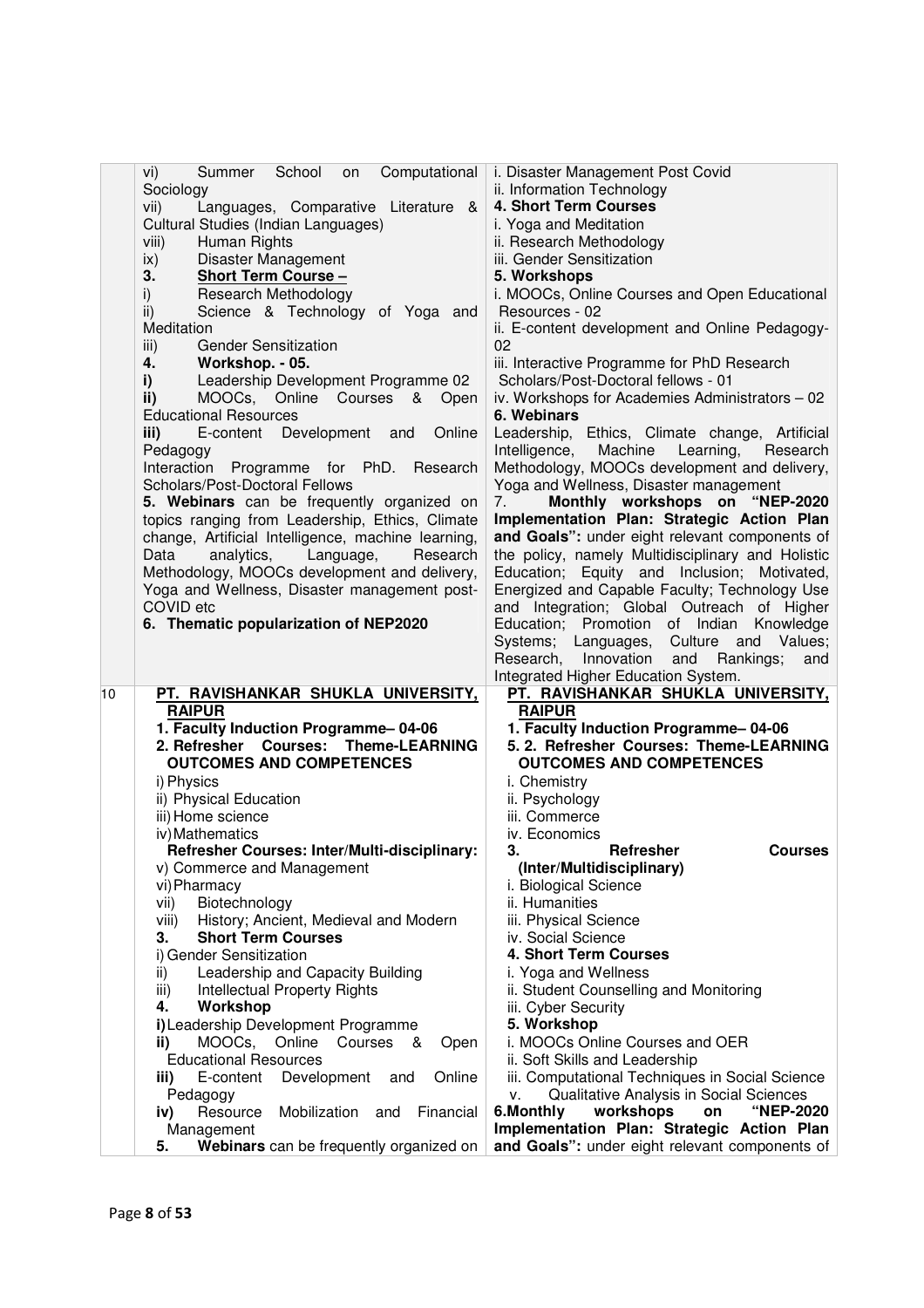|    | topics ranging from Leadership, Ethics, Climate<br>change, Artificial Intelligence, machine learning,<br>analytics,<br>Language,<br>Research<br>Data<br>Methodology,<br><b>MOOCs</b><br>development<br>and<br>delivery,<br>Yoga<br>Wellness,<br><b>Disaster</b><br>and<br>management post-COVID etc<br>Thematic popularization of NEP2020<br>6. | the policy, namely Multidisciplinary and Holistic<br>Education; Equity and Inclusion; Motivated,<br>Energized and Capable Faculty; Technology Use<br>and Integration; Global Outreach of Higher<br>Education; Promotion of Indian Knowledge<br>Systems; Languages,<br>Culture and<br>Values;<br>Research, Innovation<br>Rankings;<br>and<br>and<br>Integrated Higher Education System. |
|----|-------------------------------------------------------------------------------------------------------------------------------------------------------------------------------------------------------------------------------------------------------------------------------------------------------------------------------------------------|----------------------------------------------------------------------------------------------------------------------------------------------------------------------------------------------------------------------------------------------------------------------------------------------------------------------------------------------------------------------------------------|
| 11 | <b>GURU</b><br><b>GHASIDAS</b><br><b>VISHWAVIDYALAYA,</b>                                                                                                                                                                                                                                                                                       | <b>VISHWAVIDYALAYA,</b><br><b>GURU</b><br><b>GHASIDAS</b>                                                                                                                                                                                                                                                                                                                              |
|    | <b>BILASPUR</b>                                                                                                                                                                                                                                                                                                                                 | <b>BILASPUR</b>                                                                                                                                                                                                                                                                                                                                                                        |
|    | <b>Faculty Induction Programme - 04-06</b><br>1.                                                                                                                                                                                                                                                                                                | 1. Faculty Induction Programme - 04-06                                                                                                                                                                                                                                                                                                                                                 |
|    | <b>Refresher Courses: Theme-LEARNING</b><br>2.                                                                                                                                                                                                                                                                                                  | <b>Refresher Courses:</b><br><b>Theme-LEARNING</b><br>2.                                                                                                                                                                                                                                                                                                                               |
|    | <b>OUTCOMES AND COMPETENCES</b>                                                                                                                                                                                                                                                                                                                 | <b>OUTCOMES AND COMPETENCES</b>                                                                                                                                                                                                                                                                                                                                                        |
|    | i) Emerging Challenges in Indian Economy                                                                                                                                                                                                                                                                                                        | i. RC on Ekisveen Sadi ki Dehleez par hindi ka                                                                                                                                                                                                                                                                                                                                         |
|    | Chemistry<br>ii)                                                                                                                                                                                                                                                                                                                                | vimarshmulak katha sahitya                                                                                                                                                                                                                                                                                                                                                             |
|    | Changing Trends in Historical Writing<br>iii)                                                                                                                                                                                                                                                                                                   | ii. RC on Various Machine Learning Techniques                                                                                                                                                                                                                                                                                                                                          |
|    | Non-linear Analysis for the Development<br>iv)                                                                                                                                                                                                                                                                                                  | iii. RC on Contemporary Issues in Commerce and                                                                                                                                                                                                                                                                                                                                         |
|    | of Neural Network Systems                                                                                                                                                                                                                                                                                                                       | Management                                                                                                                                                                                                                                                                                                                                                                             |
|    | Post-1950s literature in English text and<br>V)                                                                                                                                                                                                                                                                                                 | iv. RC on Social Work Profession: Challenges                                                                                                                                                                                                                                                                                                                                           |
|    | context                                                                                                                                                                                                                                                                                                                                         | and                                                                                                                                                                                                                                                                                                                                                                                    |
|    | Refresher Courses: Inter/Multi-disciplinary:                                                                                                                                                                                                                                                                                                    | Opportunities in Journey of Eight years                                                                                                                                                                                                                                                                                                                                                |
|    | i) ICT for Teaching Learning and Research in                                                                                                                                                                                                                                                                                                    | 3. Inter/Multi-Disciplinary Refresher Courses                                                                                                                                                                                                                                                                                                                                          |
|    | <b>Higher Education</b>                                                                                                                                                                                                                                                                                                                         | i. RC in Foresty and Environmental Studies: 21st                                                                                                                                                                                                                                                                                                                                       |
|    | Recent Advance in Life Science for<br>ii)                                                                                                                                                                                                                                                                                                       | Century Issues, Challenges and Solutions (ID)                                                                                                                                                                                                                                                                                                                                          |
|    | Sustainable Development                                                                                                                                                                                                                                                                                                                         | ii. RC on Natural Resources Management (ID)                                                                                                                                                                                                                                                                                                                                            |
|    | Global Transformation in Consumerism:<br>iii)                                                                                                                                                                                                                                                                                                   | iii. RC on Climate-resilient forestry for                                                                                                                                                                                                                                                                                                                                              |
|    | E-Commerce & E-Learning                                                                                                                                                                                                                                                                                                                         | environmental stability and ecosystem                                                                                                                                                                                                                                                                                                                                                  |
|    | Yoga Health Fitness & First Aid<br>iv)                                                                                                                                                                                                                                                                                                          | sustainability (ID)                                                                                                                                                                                                                                                                                                                                                                    |
|    | Refresher<br>Course<br>Research<br>on<br>V)                                                                                                                                                                                                                                                                                                     | iv. RC on Modern Production Method and                                                                                                                                                                                                                                                                                                                                                 |
|    | Methodology                                                                                                                                                                                                                                                                                                                                     | Application (ID)                                                                                                                                                                                                                                                                                                                                                                       |
|    | <b>Short Term Courses.</b><br>3.                                                                                                                                                                                                                                                                                                                | v. RC on Life Sciences (ID)                                                                                                                                                                                                                                                                                                                                                            |
|    | i) Disaster Management                                                                                                                                                                                                                                                                                                                          | vi. RC on Design and Development of Outcome-                                                                                                                                                                                                                                                                                                                                           |
|    | <b>Gender Sensitization</b><br>ii)                                                                                                                                                                                                                                                                                                              | Based Curriculum in Higher Education (ID)                                                                                                                                                                                                                                                                                                                                              |
|    | Research Methodology<br>iii)                                                                                                                                                                                                                                                                                                                    | vii. RC on Research Methodology (ID)                                                                                                                                                                                                                                                                                                                                                   |
|    | Workshop.<br>4.                                                                                                                                                                                                                                                                                                                                 | <b>4. Short Term Courses</b>                                                                                                                                                                                                                                                                                                                                                           |
|    | i) MOOCs, Online Courses & Open Educational                                                                                                                                                                                                                                                                                                     | i. STC on Professional Development for non-                                                                                                                                                                                                                                                                                                                                            |
|    | Resources                                                                                                                                                                                                                                                                                                                                       | teaching staff - I                                                                                                                                                                                                                                                                                                                                                                     |
|    | Online<br>E-content<br>Development<br>ii)<br>and                                                                                                                                                                                                                                                                                                | ii. STC on Professional Development for non-                                                                                                                                                                                                                                                                                                                                           |
|    | Pedagogy                                                                                                                                                                                                                                                                                                                                        | teaching staff-II                                                                                                                                                                                                                                                                                                                                                                      |
|    | Webinars can be frequently organized on   iii. STC on Professional Development for<br>5.                                                                                                                                                                                                                                                        |                                                                                                                                                                                                                                                                                                                                                                                        |
|    | topics ranging from Leadership, Ethics, Climate                                                                                                                                                                                                                                                                                                 | Administrative Officer                                                                                                                                                                                                                                                                                                                                                                 |
|    | change, Artificial Intelligence, machine learning,                                                                                                                                                                                                                                                                                              | iv. STC on Disaster Management                                                                                                                                                                                                                                                                                                                                                         |
|    | Data<br>analytics,<br>Language,<br>Research                                                                                                                                                                                                                                                                                                     | v. STC on Research Methodology                                                                                                                                                                                                                                                                                                                                                         |
|    | <b>MOOCs</b><br>development<br>Methodology,<br>and                                                                                                                                                                                                                                                                                              | vi. STC on MOOCs, Online Courses and Open                                                                                                                                                                                                                                                                                                                                              |
|    | Yoga<br>Wellness,<br>delivery,<br>and<br><b>Disaster</b>                                                                                                                                                                                                                                                                                        | <b>Educational Resources</b>                                                                                                                                                                                                                                                                                                                                                           |
|    | management post-COVID etc                                                                                                                                                                                                                                                                                                                       | "NEP-2020<br>5.Monthly<br>workshops<br>on                                                                                                                                                                                                                                                                                                                                              |
|    | Thematic popularization of NEP2020<br>6.                                                                                                                                                                                                                                                                                                        | Implementation Plan: Strategic Action Plan                                                                                                                                                                                                                                                                                                                                             |
|    |                                                                                                                                                                                                                                                                                                                                                 | and Goals": under eight relevant components of                                                                                                                                                                                                                                                                                                                                         |
|    |                                                                                                                                                                                                                                                                                                                                                 | the policy, namely Multidisciplinary and Holistic                                                                                                                                                                                                                                                                                                                                      |
|    |                                                                                                                                                                                                                                                                                                                                                 | Education; Equity and Inclusion; Motivated,                                                                                                                                                                                                                                                                                                                                            |
|    |                                                                                                                                                                                                                                                                                                                                                 | Energized and Capable Faculty; Technology Use                                                                                                                                                                                                                                                                                                                                          |
|    |                                                                                                                                                                                                                                                                                                                                                 | and Integration; Global Outreach of Higher                                                                                                                                                                                                                                                                                                                                             |
|    |                                                                                                                                                                                                                                                                                                                                                 | Education; Promotion of Indian Knowledge                                                                                                                                                                                                                                                                                                                                               |
|    |                                                                                                                                                                                                                                                                                                                                                 | Systems; Languages,<br>Culture and Values;                                                                                                                                                                                                                                                                                                                                             |
|    |                                                                                                                                                                                                                                                                                                                                                 | Research, Innovation<br>and<br>Rankings;<br>and                                                                                                                                                                                                                                                                                                                                        |
|    |                                                                                                                                                                                                                                                                                                                                                 | Integrated Higher Education System.                                                                                                                                                                                                                                                                                                                                                    |
| 12 | <b>CPDHE, UNIVERSITY OF DELHI</b>                                                                                                                                                                                                                                                                                                               | <b>CPDHE, UNIVERSITY OF DELHI</b>                                                                                                                                                                                                                                                                                                                                                      |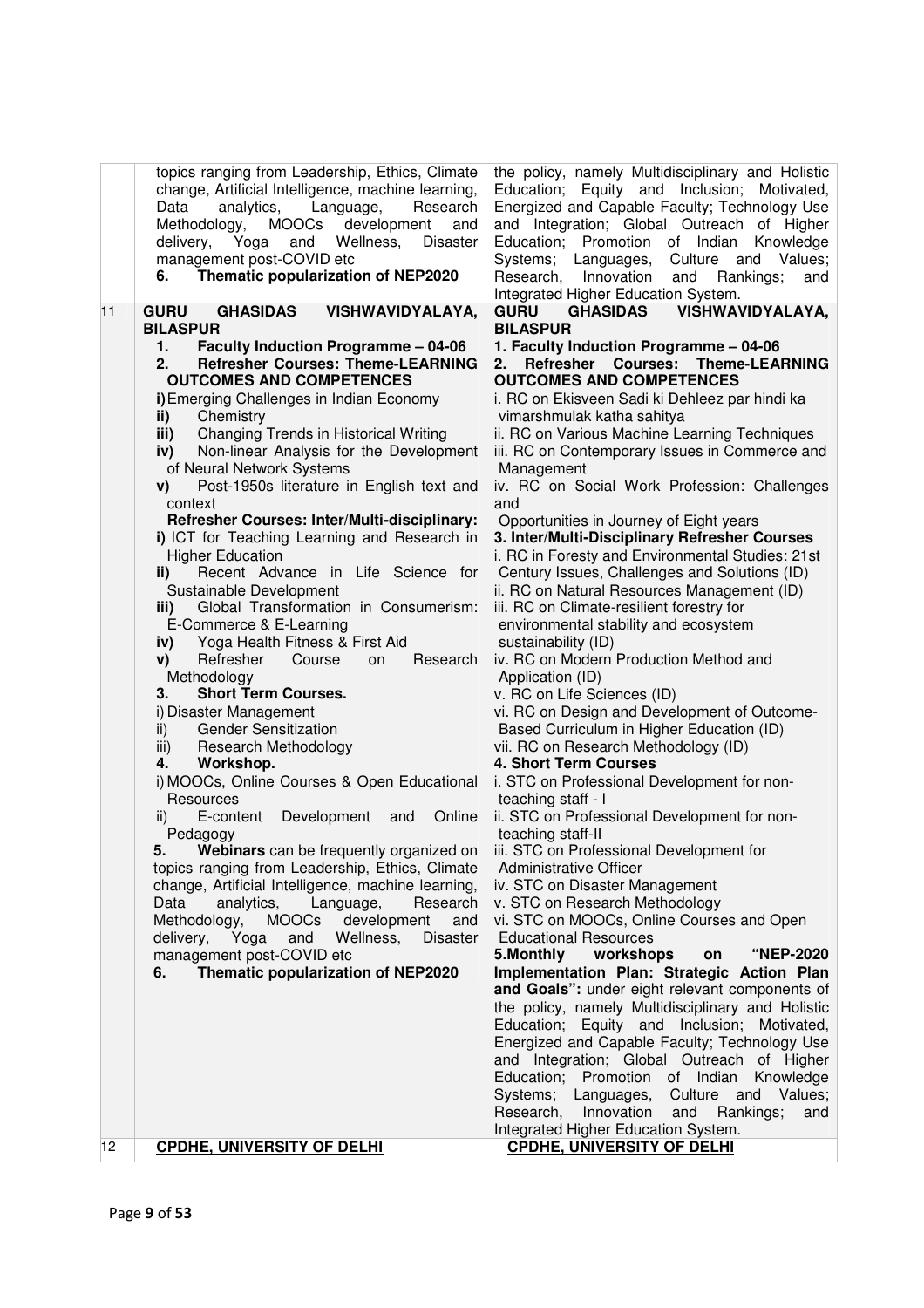|    | Faculty Induction Programme - 04-06.<br>4.            | 1. Faculty Induction Programme - 04-06                                                  |
|----|-------------------------------------------------------|-----------------------------------------------------------------------------------------|
|    | <b>Refresher Courses: Theme-LEARNING</b><br>5.        | 2.Refresher<br><b>Courses:</b><br><b>Theme-LEARNING</b>                                 |
|    | <b>OUTCOMES AND COMPETENCES.</b>                      | <b>OUTCOMES AND COMPETENCES</b>                                                         |
|    | Physics (SRC)<br>i)                                   | i. Sanskrit                                                                             |
|    | Social Work and Social Sciences (SRC)<br>ii)          | ii. Social Work and Social Sciences                                                     |
|    | Teachers Educators (SRC)<br>iii)                      | iii. Chemistry                                                                          |
|    | Refresher Courses: Inter/Multi-disciplinary:          | iv. History and Culture                                                                 |
|    | Economics,<br>Commerce<br>&<br><b>Business</b><br>iv) | 3. Interdisciplinary Refresher Courses                                                  |
|    | Management.                                           | Environmental<br><b>Studies</b><br>and<br><b>Disaster</b><br>İ.                         |
|    | Mathematics/Operational<br>V)                         | Management                                                                              |
|    | Research/Statistics and Computer Science              | Mathematics/<br>Operational<br>Research/<br>ii.                                         |
|    | <b>Gender Studies</b>                                 | <b>Statistics and Computer Science</b>                                                  |
|    | Indian Folklore, Culture & Traditions<br>vi)          | Economics, Commerce<br>and<br><b>Business</b><br>iii.                                   |
|    | Indian Philosophy<br>vii)                             | Management                                                                              |
|    | Languages, Literature and Linguistics<br>viii)        | iv. Constitution, Law and Spirituality                                                  |
|    | Yoga Meditation and Sports                            | v. Yoga, Meditation and Sports                                                          |
|    | 6.<br><b>Short Term Courses.</b>                      | 4. Short Term Courses / Workshops                                                       |
|    | Academic and Creative Writing<br>i)                   | i. Library and Information Sciences                                                     |
|    | Ethics in Higher Education in Teaching<br>ii)         | ii. Research Methodology                                                                |
|    | and Research                                          | iii. Gender Studies: Economic, Cultural, Social                                         |
|    | Innovative Teaching Methodologies and<br>iii)         | and Family aspects                                                                      |
|    | Use of ICT in Teaching                                | iv. Remote Sensing                                                                      |
|    | Leadership<br><b>Building</b>                         |                                                                                         |
|    | iv)<br>and<br><b>Communication Skills</b>             | v. MOOCs, e-content Development and Open<br><b>Educational Resources</b>                |
|    |                                                       |                                                                                         |
|    | Research Methodology<br>V)                            | vi. Community Participation and NEP 2020<br>vii. Bhartiya Knowledge System and NEP 2020 |
|    | MOOCs,<br>vi)<br>Workshop<br>on<br>E-content          |                                                                                         |
|    | Development and Open Education Resources              | viii.<br>Academic Leadership and<br>Resource                                            |
|    | for one week                                          | Management                                                                              |
|    | vii)<br>Academic<br>Leadership<br>Program<br>for      | Professional Development Courses for<br>viii.                                           |
|    | Academicians                                          | Non-Teaching Staff (03 days)                                                            |
|    | Webinars can be frequently organized on<br>5.         | workshops<br>5. Monthly<br>on<br>"NEP-2020                                              |
|    | topics ranging from Leadership,<br>Ethics,            | Implementation Plan: Strategic Action Plan                                              |
|    | Climate change, Artificial Intelligence, machine      | and Goals": under eight relevant components of                                          |
|    | learning, Data analytics, Language, Research          | the policy, namely Multidisciplinary and Holistic                                       |
|    | MOOCs development<br>Methodology,<br>and              | Education; Equity and Inclusion; Motivated,                                             |
|    | delivery, Yoga and Wellness,<br><b>Disaster</b>       | Energized and Capable Faculty; Technology Use                                           |
|    | management post-COVID etc                             | and Integration; Global Outreach of Higher                                              |
|    | Thematic popularization of NEP2020<br>6.              | Promotion of Indian<br>Education;<br>Knowledge                                          |
|    |                                                       | Systems; Languages,<br>Culture<br>and<br>Values;                                        |
|    |                                                       | Research,<br>Innovation<br>and<br>Rankings;<br>and                                      |
|    |                                                       | Integrated Higher Education System.                                                     |
| 13 | <b>JAMIA MILLIA ISLAMIA, NEW DELHI</b>                | <b>JAMIA MILLIA ISLAMIA, NEW DELHI</b>                                                  |
|    | 1. Faculty Induction Programme - 04-06                | 1. Faculty Induction Programme - 04-06                                                  |
|    | 2. Refresher Courses: Theme-LEARNING                  | 2. Refresher Courses: Theme-LEARNING                                                    |
|    | <b>OUTCOMES AND COMPETENCES</b>                       | <b>OUTCOMES AND COMPETENCES</b>                                                         |
|    | i) English                                            | i. Social Sciences                                                                      |
|    | <b>Basic Sciences</b><br>ii)                          | ii. Basic Sciences                                                                      |
|    | Modern Indian Language<br>iii)                        | iii. Literature and Languages                                                           |
|    | <b>Commerce and Management Studies</b><br>iv)         | iv. Economics, Commerce and Managements                                                 |
|    | Mathematical<br>Computational<br>V)<br>and            | v. 4th RC Teacher Education: Learning                                                   |
|    | Sciences                                              | Outcomes and Educational Reform-                                                        |
|    | Teachers' Educator: Learning outcomes<br>Vİ) —        | Pedagogy, Assessment and Quality                                                        |
|    | educational<br>reform<br>$ \,$<br>Pedagogy,<br>and    | Assurance                                                                               |
|    | <b>Assessment and Quality Assurance</b>               | 3. Refresher Courses Inter-Disciplinary                                                 |
|    | vii) Geography & Environmental Studies                | Rights and Social<br>17th<br>Human<br>i.<br>- RC                                        |
|    | Refresher Courses: Inter/Multi-disciplinary           | Inclusion(ID)                                                                           |
|    | i) Gender Studies                                     | ii. 4th RC Disaster Management (ID)                                                     |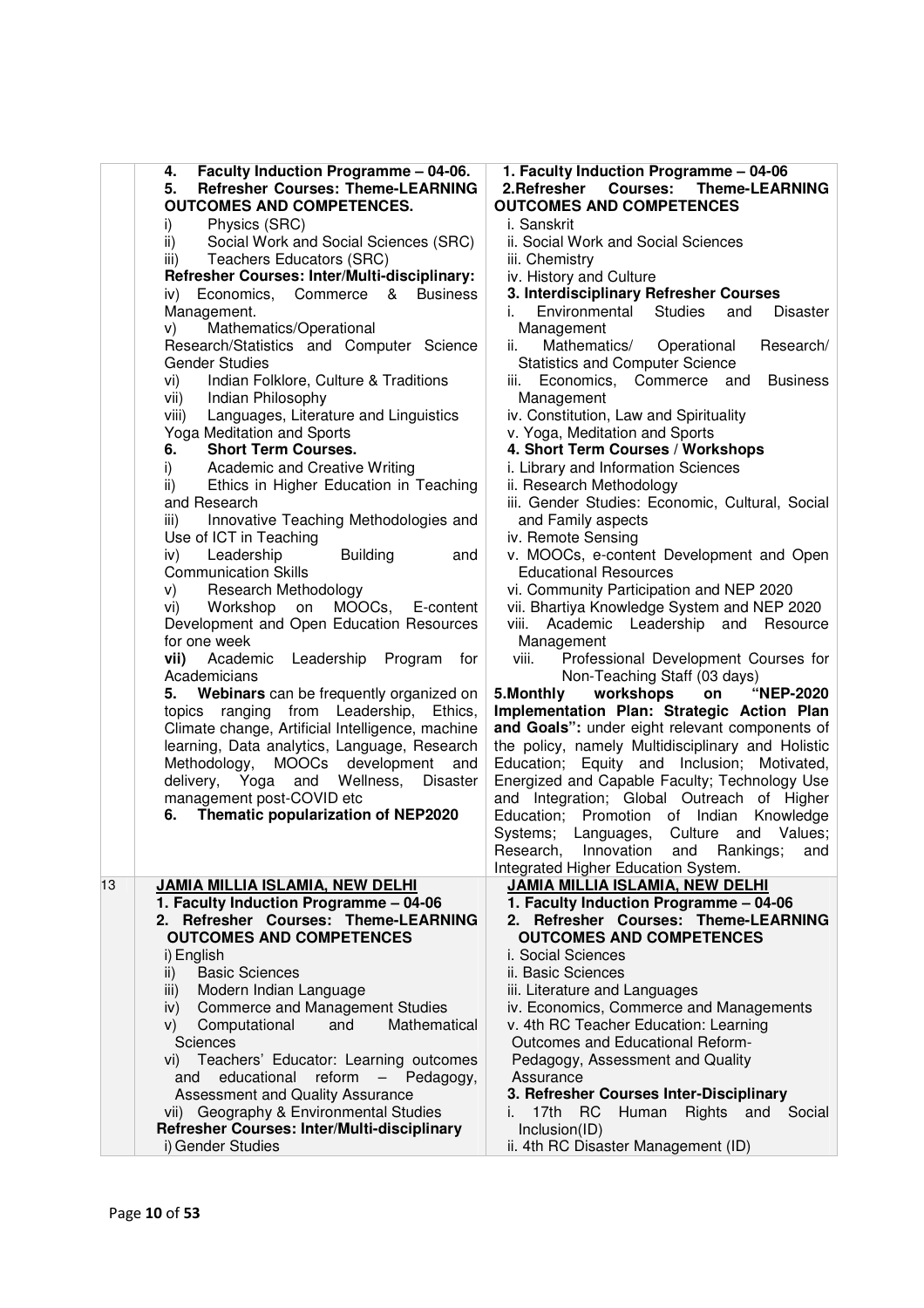| $\mathsf{ii}$ )<br>Human Rights & Social Inclusion<br>Disaster Management<br>iii)<br><b>West Asian Studies</b><br>iv)<br><b>Comparative Studies</b><br>V)<br>Workshop<br>1.<br>Academic<br>i) Training<br>for<br>Programme<br>Administrative<br>MOOCs development and delivery<br>ii)<br>Programme for Group B&C Staff<br>iii)<br>Research Methodology<br>iv)<br>Leadership Development<br>V)<br>Webinars can be frequently organized on<br>5.<br>topics ranging from Leadership, Ethics,<br>change, Artificial<br>Intelligence,<br>Climate<br>machine learning, Data analytics, Language,<br>Methodology,<br>Research<br><b>MOOCs</b><br>development<br>and<br>delivery,<br>Yoga<br>and<br>Wellness,<br>Disaster<br>management<br>post-<br>COVID etc<br>6. Thematic popularization of NEP2020                                                                                                                                                      | iii.1st International Studies (ID)<br>iv. Gender Studies (ID)<br>4. Short Term Courses<br>i. Big Data Analysis Na Cloud Computing<br>ii. One Week Training Programme for Group 'B'<br>and 'C' Staff<br>iii. Yoga and Stress Management<br>iv. Cyber Crime and Cyber Security<br>v. Indian Ethics and Human Values<br>vi. One Week Workshop on Research<br>Methodology<br>vii. One Week Workshop on MOOCs<br>Development and Delivery<br>5. Monthly workshops<br>"NEP-2020<br>on<br>Implementation Plan: Strategic Action Plan<br>and Goals": under eight relevant components<br>of the policy, namely Multidisciplinary and<br>Holistic Education; Equity and Inclusion;<br>Motivated, Energized and Capable Faculty;<br>Technology Use and Integration;<br>Global<br>Outreach of Higher Education; Promotion of<br>Knowledge<br>Indian<br>Systems;<br>Languages,<br>Culture and Values; Research, Innovation and<br>Rankings; and Integrated Higher Education |
|-----------------------------------------------------------------------------------------------------------------------------------------------------------------------------------------------------------------------------------------------------------------------------------------------------------------------------------------------------------------------------------------------------------------------------------------------------------------------------------------------------------------------------------------------------------------------------------------------------------------------------------------------------------------------------------------------------------------------------------------------------------------------------------------------------------------------------------------------------------------------------------------------------------------------------------------------------|----------------------------------------------------------------------------------------------------------------------------------------------------------------------------------------------------------------------------------------------------------------------------------------------------------------------------------------------------------------------------------------------------------------------------------------------------------------------------------------------------------------------------------------------------------------------------------------------------------------------------------------------------------------------------------------------------------------------------------------------------------------------------------------------------------------------------------------------------------------------------------------------------------------------------------------------------------------|
| 14<br>JAWAHARLAL NEHRU UNIVERSITY, NEW<br><b>DELHI</b>                                                                                                                                                                                                                                                                                                                                                                                                                                                                                                                                                                                                                                                                                                                                                                                                                                                                                              | System.<br>JAWAHARLAL NEHRU UNIVERSITY, NEW<br><b>DELHI</b>                                                                                                                                                                                                                                                                                                                                                                                                                                                                                                                                                                                                                                                                                                                                                                                                                                                                                                    |
| 1. Faculty Induction Programme - 04-06<br>2. Refresher Courses: Theme-LEARNING<br><b>OUTCOMES AND COMPETENCES.</b><br>i) Sociology<br>Philosophy<br>ii)<br>iii)<br>Hindi<br>Geography<br>iv)<br>Sanskrit<br>V)<br>vi) Life Sciences and Biotechnology<br>vii) Physical Sciences Na Nano Sciences<br>viii) Political Sciences, Law and Public<br>Administration<br>Teachers' Education<br>ix)<br>History<br>X)<br>Economics<br>xi)<br>Refresher Courses: Inter/Multi-disciplinary:<br>i) Environmental Studies<br>ii) E-Learning and E-Governance<br>iii) Global Studies: International Relations<br>and World Politics<br>iv) Research Methodology<br>v) Indian Languages, Literature and Cultural<br><b>Studies</b><br>Workshop<br>for<br>Academic<br>З.<br>Administration-<br><b>Short Term Courses -</b><br>4.<br>i) Vedic Mathematics<br>Entrepreneurship, Innovation and Start-<br>ii)<br>Ups<br>Gender Sensitization & Social Justice<br>iii) | 1. Faculty Induction Programme - 04-06<br>2. Refresher Courses: Theme-LEARNING<br><b>OUTCOMES AND COMPETENCES</b><br>i. Sociology<br>ii. Philosophy<br>iii. Hindi<br>iv. Geography<br>v. Sanskrit<br>vi. Life Sciences and Biotechnology<br>vii. Physical Sciences and Nano Sciences<br>viii. Political Sciences, Law and Public<br>Administration<br>ix. Teacher's Education<br>x. History<br>xi. Economics<br>xii. Commerce and Management Studies<br>3. Inter-disciplinary Refresher courses<br>i. Environmental Studies<br>ii. E-learning and E-Governance<br>iii. Global Studies: International Relations and<br><b>World Politics</b><br>iv. Research Methodology<br>v. Indian Languages, Literature and Cultural<br><b>Studies</b><br>vi. Indian Knowledge Tradition, Ethics and<br>Human Values<br>4. Interaction Programme<br>National Interaction Programme for PhD/ Post-<br>doctoral scholars in Social Sciences and<br>Humanities                 |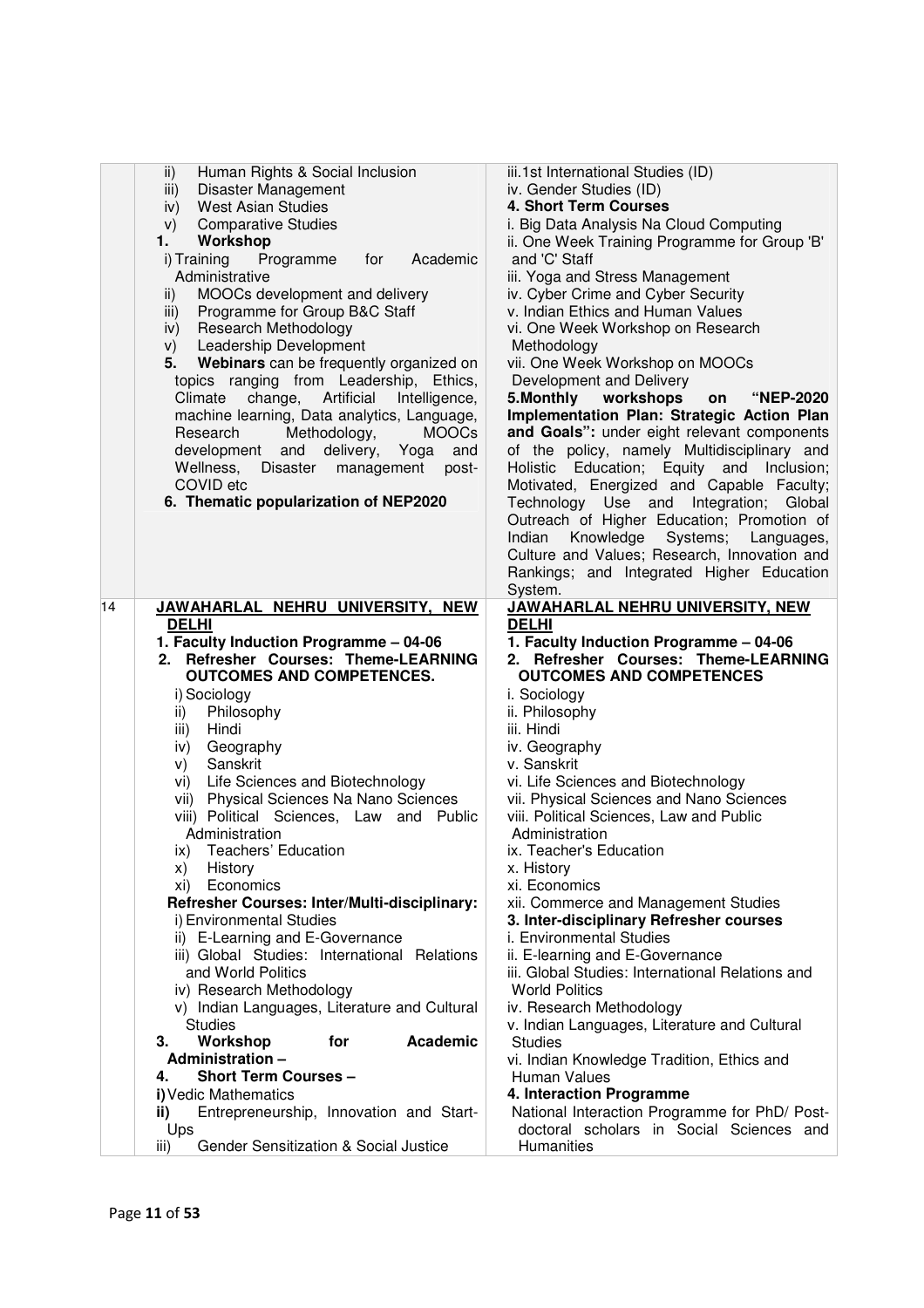|    | Computational Techniques and Research<br>iv)<br>Methodology<br>Disaster Management<br>V)<br>Yoga,<br>Science<br>& Technology<br>of<br>vi)<br><b>Meditation &amp; Spirituality</b><br>Academic Leadership and Resources<br>vii)<br>Management<br>Webinars can be frequently organized on<br>5.<br>topics ranging<br>from Leadership,<br>Ethics,<br>Artificial<br>Climate<br>change,<br>Intelligence,<br>machine learning, Data analytics, Language,<br>Research Methodology, MOOCs development<br>and delivery, Yoga and Wellness, Disaster<br>management post-COVID etc | 5. Principal/Deans/HoDs/Chairperson/Directo<br>r's Meet<br>6. Workshop for Academic Administration<br>7. Short Term Courses<br>i. Entrepreneurship, Innovation and Start-Ups<br>ii. Gender Sensitization and Social Justice<br>iii. Artificial Intelligence and Machine Learning<br>iv. Disaster Management<br>v. Academic Leadership and Resource<br>Management<br>8. Monthly<br>workshops<br>"NEP-2020<br>on<br>Implementation Plan: Strategic Action Plan<br>and Goals": under eight relevant components<br>of the policy, namely Multidisciplinary and |
|----|-------------------------------------------------------------------------------------------------------------------------------------------------------------------------------------------------------------------------------------------------------------------------------------------------------------------------------------------------------------------------------------------------------------------------------------------------------------------------------------------------------------------------------------------------------------------------|------------------------------------------------------------------------------------------------------------------------------------------------------------------------------------------------------------------------------------------------------------------------------------------------------------------------------------------------------------------------------------------------------------------------------------------------------------------------------------------------------------------------------------------------------------|
|    | Thematic popularization of NEP2020<br>6.                                                                                                                                                                                                                                                                                                                                                                                                                                                                                                                                | Holistic Education; Equity and Inclusion;<br>Motivated, Energized and Capable Faculty;<br>Technology Use and Integration; Global<br>Outreach of Higher Education; Promotion of<br>Knowledge Systems;<br>Indian<br>Languages,<br>Culture and Values; Research, Innovation and<br>Rankings; and Integrated Higher Education<br>System.                                                                                                                                                                                                                       |
| 15 | <b>GOA UNIVERSITY</b>                                                                                                                                                                                                                                                                                                                                                                                                                                                                                                                                                   | <b>GOA UNIVERSITY</b>                                                                                                                                                                                                                                                                                                                                                                                                                                                                                                                                      |
|    | <b>Faculty Induction Programme - 04-06</b><br>1.<br><b>Refresher Courses: Theme-LEARNING</b><br>2.                                                                                                                                                                                                                                                                                                                                                                                                                                                                      | 1. Faculty Induction Programme - 04-06<br>Refresher Courses:<br><b>Theme-LEARNING</b>                                                                                                                                                                                                                                                                                                                                                                                                                                                                      |
|    | <b>OUTCOMES AND COMPETENCES 08</b>                                                                                                                                                                                                                                                                                                                                                                                                                                                                                                                                      | 2.<br><b>OUTCOMES AND COMPETENCES</b>                                                                                                                                                                                                                                                                                                                                                                                                                                                                                                                      |
|    | i) Natural Sciences                                                                                                                                                                                                                                                                                                                                                                                                                                                                                                                                                     | i. Chemical Science                                                                                                                                                                                                                                                                                                                                                                                                                                                                                                                                        |
|    | ii) Commerce/ Management                                                                                                                                                                                                                                                                                                                                                                                                                                                                                                                                                | ii. Commerce/Management                                                                                                                                                                                                                                                                                                                                                                                                                                                                                                                                    |
|    | iii) Political Sciences                                                                                                                                                                                                                                                                                                                                                                                                                                                                                                                                                 | iii. Economics                                                                                                                                                                                                                                                                                                                                                                                                                                                                                                                                             |
|    | Refresher Courses: Inter/Multi-disciplinary:                                                                                                                                                                                                                                                                                                                                                                                                                                                                                                                            | 3. Refresher Courses (Inter-Disciplinary                                                                                                                                                                                                                                                                                                                                                                                                                                                                                                                   |
|    | iv) Languages, Comparative Literature &                                                                                                                                                                                                                                                                                                                                                                                                                                                                                                                                 | Courses)                                                                                                                                                                                                                                                                                                                                                                                                                                                                                                                                                   |
|    | <b>Cultural Studies</b>                                                                                                                                                                                                                                                                                                                                                                                                                                                                                                                                                 | i. Environmental Science                                                                                                                                                                                                                                                                                                                                                                                                                                                                                                                                   |
|    | v) Environmental Sciences                                                                                                                                                                                                                                                                                                                                                                                                                                                                                                                                               | ii. Life Sciences                                                                                                                                                                                                                                                                                                                                                                                                                                                                                                                                          |
|    | vi) Life Sciences                                                                                                                                                                                                                                                                                                                                                                                                                                                                                                                                                       | iii. English                                                                                                                                                                                                                                                                                                                                                                                                                                                                                                                                               |
|    | vii) Political Sciences                                                                                                                                                                                                                                                                                                                                                                                                                                                                                                                                                 | 4. Short Term Courses                                                                                                                                                                                                                                                                                                                                                                                                                                                                                                                                      |
|    | <b>SHORT TERM COURSES</b><br>3.                                                                                                                                                                                                                                                                                                                                                                                                                                                                                                                                         | i. Yoga and Spiritual Values                                                                                                                                                                                                                                                                                                                                                                                                                                                                                                                               |
|    | i) Yoga and Spiritual Values                                                                                                                                                                                                                                                                                                                                                                                                                                                                                                                                            | ii. MOOCs, e-content development and Open                                                                                                                                                                                                                                                                                                                                                                                                                                                                                                                  |
|    | ii) Women Empowerment                                                                                                                                                                                                                                                                                                                                                                                                                                                                                                                                                   | <b>Educational Resources</b>                                                                                                                                                                                                                                                                                                                                                                                                                                                                                                                               |
|    | iii) Teacher Educator<br>iv) Gender Inequality                                                                                                                                                                                                                                                                                                                                                                                                                                                                                                                          | iii. Waste Management                                                                                                                                                                                                                                                                                                                                                                                                                                                                                                                                      |
|    | v) Research Methodology                                                                                                                                                                                                                                                                                                                                                                                                                                                                                                                                                 | iv. Research Methodology<br>v. Ecotourism                                                                                                                                                                                                                                                                                                                                                                                                                                                                                                                  |
|    | vi) Coastal Tourism and Environment                                                                                                                                                                                                                                                                                                                                                                                                                                                                                                                                     | vi. Human Rights and Conflict Management                                                                                                                                                                                                                                                                                                                                                                                                                                                                                                                   |
|    | Workshop<br>4.                                                                                                                                                                                                                                                                                                                                                                                                                                                                                                                                                          | 5. Workshop                                                                                                                                                                                                                                                                                                                                                                                                                                                                                                                                                |
|    | Training<br>Programme<br>for<br>Academic<br>vi)                                                                                                                                                                                                                                                                                                                                                                                                                                                                                                                         | i. Training Programme for Academic                                                                                                                                                                                                                                                                                                                                                                                                                                                                                                                         |
|    | Administrative                                                                                                                                                                                                                                                                                                                                                                                                                                                                                                                                                          | Administrative                                                                                                                                                                                                                                                                                                                                                                                                                                                                                                                                             |
|    | MOOCs development and delivery<br>vii)                                                                                                                                                                                                                                                                                                                                                                                                                                                                                                                                  | ii. Programme for Group B&C Staff                                                                                                                                                                                                                                                                                                                                                                                                                                                                                                                          |
|    | Programme for Group B&C Staff<br>VIII)                                                                                                                                                                                                                                                                                                                                                                                                                                                                                                                                  | 6.Monthly<br>workshops<br><b>"NEP-2020</b><br>on                                                                                                                                                                                                                                                                                                                                                                                                                                                                                                           |
|    | Research Methodology<br>ix)                                                                                                                                                                                                                                                                                                                                                                                                                                                                                                                                             | Implementation Plan: Strategic Action Plan                                                                                                                                                                                                                                                                                                                                                                                                                                                                                                                 |
|    | Leadership Development<br>X)                                                                                                                                                                                                                                                                                                                                                                                                                                                                                                                                            | and Goals": under eight relevant components of                                                                                                                                                                                                                                                                                                                                                                                                                                                                                                             |
|    | Webinars can be frequently organized on<br>5.                                                                                                                                                                                                                                                                                                                                                                                                                                                                                                                           | the policy, namely Multidisciplinary and Holistic                                                                                                                                                                                                                                                                                                                                                                                                                                                                                                          |
|    | topics ranging from Leadership, Ethics,<br>Climate change, Artificial Intelligence,                                                                                                                                                                                                                                                                                                                                                                                                                                                                                     | Education; Equity and Inclusion; Motivated,<br>Energized and Capable Faculty; Technology Use                                                                                                                                                                                                                                                                                                                                                                                                                                                               |
|    | machine<br>learning,<br>Data<br>analytics,                                                                                                                                                                                                                                                                                                                                                                                                                                                                                                                              | and Integration; Global Outreach of Higher                                                                                                                                                                                                                                                                                                                                                                                                                                                                                                                 |
|    | Research<br>Methodology,<br>Language,                                                                                                                                                                                                                                                                                                                                                                                                                                                                                                                                   | Education; Promotion of Indian<br>Knowledge                                                                                                                                                                                                                                                                                                                                                                                                                                                                                                                |
|    | MOOCs development and delivery, Yoga                                                                                                                                                                                                                                                                                                                                                                                                                                                                                                                                    | Systems;<br>Culture and<br>Languages,<br>Values;                                                                                                                                                                                                                                                                                                                                                                                                                                                                                                           |
|    | and Wellness, Disaster management                                                                                                                                                                                                                                                                                                                                                                                                                                                                                                                                       | Research,<br>Innovation<br>and<br>Rankings;<br>and                                                                                                                                                                                                                                                                                                                                                                                                                                                                                                         |
|    | post-COVID etc                                                                                                                                                                                                                                                                                                                                                                                                                                                                                                                                                          | Integrated Higher Education System.                                                                                                                                                                                                                                                                                                                                                                                                                                                                                                                        |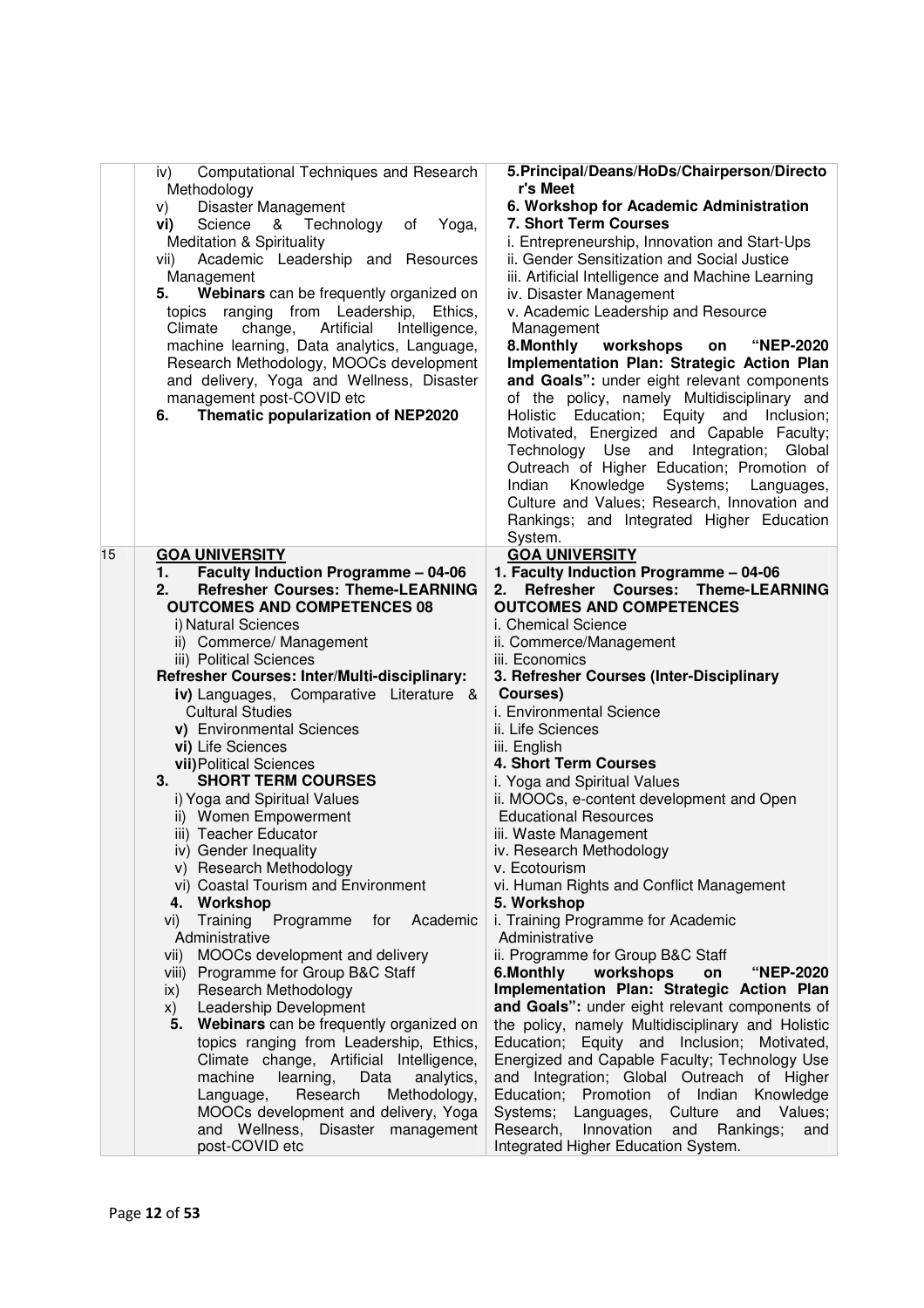|    | Thematic popularization of NEP2020<br>6.                    |                                                                     |
|----|-------------------------------------------------------------|---------------------------------------------------------------------|
| 16 | <b>GUJARAT UNIVERSITY</b>                                   | <b>GUJARAT UNIVERSITY</b>                                           |
|    | <b>Faculty Induction Programme - 04-06</b><br>1.            | 1. Faculty Induction Programme - 04-06                              |
|    | <b>Subject Refresher Courses</b><br>2.                      | Refresher Courses: Theme-LEARNING<br>2.                             |
|    | i) Commerce & Management                                    | <b>OUTCOMES AND COMPETENCES</b>                                     |
|    | ii)<br>Law                                                  | i. RC in Commerce and Management                                    |
|    | Chemistry<br>iii)                                           | ii. RC in English                                                   |
|    | <b>Physical Education</b><br>iv)                            | iii. RC in Chemistry                                                |
|    | <b>Refresher Courses Inter-Disciplinary</b>                 | iv. RC in Physics                                                   |
|    | i) ITGS (Information Technology in Global                   | 3. Inter-Disciplinary Refresher Courses                             |
|    | Society)                                                    | i. RC in ICT                                                        |
|    | Languages<br>ii)                                            | ii. RC in Languages                                                 |
|    | Social Science<br>iii)                                      | iii. RC in Social Sciences                                          |
|    | Quality in Higher Education<br>iv)                          | iv. RC in Life Science                                              |
|    | <b>Winter/Summer School</b><br>3.                           | v. RC in Modern Higher Education                                    |
|    | <b>Teachers Educators (Two weeks)</b>                       | 4. Refresher Course in Teacher Education                            |
|    | <b>Short Term Courses</b><br>4.                             | <b>5. Short Term Courses</b>                                        |
|    | Epidemic & Pandemic<br>i)                                   | i. STC on NEP                                                       |
|    | <b>Indian Culture</b><br>ii)                                | ii. STC E-content Development and MOOCs                             |
|    | Startup & Innovation<br>iii)                                | iii. STC on Soft Skills                                             |
|    | <b>National Education Policy</b><br>iv)                     | iv. STC on Research Paper Writing                                   |
|    | Digital Media<br>V)                                         | v. STC on Sustainable Development                                   |
|    | Fine arts<br>vi)                                            | workshops<br>6.Monthly<br>"NEP-2020<br>on                           |
|    | MOOCs& E-Content Development<br>vii)                        | Implementation Plan: Strategic Action Plan                          |
|    | viii) Yoga and Wellness                                     | and Goals": under eight relevant components of                      |
|    | 5. Webinars can be frequently organized on                  | the policy, namely Multidisciplinary and Holistic                   |
|    | topics ranging from Leadership, Ethics,                     | Education; Equity and Inclusion; Motivated,                         |
|    | change, Artificial<br>Climate<br>Intelligence,              | Energized and Capable Faculty; Technology Use                       |
|    | machine<br>learning,<br>analytics,<br>Data                  | and Integration; Global Outreach of Higher                          |
|    | Research<br>Methodology,<br>Language,                       | Education; Promotion of Indian Knowledge                            |
|    | MOOCs development and delivery, Yoga                        | Culture and<br>Values;<br>Systems;<br>Languages,                    |
|    | and Wellness, Disaster management post-                     | Research, Innovation<br>and<br>Rankings;<br>and                     |
|    | COVID etc                                                   | Integrated Higher Education System.                                 |
|    | 6. Thematic popularization of NEP2020                       |                                                                     |
| 17 | <b>SAURASHTRA UNIVERSITY, RAJKOT</b>                        | <b>SAURASHTRA UNIVERSITY, RAJKOT</b>                                |
|    | 1. Faculty Induction Programme-04-06                        | 1. Faculty Induction Programme-04-06                                |
|    | 2. Refresher Courses:                                       | Refresher<br><b>Courses:</b><br><b>Theme-LEARNING</b><br>2.         |
|    | Inclusion of Indian Knowledge Foundation<br>i)              | <b>OUTCOMES AND COMPETENCES</b>                                     |
|    | in Research                                                 | i. Teacher Education (Education)                                    |
|    | Core Values of National Education Policy<br>ii)             | ii. Excellence in Higher Education (MD)                             |
|    | Worldwide Diaspora Literature<br>iii)                       | iii. Environment and Disaster Management (MD)                       |
|    | Sustainable<br>Holistic<br>Health<br>and<br>iv)             | iv. Self-Awareness and Achievement Motivation                       |
|    | Development                                                 | (MD)                                                                |
|    | The concept of Atmanirbhar Bharat<br>V)                     | 3. Short Term Courses                                               |
|    | Quality in practice by Self-Awareness<br>vi)                | i. Mental Health: Need of the Era                                   |
|    | <b>3. Short Term Courses</b>                                | ii. Bharatiya Perspective in Research                               |
|    | Way and Vision of Teaching: Personal and<br>i)              | iii. Innovative Practices in Higher Education                       |
|    | Virtual                                                     | iv. Multidisciplinary Approach in Higher Education                  |
|    | Multiple Cultures and National Integration<br>ii)           | 4. Special Programme<br>i. Workshop for Research Scholars - 03 Days |
|    | Indian Ethos and Human Values<br>iii)                       |                                                                     |
|    | Achievement<br>Motivation<br>iv)<br>in<br>Higher            | ii. Impact of Gandhian Educational Institutions                     |
|    | Education                                                   | (Case Study)<br>5. Monthly<br><b>"NEP-2020</b>                      |
|    | <b>Creative Writings</b><br>V)                              | workshops<br>on<br>Implementation Plan: Strategic Action Plan       |
|    | Academic Leadership<br>vi)<br>vii) Yoga and Holistic Health | and Goals": under eight relevant components of                      |
|    |                                                             |                                                                     |
|    | 4. Special Programme                                        | the policy, namely Multidisciplinary and Holistic                   |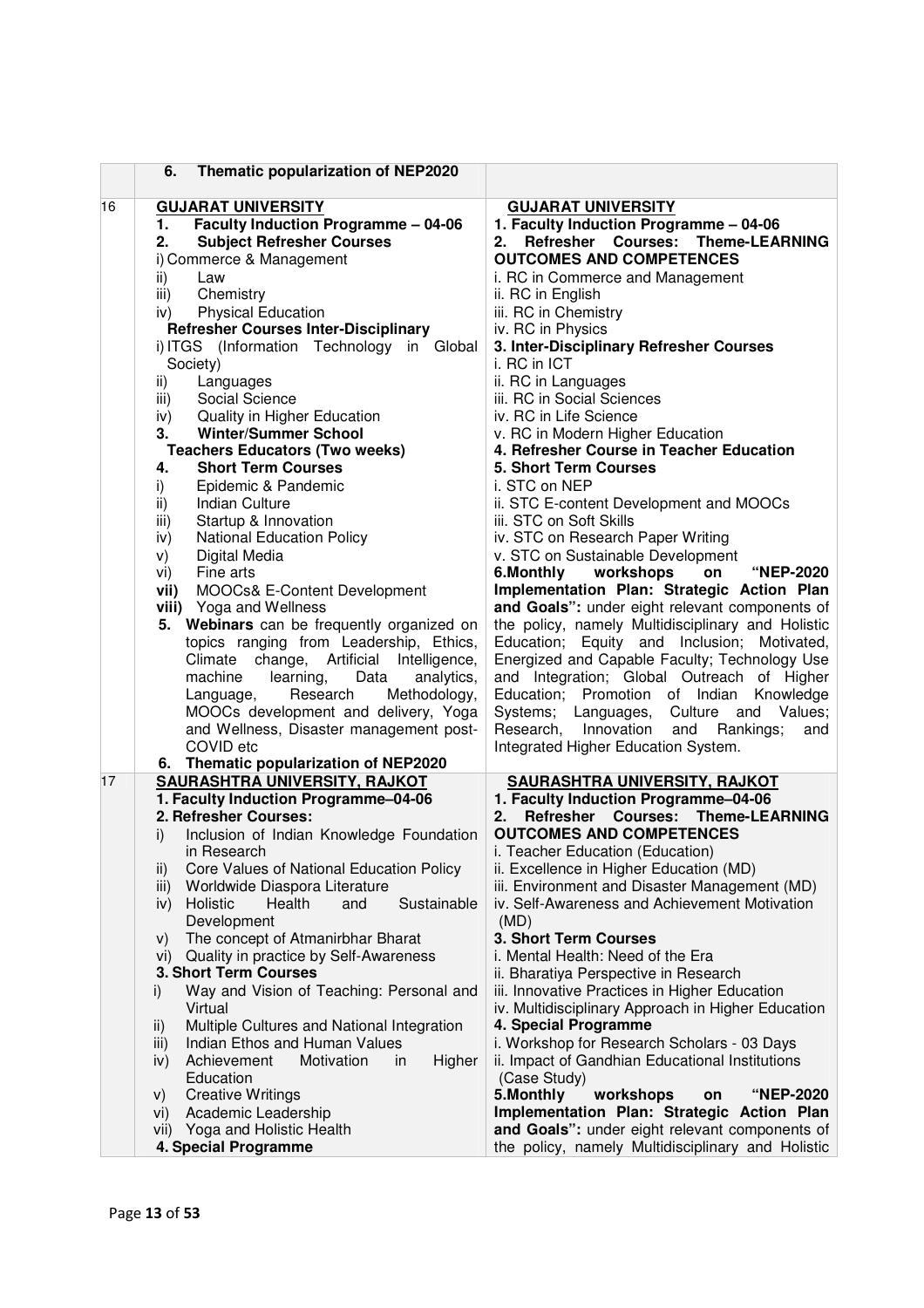|    | i) Principal's Meeting<br>ii) Special Interaction Programme for Research<br>Scholars<br>5. Workshop<br>Academic<br>Training<br>for<br>i)<br>Programme<br>Administrative<br>MOOCs development and delivery<br>$\mathsf{ii}$ )<br>iii) Programme for Group B&C Staff<br>iv) Research Methodology<br>v) Leadership Development<br>6. Webinars can be frequently organized on<br>topics ranging from Leadership, Ethics,<br>change, Artificial<br>Climate<br>Intelligence,<br>machine learning, Data analytics, Language,<br>Research<br>Methodology,<br><b>MOOCs</b><br>development<br>and<br>delivery,<br>Yoga<br>and<br>Wellness, Disaster<br>management<br>post-<br>COVID etc<br>7. Thematic popularization of NEP2020 | Education; Equity and Inclusion; Motivated,<br>Energized and Capable Faculty; Technology Use<br>and Integration; Global Outreach of Higher<br>Education; Promotion of Indian<br>Knowledge<br>Culture and<br>Systems; Languages,<br>Values;<br>Research,<br>Innovation<br>Rankings;<br>and<br>and<br>Integrated Higher Education System. |
|----|------------------------------------------------------------------------------------------------------------------------------------------------------------------------------------------------------------------------------------------------------------------------------------------------------------------------------------------------------------------------------------------------------------------------------------------------------------------------------------------------------------------------------------------------------------------------------------------------------------------------------------------------------------------------------------------------------------------------|-----------------------------------------------------------------------------------------------------------------------------------------------------------------------------------------------------------------------------------------------------------------------------------------------------------------------------------------|
| 18 | SARDAR PATEL UNIVERSITY, VALLABH                                                                                                                                                                                                                                                                                                                                                                                                                                                                                                                                                                                                                                                                                       | SARDAR PATEL UNIVERSITY, VALLABH                                                                                                                                                                                                                                                                                                        |
|    | <b>VIDYA NAGAR</b><br>Faculty Induction Programme - 04-06.<br>1.                                                                                                                                                                                                                                                                                                                                                                                                                                                                                                                                                                                                                                                       | <b>VIDYA NAGAR</b><br>1. Faculty Induction Programme -04-06                                                                                                                                                                                                                                                                             |
|    | <b>Refresher Courses: Theme-LEARNING</b><br>2.                                                                                                                                                                                                                                                                                                                                                                                                                                                                                                                                                                                                                                                                         | 2. Refresher Courses: Theme-Learning                                                                                                                                                                                                                                                                                                    |
|    | <b>OUTCOMES AND COMPETENCES</b>                                                                                                                                                                                                                                                                                                                                                                                                                                                                                                                                                                                                                                                                                        | <b>Outcomes and Competences</b>                                                                                                                                                                                                                                                                                                         |
|    | i) Commerce & Management                                                                                                                                                                                                                                                                                                                                                                                                                                                                                                                                                                                                                                                                                               | i. ICT Applications                                                                                                                                                                                                                                                                                                                     |
|    | Social Sciences<br>ii)                                                                                                                                                                                                                                                                                                                                                                                                                                                                                                                                                                                                                                                                                                 | ii. Commerce and Management                                                                                                                                                                                                                                                                                                             |
|    | Life Sciences & Biotechnology<br>iii)                                                                                                                                                                                                                                                                                                                                                                                                                                                                                                                                                                                                                                                                                  | iii. Home Science                                                                                                                                                                                                                                                                                                                       |
|    | Library & Information Sciences<br>iv)<br>Economics<br>V)                                                                                                                                                                                                                                                                                                                                                                                                                                                                                                                                                                                                                                                               | iv. Library and Information Sciences<br>v. Mathematics and Statistics                                                                                                                                                                                                                                                                   |
|    | Refresher Courses: Inter/Multi-disciplinary:                                                                                                                                                                                                                                                                                                                                                                                                                                                                                                                                                                                                                                                                           | vi. Physical Education and Yoga                                                                                                                                                                                                                                                                                                         |
|    | i) Teacher Educator                                                                                                                                                                                                                                                                                                                                                                                                                                                                                                                                                                                                                                                                                                    | 3. Refresher Courses (Inter/Multidisciplinary)                                                                                                                                                                                                                                                                                          |
|    | Indian Languages<br>ii)                                                                                                                                                                                                                                                                                                                                                                                                                                                                                                                                                                                                                                                                                                | i. Indian Languages                                                                                                                                                                                                                                                                                                                     |
|    | Methodology<br>Social<br>Research<br>in<br>iii)                                                                                                                                                                                                                                                                                                                                                                                                                                                                                                                                                                                                                                                                        | ii. Teacher Educator                                                                                                                                                                                                                                                                                                                    |
|    | Sciences                                                                                                                                                                                                                                                                                                                                                                                                                                                                                                                                                                                                                                                                                                               | iii. Disaster Management                                                                                                                                                                                                                                                                                                                |
|    | Research Methodology in sciences<br>iv)                                                                                                                                                                                                                                                                                                                                                                                                                                                                                                                                                                                                                                                                                | iv. Research Methodology                                                                                                                                                                                                                                                                                                                |
|    | <b>Disaster Management</b><br>V)                                                                                                                                                                                                                                                                                                                                                                                                                                                                                                                                                                                                                                                                                       | v. Environmental Science                                                                                                                                                                                                                                                                                                                |
|    | <b>Short Term Courses</b><br>3.                                                                                                                                                                                                                                                                                                                                                                                                                                                                                                                                                                                                                                                                                        | <b>4.Short-term Courses</b>                                                                                                                                                                                                                                                                                                             |
|    | i) MOOC's & E-Content Development                                                                                                                                                                                                                                                                                                                                                                                                                                                                                                                                                                                                                                                                                      | i. Research Methodology                                                                                                                                                                                                                                                                                                                 |
|    | <b>Gender Sensitization</b><br>ii)<br>iii)                                                                                                                                                                                                                                                                                                                                                                                                                                                                                                                                                                                                                                                                             | ii2. MOOCs, e-content development                                                                                                                                                                                                                                                                                                       |
|    | Soft Skill Development<br>Research Methodology<br>iv)                                                                                                                                                                                                                                                                                                                                                                                                                                                                                                                                                                                                                                                                  | iii. Stress Management<br>iv. Good Health and Well-being                                                                                                                                                                                                                                                                                |
|    | 4.<br>Workshops                                                                                                                                                                                                                                                                                                                                                                                                                                                                                                                                                                                                                                                                                                        | 5. Workshops                                                                                                                                                                                                                                                                                                                            |
|    | i) Interaction Programme for PhD. Scholars                                                                                                                                                                                                                                                                                                                                                                                                                                                                                                                                                                                                                                                                             | i. Statistical Methodology for Social Sciences                                                                                                                                                                                                                                                                                          |
|    | Role & Responsibilities of HOD<br>ii)<br>&                                                                                                                                                                                                                                                                                                                                                                                                                                                                                                                                                                                                                                                                             | ii. Academic Administrators                                                                                                                                                                                                                                                                                                             |
|    | Principles                                                                                                                                                                                                                                                                                                                                                                                                                                                                                                                                                                                                                                                                                                             | iii. Interaction Programme for PhD. Scholars                                                                                                                                                                                                                                                                                            |
|    | Academic Administrators<br>iii)                                                                                                                                                                                                                                                                                                                                                                                                                                                                                                                                                                                                                                                                                        | 6. National Webinar/Seminar (10 Webinars /                                                                                                                                                                                                                                                                                              |
|    | Webinars can be frequently organized on<br>5.                                                                                                                                                                                                                                                                                                                                                                                                                                                                                                                                                                                                                                                                          | Seminars)                                                                                                                                                                                                                                                                                                                               |
|    | topics ranging from Leadership, Ethics,                                                                                                                                                                                                                                                                                                                                                                                                                                                                                                                                                                                                                                                                                | 7. Monthly<br>workshops<br><b>"NEP-2020</b><br>on                                                                                                                                                                                                                                                                                       |
|    | change, Artificial<br>Climate<br>Intelligence,                                                                                                                                                                                                                                                                                                                                                                                                                                                                                                                                                                                                                                                                         | Implementation Plan: Strategic Action Plan                                                                                                                                                                                                                                                                                              |
|    | machine<br>Data<br>learning,<br>analytics,<br>Research<br>Methodology,                                                                                                                                                                                                                                                                                                                                                                                                                                                                                                                                                                                                                                                 | and Goals": under eight relevant components of<br>the policy, namely Multidisciplinary and Holistic                                                                                                                                                                                                                                     |
|    | Language,<br>MOOCs development and delivery, Yoga                                                                                                                                                                                                                                                                                                                                                                                                                                                                                                                                                                                                                                                                      | Education; Equity and Inclusion; Motivated,                                                                                                                                                                                                                                                                                             |
|    | and Wellness, Disaster management post-                                                                                                                                                                                                                                                                                                                                                                                                                                                                                                                                                                                                                                                                                | Energized and Capable Faculty; Technology Use                                                                                                                                                                                                                                                                                           |
|    | COVID etc                                                                                                                                                                                                                                                                                                                                                                                                                                                                                                                                                                                                                                                                                                              | and Integration; Global Outreach of Higher                                                                                                                                                                                                                                                                                              |
|    | Thematic popularization of NEP2020<br>6.                                                                                                                                                                                                                                                                                                                                                                                                                                                                                                                                                                                                                                                                               | Education; Promotion<br>of Indian Knowledge                                                                                                                                                                                                                                                                                             |
|    |                                                                                                                                                                                                                                                                                                                                                                                                                                                                                                                                                                                                                                                                                                                        | Values;<br>Systems;<br>Languages,<br>Culture and                                                                                                                                                                                                                                                                                        |
|    |                                                                                                                                                                                                                                                                                                                                                                                                                                                                                                                                                                                                                                                                                                                        | Research,<br>Innovation<br>Rankings;<br>and<br>and                                                                                                                                                                                                                                                                                      |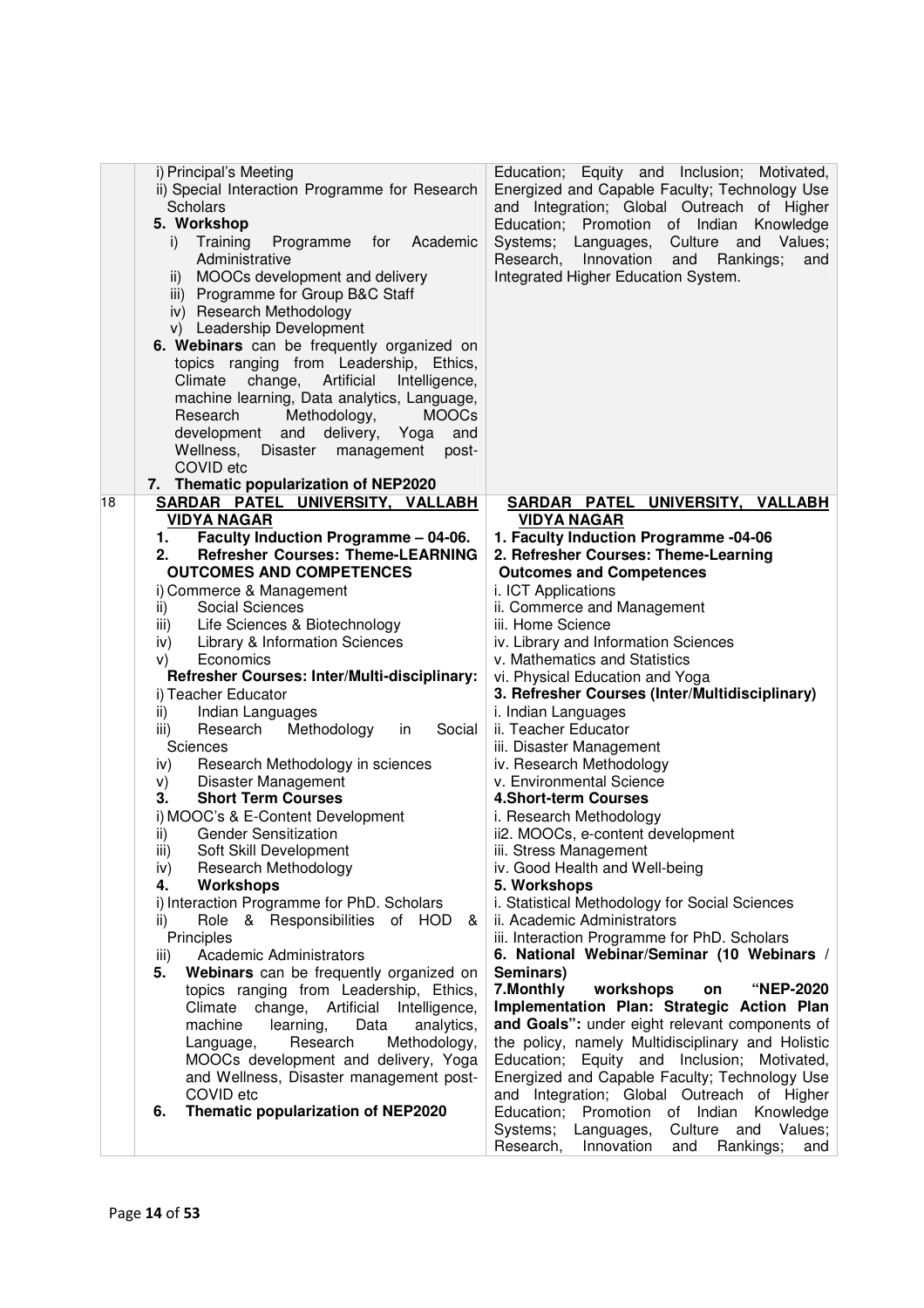|    |                                                        | Integrated Higher Education System.                                          |
|----|--------------------------------------------------------|------------------------------------------------------------------------------|
| 19 | <b>KURUKSHETRA UINIVERSITY</b>                         | <b>KURUKSHETRA UINIVERSITY</b>                                               |
|    | 1. Faculty Induction Programme-04-06                   | 1. Faculty Induction Programme-04-06                                         |
|    | i) Business Studies                                    |                                                                              |
|    | ii) Mass Communication & Media Technology              | 2. Refresher Courses: Theme-LEARNING                                         |
|    | iii) Indian Languages                                  | <b>OUTCOMES AND COMPETENCES</b>                                              |
|    | iv) Earth Sciences                                     | i. Other Languages (Hindi, Sanskrit, Punjabi)                                |
|    | Refresher Courses: Inter/Multi-disciplinary:           | Entrepreneurship<br>Development<br>ii.<br>for                                |
|    | i) Life Sciences                                       | Commerce/Management/Tourism/Economics/                                       |
|    | ii) Disaster Management                                | Mass Communication and Media Technology                                      |
|    | iii) Environmental Challenges                          | iii. Life sciences (Faculty of Life Sciences)                                |
|    | 2. Short Term Courses                                  | iv. Pharmaceutical Sciences                                                  |
|    | i) Yoga for Mental Health                              | 3. Inter/Multi-Disciplinary Refresher Courses                                |
|    | Research Methodology<br>ii) $\qquad$                   | i. Disaster Management (ID)                                                  |
|    | Sustainable Development<br><b>Biodiversity</b><br>iii) | ii. Environment Challenges (MD)                                              |
|    | Conservation                                           | iii. Information Technology (MD)                                             |
|    | Workshop<br>3.                                         | iv. Recent Trends in Social Sciences Research                                |
|    | i) Leadership Development Programme 1                  | (ID)                                                                         |
|    | Interaction<br>Programme<br>for<br>PhD.<br>ii)         | v. Human Rights (ID)                                                         |
|    | Research Scholars/Post-Doctoral Fellows                | 4. Workshops                                                                 |
|    | Digital Learning<br>iii)                               | i. E-content Development, Online Pedagogy                                    |
|    | Soft Skill Development<br>iv)                          | and Open Educational Resources<br>(All                                       |
|    | 4. Webinars can be frequently organized on             | Disciplines)                                                                 |
|    | topics ranging from Leadership, Ethics,                | ii. Gender Sensitization programme for PhD                                   |
|    | change,<br>Climate<br>Artificial<br>Intelligence,      | Research Scholars/Post Doctoral Fellows (All                                 |
|    | machine learning, Data analytics, Language,            | Disciplines)                                                                 |
|    | Methodology,<br>Research<br><b>MOOCs</b>               | iii. Digital Learning (All Disciplines)                                      |
|    | development and<br>delivery,<br>and<br>Yoga            | iv. Soft Skills Development (All Disciplines)                                |
|    | Wellness,<br>Disaster management<br>post-              | v. Professional Development Programme for                                    |
|    | COVID etc                                              | Non-academic Group B and C<br>5. Short Term Courses                          |
|    | 5. Thematic popularization of NEP2020                  |                                                                              |
|    |                                                        | i. Physical Education and Sport Sciences<br>(Faculty of Physical and Sports) |
|    |                                                        | ii. Community Engagement (All Disciplines)                                   |
|    |                                                        | iii. Women Leadership (All Disciplines)                                      |
|    |                                                        | 6. Webinars                                                                  |
|    |                                                        | i. Artificial Intelligence and Machine Learning                              |
|    |                                                        | (All Disciplines)                                                            |
|    |                                                        | ii. Democratic ideals and good governance (All                               |
|    |                                                        | Disciplines)                                                                 |
|    |                                                        | iii.Principal Meet                                                           |
|    |                                                        | <b>Monthly</b><br>workshops<br>7.<br>"NEP-2020<br>on                         |
|    |                                                        | Implementation Plan: Strategic Action Plan                                   |
|    |                                                        | and Goals": under eight relevant components of                               |
|    |                                                        | the policy, namely Multidisciplinary and Holistic                            |
|    |                                                        | Education; Equity and Inclusion; Motivated,                                  |
|    |                                                        | Energized and Capable Faculty; Technology Use                                |
|    |                                                        | and Integration; Global Outreach of Higher                                   |
|    |                                                        | Education; Promotion of Indian Knowledge                                     |
|    |                                                        | Systems;<br>Culture and Values;<br>Languages,                                |
|    |                                                        | Research,<br>Innovation<br>and<br>Rankings;<br>and                           |
|    |                                                        | Integrated Higher Education System.                                          |
| 20 | <b>B.P.S. WOMEN UNIVERSITY, KHANPUR</b>                | <b>B.P.S. WOMEN UNIVERSITY, KHANPUR</b>                                      |
|    | 1. Faculty Induction Programme - 04-06                 | 1. Faculty Induction Programme - 04-06                                       |
|    | 2. Refresher Courses: Inter/Multi-disciplinary         | 2. Refresher Courses: Theme-LEARNING                                         |
|    | i) Development, Sustainability and Environment         | <b>OUTCOMES AND COMPETENCES</b>                                              |
|    | Technological Reforms in Teaching and<br>ii)           | i. Physical Education and Sports                                             |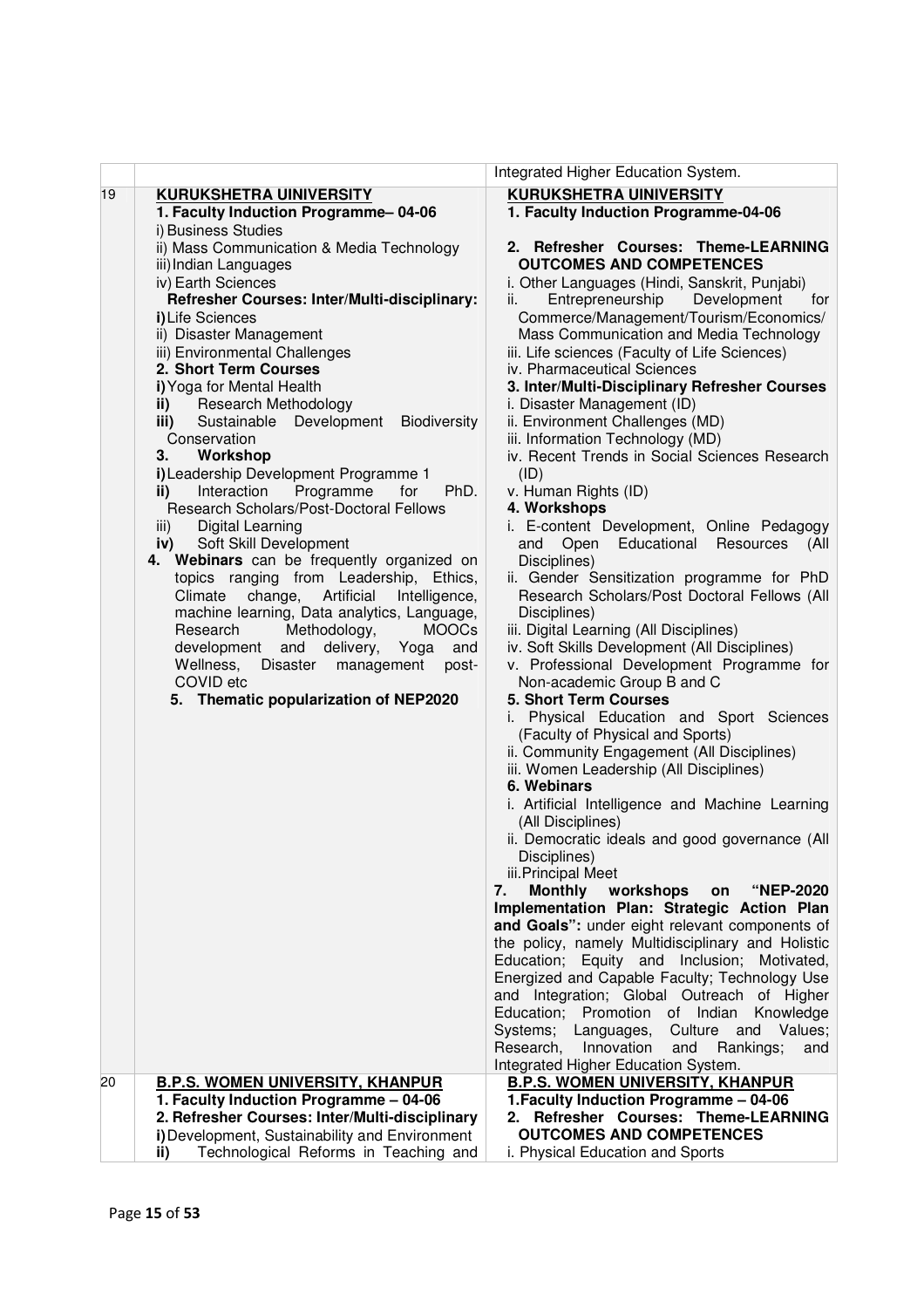| Upcoming Trends in ICT                                                     | ii. Business Studies                                                       |
|----------------------------------------------------------------------------|----------------------------------------------------------------------------|
| Yoga and Lifestyle<br>iii)                                                 | iii. Human Rights, Legal Systems and Societal                              |
| Entrepreneurial &<br>Skill Development<br>iv)                              | Development                                                                |
| Indian Business Trends (Commerce Mgmt. &                                   | iv. Indian Languages                                                       |
|                                                                            | 3. Interdisciplinary Refresher Courses                                     |
| allied subjects)                                                           |                                                                            |
| Research<br>methods<br>Educational<br>&<br>V)                              | i. RC in Disaster Management and Sustainable                               |
| Reforms                                                                    | Development                                                                |
| vi)<br>Human Transformation, Laws & Human                                  | ii. RC in Yoga, Meditation and Lifestyle                                   |
| Rights                                                                     | iii. RC in Developing online courses                                       |
| <b>Workshop/ Short Term Courses</b><br>3.                                  |                                                                            |
| i) Academic Leadership & New Education Policy                              | 4. Teacher Education Programme                                             |
|                                                                            |                                                                            |
| Academic Writing & Intellectual Property Rights                            | 5. Workshops/ Short Term Courses                                           |
| <b>Health &amp; Nutrition</b><br>ii)                                       | i. National Education Policy - 2020                                        |
| iii)<br>Curriculum Development & Examination                               | ii. Understanding technology for future                                    |
| Reform Skill Development & Entrepreneurship                                | iii. Future of Education                                                   |
| Webinars can be frequently organized on<br>4.                              | iv. Learning Cyber Security for teachers                                   |
| topics ranging from Leadership, Ethics,                                    | v. Research Methodology                                                    |
| change, Artificial<br>Intelligence,<br>Climate                             | vi. Skill and Leadership Development                                       |
|                                                                            |                                                                            |
| machine<br>learning,<br>Data<br>analytics,                                 |                                                                            |
| Research<br>Methodology,<br>Language,                                      | 6. Webinars/Conferences                                                    |
| MOOCs development and delivery, Yoga                                       | i. Social Entrepreneurship                                                 |
| and Wellness, Disaster management post-                                    | ii. Women in Academics                                                     |
| COVID etc                                                                  | iii. NEP - 2020                                                            |
| Thematic popularization of NEP2020<br>5.                                   | 7. One Day Principal/Academic Administrators                               |
|                                                                            | <b>Meet</b>                                                                |
|                                                                            | 03 Days Workshop for Non-Teaching Training                                 |
|                                                                            | Programme                                                                  |
|                                                                            | Monthly workshops<br>"NEP-2020<br>8.<br>on                                 |
|                                                                            | Implementation Plan: Strategic Action Plan                                 |
|                                                                            |                                                                            |
|                                                                            | and Goals": under eight relevant components of                             |
|                                                                            | the policy, namely Multidisciplinary and Holistic                          |
|                                                                            | Education; Equity and Inclusion; Motivated,                                |
|                                                                            | Energized and Capable Faculty; Technology Use                              |
|                                                                            | and Integration; Global Outreach of Higher                                 |
|                                                                            | Education; Promotion of Indian Knowledge                                   |
|                                                                            | Systems;<br>Languages,<br>Culture and<br>Values;                           |
|                                                                            | Research,<br>Innovation                                                    |
|                                                                            | and<br>Rankings;<br>and                                                    |
|                                                                            | Integrated Higher Education System.                                        |
| <b>GURU</b><br>UNIV.<br>21<br><b>JAMBESHWAR</b><br><b>OF</b>               | <b>GURU</b><br><b>JAMBESHWAR</b><br>UNIV.<br><b>OF</b>                     |
| <b>SCI.&amp;TECH., HISAR</b>                                               | <b>SCI.&amp;TECH., HISAR</b>                                               |
| 1.<br><b>Faculty Induction Programme-04-06</b>                             | 1. Faculty Induction Programme-04-06                                       |
| 2.<br><b>Refresher Courses: Theme-LEARNING</b>                             | 2. Refresher Courses: Theme-LEARNING                                       |
| <b>OUTCOMES AND COMPETENCES</b>                                            | <b>OUTCOMES AND COMPETENCES</b>                                            |
| i) Pharmaceutical Sciences                                                 | i. Library and Information Science                                         |
| Life Sciences<br>ii)                                                       | ii. Enhancing Teacher Education with advance                               |
|                                                                            |                                                                            |
| Commerce, Economics & Management<br>iii)                                   | instructional Technologies                                                 |
| Social Sciences<br>iv)                                                     | iii. Commerce, Economics and Management                                    |
| Refresher Courses: Inter/Multi-disciplinary:                               | iv. Physics                                                                |
| Teaching<br><b>Skills</b><br>i) Sharpening<br>through                      | v. Research Methodology in Social Sciences                                 |
| Pedagogy, Transaction and Evaluation                                       | 3. Interdisciplinary Refresher Courses                                     |
| Instrumentation<br>Techniques<br>ii) Advance                               | i. Blended Mode of teaching and learning                                   |
| (Chemical<br>Sciences,<br>Life<br><b>Sciences</b>                          | ii. Advanced instrumentation techniques                                    |
| Pharmaceutical<br>Sciences<br>Physical<br>and                              | iii. Awareness towards cyber security<br>tor                               |
|                                                                            |                                                                            |
| Sciences)<br>iii) ICT- Preparing Teachers for the 21 <sup>st</sup> Century | beginners                                                                  |
|                                                                            |                                                                            |
|                                                                            | iv. NEP - 2020 and reforms in education                                    |
| iv) Environmental Sciences<br>Workshop<br>3.                               | v. Indian Knowledge traditions<br>vi. UN sustainable development goals: an |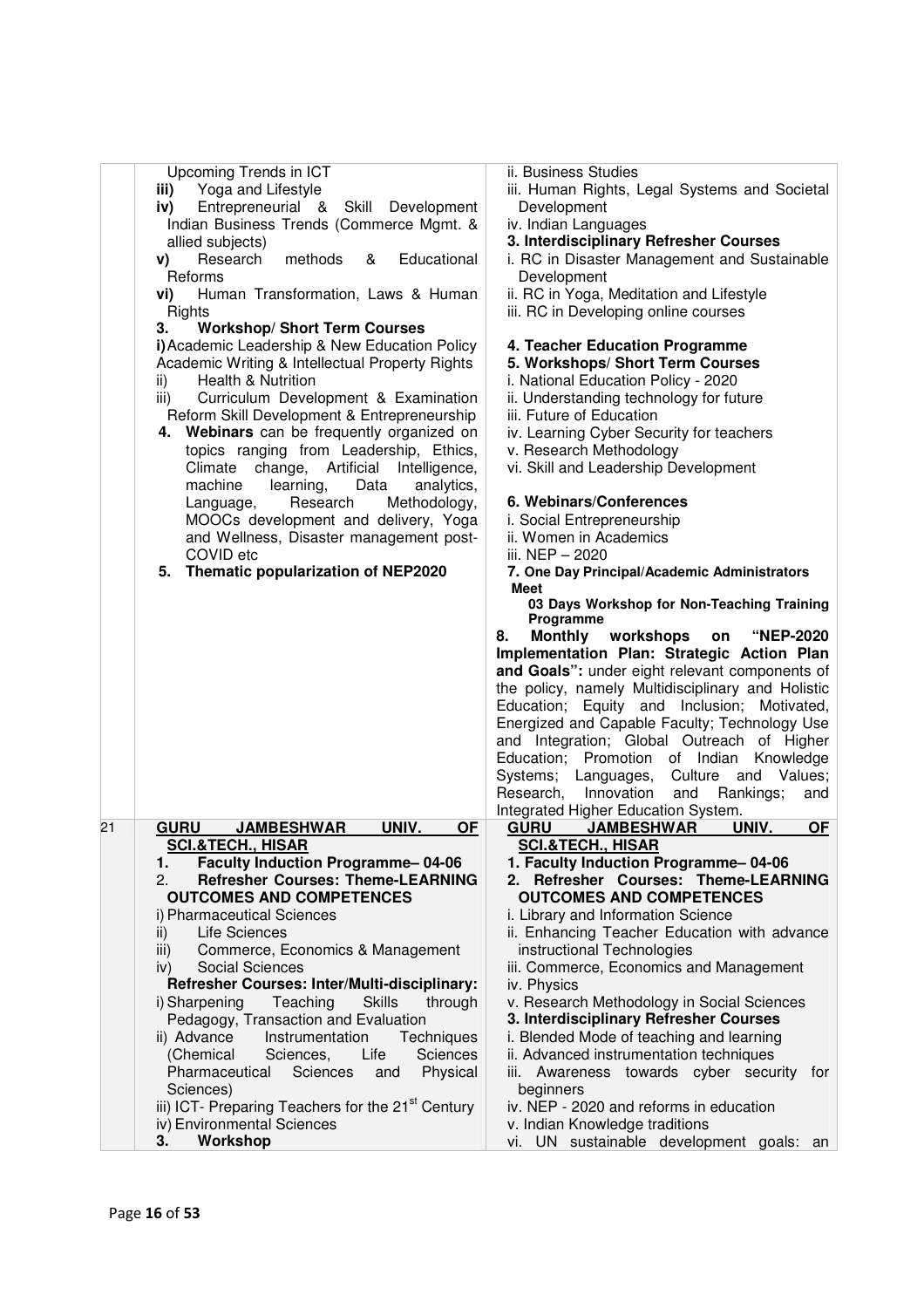|    | i) Workshop on Gender Sensitization & Women                                             | Academic orientation                                                                         |
|----|-----------------------------------------------------------------------------------------|----------------------------------------------------------------------------------------------|
|    | Empowerment                                                                             | 4. Workshops                                                                                 |
|    | Workshop on Spirituality, Yoga & Ethics<br>ii)                                          | i. One week workshop on Gender-Sensitive for                                                 |
|    | Workshop on MOOCs and Open<br>iii)                                                      | a better world                                                                               |
|    | <b>Educational Resources</b>                                                            | ii. Workshop on Spirituality, yoga and ethics                                                |
|    | Workshop on Leadership Development<br>iv)                                               | iii. One week workshop on Mindfulness for well                                               |
|    | Programme<br>Interaction Programme for PhD Scholars                                     | being and high performance<br>iv. One week workshop on How to develop                        |
|    | V)<br><b>Short Term Courses.</b><br>4.                                                  | MOOC?                                                                                        |
|    | i) STP on Machine Learning<br>& Artificial                                              | v. One-week workshop on the Leadership                                                       |
|    | Intelligence                                                                            | development programme                                                                        |
|    | <b>STP</b><br>Professional Development<br>$\mathsf{ii}$<br>on                           | vi. One week workshop on Mashing genius                                                      |
|    | Programme for Academic Administrators                                                   | hour with project-based learning                                                             |
|    | <b>STP</b><br>Professional<br>on<br>Development<br>iii)                                 | vii. One-week Interaction programme on PhD                                                   |
|    | Programme for Non-Academic Staff                                                        | scholars                                                                                     |
|    | Webinars can be frequently organized on<br>5.                                           | 5. Short Term Programme                                                                      |
|    | topics ranging from Leadership, Ethics,                                                 | i. Three days STP on innovative trends in                                                    |
|    | Climate<br>change,<br>Artificial<br>Intelligence,                                       | <b>Evaluation and Assessment</b>                                                             |
|    | machine learning, Data analytics, Language,                                             | ii. Three days STP on Advanced Instructional<br>strategies in Virtual Classroom              |
|    | Research Methodology, MOOCs development<br>and delivery, Yoga and Wellness, Disaster    | iii. Three days STP on IPSOT:<br>Indian                                                      |
|    | management post-COVID etc                                                               | Framework for Blended Learning                                                               |
|    | Thematic popularization of NEP2020<br>6.                                                | <b>STP</b><br>Professional<br>Three<br>days<br>on<br>iv.                                     |
|    |                                                                                         | Development Programmes for Academic                                                          |
|    |                                                                                         | Administrators                                                                               |
|    |                                                                                         | vi.<br>Three<br>days STP on<br>Professional                                                  |
|    |                                                                                         | Development Programme<br>for<br>Non-                                                         |
|    |                                                                                         | <b>Academic Administrators</b>                                                               |
|    |                                                                                         | 6.Monthly workshops<br><b>"NEP-2020</b><br>on                                                |
|    |                                                                                         | Implementation Plan: Strategic Action Plan<br>and Goals": under eight relevant components of |
|    |                                                                                         | the policy, namely Multidisciplinary and Holistic                                            |
|    |                                                                                         | Education; Equity and Inclusion; Motivated,                                                  |
|    |                                                                                         | Energized and Capable Faculty; Technology Use                                                |
|    |                                                                                         | and Integration; Global Outreach of Higher                                                   |
|    |                                                                                         | Education; Promotion of Indian Knowledge                                                     |
|    |                                                                                         | Culture and Values;<br>Systems; Languages,                                                   |
|    |                                                                                         | Research, Innovation<br>and<br>Rankings;<br>and                                              |
|    |                                                                                         | Integrated Higher Education System.                                                          |
| 22 | <b>HIMACHAL PRADESH UNIVERSITY SHIMLA</b><br>Faculty Induction Programme - 04-06.<br>1. | HIMACHAL PRADESH UNIVERSITY SHIMLA<br>1. Faculty Induction Programme Orientation             |
|    | 2.<br><b>Refresher Courses:</b>                                                         | programmes - 04 - 06                                                                         |
|    | i) Indian Traditional Knowledge and Ethics                                              | 2. Refresher Courses: Theme-LEARNING                                                         |
|    | ii)<br>Laws                                                                             | <b>OUTCOMES AND COMPETENCES</b>                                                              |
|    | Chemistry<br>iii)                                                                       | i. Physics                                                                                   |
|    | Political Science & Public Administration<br>iv)                                        | ii. Bio-Sciences                                                                             |
|    | Painting, Sculptures & Visual Art<br>V)                                                 | iii. Yoga and Physical Education                                                             |
|    | Commerce & Business Management<br>Vİ)                                                   | iv. History                                                                                  |
|    | Remote Sensing & GIS<br>vii)                                                            | v. Economics                                                                                 |
|    | viii) Environment Awareness                                                             | vi. Hindi and Sanskrit                                                                       |
|    | English and Foreign Languages<br>ix)<br><b>Workshop/ Short Term Courses</b><br>3.       | (Inter/Multi-<br>3.<br>Refresher<br><b>Courses</b><br>disciplinary)                          |
|    | i) Leadership Development                                                               | i. MOOCs and e-content development                                                           |
|    | MOOCs & E-content Development<br>ii)                                                    | ii. Research Methodology for Social Science                                                  |
|    | Gender Sensitization.<br>iii)                                                           | iii. Environment and Disaster Management                                                     |
|    | Disaster Management<br>iv)                                                              | (MD)                                                                                         |
|    | Research<br>Methodology<br>Social<br>for<br>V)                                          | iv. Indigenous Knowledge and Ethics                                                          |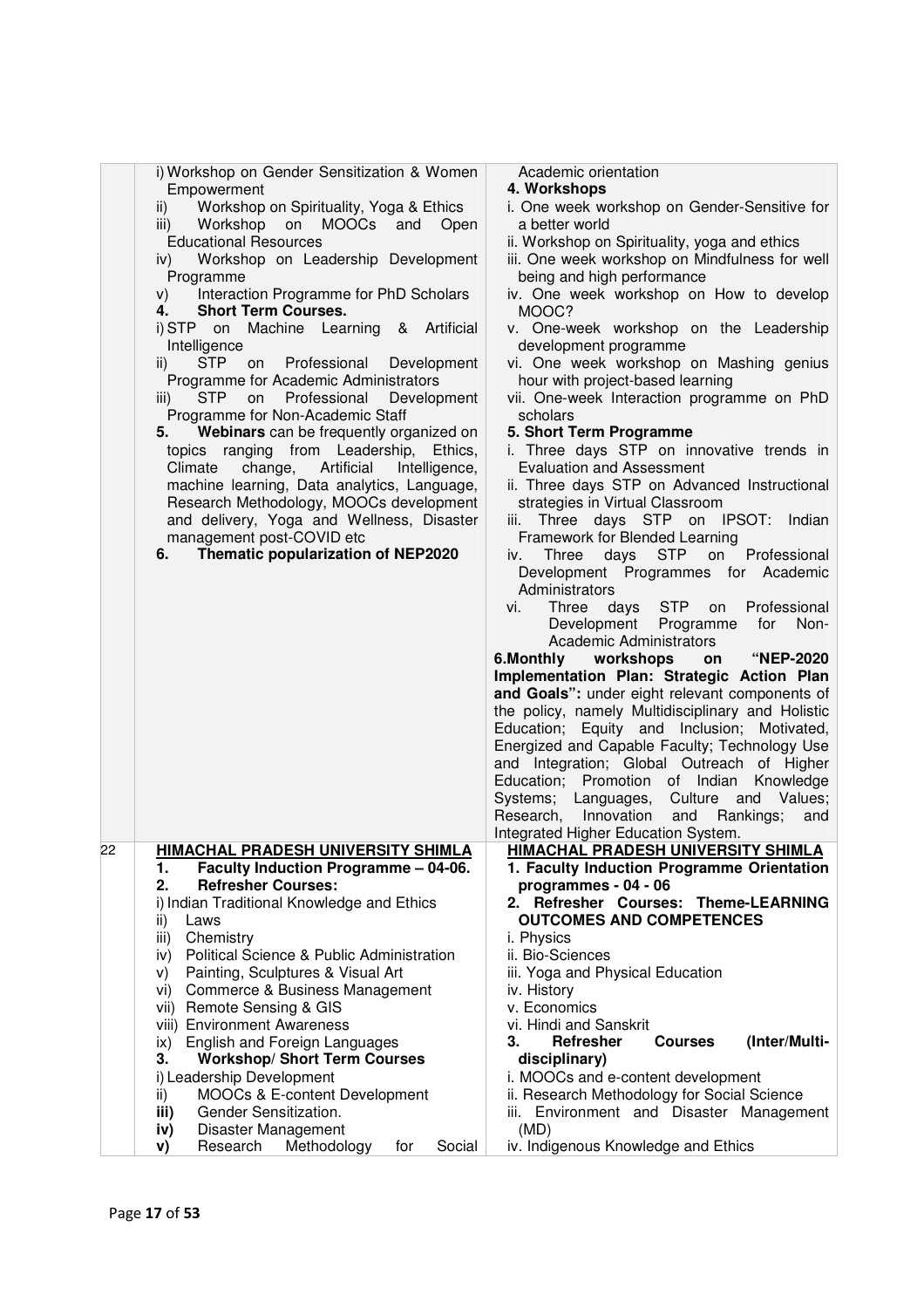|    | Sciences<br>Programme<br>vi)<br>Interaction<br>for<br>Research<br>Scholars<br><b>Stress</b><br>vii) Workshop<br>Yoga<br>and<br>on<br>Management<br>viii) Staff Training (Non-Teaching)<br>National Webinar on Post<br><b>COVID</b><br>ix)<br><b>Challenges &amp; Opportunities</b><br>Webinars can be frequently organized on<br>4.<br>topics ranging from Leadership,<br>Ethics.<br>Climate<br>change,<br>Artificial<br>Intelligence,<br>machine learning, Data analytics, Language,<br>Research Methodology, MOOCs development<br>and delivery, Yoga and Wellness, Disaster<br>management post-COVID etc<br>Thematic popularization of NEP2020<br>5. | 4. Workshop/Short term courses<br>i. Leadership Development<br>ii. Soft skills and Professional Development<br>iii. Remote Sensing and GIS<br>iv. Institutional Management<br>v. Cyber Crime and Cyber Security<br>vi. Academic Writing and Research Ethics<br>vii. Professional Development for Non-Teaching<br>staff (HPU and affiliated colleges<br>5. Seminars/Webinars<br>i. NEP 2020<br>ii. Research and Guidance<br>iii. NAAC Requirement and Accreditation<br>iv. Artificial Intelligence and Data Analytics<br>workshops<br>6.Monthly<br>"NEP-2020<br>on<br>Implementation Plan: Strategic Action Plan<br>and Goals": under eight relevant components of<br>the policy, namely Multidisciplinary and Holistic<br>Education; Equity and Inclusion; Motivated,<br>Energized and Capable Faculty; Technology Use<br>and Integration; Global Outreach of Higher<br>Education; Promotion of Indian Knowledge<br>Systems; Languages,<br>Culture and Values;<br>Innovation<br>Research,<br>and Rankings;<br>and<br>Integrated Higher Education System. |
|----|--------------------------------------------------------------------------------------------------------------------------------------------------------------------------------------------------------------------------------------------------------------------------------------------------------------------------------------------------------------------------------------------------------------------------------------------------------------------------------------------------------------------------------------------------------------------------------------------------------------------------------------------------------|----------------------------------------------------------------------------------------------------------------------------------------------------------------------------------------------------------------------------------------------------------------------------------------------------------------------------------------------------------------------------------------------------------------------------------------------------------------------------------------------------------------------------------------------------------------------------------------------------------------------------------------------------------------------------------------------------------------------------------------------------------------------------------------------------------------------------------------------------------------------------------------------------------------------------------------------------------------------------------------------------------------------------------------------------------|
| 23 | <b>RANCHI UNIVERSITY</b>                                                                                                                                                                                                                                                                                                                                                                                                                                                                                                                                                                                                                               | <b>RANCHI UNIVERSITY</b>                                                                                                                                                                                                                                                                                                                                                                                                                                                                                                                                                                                                                                                                                                                                                                                                                                                                                                                                                                                                                                 |
|    | <b>Faculty Induction Programme - 04-06</b><br>1.                                                                                                                                                                                                                                                                                                                                                                                                                                                                                                                                                                                                       | 1. Faculty Induction Programme - 04-06                                                                                                                                                                                                                                                                                                                                                                                                                                                                                                                                                                                                                                                                                                                                                                                                                                                                                                                                                                                                                   |
|    | <b>Refresher Courses: Theme-LEARNING</b><br>2.                                                                                                                                                                                                                                                                                                                                                                                                                                                                                                                                                                                                         | 2. Refresher Courses (Learning Outcomes                                                                                                                                                                                                                                                                                                                                                                                                                                                                                                                                                                                                                                                                                                                                                                                                                                                                                                                                                                                                                  |
|    | <b>OUTCOMES AND COMPETENCES</b>                                                                                                                                                                                                                                                                                                                                                                                                                                                                                                                                                                                                                        | and competencies)                                                                                                                                                                                                                                                                                                                                                                                                                                                                                                                                                                                                                                                                                                                                                                                                                                                                                                                                                                                                                                        |
|    | i) Tribal Studies                                                                                                                                                                                                                                                                                                                                                                                                                                                                                                                                                                                                                                      | i. Earth Sciences (Geography and Geology)                                                                                                                                                                                                                                                                                                                                                                                                                                                                                                                                                                                                                                                                                                                                                                                                                                                                                                                                                                                                                |
|    | ii)<br>Life Sciences<br>Commerce & Management                                                                                                                                                                                                                                                                                                                                                                                                                                                                                                                                                                                                          | ii. Life sciences (Botany and Zoology)<br>iii. Law legal rights of Indian women                                                                                                                                                                                                                                                                                                                                                                                                                                                                                                                                                                                                                                                                                                                                                                                                                                                                                                                                                                          |
|    | iii)<br><b>Political Sciences</b><br>iv)                                                                                                                                                                                                                                                                                                                                                                                                                                                                                                                                                                                                               | iv. Commerce and Management                                                                                                                                                                                                                                                                                                                                                                                                                                                                                                                                                                                                                                                                                                                                                                                                                                                                                                                                                                                                                              |
|    | <b>Experimental Botany</b><br>V)                                                                                                                                                                                                                                                                                                                                                                                                                                                                                                                                                                                                                       | v. Teacher's Education                                                                                                                                                                                                                                                                                                                                                                                                                                                                                                                                                                                                                                                                                                                                                                                                                                                                                                                                                                                                                                   |
|    | Law<br>vi)                                                                                                                                                                                                                                                                                                                                                                                                                                                                                                                                                                                                                                             | vi. Indian Heritage and Culture                                                                                                                                                                                                                                                                                                                                                                                                                                                                                                                                                                                                                                                                                                                                                                                                                                                                                                                                                                                                                          |
|    | vii)<br>Chemistry                                                                                                                                                                                                                                                                                                                                                                                                                                                                                                                                                                                                                                      | vii. Tribal Studies - Cultural<br>Social<br>and                                                                                                                                                                                                                                                                                                                                                                                                                                                                                                                                                                                                                                                                                                                                                                                                                                                                                                                                                                                                          |
|    | viii) Earth Sciences (Geography & Geology)                                                                                                                                                                                                                                                                                                                                                                                                                                                                                                                                                                                                             | <b>Dimensions</b>                                                                                                                                                                                                                                                                                                                                                                                                                                                                                                                                                                                                                                                                                                                                                                                                                                                                                                                                                                                                                                        |
|    | Refresher Courses: Inter/Multi-disciplinary                                                                                                                                                                                                                                                                                                                                                                                                                                                                                                                                                                                                            | viii. Experimental Botany                                                                                                                                                                                                                                                                                                                                                                                                                                                                                                                                                                                                                                                                                                                                                                                                                                                                                                                                                                                                                                |
|    | i) Experimental Physics                                                                                                                                                                                                                                                                                                                                                                                                                                                                                                                                                                                                                                | 3. Refresher Courses (Inter/Multi-disciplinary)                                                                                                                                                                                                                                                                                                                                                                                                                                                                                                                                                                                                                                                                                                                                                                                                                                                                                                                                                                                                          |
|    | <b>ii)</b> Environmental Studies & Disaster i. Research Methodology in Social Sciences                                                                                                                                                                                                                                                                                                                                                                                                                                                                                                                                                                 |                                                                                                                                                                                                                                                                                                                                                                                                                                                                                                                                                                                                                                                                                                                                                                                                                                                                                                                                                                                                                                                          |
|    | Management                                                                                                                                                                                                                                                                                                                                                                                                                                                                                                                                                                                                                                             | ii. Human Rights and Constitution of India                                                                                                                                                                                                                                                                                                                                                                                                                                                                                                                                                                                                                                                                                                                                                                                                                                                                                                                                                                                                               |
|    | Social Sciences<br>iii)                                                                                                                                                                                                                                                                                                                                                                                                                                                                                                                                                                                                                                | iii. MOOC's Development and Delivery                                                                                                                                                                                                                                                                                                                                                                                                                                                                                                                                                                                                                                                                                                                                                                                                                                                                                                                                                                                                                     |
|    | MOOC's Development and Delivery<br>iv)<br>Humanities<br>V)                                                                                                                                                                                                                                                                                                                                                                                                                                                                                                                                                                                             | iv. Environmental Science and Ecology<br>v. Social Sciences                                                                                                                                                                                                                                                                                                                                                                                                                                                                                                                                                                                                                                                                                                                                                                                                                                                                                                                                                                                              |
|    | Human Rights and Constitution of India<br>vi)                                                                                                                                                                                                                                                                                                                                                                                                                                                                                                                                                                                                          | vi. Neurolinguistics                                                                                                                                                                                                                                                                                                                                                                                                                                                                                                                                                                                                                                                                                                                                                                                                                                                                                                                                                                                                                                     |
|    | <b>Applied Mathematics</b><br>vii)                                                                                                                                                                                                                                                                                                                                                                                                                                                                                                                                                                                                                     | vii. Information Technology                                                                                                                                                                                                                                                                                                                                                                                                                                                                                                                                                                                                                                                                                                                                                                                                                                                                                                                                                                                                                              |
|    | viii) Research Methodology and Statistical                                                                                                                                                                                                                                                                                                                                                                                                                                                                                                                                                                                                             | viii. Women Studies and Gender Sensitization                                                                                                                                                                                                                                                                                                                                                                                                                                                                                                                                                                                                                                                                                                                                                                                                                                                                                                                                                                                                             |
|    | analysis                                                                                                                                                                                                                                                                                                                                                                                                                                                                                                                                                                                                                                               | 4. Short-term Courses                                                                                                                                                                                                                                                                                                                                                                                                                                                                                                                                                                                                                                                                                                                                                                                                                                                                                                                                                                                                                                    |
|    | <b>Short Term Courses</b><br>3.                                                                                                                                                                                                                                                                                                                                                                                                                                                                                                                                                                                                                        | i. MOOC's Development and Delivery                                                                                                                                                                                                                                                                                                                                                                                                                                                                                                                                                                                                                                                                                                                                                                                                                                                                                                                                                                                                                       |
|    | i) MOOC's Development and Delivery                                                                                                                                                                                                                                                                                                                                                                                                                                                                                                                                                                                                                     | ii. E-Content Development using ICT                                                                                                                                                                                                                                                                                                                                                                                                                                                                                                                                                                                                                                                                                                                                                                                                                                                                                                                                                                                                                      |
|    | E-Content Development using ICT<br>ii)                                                                                                                                                                                                                                                                                                                                                                                                                                                                                                                                                                                                                 | iii. Yoga and Wellness                                                                                                                                                                                                                                                                                                                                                                                                                                                                                                                                                                                                                                                                                                                                                                                                                                                                                                                                                                                                                                   |
|    | Yoga and Wellness<br>iii)<br>ICT in Library                                                                                                                                                                                                                                                                                                                                                                                                                                                                                                                                                                                                            | iv. ICT in Library<br>v. Gender sensitization                                                                                                                                                                                                                                                                                                                                                                                                                                                                                                                                                                                                                                                                                                                                                                                                                                                                                                                                                                                                            |
|    | iv)<br><b>Gender Sensitization</b><br>V)                                                                                                                                                                                                                                                                                                                                                                                                                                                                                                                                                                                                               | Monthly workshops<br>5.<br>"NEP-2020<br>on                                                                                                                                                                                                                                                                                                                                                                                                                                                                                                                                                                                                                                                                                                                                                                                                                                                                                                                                                                                                               |
|    | Webinars can be frequently organized on<br>4.                                                                                                                                                                                                                                                                                                                                                                                                                                                                                                                                                                                                          | Implementation Plan: Strategic Action Plan                                                                                                                                                                                                                                                                                                                                                                                                                                                                                                                                                                                                                                                                                                                                                                                                                                                                                                                                                                                                               |
|    | ranging from Leadership,<br>Ethics,<br>topics                                                                                                                                                                                                                                                                                                                                                                                                                                                                                                                                                                                                          | and Goals": under eight relevant components of                                                                                                                                                                                                                                                                                                                                                                                                                                                                                                                                                                                                                                                                                                                                                                                                                                                                                                                                                                                                           |
|    | Climate<br>change,<br>Artificial<br>Intelligence,                                                                                                                                                                                                                                                                                                                                                                                                                                                                                                                                                                                                      | the policy, namely Multidisciplinary and Holistic                                                                                                                                                                                                                                                                                                                                                                                                                                                                                                                                                                                                                                                                                                                                                                                                                                                                                                                                                                                                        |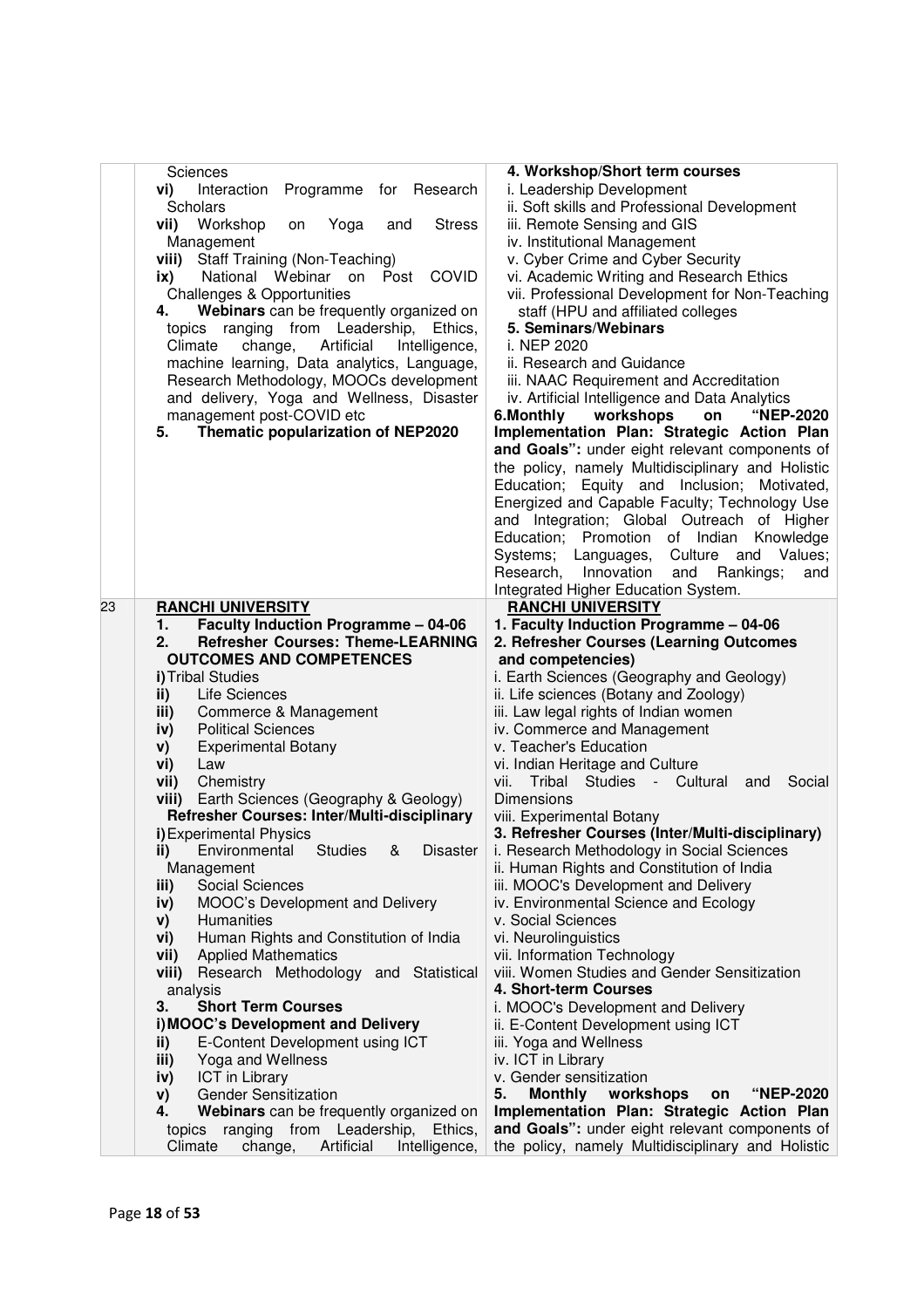|    | machine learning, Data analytics, Language,<br>Research Methodology, MOOCs development<br>and delivery, Yoga and Wellness, Disaster<br>management post-COVID etc<br>Thematic popularization of NEP2020<br>5.                                                                                                                                                                                                                                                                                                                                                                                                                                                                                                                                                                                                                                                                                                                                                                                                                                     | Education; Equity and Inclusion; Motivated,<br>Energized and Capable Faculty; Technology Use<br>and Integration; Global Outreach of Higher<br>Education; Promotion of Indian<br>Knowledge<br>Systems; Languages,<br>Culture and Values;<br>Research, Innovation<br>and<br>Rankings;<br>and<br>Integrated Higher Education System.                                                                                                                                                                                                                                                                                                                                                                                                                                                                                                                                                                                                                                                                                                                                                                                                                                                                           |
|----|--------------------------------------------------------------------------------------------------------------------------------------------------------------------------------------------------------------------------------------------------------------------------------------------------------------------------------------------------------------------------------------------------------------------------------------------------------------------------------------------------------------------------------------------------------------------------------------------------------------------------------------------------------------------------------------------------------------------------------------------------------------------------------------------------------------------------------------------------------------------------------------------------------------------------------------------------------------------------------------------------------------------------------------------------|-------------------------------------------------------------------------------------------------------------------------------------------------------------------------------------------------------------------------------------------------------------------------------------------------------------------------------------------------------------------------------------------------------------------------------------------------------------------------------------------------------------------------------------------------------------------------------------------------------------------------------------------------------------------------------------------------------------------------------------------------------------------------------------------------------------------------------------------------------------------------------------------------------------------------------------------------------------------------------------------------------------------------------------------------------------------------------------------------------------------------------------------------------------------------------------------------------------|
| 24 | UNIVERSITY OF JAMMU<br><b>Faculty Induction Programme-04-06</b><br>1.<br><b>Refresher Courses: Theme-LEARNING</b><br>2.<br><b>OUTCOMES AND COMPETENCES</b><br>i) Social Sciences<br>Life Sciences<br>ii)<br><b>Physics and Electronics</b><br>iii)<br><b>Teacher Education</b><br>iv)<br>Modern Indian/Oriental Language<br>V)<br><b>Mathematics Science</b><br>vi)<br>Refresher Courses: Inter/Multi-disciplinary:<br>i) Environmental Sciences<br>Human Rights<br>ii)<br>Disaster Management<br>iii)<br><b>Short Term Courses.</b><br>3.<br>i) MOOC's and E-content Development<br>Workshop on Research Methodology<br>ii)<br>Workshop for Educational Administrators<br>iii)<br>Webinars can be frequently organized on<br>4.<br>topics ranging from Leadership, Ethics,<br>Climate<br>change,<br>Artificial<br>Intelligence,<br>machine learning, Data analytics, Language,<br>Research Methodology, MOOCs development<br>and delivery, Yoga and Wellness, Disaster<br>management post-COVID etc<br>Thematic popularization of NEP2020<br>5. | UNIVERSITY OF JAMMU<br>1. Faculty Induction Programme-04-06<br>2. Refresher Courses: Theme-LEARNING<br><b>OUTCOMES AND COMPETENCES</b><br>i. MIL<br>ii. Social Sciences<br>iii. Mathematical Sciences<br>iv. Chemistry<br>v. Physics/Electronics<br>vi. Life Sciences<br>vii. Earth Sciences<br>viii. Commerce and Management<br>Inter/Multi-<br><b>Refresher</b><br><b>Courses:</b><br>З.<br>disciplinary<br>i. EVS<br>ii. Disaster Management<br>iii. Human Rights<br>4. Short Term Courses.<br>i. Principals/HODs, Meet<br>ii. MOOCs and E-content<br>iii. Workshops on Research Methodology<br>iv. Workshop for Educational Administrators<br>v.Gender sensitization<br>Monthly workshops<br>5.<br><b>"NEP-2020</b><br>on<br>Implementation Plan: Strategic Action Plan<br>and Goals": under eight relevant components of<br>the policy, namely Multidisciplinary and Holistic<br>Education; Equity and Inclusion; Motivated,<br>Energized and Capable Faculty; Technology Use<br>and Integration; Global Outreach of Higher<br>Education; Promotion of Indian<br>Knowledge<br>Systems; Languages, Culture and Values;<br>Research, Innovation and Rankings; and<br>Integrated Higher Education System. |
|    |                                                                                                                                                                                                                                                                                                                                                                                                                                                                                                                                                                                                                                                                                                                                                                                                                                                                                                                                                                                                                                                  |                                                                                                                                                                                                                                                                                                                                                                                                                                                                                                                                                                                                                                                                                                                                                                                                                                                                                                                                                                                                                                                                                                                                                                                                             |
| 25 | <b>UNIVERSITY OF KASHMIR</b><br><b>Faculty Induction Programme - 04-06</b><br>1.<br><b>Refresher Courses: Theme-LEARNING</b><br>2.<br><b>OUTCOMES AND COMPETENCES</b><br>i) Science<br>Social Science and Education<br>ii)<br><b>Commerce Economics and Management</b><br>iii)<br>Arts. Language, Law and Humanities<br>iv)<br>Refresher Courses: Inter/Multi-disciplinary:<br>i) Human Rights<br><b>Information Technology</b><br>ii)<br>Gender and Development Studies<br>iii)<br>Special Summer/Winter<br>iv)<br><b>Short Term Courses.</b><br>3.<br>i) Research Methodology Workshop for Science<br><b>Scholars</b>                                                                                                                                                                                                                                                                                                                                                                                                                          | <b>UNIVERSITY OF KASHMIR</b><br>1. Faculty Induction Programmes - 04-06<br>2. Refresher Courses: Theme-LEARNING<br><b>OUTCOMES AND COMPETENCES</b><br>i. Sciences<br>ii. Engineering and Mathematical Sciences<br>iii. Commerce, Economics and Management<br>iv. Teacher Education<br>v. Arts, Languages, Law and Humanities<br>3. Refresher Courses (Interdisciplinary)<br>i. Information Technology<br>ii Gender and Development Studies<br>iii. Human Rights<br>iv. Scholarly Communication and Publishing<br><b>Ethics</b><br>v. Special Summer/winter school                                                                                                                                                                                                                                                                                                                                                                                                                                                                                                                                                                                                                                           |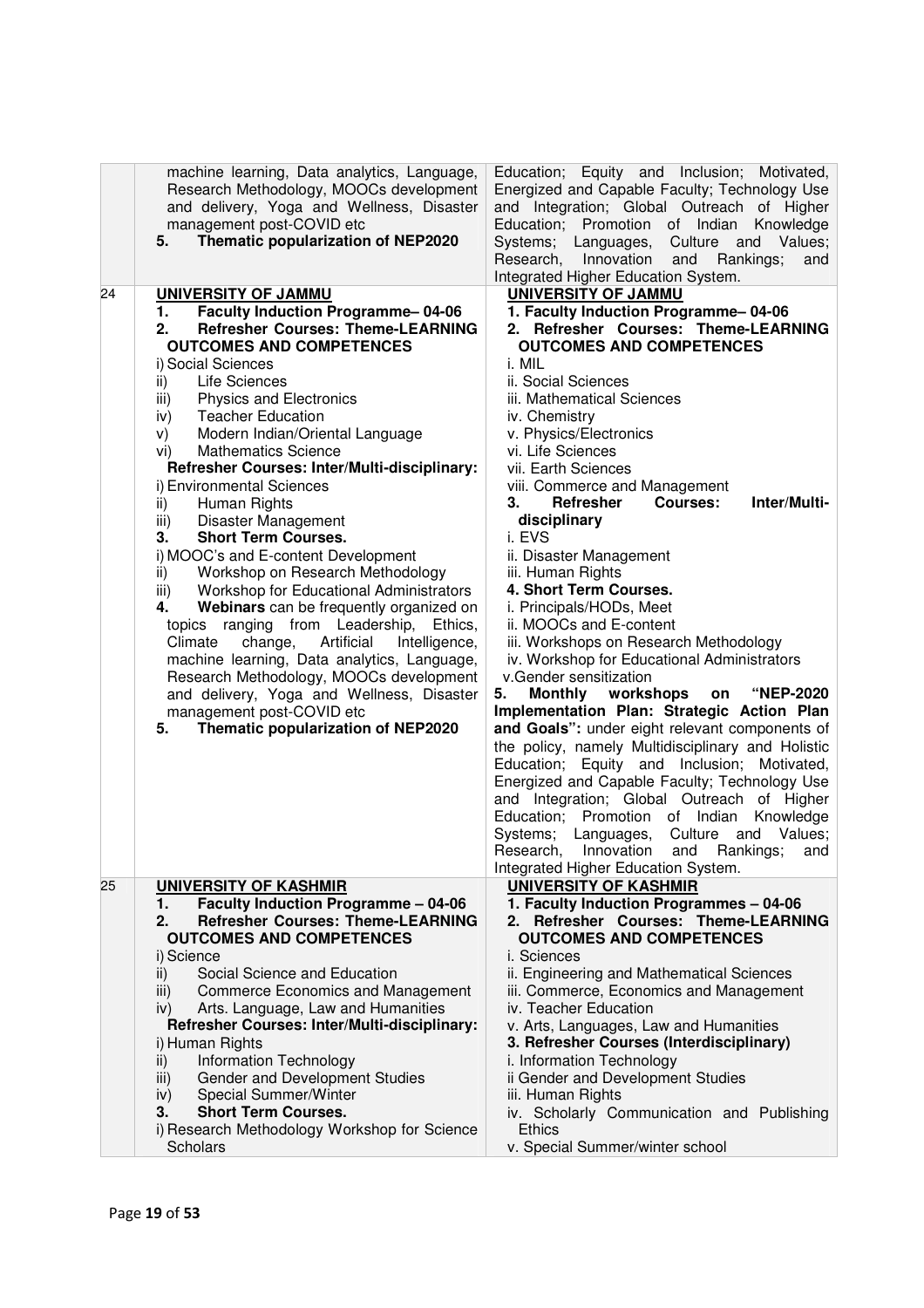| 4. Short Term Courses - 01 weeks<br>Research<br>Methodology Workshop<br>İ.<br>tor<br>Economics and Management<br>Commerce,<br>Scholars<br>ii. Research Methodology workshop for Science<br>Scholars<br>iii. Research Methodology workshop for Social<br>science Scholars<br>Research<br>Methodology<br>workshop<br>for<br>iv.<br><b>Behavioural Science Scholars</b><br>v. Research Methodology Workshop for Arts,<br>Language, Law and Humanities Scholars<br>vi. Information and Technology Management<br>Building/Professional<br>Capacity<br>vii.<br>Skill<br>Development Programme for Administrative<br>Staff of colleges<br>Capacity<br>Building/Professional<br>skill<br>Vİİ.<br>development Programme for Administrative<br>staff of universities<br>Academic<br>Workshop<br>ix.<br>for |
|--------------------------------------------------------------------------------------------------------------------------------------------------------------------------------------------------------------------------------------------------------------------------------------------------------------------------------------------------------------------------------------------------------------------------------------------------------------------------------------------------------------------------------------------------------------------------------------------------------------------------------------------------------------------------------------------------------------------------------------------------------------------------------------------------|
| Administrators/Principals<br>5. Short Term Courses<br>i. Implementation of NEP-2020<br>ii. Implementation of NEP-2020<br>iii. Cyber Security<br>iv. Disaster Management<br>v. MOOCs Development and Delivery<br>vi. Financial Management<br>vii. Leadership Development Programme<br>viii.<br>E-Content Development<br>and<br>Online<br>Pedagogy<br>Advance Research Methodology using<br>ix.<br>SPSS and other advanced tools<br>workshops<br>"NEP-2020<br>6.Monthly<br>on<br>Implementation Plan: Strategic Action Plan<br>and Goals": under eight relevant components of                                                                                                                                                                                                                      |
| the policy, namely Multidisciplinary and Holistic<br>Education; Equity and Inclusion; Motivated,<br>Energized and Capable Faculty; Technology Use<br>and Integration; Global Outreach of Higher<br>Education; Promotion of Indian Knowledge<br>Systems; Languages,<br>Culture and<br>Values;<br>Research, Innovation<br>Rankings;<br>and<br>and<br>Integrated Higher Education System.                                                                                                                                                                                                                                                                                                                                                                                                           |
| <b>BANGALORE UNIVERSITY</b><br>1. Faculty Induction Programmes -04-06<br>2. Refresher Courses: Theme-LEARNING<br><b>OUTCOMES AND COMPETENCES</b><br>i. English<br>ii. Kannada<br>iii. Material Science (ID)<br>iv. Social Science (ID)<br>v. Commerce and Management (ID)<br>vi. Life Science (ID)<br>vii. Teacher Educators (ID)<br>viii. Law and Human Rights (MD)                                                                                                                                                                                                                                                                                                                                                                                                                             |
| Research Methodology Workshop for<br>Research Methodology Workshop for<br>Arts, Language Law, and Humanities Scholars<br>Research Methodology Workshop for<br>for<br>and<br>Webinars can be frequently organized on<br>Ethics,<br>Intelligence,<br>machine learning, Data analytics, Language,<br>Research Methodology, MOOCs development<br>and delivery, Yoga and Wellness, Disaster<br><b>Refresher Courses: Theme-LEARNING</b>                                                                                                                                                                                                                                                                                                                                                               |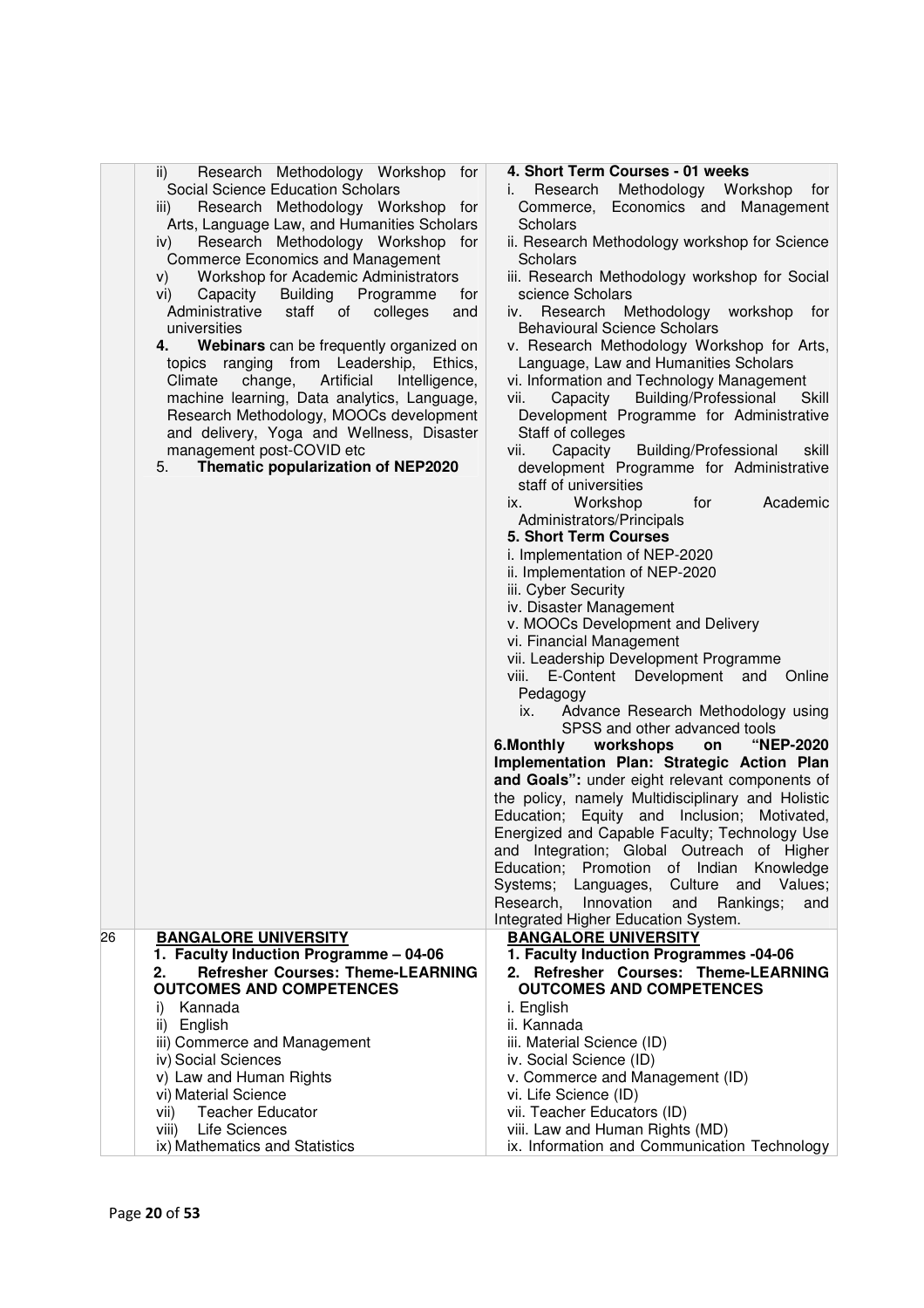| x) Information and Communication Technology<br>3. Workshops<br>i) MOOCs, E-content Development and Open<br><b>Educational Resources</b><br>Disaster Management<br>ii)<br><b>Gender Sensitization</b><br>iii)<br>iv)<br><b>Research Methodology</b><br><b>Short Term Courses.</b><br>1.<br>i) Non-Technical Staff Training<br>Principal<br>Workshop<br>Leadership<br>ii)<br>on<br>Development<br>Counselling and guidance<br>iii)<br>Yoga and Spirituality<br>iv)<br>Webinars can be frequently organized on<br>2.<br>topics ranging from Leadership,<br>Ethics,<br>change, Artificial<br>Climate<br>Intelligence,<br>machine learning, Data analytics, Language,<br>Research Methodology, MOOCs development<br>and delivery, Yoga and Wellness, Disaster<br>management post-COVID etc<br>Thematic popularization of NEP2020<br>З. | (MD)<br>3. Workshops/Short-term Courses<br>i. Artificial Intelligence<br>ii. Disaster Management<br>iii. Research Methodology<br>iv. Institutional Leadership<br>v. Yoga and Meditation<br>vi. Non-Academic Staff<br>4. Short-term Courses<br>i. Interaction Programme for PhD Research<br>Scholars/ Post-Doc Fellows<br>ii. E-content development and Online Pedagogy<br>iii. Ethics and Plagiarism<br>iv. National Education Policy (NEP) 2022<br>5. Monthly<br>workshops<br>"NEP-2020<br>on<br>Implementation Plan: Strategic Action Plan<br>and Goals": under eight relevant components<br>of the policy, namely Multidisciplinary and<br>Holistic Education; Equity and<br>Inclusion;<br>Motivated, Energized and Capable Faculty;<br>Technology Use and Integration;<br>Global<br>Outreach of Higher Education; Promotion of<br>Knowledge Systems;<br>Indian<br>Languages,<br>Culture and Values; Research, Innovation and<br>Rankings; and Integrated Higher Education<br>System. |
|-----------------------------------------------------------------------------------------------------------------------------------------------------------------------------------------------------------------------------------------------------------------------------------------------------------------------------------------------------------------------------------------------------------------------------------------------------------------------------------------------------------------------------------------------------------------------------------------------------------------------------------------------------------------------------------------------------------------------------------------------------------------------------------------------------------------------------------|------------------------------------------------------------------------------------------------------------------------------------------------------------------------------------------------------------------------------------------------------------------------------------------------------------------------------------------------------------------------------------------------------------------------------------------------------------------------------------------------------------------------------------------------------------------------------------------------------------------------------------------------------------------------------------------------------------------------------------------------------------------------------------------------------------------------------------------------------------------------------------------------------------------------------------------------------------------------------------------|
| <b>Refresher Courses: Theme-LEARNING</b><br>2.<br><b>OUTCOMES AND COMPETENCES</b><br>i) Economics<br><b>Commerce and Management</b><br>ii)<br>iii)<br><b>Life Sciences</b><br><b>Library &amp; Information Science</b><br>iv)<br>Refresher Courses: Inter/Multi-disciplinary:<br>i) Research Methodology in Social Sciences<br>Indian Languages<br>ii)<br>Research Methodology in Sciences<br>iii)<br><b>Teacher Education</b><br>iv)<br><b>Physical Education</b><br>V)<br><b>ICT Applications</b><br>vi)<br><b>Short Term Courses.</b><br>3.<br>i) Research Methodology<br>Non-Teaching Staff Training<br>ii)<br>Computer Training for non-teaching staff<br>iii)                                                                                                                                                               | 2. Refresher Courses: Theme-LEARNING<br><b>OUTCOMES AND COMPETENCES</b><br>i. Economics<br>ii. Kannada<br>iii. Commerce and Management<br>iv. Life Sciences<br>v. Library and Information Science<br>3. Interdisciplinary Refresher Courses<br>i. Research Methodology in Social Science<br>ii. Indian Languages<br>iii. Research Methodology in Sciences<br>iv. Teacher Education (All Subjects)<br>v. Physical Education<br>vi. ICT Applications<br>4. Short Term Courses<br>i. Research Methodology<br>ii. Non-Teaching staff training (Administrative)                                                                                                                                                                                                                                                                                                                                                                                                                               |
| Workshop for Principal's<br>iv)<br><b>Gender Sensitization</b><br>V)<br>Academic Leadership<br>vi)<br>Teacher's Educator<br>vii)<br>Webinars- Leadership, Ethics, Disaster<br>viii)<br>Data Analysis,<br>Management,<br>Language,<br>Research<br>Methodology,<br>MOOC's<br>Development & Delivery, Yoga and Wellness<br>Thematic popularization of NEP2020<br>4.                                                                                                                                                                                                                                                                                                                                                                                                                                                                  | iii. Computer training for non-teaching staff<br>iv. Workshop for principals - 01-day<br>v. Gender sensitization<br>vi. Academic leadership<br>vii. Teacher's educator (All teachers)<br>Webinars - Leadership, Ethics, Disaster<br>vii.<br>Management, Data Analysis, Language,<br>Research<br>Methodology,<br><b>MOOCs</b><br>Development and Delivery, yoga and<br>Wellness<br>workshops<br>"NEP-2020<br>5. Monthly<br>on<br>Implementation Plan: Strategic Action Plan                                                                                                                                                                                                                                                                                                                                                                                                                                                                                                               |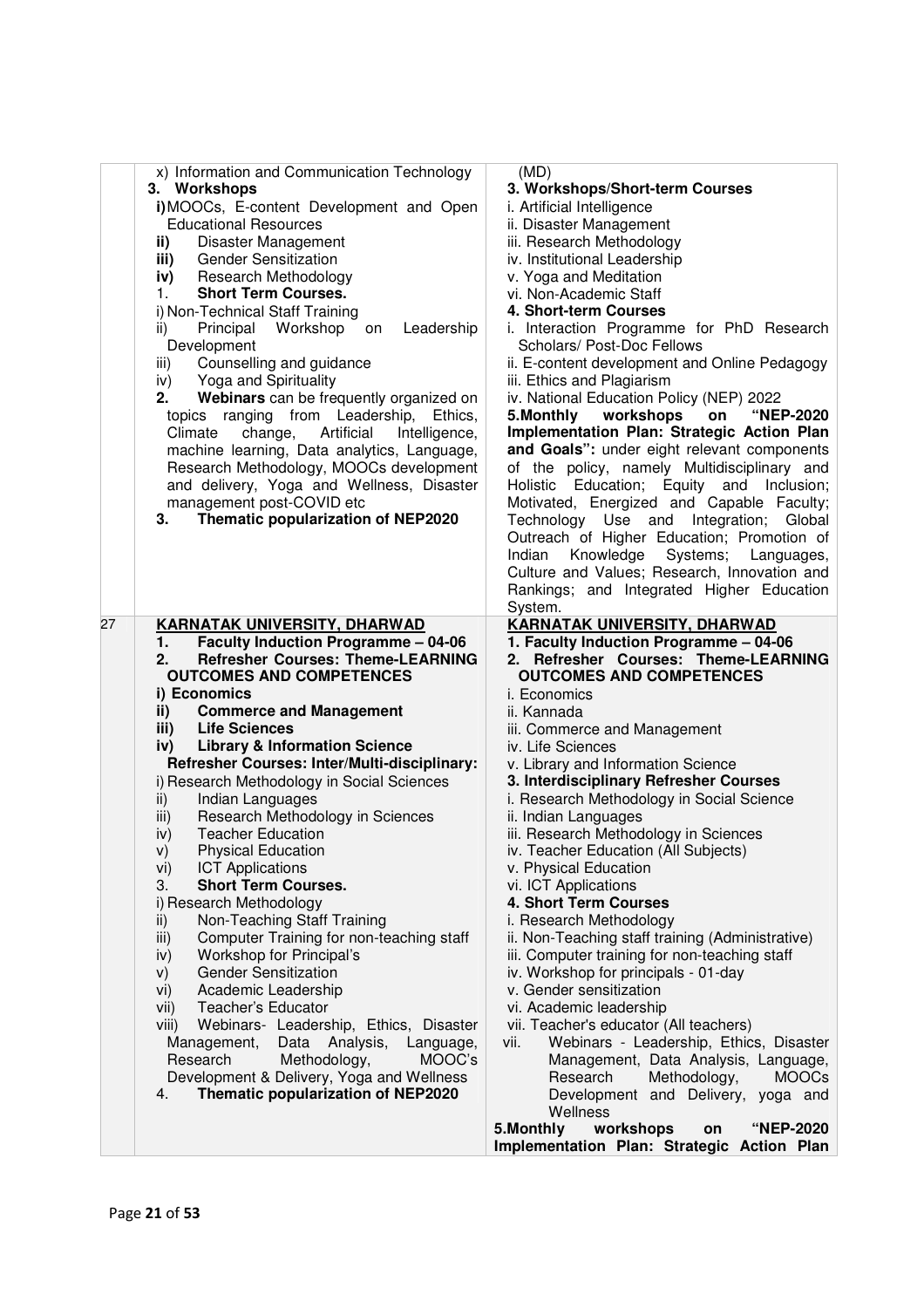|    |                                                                                      | and Goals": under eight relevant components of<br>the policy, namely Multidisciplinary and Holistic<br>Education; Equity and Inclusion; Motivated,                                                                                                                           |
|----|--------------------------------------------------------------------------------------|------------------------------------------------------------------------------------------------------------------------------------------------------------------------------------------------------------------------------------------------------------------------------|
|    |                                                                                      | Energized and Capable Faculty; Technology Use<br>and Integration; Global Outreach of Higher<br>Education; Promotion of Indian Knowledge<br>Systems; Languages,<br>Culture and Values;<br>Research, Innovation<br>and Rankings;<br>and<br>Integrated Higher Education System. |
| 28 | <b>UNIVERSITY OF MYSORE</b>                                                          | <b>UNIVERSITY OF MYSORE</b>                                                                                                                                                                                                                                                  |
|    | 1. Faculty Induction Programme - 04.                                                 | 1. Faculty Induction Programme - 04-06                                                                                                                                                                                                                                       |
|    | 2. Refresher Courses: Theme-LEARNING                                                 | Refresher<br><b>Courses: Theme-LEARNING</b><br>2.                                                                                                                                                                                                                            |
|    | <b>OUTCOMES AND COMPETENCES</b>                                                      | <b>COMPETENCES</b><br><b>OUTCOMES</b><br><b>AND</b><br>İ.                                                                                                                                                                                                                    |
|    | i) Commerce                                                                          | Commerce                                                                                                                                                                                                                                                                     |
|    | ii) Economics                                                                        | ii. Commerce and Management                                                                                                                                                                                                                                                  |
|    | iii) English                                                                         | iii. Economics                                                                                                                                                                                                                                                               |
|    | History<br>iv)<br>v) Kannada                                                         | iv. English<br>v. History                                                                                                                                                                                                                                                    |
|    | vi) Library & Information Science                                                    | vi. Kannada - 2 Nos.                                                                                                                                                                                                                                                         |
|    | vii) Physical Education                                                              | vii. Library and Information Science                                                                                                                                                                                                                                         |
|    | viii) Political Science                                                              | viii. Physical Education                                                                                                                                                                                                                                                     |
|    | Inter/Multi-disciplinary:                                                            | ix. Political Science                                                                                                                                                                                                                                                        |
|    | i) Mathematical Science                                                              | 3. Inter-Disciplinary Courses                                                                                                                                                                                                                                                |
|    | ii)<br>Human Rights.                                                                 | i. Mathematical Science                                                                                                                                                                                                                                                      |
|    | iii) Materials Science                                                               | ii. Human Rights                                                                                                                                                                                                                                                             |
|    | iv) Life Sciences                                                                    | iii. Materials Science                                                                                                                                                                                                                                                       |
|    | v) Indian Literature                                                                 | iv. Life Science                                                                                                                                                                                                                                                             |
|    | <b>Teacher Educator</b><br>vi)<br><b>Short Term Courses</b><br>3.                    | v. Indian Literature<br>vi. Teacher Educator                                                                                                                                                                                                                                 |
|    | i) Gender Sensitization'                                                             |                                                                                                                                                                                                                                                                              |
|    | Disaster Management'<br>ii)                                                          | 4. Short Term Courses                                                                                                                                                                                                                                                        |
|    | Information Communication Technology<br>iii)                                         | i. 1- Week ATC on 'Gender Sensitization'                                                                                                                                                                                                                                     |
|    | Soft Skills<br>iv)                                                                   | ii. 1- Week STC on 'Disaster Management'                                                                                                                                                                                                                                     |
|    | Principal Meet'<br>V)                                                                | iii. 1-Week STC on 'Information Coomunication                                                                                                                                                                                                                                |
|    | Workshop.<br>4.                                                                      | Technology '                                                                                                                                                                                                                                                                 |
|    | i) Academic Administrator                                                            | iv. 1- Week STC on 'Soft Skills'                                                                                                                                                                                                                                             |
|    | MOOCs,<br>Online<br>Courses & Open<br>ii)<br><b>Educational Resources</b>            | v.1- Week STC on 'Research Methodology' for<br>Social Sciences                                                                                                                                                                                                               |
|    | <b>Administrative Staff</b><br>iii)                                                  | vi. 1- Week STC on 'Yoga and Wellness'                                                                                                                                                                                                                                       |
|    | 5.<br>Webinars can be frequently organized on   vii. 1-Day Principal's Meet          |                                                                                                                                                                                                                                                                              |
|    | topics ranging from Leadership, Ethics,                                              | viii. 2-Day Workshop for Academic Administrator                                                                                                                                                                                                                              |
|    | Climate<br>change,<br>Artificial<br>Intelligence,                                    | ix. 2-Day Workshop on MOOCs, Online Courses                                                                                                                                                                                                                                  |
|    | machine learning, Data analytics, Language,                                          | &                                                                                                                                                                                                                                                                            |
|    | Research Methodology, MOOCs development<br>and delivery, Yoga and Wellness, Disaster | <b>Open Educational Resources</b>                                                                                                                                                                                                                                            |
|    | management post-COVID etc                                                            | x. 2-Day Workshop for Administrative Staff                                                                                                                                                                                                                                   |
|    | Thematic popularization of NEP2020<br>6.                                             | 5. Monthly<br>workshops<br>"NEP-2020<br>on                                                                                                                                                                                                                                   |
|    |                                                                                      | Implementation Plan: Strategic Action Plan<br>and Goals": under eight relevant components of                                                                                                                                                                                 |
|    |                                                                                      | the policy, namely Multidisciplinary and Holistic                                                                                                                                                                                                                            |
|    |                                                                                      | Education; Equity and Inclusion; Motivated,                                                                                                                                                                                                                                  |
|    |                                                                                      | Energized and Capable Faculty; Technology Use                                                                                                                                                                                                                                |
|    |                                                                                      | and Integration; Global Outreach of Higher                                                                                                                                                                                                                                   |
|    |                                                                                      | Education; Promotion of Indian Knowledge                                                                                                                                                                                                                                     |
|    |                                                                                      | Systems; Languages,<br>Culture and<br>Values;                                                                                                                                                                                                                                |
|    |                                                                                      | Research,<br>Rankings;<br>Innovation<br>and<br>and                                                                                                                                                                                                                           |
|    |                                                                                      | Integrated Higher Education System.                                                                                                                                                                                                                                          |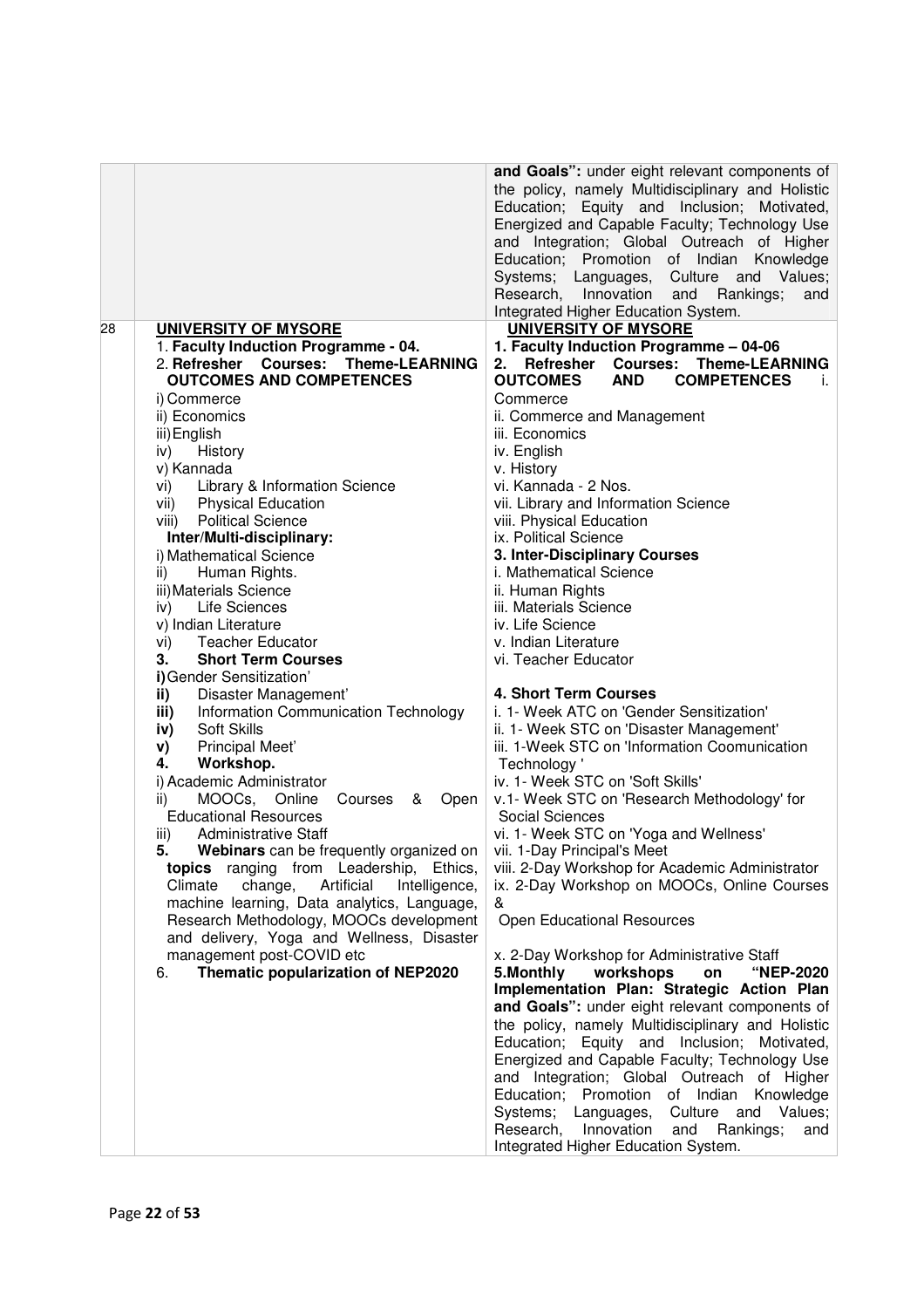| 29 | UNIVERSITY OF CALICUT                                | <b>UNIVERSITY OF CALICUT</b>                       |
|----|------------------------------------------------------|----------------------------------------------------|
|    | Faculty Induction Programme-04-06<br>1.              | 1. Faculty Induction Programme-04-06               |
|    | 2.<br><b>Refresher Courses: Theme-LEARNING</b>       | 2. Refresher Courses: Theme-LEARNING               |
|    | <b>OUTCOMES AND COMPETENCES</b>                      | <b>OUTCOMES AND COMPETENCES</b>                    |
|    | i) Material Science                                  | i. Material Science                                |
|    | Life Sciences<br>ii)                                 | ii. Life Sciences                                  |
|    | <b>Mathematical Science</b><br>iii)                  | iii. Mathematical Science                          |
|    | <b>Development Studies</b><br>iv)                    | iv. Development Studies                            |
|    | English Language & Literature<br>V)                  | v. English Language and Literature                 |
|    | Hindi Language & Literature<br>vi)                   | vi. Hindi Language and Literature                  |
|    | Arabic Language & Literature<br>vii)                 | vii. Arabic Language and Literature                |
|    | E-content Development and<br>Online                  | e-content Development<br>Online<br>viii.           |
|    | viii)                                                | and                                                |
|    | Pedagogy in Social Science Teaching                  | Pedagogy in Social Science Teaching                |
|    | <b>Physical Education</b><br>ix)                     | ix. Library and Information Science                |
|    | Library and Information Science<br>X)                | x. Biotechnology                                   |
|    | Biotechnology<br>(Botany,<br>Zoology,<br>XI)         | xi. Computer Science/ Computer Application         |
|    | Bioinformatics, Biochemistry,<br>Microbiology,       | xii. Sanskrit                                      |
|    | Aquatic<br>Biology,<br>Animal<br>Husbandry,          | 3.<br><b>Refresher</b><br><b>Courses</b>           |
|    | Aquaculture, Fisheries)                              | (Inter/Multidisciplinary)                          |
|    | <b>Computer Science/Computer Application</b><br>xii) | i. Environmental Science                           |
|    | Chemistry<br>xiii)                                   | ii. ICT and Online Teaching                        |
|    | Physics<br>xiv)                                      | iii. Malayalam and Kerala Studies                  |
|    | Refresher Courses: Inter/Multi-disciplinary:         | iv. Gender Studies                                 |
|    | i) Environmental Science                             | v. Human Rights                                    |
|    | $\mathsf{ii}$<br><b>ICT-enabled Teaching</b>         | vi. Media Studies                                  |
|    | Malayalam & Kerala Studies<br>iii)                   | vii. Gandhian Studies                              |
|    | <b>Cultural Studies</b><br>iv)                       | viii. Curriculum Design and Assessment for         |
|    | <b>Gender Studies</b><br>V)                          | teachers of Social Sciences                        |
|    | Human Rights<br>vi)                                  | 4. Short Term Courses                              |
|    | vii)<br>Media Studies                                | i. Soft Skills Development for Asst./Associate     |
|    | <b>Indian Aesthetics</b><br>viii)                    | Professors                                         |
|    | $\mathsf{ix}$<br><b>Gandhian Studies</b>             | ii. Research Ethics and Methodology                |
|    | Curriculum Design and Assessment for<br>x)           | iii. Professional Development of Ministerial Staff |
|    | <b>Teachers of Social Science</b>                    | of affiliated Colleges and Universities            |
|    | 3.<br><b>Short Term Courses.</b>                     | iv. Introduction of Social media Marketing         |
|    |                                                      | 5. Other Programmes                                |
|    | i)Soft Skill Development for Asst./Associate         |                                                    |
|    | Professors                                           | i. Special Summer / Winter Schools - 02            |
|    | Research Ethics and Methodology<br>ii)               | batches                                            |
|    | Professional Development of Ministerial<br>iii)      | ii. Interaction Programme for PhD Research         |
|    | Staff of affiliated Colleges and Universities        | <b>Scholars/Post Doctoral Fellows</b>              |
|    | Introduction to Social Media Marketing.<br>iv)       | iii. One day workshop for Principals / Educational |
|    | Planning<br>for<br>Strategic<br>Quality<br>V)        | administrators                                     |
|    | <b>Enhancement for Education Administrators</b>      | 6.Monthly<br>workshops<br>on<br>"NEP-2020          |
|    | Thematic popularization of NEP2020<br>4.             | Implementation Plan: Strategic Action Plan         |
|    |                                                      | and Goals": under eight relevant components of     |
|    |                                                      | the policy, namely Multidisciplinary and Holistic  |
|    |                                                      | Education; Equity and Inclusion; Motivated,        |
|    |                                                      | Energized and Capable Faculty; Technology Use      |
|    |                                                      | and Integration; Global Outreach of Higher         |
|    |                                                      | Education; Promotion of Indian Knowledge           |
|    |                                                      | Systems; Languages,<br>Culture and Values;         |
|    |                                                      | Research, Innovation<br>and<br>Rankings;<br>and    |
|    |                                                      | Integrated Higher Education System.                |
| 30 | <b>UNIVERSITY OF KERALA</b>                          | <b>UNIVERSITY OF KERALA</b>                        |
|    | 1. Faculty Induction Programme - 04-06               | 1. Faculty Induction Programme 04-06               |
|    | <b>Refresher Courses:</b><br>2.                      | 2. Refresher Courses: Theme-LEARNING               |
|    | i) Women's Studies and Women Empowerment             | <b>OUTCOMES AND COMPETENCES</b>                    |
|    |                                                      |                                                    |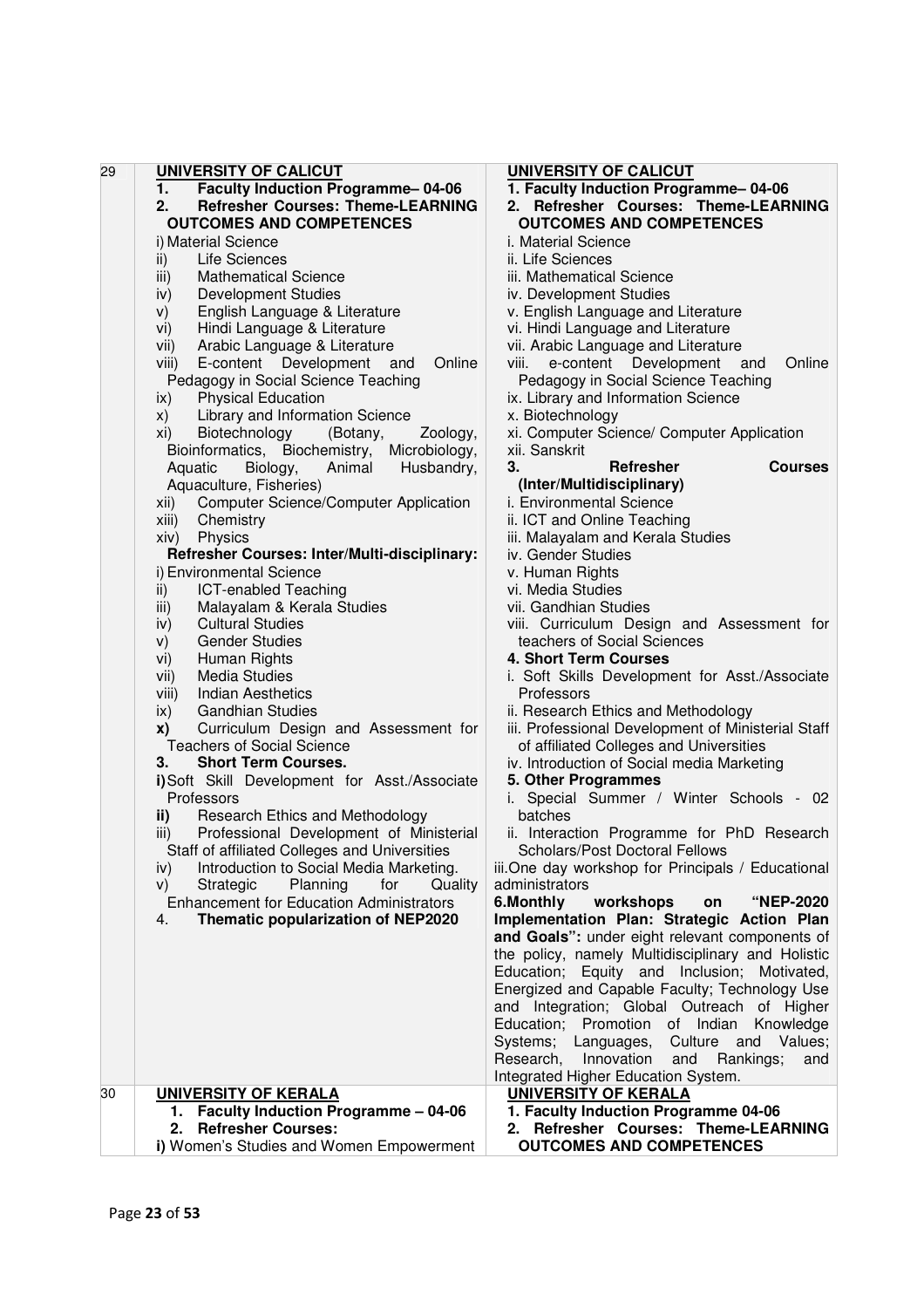|    | ii) Commerce and Management                          | i. Human Rights                                                      |
|----|------------------------------------------------------|----------------------------------------------------------------------|
|    | i) Life Sciences                                     | ii. Womens' studies and women empowerment                            |
|    | English Language & Literature<br>ii)                 | iii. Education and teaching methods                                  |
|    | Malayalam Language & Literature<br>iii)              | 3.<br>Refresher<br><b>Courses</b>                                    |
|    | Hindi Language & Literature<br>iv)                   | (Inter/Multidisciplinary)                                            |
|    | Human Rights<br>V)                                   | i. Life Sciences                                                     |
|    | Social Sciences<br>vi)                               | ii. Environmental sciences                                           |
|    | <b>Environmental Sciences</b><br>vii)                | iii. Material Science                                                |
|    | viii)<br>Mathematics                                 | iv. Social Science                                                   |
|    | <b>Education and Teaching Methods</b><br>ix)         | 4. Subject Wise                                                      |
|    | 3. Short Term Courses -                              | i. Commerce and Management                                           |
|    | Workshop<br>MOOCs,<br>E-Content<br>i)<br>on          | ii. Mathematics                                                      |
|    | Development<br>Open<br>Educational<br>and            | iii. Physical Education                                              |
|    | Resources                                            | iv. Malayalam Language and Literature                                |
|    |                                                      |                                                                      |
|    | <b>Student Counselling and Mentoring</b><br>ii)      | v. English Language and Literature                                   |
|    | <b>Gender Sensitization</b><br>iv)                   | vi. Hindi Language and Literature                                    |
|    | Soft Skill Development Programmes<br>V)              | vii. Tamil Language and Literature                                   |
|    | Disaster Management<br>vi)                           | <b>5. Short Term Courses</b>                                         |
|    | Leadership Development Programme<br>vii)             | i. Advance group theory                                              |
|    | Workshop for Principal of Colleges<br>viii)          | ii. Gender sensitization                                             |
|    | <b>Training for University Administrators</b><br>ix) | iii. Leadership Development Programme                                |
|    | Webinars can be frequently organized on<br>4.        | iv. Student counselling and mentoring                                |
|    | topics ranging from Leadership, Ethics,              | v. Soft skill development programme                                  |
|    | Climate change, Artificial Intelligence,             | vi. Curriculum design, Implementation<br>and                         |
|    | machine<br>learning,<br>Data<br>analytics,           | learning outcome                                                     |
|    | Research<br>Methodology,<br>Language,                | vii. Disaster management                                             |
|    | MOOCs development and delivery, Yoga                 | viii. Principal's Meet - 02 days                                     |
|    | and Wellness, Disaster management                    | Workshop<br>MOOCs,<br>E-content<br>on<br>ix.                         |
|    | post-COVID etc                                       | development and Open Educational resources                           |
|    | 5. Thematic popularization of NEP2020                | Music and Performing arts                                            |
|    |                                                      | X.<br>6.Monthly<br>"NEP-2020                                         |
|    |                                                      | workshops<br>on                                                      |
|    |                                                      | Implementation Plan: Strategic Action Plan                           |
|    |                                                      | and Goals": under eight relevant components of                       |
|    |                                                      | the policy, namely Multidisciplinary and Holistic                    |
|    |                                                      | Education; Equity and Inclusion; Motivated,                          |
|    |                                                      | Energized and Capable Faculty; Technology Use                        |
|    |                                                      | and Integration; Global Outreach of Higher                           |
|    |                                                      | Education; Promotion of Indian Knowledge                             |
|    |                                                      | Systems; Languages, Culture and Values;                              |
|    |                                                      | Research, Innovation and Rankings; and                               |
|    |                                                      | Integrated Higher Education System.                                  |
| 31 | <b>KANNUR UNIVERSITY</b>                             | <b>KANNUR UNIVERSITY</b>                                             |
|    | <b>Faculty Induction Programme-04-06</b><br>1.       | 1. Faculty Induction Programme-04-06                                 |
|    | <b>Refresher Courses:</b><br>2.                      | 2. Refresher Courses: Theme-LEARNING                                 |
|    | i) Indian Languages and Literature                   | <b>OUTCOMES AND COMPETENCES</b>                                      |
|    | Commerce and Management<br>ii)                       | i. Indian language and Literature                                    |
|    | <b>Biological Science</b><br>iii)                    | ii. Commerce and Management                                          |
|    | <b>Library Science</b><br>iv)                        | iii. Biological Science                                              |
|    | Inter/Multi-disciplinary:                            |                                                                      |
|    | i) Development<br>Economics.                         | iv. Library Science<br>3. Inter/Multi-Disciplinary Refresher Courses |
|    | History<br>and                                       |                                                                      |
|    | Philosophy                                           | Development Economics,<br>History<br>and<br>İ.                       |
|    | Teacher Educators: Learning outcomes<br>ii)          | Philosophy                                                           |
|    | educational<br>reform<br>and<br>Pedagogy,<br>-       | ii. Teacher Educator: Learning Outcomes and                          |
|    | Assessment and Quality Assurance.                    | educational reform - Pedagogy, Assessment                            |
|    | Mathematics, Statistics and computer<br>iii)         | and Quality Assurance                                                |
|    | science                                              | Mathematics, Statistics and<br>Computer<br>iii.                      |
|    | <b>Summer - Winter Schools:</b><br>3.                | Science                                                              |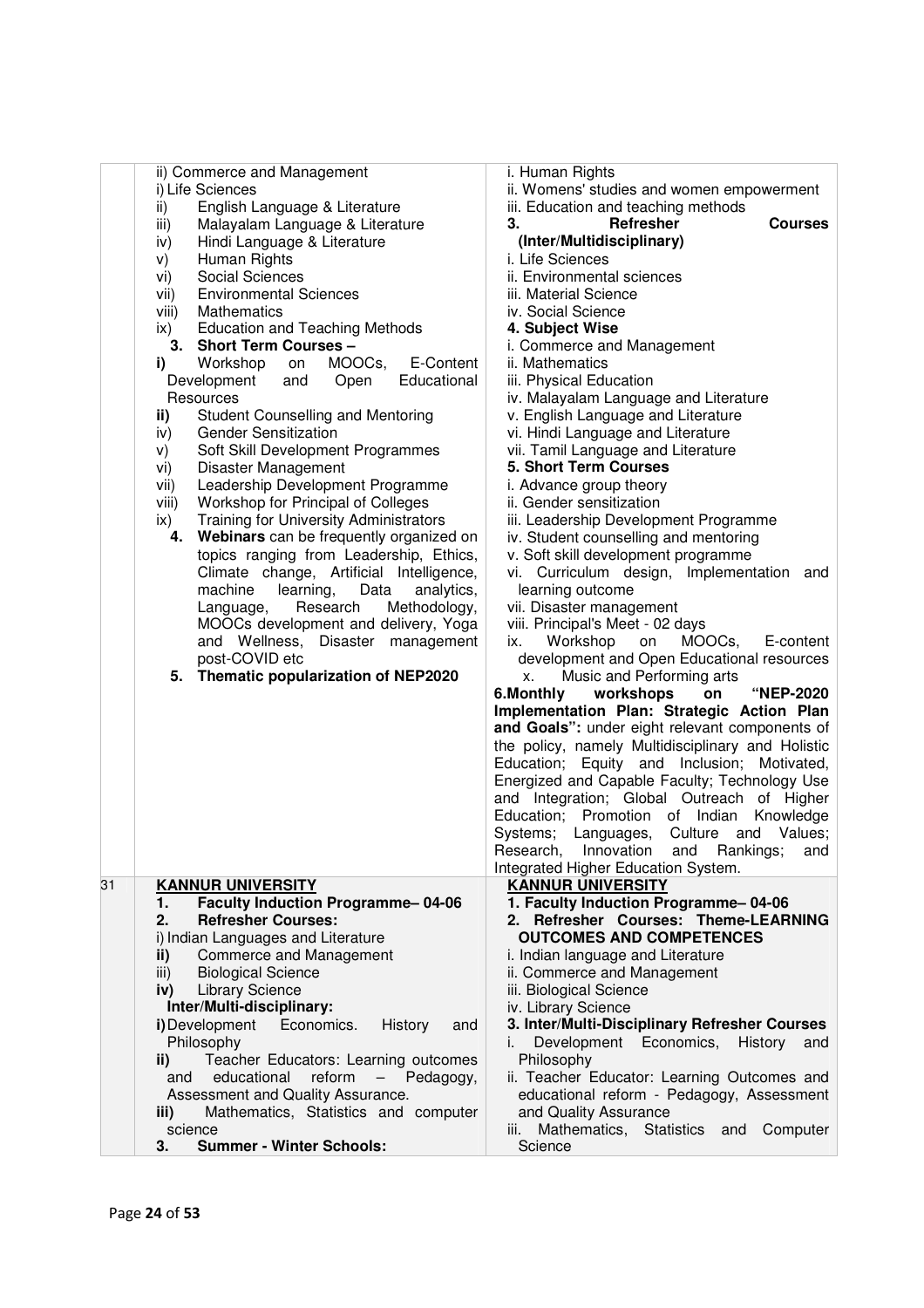|    |               | i) Winter School in Physics and chemistry                                           | 4. Refresher course - Winter/summer course                                                   |
|----|---------------|-------------------------------------------------------------------------------------|----------------------------------------------------------------------------------------------|
|    | ii)           | Summer School in Social Sciences                                                    | i. Winter school in Physics and chemistry                                                    |
|    | 4.            | <b>Short Term Courses</b>                                                           | ii. Summer School in Social Science                                                          |
|    |               | i) MOOC's & Open Educational Resources-1                                            | <b>5. Short Term Courses</b>                                                                 |
|    | ii)           | Disaster<br>Management<br>and<br>Climate                                            | i. MOOCs and Open Educational Resources - 1                                                  |
|    |               | Change                                                                              | ii. Disaster Management and Climate Change                                                   |
|    | iii)          | Hazard Disposal from Laboratories                                                   | iii. Disaster Management and Climate Change                                                  |
|    | iv)           | Human Rights & RTI Act                                                              | iv. Human Right and RTI Act                                                                  |
|    | V)            | <b>Biodiversity and Ecology</b>                                                     | v. Biodiversity and ecology                                                                  |
|    | vi)           | <b>Gender Studies</b>                                                               | vi. Gender Studies                                                                           |
|    | vii)          | Research Methodology - Social Science                                               | vii. Research Methodology - Social Sciences                                                  |
|    |               | & Humanities                                                                        | and Humanities                                                                               |
|    | viii)         | Research Methodology - Science                                                      | viii. Research Methodology - Science                                                         |
|    | ix)           | MOOCs's<br>&<br>Educational<br>Open                                                 | <b>6. Webinar Series</b>                                                                     |
|    |               | Resources -2                                                                        | i. Leadership                                                                                |
|    | 5.            | Webinars can be frequently organized on                                             | ii. Ethics                                                                                   |
|    |               | ranging<br>from Leadership,<br>Ethics.<br>topics                                    | iii. Artificial Intelligence                                                                 |
|    |               | Climate<br>change,<br>Artificial<br>Intelligence,                                   | iv. Machine Learning                                                                         |
|    |               | machine learning, Data analytics, Language,                                         | v. Data Analytics                                                                            |
|    |               | Research Methodology, MOOCs development                                             | vi. Yoga and Wellness                                                                        |
|    |               | and delivery, Yoga and Wellness, Disaster                                           | Disaster Management Post Covid<br>viii.                                                      |
|    |               | management post-COVID etc                                                           | 7. Monthly<br>workshops<br>"NEP-2020<br>on                                                   |
|    | 6.            | Thematic popularization of NEP2020                                                  | Implementation Plan: Strategic Action Plan                                                   |
|    |               |                                                                                     | and Goals": under eight relevant components of                                               |
|    |               |                                                                                     | the policy, namely Multidisciplinary and Holistic                                            |
|    |               |                                                                                     | Education; Equity and Inclusion; Motivated,                                                  |
|    |               |                                                                                     | Energized and Capable Faculty; Technology Use                                                |
|    |               |                                                                                     | and Integration; Global Outreach of Higher                                                   |
|    |               |                                                                                     | Knowledge<br>Education; Promotion of Indian                                                  |
|    |               |                                                                                     |                                                                                              |
|    |               |                                                                                     | Systems;<br>Languages,<br>Culture and Values;<br>Research,<br>Innovation<br>Rankings;<br>and |
|    |               |                                                                                     | and<br>Integrated Higher Education System.                                                   |
| 32 |               | DEVI AHILYA VISHWAVIDYALAYA, INDORE.                                                | <u>DEVI AHILYA VISHWAVIDYALAYA, INDORE.</u>                                                  |
|    |               | 1. Faculty Induction Programme-04-06                                                | 1. Faculty Induction Programme-04-06                                                         |
|    | 2.            | <b>REFRESHER COURSE</b>                                                             | 2. Refresher Courses: Theme-LEARNING                                                         |
|    |               | Teacher Educator (Core)<br>i.                                                       | <b>OUTCOMES AND COMPETENCES</b>                                                              |
|    |               |                                                                                     |                                                                                              |
|    | i.            | Inter/Multi-disciplinary:<br>Commerce and Management (IDC)                          | i. RC in Combating Covid with Yoga (MDC)<br>ii. RC in ICT (MDC)                              |
|    | ii.           | Computer and Mathematics (IDC)                                                      | RC<br>Environment<br>iii.<br>in<br><b>Disaster</b>                                           |
|    | iii.          |                                                                                     | and                                                                                          |
|    | iv.           | Chemistry (IDC)<br>Indian Languages. Culture and Ethos                              | Management (MDC)<br>iv. RC in Teacher Educator (Core)                                        |
|    |               | (IDC)                                                                               | v. RC in Physics (Core)                                                                      |
|    |               | Yoga and Wellness (MDC)                                                             | vi. RC In Life Sciences (Core)                                                               |
|    | ν.            |                                                                                     | vii. RC In Research Methodology (Sciences)                                                   |
|    | vi.           | Research Methodology (MDC)<br>ICT (MDC)                                             |                                                                                              |
|    | vii.<br>viii. | Environment and Disaster Management                                                 | (Core)<br>viii. RC in Media Literacy and NEP-2020                                            |
|    |               |                                                                                     |                                                                                              |
|    | 3.            | (MDC)<br><b>SHORT TERM COURSE</b>                                                   | ix. RC in Human Rights (MDC)<br>x. Indian Knowledge System (MDC)                             |
|    |               |                                                                                     | 3. Short Term Courses                                                                        |
|    | İ.            | Short Term Programme on Sustainable                                                 |                                                                                              |
|    |               | Development and Planet Earth                                                        | i. STC on LMS (Learning Management System)                                                   |
|    | ii.           | Short Term Programme on Intellectual                                                | ii. STC on Entrepreneurship                                                                  |
|    |               | <b>Property Rights</b>                                                              | iii. STC on Intellectual Property Rights                                                     |
|    |               | 4. Webinars can be frequently organized on                                          | iv. STC on Gender Justice                                                                    |
|    |               | topics ranging from Leadership, Ethics,                                             | v. STC on System Design Thinking                                                             |
|    |               |                                                                                     |                                                                                              |
|    |               | Climate change, Artificial Intelligence,                                            | vi. STC on Academic Leadership                                                               |
|    |               | machine<br>learning,<br>Data<br>analytics,<br>Research<br>Methodology,<br>Language, | vii. STC on Digital Marketing<br>4. Workshop                                                 |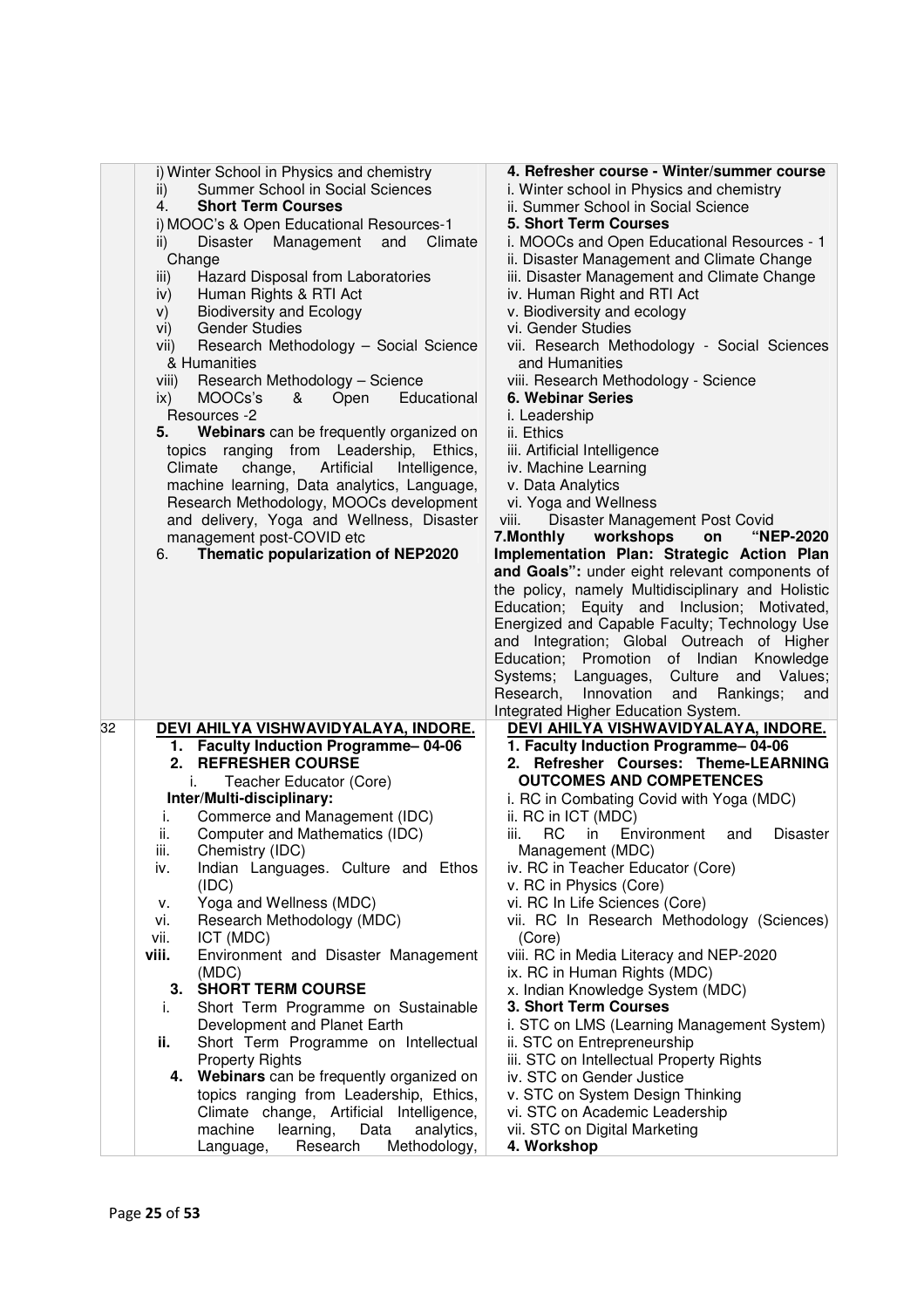| MOOCs development and delivery, Yoga<br>and Wellness, Disaster management<br>post-COVID etc<br>5. Thematic popularization of NEP2020                                                                                                                                                                                                                                                                                                                                                                                                                                                                                                                                                                                                                                                                         | i. Workshop on Case-Based Teaching<br>5.Monthly workshops<br>"NEP-2020<br>on<br>Implementation Plan: Strategic Action Plan<br>and Goals": under eight relevant components<br>of the policy, namely Multidisciplinary and<br>Holistic<br>Education; Equity and Inclusion;<br>Motivated, Energized and Capable Faculty;<br>Technology Use and Integration; Global<br>Outreach of Higher Education; Promotion of<br>Indian<br>Knowledge<br>Systems;<br>Languages,<br>Culture and Values; Research, Innovation and<br>Rankings; and Integrated Higher Education<br>System.                                                                                                                                                                                                                                                  |
|--------------------------------------------------------------------------------------------------------------------------------------------------------------------------------------------------------------------------------------------------------------------------------------------------------------------------------------------------------------------------------------------------------------------------------------------------------------------------------------------------------------------------------------------------------------------------------------------------------------------------------------------------------------------------------------------------------------------------------------------------------------------------------------------------------------|-------------------------------------------------------------------------------------------------------------------------------------------------------------------------------------------------------------------------------------------------------------------------------------------------------------------------------------------------------------------------------------------------------------------------------------------------------------------------------------------------------------------------------------------------------------------------------------------------------------------------------------------------------------------------------------------------------------------------------------------------------------------------------------------------------------------------|
| <b>GOUR</b><br>33<br>DR<br><b>HARI</b><br><b>SINGH</b><br><b>VISHWA</b>                                                                                                                                                                                                                                                                                                                                                                                                                                                                                                                                                                                                                                                                                                                                      | <b>GOUR</b><br>DR<br><b>HARI</b><br><b>SINGH</b><br><b>VISHWA</b>                                                                                                                                                                                                                                                                                                                                                                                                                                                                                                                                                                                                                                                                                                                                                       |
| <b>VIDYALAYA, SAGAR MP</b>                                                                                                                                                                                                                                                                                                                                                                                                                                                                                                                                                                                                                                                                                                                                                                                   | <b>VIDYALAYA, SAGAR MP</b>                                                                                                                                                                                                                                                                                                                                                                                                                                                                                                                                                                                                                                                                                                                                                                                              |
| <b>Faculty Induction Programme - 04-06</b><br>1.<br><b>Refresher Courses: Theme-LEARNING</b><br>2.<br><b>OUTCOMES AND COMPETENCES</b><br>i) Changing Trends in the library Services and<br><b>LIS Education</b><br>Stress and<br>Mental Health Issues in<br>ii)<br><b>Present Times</b><br>Revisiting the Ancient Indian Literature in<br>iii)<br>the 21 <sup>st</sup> Century<br>Mathematical Tools for Physical and<br>iv)<br><b>Computational Sciences</b><br>Revisiting the Indian Culture in History<br>V)<br>Role of Social Welfare Policy in the<br>Vİ) —<br>Indian Economy<br>The New Normal: Reinventing Libraries<br>vii)<br>and Librarianship<br>viii) Geography and Earth Sciences<br>Modern Trends in Literature Thoughts<br>ix)<br>and Discourse<br>Advance in Mathematical and Physical<br>X) | 1. Faculty Induction Programme - 04-06<br>Refresher Course:<br>2.<br><b>Theme-Learning</b><br><b>Outcomes and Competences</b><br>i. Digital Transformation of Library Science<br><b>Education and services</b><br>ii. Emerging Trends in Law: International and<br><b>National Perspective</b><br>iii. Geography and Development Studies<br>iv. ICT Application in Libraries: Planning and<br>Implementation<br>v. New Literacy Discourse: Sense and Concept<br>vi. Poetics of India<br>vii. Publications and Research Ethics<br>viii. Role of Digitalization on Sustainable,<br><b>Business and Social Development</b><br>Social Entrepreneurship and Business<br>ix.<br>Environment<br>Inter/Multi-<br><b>Refresher</b><br><b>Courses:</b><br>З.<br>Disciplinary:<br>i. A Dialogue with Indian Culture and Literature |
| Sciences                                                                                                                                                                                                                                                                                                                                                                                                                                                                                                                                                                                                                                                                                                                                                                                                     | ii. Recent Data Analysis Methods                                                                                                                                                                                                                                                                                                                                                                                                                                                                                                                                                                                                                                                                                                                                                                                        |
| Quantitative Techniques and Economics<br>xi)<br>Criminology in 21 <sup>st</sup> Century<br>xii)                                                                                                                                                                                                                                                                                                                                                                                                                                                                                                                                                                                                                                                                                                              | iii. Teaching-Learning and Assessment in<br><b>Higher Education</b>                                                                                                                                                                                                                                                                                                                                                                                                                                                                                                                                                                                                                                                                                                                                                     |
| Refresher Courses: Inter/Multi-disciplinary:                                                                                                                                                                                                                                                                                                                                                                                                                                                                                                                                                                                                                                                                                                                                                                 | iv.<br>Skill<br>Development<br>in<br>India:<br>Need,                                                                                                                                                                                                                                                                                                                                                                                                                                                                                                                                                                                                                                                                                                                                                                    |
| i) Sifting Paradigms in Social Sciences                                                                                                                                                                                                                                                                                                                                                                                                                                                                                                                                                                                                                                                                                                                                                                      | <b>Challenges and Prospects</b>                                                                                                                                                                                                                                                                                                                                                                                                                                                                                                                                                                                                                                                                                                                                                                                         |
| Research                                                                                                                                                                                                                                                                                                                                                                                                                                                                                                                                                                                                                                                                                                                                                                                                     | v. Indian Thinkers and their Contribution in                                                                                                                                                                                                                                                                                                                                                                                                                                                                                                                                                                                                                                                                                                                                                                            |
| Role of Statistical Methods in Data<br>$\parallel$                                                                                                                                                                                                                                                                                                                                                                                                                                                                                                                                                                                                                                                                                                                                                           | Social Harmony                                                                                                                                                                                                                                                                                                                                                                                                                                                                                                                                                                                                                                                                                                                                                                                                          |
| Analysis and Research                                                                                                                                                                                                                                                                                                                                                                                                                                                                                                                                                                                                                                                                                                                                                                                        |                                                                                                                                                                                                                                                                                                                                                                                                                                                                                                                                                                                                                                                                                                                                                                                                                         |
| Relation of Indian History with science<br>III)                                                                                                                                                                                                                                                                                                                                                                                                                                                                                                                                                                                                                                                                                                                                                              | 4. Short-term Courses<br>i. Research and Publication Ethics                                                                                                                                                                                                                                                                                                                                                                                                                                                                                                                                                                                                                                                                                                                                                             |
| and technology<br>Data Science and its Future Applications<br>iv)                                                                                                                                                                                                                                                                                                                                                                                                                                                                                                                                                                                                                                                                                                                                            | ii. Research Methods in Criminology and                                                                                                                                                                                                                                                                                                                                                                                                                                                                                                                                                                                                                                                                                                                                                                                 |
| Impact of Ecotourism on Economy,<br>V)                                                                                                                                                                                                                                                                                                                                                                                                                                                                                                                                                                                                                                                                                                                                                                       | <b>Criminal Justice</b>                                                                                                                                                                                                                                                                                                                                                                                                                                                                                                                                                                                                                                                                                                                                                                                                 |
| <b>Employment and Environmental</b>                                                                                                                                                                                                                                                                                                                                                                                                                                                                                                                                                                                                                                                                                                                                                                          | iii. Research and Publications Ethics (Social                                                                                                                                                                                                                                                                                                                                                                                                                                                                                                                                                                                                                                                                                                                                                                           |
| Changing Dimensions of Social and<br>vi)                                                                                                                                                                                                                                                                                                                                                                                                                                                                                                                                                                                                                                                                                                                                                                     | Science)                                                                                                                                                                                                                                                                                                                                                                                                                                                                                                                                                                                                                                                                                                                                                                                                                |
| Economic Justice in India                                                                                                                                                                                                                                                                                                                                                                                                                                                                                                                                                                                                                                                                                                                                                                                    | iv. Techniques in Molecular Biology                                                                                                                                                                                                                                                                                                                                                                                                                                                                                                                                                                                                                                                                                                                                                                                     |
| Chemistry at the Interface with Biology<br>VII)                                                                                                                                                                                                                                                                                                                                                                                                                                                                                                                                                                                                                                                                                                                                                              | Research and Publications Ethics (For<br>V.                                                                                                                                                                                                                                                                                                                                                                                                                                                                                                                                                                                                                                                                                                                                                                             |
| and Material Science Emerging frontiers                                                                                                                                                                                                                                                                                                                                                                                                                                                                                                                                                                                                                                                                                                                                                                      | Language and Literatures)                                                                                                                                                                                                                                                                                                                                                                                                                                                                                                                                                                                                                                                                                                                                                                                               |
| Mission Atamanirbhar Bharat Challenges<br>viii)                                                                                                                                                                                                                                                                                                                                                                                                                                                                                                                                                                                                                                                                                                                                                              | workshops<br>"NEP-2020<br>5. Monthly<br>on                                                                                                                                                                                                                                                                                                                                                                                                                                                                                                                                                                                                                                                                                                                                                                              |
| and Measures<br>De-colonizing<br>Minds:<br>Culture,<br>$\mathsf{ix}$<br>the                                                                                                                                                                                                                                                                                                                                                                                                                                                                                                                                                                                                                                                                                                                                  | Implementation Plan: Strategic Action Plan<br>and Goals": under eight relevant components of                                                                                                                                                                                                                                                                                                                                                                                                                                                                                                                                                                                                                                                                                                                            |
| Literature and Criticism                                                                                                                                                                                                                                                                                                                                                                                                                                                                                                                                                                                                                                                                                                                                                                                     | the policy, namely Multidisciplinary and Holistic                                                                                                                                                                                                                                                                                                                                                                                                                                                                                                                                                                                                                                                                                                                                                                       |
| <b>Short Term Courses.</b><br>3.                                                                                                                                                                                                                                                                                                                                                                                                                                                                                                                                                                                                                                                                                                                                                                             | Education; Equity and Inclusion; Motivated,                                                                                                                                                                                                                                                                                                                                                                                                                                                                                                                                                                                                                                                                                                                                                                             |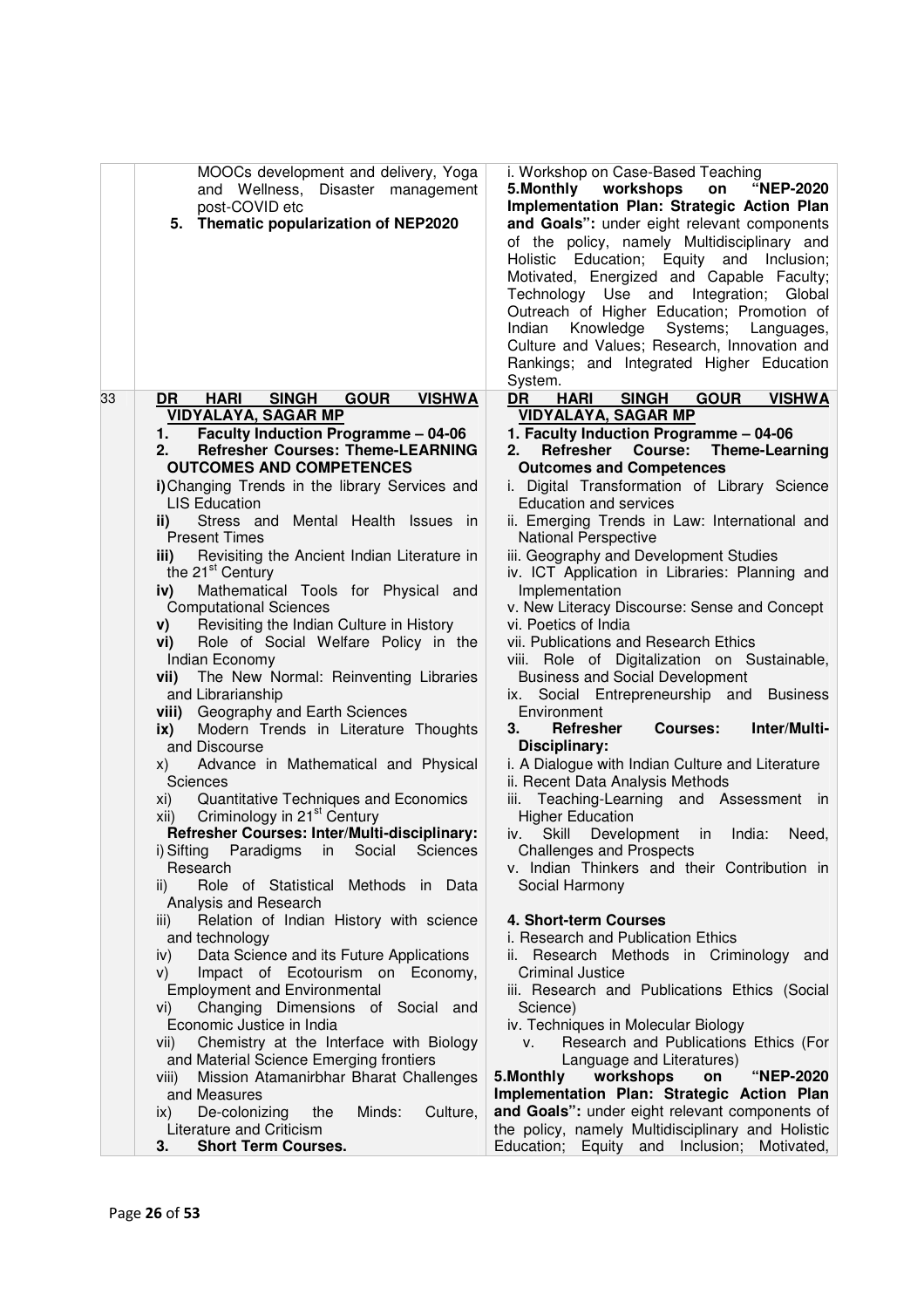|    | i) Advance Research Methodology Using SPSS                 | Energized and Capable Faculty; Technology Use              |
|----|------------------------------------------------------------|------------------------------------------------------------|
|    | & MS Excel                                                 | and Integration; Global Outreach of Higher                 |
|    | Mathematics Modelling for Biological<br>$\vert \vert$      | Education;<br>Promotion of Indian<br>Knowledge             |
|    | Sciences                                                   | Systems; Languages, Culture and Values;                    |
|    | Anger<br>Management in Private<br>iii)<br>and              | Research,<br>Innovation<br>and Rankings;<br>and            |
|    | Private and Public Spheres                                 | Integrated Higher Education System.                        |
|    |                                                            |                                                            |
|    | Research Methodology In Commerce,<br>iv)                   |                                                            |
|    | Management and Economics                                   |                                                            |
|    | Research Data Analysis and Visualization<br>V)             |                                                            |
|    | vi) Tourism and its Linkages with History                  |                                                            |
|    | Recent tool and Techniques in Social<br>VII)               |                                                            |
|    | Science Research                                           |                                                            |
|    | Dialogue<br>with<br>M<br>K<br>Gandhi<br>viii)<br>A         |                                                            |
|    | <b>Contemporary Discourses</b>                             |                                                            |
|    | Prospects<br>of<br>Mixed<br>ix)<br>Methods<br>in           |                                                            |
|    | Humanities and Social Sciences Research                    |                                                            |
|    |                                                            |                                                            |
|    | Mathematical & Computing Tools for<br>X)                   |                                                            |
|    | Research                                                   |                                                            |
|    | <b>Research and Publication Ethic</b><br>XI)               |                                                            |
|    | Sophisticated Instrumentational Analysis<br>XII)           |                                                            |
|    | xiii) Gender Sensitization in Education                    |                                                            |
|    | Cyber Security Challenges and Counter<br>xiv)              |                                                            |
|    | <b>Measures</b>                                            |                                                            |
|    | Environmental<br>Microbiology<br>XV)<br>and                |                                                            |
|    | Biotechnology                                              |                                                            |
|    | Recent Developments om Econometrics<br>XVI)                |                                                            |
|    | of Program Evaluation in Economics                         |                                                            |
|    | xvii) Spectroscopy and its Applications in                 |                                                            |
|    | Modern Science                                             |                                                            |
|    | xviii) Using ICT in Teacher Education                      |                                                            |
|    |                                                            |                                                            |
|    | xix) Capacity<br><b>Building</b><br>Program<br>for         |                                                            |
|    | <b>Administrative Staff</b>                                |                                                            |
|    | Thematic popularization of NEP2020<br>4.                   |                                                            |
| 34 | <b>RANI</b><br><b>DURGAWATI</b><br><u>VISHWAVIDYALAYA,</u> | <b>RANI</b><br><b>DURGAWATI</b><br><u>VISHWAVIDYALAYA,</u> |
|    | JABALPUR, MP                                               | <b>JABALPUR, MP</b>                                        |
|    | 1 Faculty Induction Programme - 04-06                      | 1. Faculty Induction Programme - 04-06                     |
|    | 2 Refresher Courses: Theme-LEARNING                        | 2. Refresher Courses: Theme-LEARNING                       |
|    | <b>OUTCOMES AND COMPETENCES.</b>                           | <b>OUTCOMES AND COMPETENCES</b>                            |
|    | i) Economic Policies                                       | i. RC in cognitive economics and policies (For             |
|    | Environmental Education and Disaster<br>ii)                | commerce, economics and management)                        |
|    | Management                                                 | ii. RC in environmental education and disaster             |
|    | <b>Basic Science</b><br>iii)                               | management (For all subjects)                              |
|    | Hindi and Sanskrit Literature<br>iv)                       | iii. RC in basic science (For all science faculty)         |
|    | Research Methodology in Social Science<br>V)               | iv. RC in geography and remote sensing                     |
|    | <b>English Literature</b><br>vi)                           | v. RC in information and communication                     |
|    | <b>Teacher Educators</b><br>vii)                           | technology (for all subjects)                              |
|    | <b>3 Short Term Courses</b>                                |                                                            |
|    |                                                            | vi. RC in political science                                |
|    | i) Constitutionalism, Law & Human Rights                   | vii. RC in research methodology for arts and               |
|    | <b>Gender Sensitization</b><br>ii)                         | social sciences                                            |
|    | Workshops<br>4.                                            | viii. RC in human rights and social inclusion              |
|    | i) Research Scholar                                        | RC for teacher educators: Learning<br>ix.                  |
|    | ii) Academic Administrator                                 | outcomes and educational reform-Pedagogy,                  |
|    | Principal's Meet for one day<br>iii)                       | Assessment and Quality Assurance                           |
|    | Information<br>Communication<br>iv)<br>and                 | 3. Short Term Courses                                      |
|    | Technology (MOOCs E-content Development                    | i. Implementation of NEP 2020                              |
|    | & Open Educational Resources)                              | ii. Gender Sensitization                                   |
|    | Special Interaction Programmes<br>for<br>V)                | iii. Constitutionalism, Law and Human rights               |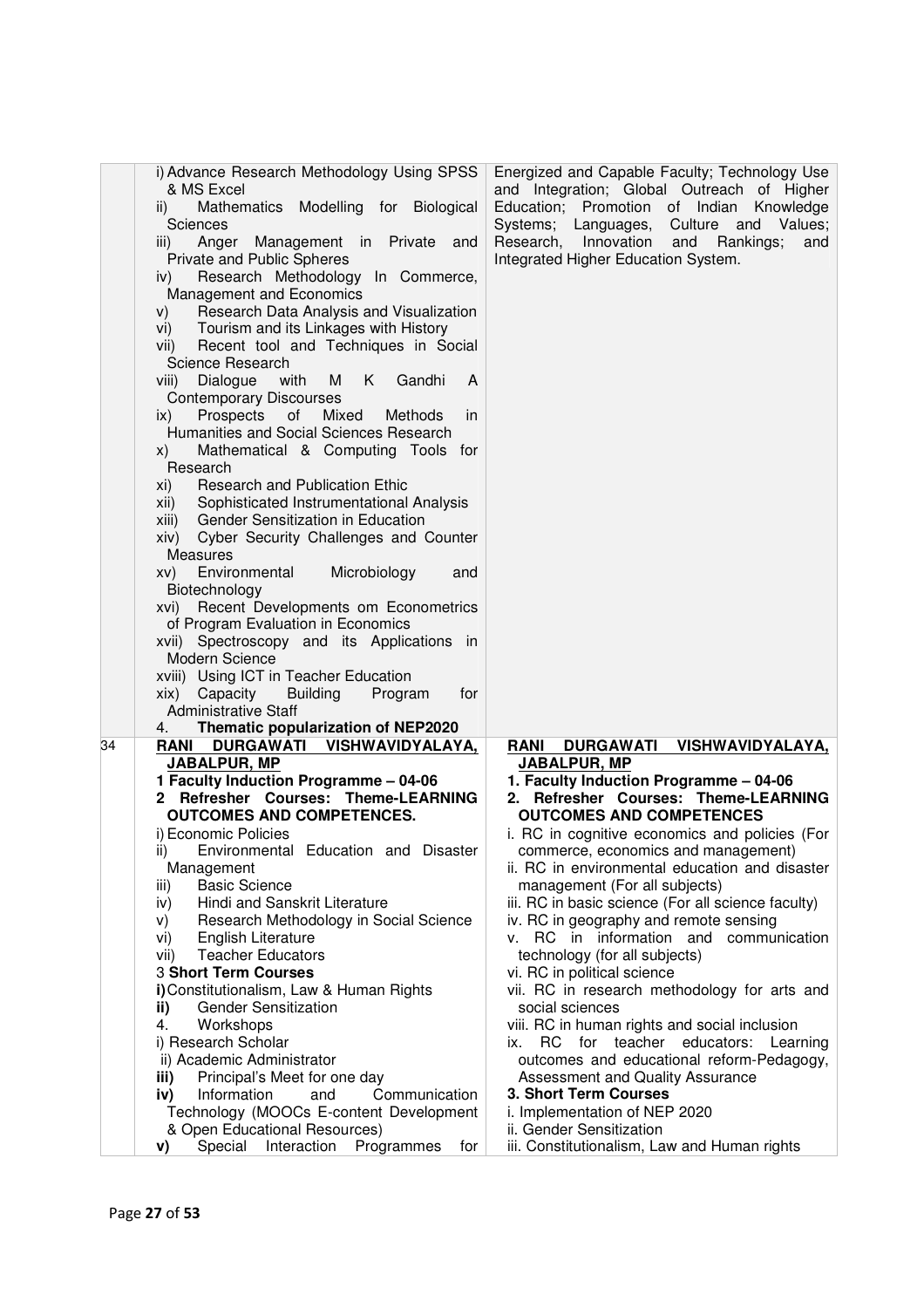|    | Students at Ph.D/Post-Doctoral Levels from                                                   | MOOCS, Online Courses<br>iv.<br>and<br>Open                                    |
|----|----------------------------------------------------------------------------------------------|--------------------------------------------------------------------------------|
|    | the Centre of Advanced Studies/Department                                                    | <b>Educational Resources</b>                                                   |
|    | of Special Assistance Centres                                                                | Online<br>E-Content<br>Development<br>and<br>V.                                |
|    | 4. Webinars can be frequently organized on                                                   | Pedagogy                                                                       |
|    | topics ranging from Leadership, Ethics,                                                      | vi. Leadership development programme                                           |
|    | Climate<br>change,<br>Artificial<br>Intelligence,                                            | vii. Entrepreneurship, Innovations and start-ups                               |
|    | machine learning, Data analytics, Language,                                                  | viii. Special Interaction programme for PhD                                    |
|    | Research<br>Methodology,<br><b>MOOCs</b>                                                     | research scholar                                                               |
|    | development<br>and<br>delivery,<br>Yoga<br>and                                               | 4. Additional Programme                                                        |
|    | Wellness, Disaster management post-COVID                                                     | i. Principal Meet                                                              |
|    | etc<br>5. Thematic popularization of NEP2020                                                 | ii. Advisory Body Meet                                                         |
|    |                                                                                              | Special training programme for university<br>iii.<br>employees                 |
|    |                                                                                              | workshops<br>5. Monthly<br><b>"NEP-2020</b><br>on                              |
|    |                                                                                              | Implementation Plan: Strategic Action Plan                                     |
|    |                                                                                              | and Goals": under eight relevant components of                                 |
|    |                                                                                              | the policy, namely Multidisciplinary and Holistic                              |
|    |                                                                                              | Education; Equity and Inclusion; Motivated,                                    |
|    |                                                                                              | Energized and Capable Faculty; Technology Use                                  |
|    |                                                                                              | and Integration; Global Outreach of Higher                                     |
|    |                                                                                              | Education;<br>Promotion of Indian Knowledge                                    |
|    |                                                                                              | Systems;<br>Culture<br>and<br>Values;<br>Languages,                            |
|    |                                                                                              | Innovation<br>Research,<br>and<br>Rankings;<br>and                             |
|    |                                                                                              | Integrated Higher Education System.                                            |
| 35 | <b>LAXMIBAI</b><br><b>NATIONAL</b><br><b>INSTITUTE</b><br><b>OF</b>                          | <b>INSTITUTE</b><br>LAXMIBAI NATIONAL<br><b>OF</b>                             |
|    | PHYSICAL EDUCATION, GWALIOR                                                                  | PHYSICAL EDUCATION, GWALIOR                                                    |
|    | <b>Faculty Induction Programme - 04-06</b><br><b>Refresher Courses: Theme-LEARNING</b><br>2. | 1. Faculty Induction Programme - 04-06<br>2. Refresher Courses: Theme-LEARNING |
|    | <b>OUTCOMES AND COMPETENCES 06</b>                                                           | <b>OUTCOMES AND COMPETENCES</b>                                                |
|    | <b>Refresher</b><br>Inter/Multi-<br><b>Courses:</b><br>3.                                    | i. Physical Education-01                                                       |
|    | disciplinary:                                                                                | ii. Physical Education - 02                                                    |
|    | i) Science and Technology of Yoga & Meditation                                               | iii. Physical Education - 03                                                   |
|    | Research<br>Methodology<br>ii)<br>and<br>Data                                                | iv. Physical Education - 04                                                    |
|    | Analysis                                                                                     | v. Physical Education - 05                                                     |
|    | Pedagogy of Science, Humanities and<br>iii)                                                  | vi. Physical Education - 06                                                    |
|    | Technology                                                                                   | 3. Interdisciplinary Refresher Courses                                         |
|    | Environmental Education and Disaster<br>$\mathsf{iv}$                                        | i. Science and Technology of Yoga<br>and                                       |
|    | Management                                                                                   | Meditation                                                                     |
|    | <b>Short Term Courses</b><br>4.                                                              | ii. Cognitive Economics<br>4. Short Term Courses                               |
|    | i) Stress Management through Yogic Principles.<br>Fit People fit Nation<br>ii)               | i. Science and Technology of Yoga and                                          |
|    | Life Style Disorder through Physical<br>iii)                                                 | Meditation                                                                     |
|    | Activity                                                                                     | ii. Gender Sensitization                                                       |
|    | iv)<br>Disaster Management                                                                   | iii. Disaster Management                                                       |
|    | <b>Gender Sensitization</b><br>V)                                                            | iv. Adventure Sports and Sports Tourism                                        |
|    | One-week contact/hands-on experience<br>Vİ)                                                  | v. Research Methodology                                                        |
|    | Programme for ARPIT Learners                                                                 | 5. Workshops                                                                   |
|    | Workshop.<br>5.                                                                              | i. Leadership Development Programme                                            |
|    | i) Leadership Development Programme                                                          | ii.MOOCs, Online Courses<br>and<br>Open                                        |
|    | MOOCs, Online<br>Courses &<br>Open<br>ii)                                                    | Educational Resources (Middle level/ Senior                                    |
|    | <b>Educational Resources</b>                                                                 | Level)                                                                         |
|    | Development<br>Online<br>E-content<br>and<br>III)                                            | E-content<br>Development<br>Online<br>and<br>iii.                              |
|    | Pedagogy                                                                                     | Pedagogy                                                                       |
|    | Data analysis<br>iv)<br><b>PhD</b><br>Programme<br>6.<br>Interaction<br>for                  | Data Analysis<br>iv.<br>6.Monthly<br>workshops<br><b>"NEP-2020</b><br>on       |
|    | <b>Student</b>                                                                               | Implementation Plan: Strategic Action Plan                                     |
|    | <b>Special Programme</b><br>7.                                                               | and Goals": under eight relevant components of                                 |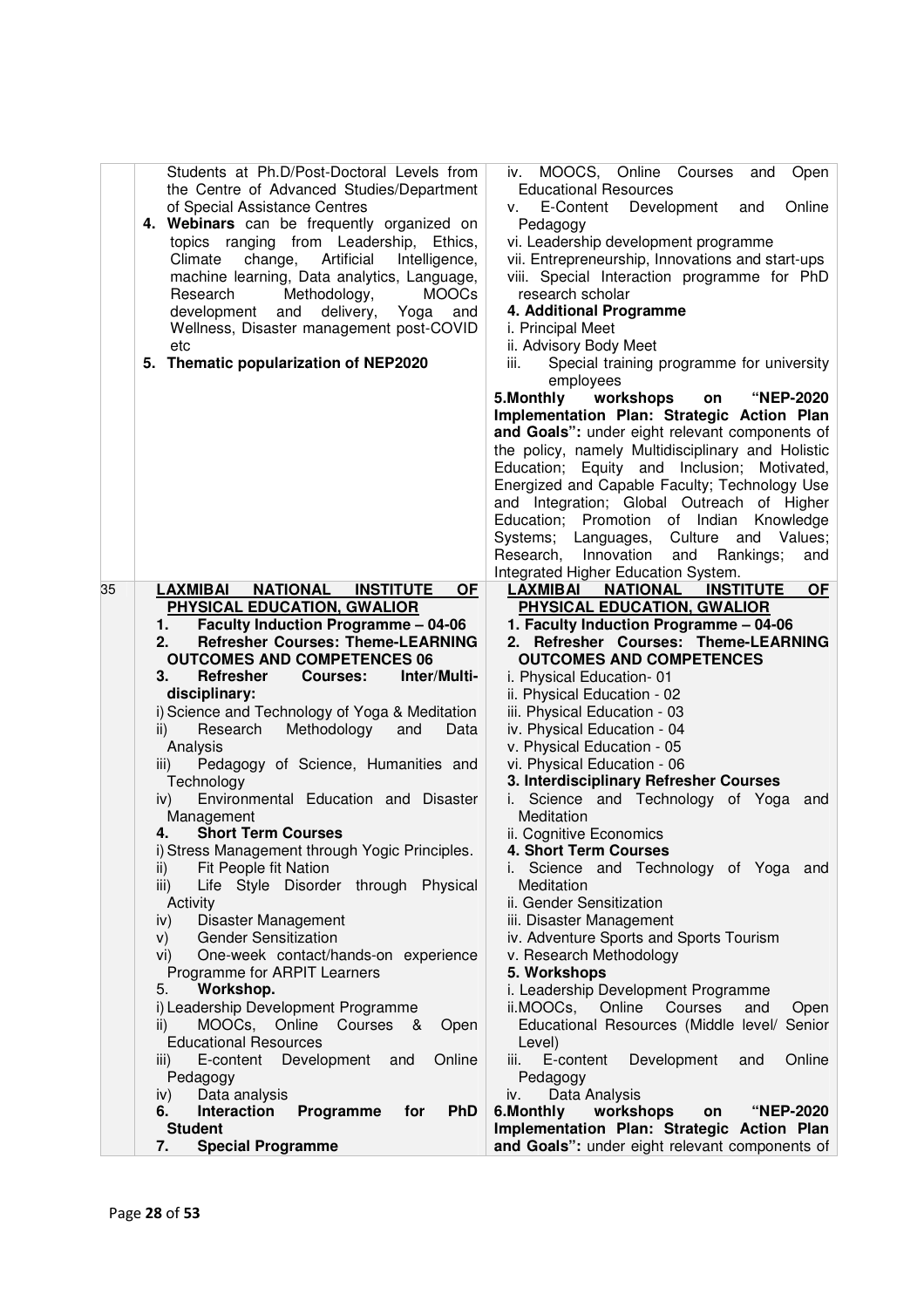| ii)<br>iii)     | i) Stress Management<br><b>New Education Policy</b><br>Principal's Meet     | the policy, namely Multidisciplinary and Holistic<br>Education; Equity and Inclusion; Motivated,<br>Energized and Capable Faculty; Technology Use |
|-----------------|-----------------------------------------------------------------------------|---------------------------------------------------------------------------------------------------------------------------------------------------|
| iv)<br>8.       | Workshop for Academic Administration<br>Thematic popularization of NEP2020  | and Integration; Global Outreach of Higher<br>Education; Promotion of Indian<br>Knowledge                                                         |
|                 |                                                                             | Systems;<br>Languages,<br>Culture and Values;<br>Research,<br>Innovation<br>Rankings;<br>and<br>and                                               |
|                 |                                                                             | Integrated Higher Education System.                                                                                                               |
| 36              | DR. B. AMBEDKAR MARATHWADA UNIV.,                                           | DR. B. AMBEDKAR MARATHWADA UNIV.,                                                                                                                 |
|                 | <b>AURANGABAD</b>                                                           | <b>AURANGABAD</b>                                                                                                                                 |
|                 | 1. Faculty Induction Programme - 04-06<br>Refresher Courses: Theme-LEARNING | 1. Faculty Induction Programme - 04-06<br>2. Refresher Courses: Theme-LEARNING                                                                    |
| 2.              | <b>OUTCOMES AND COMPETENCES</b>                                             | <b>OUTCOMES AND COMPETENCES</b>                                                                                                                   |
| i)              | Comparative Indian literature                                               | i. Advance Instrumentation (MD)                                                                                                                   |
|                 | ii) Global Studies (Social Science)                                         | ii. Comparative Indian literature                                                                                                                 |
|                 | iii) Teacher Education                                                      | iii. Global Studies (Social Sciences)                                                                                                             |
|                 | Refresher Courses: Inter/Multi-disciplinary:                                | iv. E-Governance and E-learning<br>(ID)<br>All                                                                                                    |
|                 | iv) Biological science and Technology                                       | <b>Disciplines</b>                                                                                                                                |
|                 | v) E-Governance and E-learning<br>vi) Human Rights & Social Inclusion       | v. Human Rights and Social Inclusion (ID) All<br><b>Disciplines</b>                                                                               |
|                 | vii) Environmental Studies and sustainable                                  | vi. Environmental Studies and sustainable                                                                                                         |
|                 | development                                                                 | development (ID) All Disciplines                                                                                                                  |
|                 | viii) Disaster Management                                                   | vii. Teacher Education                                                                                                                            |
|                 | ix) Gender Sensitization                                                    | viii. Disaster Management (ID) All Disciplines                                                                                                    |
| З.              | <b>Short Term Courses -</b>                                                 | ix. Gender sensitization (ID)                                                                                                                     |
|                 | i) Professional<br>Development<br>for<br>course                             | 3. Short Term Courses                                                                                                                             |
| $\overline{ii}$ | <b>Administration Staff</b><br>Research Methodology (Only for science       | i. STC in Research Methodology (Only for<br>Science Discipline)                                                                                   |
|                 | discipline)                                                                 | ii. Yoga and Wellness                                                                                                                             |
| iii)            | Yoga and Wellness                                                           | iii. STC in Research Methodology (Only for                                                                                                        |
| iv)             | Research Methodology (Only for social                                       | Humanities<br>Social<br>Science,<br>and                                                                                                           |
|                 | science, Humanities and Commerce /MGT                                       | Commerce/Mgt Discipline)                                                                                                                          |
|                 | Discipline)                                                                 | iv. One day workshop for principal                                                                                                                |
| V)              | One Day Workshop for Principal<br>One Day Workshop for Academic             | One-day work shop for Academic<br>v.<br>Administrators (Head/Faculty Dean)                                                                        |
| vi)             | Administrators                                                              | workshops<br>"NEP-2020<br>4. Monthly<br>on                                                                                                        |
| 4.              | Webinars can be frequently organized on                                     | Implementation Plan: Strategic Action Plan                                                                                                        |
|                 | ranging from Leadership,<br>Ethics.<br>topics                               | and Goals": under eight relevant components of                                                                                                    |
|                 | Climate<br>change,<br>Artificial<br>Intelligence,                           | the policy, namely Multidisciplinary and Holistic                                                                                                 |
|                 | machine learning, Data analytics, Language,                                 | Education;<br>Equity and Inclusion;<br>Motivated,                                                                                                 |
|                 | Research Methodology, MOOCs development                                     | Energized and Capable Faculty; Technology Use                                                                                                     |
|                 | and delivery, Yoga and Wellness, Disaster<br>management post-COVID etc      | and Integration; Global Outreach of Higher<br>Education; Promotion of Indian<br>Knowledge                                                         |
| 5.              | Thematic popularization of NEP2020                                          | Systems;<br>Languages,<br>Culture and<br>Values;                                                                                                  |
|                 |                                                                             | Innovation<br>Research,<br>and<br>Rankings;<br>and                                                                                                |
|                 |                                                                             | Integrated Higher Education System.                                                                                                               |
| 37              | <b>UNIVERSITY OF MUMBAI</b>                                                 | <b>UNIVERSITY OF MUMBAI</b>                                                                                                                       |
|                 | 1. Faculty Induction Programme - 04-06                                      | 1. Faculty Induction Programme - 04-06                                                                                                            |
|                 | 2. Refresher Courses: Theme-LEARNING<br><b>OUTCOMES AND COMPETENCES</b>     | 2. Refresher Courses: Theme-LEARNING<br><b>OUTCOMES AND COMPETENCES</b>                                                                           |
|                 | <b>Chemistry</b><br>i.                                                      | i. Economics                                                                                                                                      |
|                 | ii.<br><b>Economic</b>                                                      | ii. Chemistry                                                                                                                                     |
|                 | iii.<br>English                                                             | iii. Social Science (ID)                                                                                                                          |
|                 | iv.<br>Physics                                                              | iv. Commerce, Accountancy & Management                                                                                                            |
|                 | Commerce<br>&<br>Accounting<br>v.                                           | v. English                                                                                                                                        |
|                 | Management<br><b>Environmental Studies</b><br>vi.                           | vi. Biosciences<br>vii. Indian Languages (ID)                                                                                                     |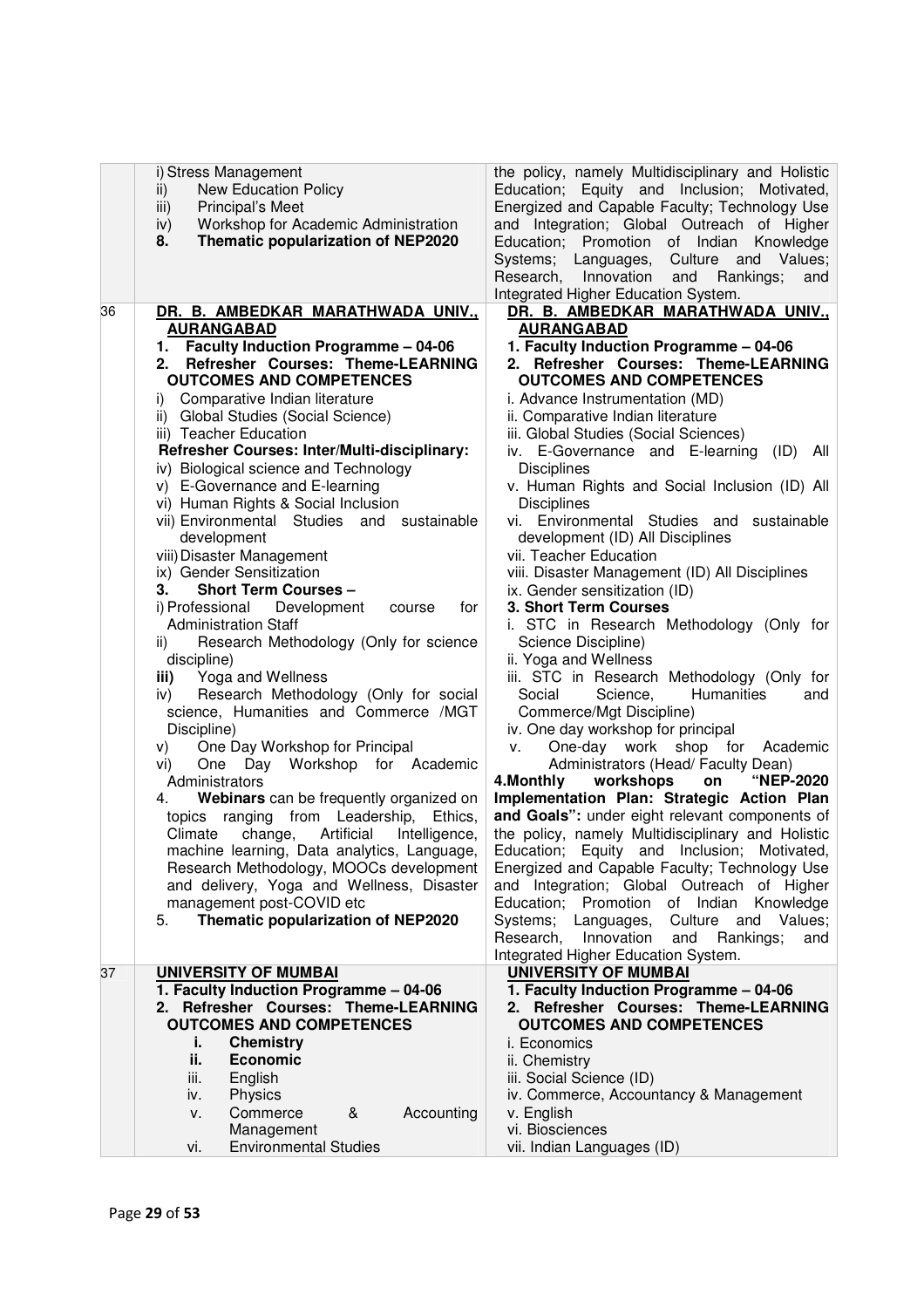| vii.     | Social Sciences                                                     | viii. Cyber Security (ID)                                      |
|----------|---------------------------------------------------------------------|----------------------------------------------------------------|
|          | <b>3 Short Term Courses</b>                                         | 3. Short Term Courses                                          |
|          | i) Multivariate Methods for data analysis in                        | i. Data Analytics for Research                                 |
|          | <b>Behavioral Sciences</b>                                          | ii. Renewable Energy and Green Technology                      |
|          | ii) Yogic Practices for Holistic fitness and                        | iii. Gender Equality and Socia Transformation                  |
| wellness |                                                                     | iv. Outcome Based Curriculum & Choice Based                    |
| iii)     | MOOC's E-Content Development & OERs                                 | <b>Credit System</b>                                           |
|          | iv) Outcome-Based Education for Teacher                             | v. Creating Employability through Skill Oriented               |
|          | Effectiveness                                                       | Education                                                      |
|          | v) Artificial Intelligence Evolution, Challenges                    | vi. Academic Administration                                    |
|          | and opportunities for Societal development                          | vii Design and Development of Online Courses                   |
|          | vi) Academic Leadership                                             | 4. Monthly workshops<br>"NEP-2020<br>on                        |
|          | vii) Data Science and Analytics                                     | Implementation Plan: Strategic Action Plan                     |
|          | 1. Webinars can be frequently organized on                          | and Goals": under eight relevant components of                 |
|          | topics ranging from Leadership, Ethics,                             | the policy, namely Multidisciplinary and Holistic              |
|          | Climate change, Artificial<br>Intelligence,                         | Education; Equity and Inclusion; Motivated,                    |
|          | machine<br>learning,<br>Data<br>analytics,                          | Energized and Capable Faculty; Technology Use                  |
|          | Research<br>Methodology,<br>Language,                               | and Integration; Global Outreach of Higher                     |
|          | MOOCs development and delivery, Yoga                                | Education; Promotion of Indian Knowledge                       |
|          | and Wellness, Disaster management post-                             | Systems; Languages, Culture and Values;                        |
|          | COVID etc                                                           | Research, Innovation<br>and<br>Rankings;<br>and                |
|          | 2. Thematic popularization of NEP2020                               | Integrated Higher Education System.                            |
| 38       | RTM NAGPUR UNIVERSITY, NAGPUR                                       | RTM NAGPUR UNIVERSITY, NAGPUR                                  |
|          | 1. Faculty Induction Programme - 04-06                              | 1. Faculty Induction Programmes - 04-06                        |
|          | 2. Refresher Courses: Theme-LEARNING                                | 2. Refresher Courses: Theme-LEARNING                           |
|          | <b>OUTCOMES AND COMPETENCES</b>                                     | <b>OUTCOMES AND COMPETENCES</b>                                |
|          | i) Marathi                                                          | i. RC In Business Studies                                      |
|          | ii) Hindi Sanskrit & Urdu                                           | (Commerce/Economics/Management)                                |
|          | iii) Physical Education                                             | ii. RC in Social Sciences                                      |
|          | iv) Library & Information Sciences                                  | Work/Public<br>(Sociology/Social                               |
|          | Work/Public<br>v) Sociology/Social                                  | Administration/Political Science/Psychology)                   |
|          | <b>Administration Psychology</b>                                    | iii. RC in Life Sciences                                       |
|          | vi) History, Political Science, Geography                           | iv. RC in English                                              |
|          | vii) Computer Science/IT/ Applied Electronics                       | v. RC in Marathi                                               |
|          | Refresher Courses: Inter/Multi-disciplinary                         | vi. RC in Physics, Electronics, Computer<br>Science and IT     |
|          | i) Environmental Sciences.<br>ii) ICT Applications and Soft Skills. | 3. Inter-Disciplinary Courses                                  |
|          |                                                                     | i. RC in Environmental Science                                 |
|          | iii) Science & Technology of Yoga and<br>Meditation.                | ii. RC in Yoga                                                 |
|          | iv) IT Awareness                                                    | iii. RC in ICT Applications and soft skills                    |
| 1.       | <b>Short Term Courses.</b>                                          | iv. RC in Indian Knowledge System                              |
|          | i) Gender Sensitization                                             | 4. Short Term Courses                                          |
|          | ii) Research Methodology in Social Science.                         | i. STC on Gender Sensitization                                 |
|          | iii) Research Methodology in Science.                               | ii. STC on Research Methodology in Social                      |
|          | iv) Disaster Management.                                            | Science                                                        |
|          | v) Short Term Course for Non-Teaching                               | iii. STC on Research Methodology in Sciences                   |
|          | Staff                                                               | iv. STC on Leadership Development                              |
| 2.       | Workshop.                                                           | <b>STC</b><br>vi.<br><b>Disaster</b><br>Management<br>in<br>6. |
|          | i) MOOCs,<br>Online<br>Courses<br>&<br>Open                         | Workshop<br>MOOCs,<br>on<br>e-content                          |
|          | <b>Educational Resources</b>                                        | Development and Open<br>Educational                            |
|          | Online<br>ii) E-content<br>Development<br>and                       | Resource VI Short Term Courses for Non                         |
|          | Pedagogy                                                            | - Teaching Staff VII Principa Meet/                            |
|          | iii) Leadership Development Programme                               | Workshop for Academic Administrators                           |
| 3.       | Webinars can be frequently organized on                             | 5.Monthly<br>workshops<br>"NEP-2020<br>on                      |
|          | topics ranging<br>from Leadership,<br>Ethics,                       | Implementation Plan: Strategic Action Plan                     |
| Climate  | change,<br>Artificial<br>Intelligence,                              | and Goals": under eight relevant components of                 |
|          | machine learning, Data analytics, Language,                         | the policy, namely Multidisciplinary and Holistic              |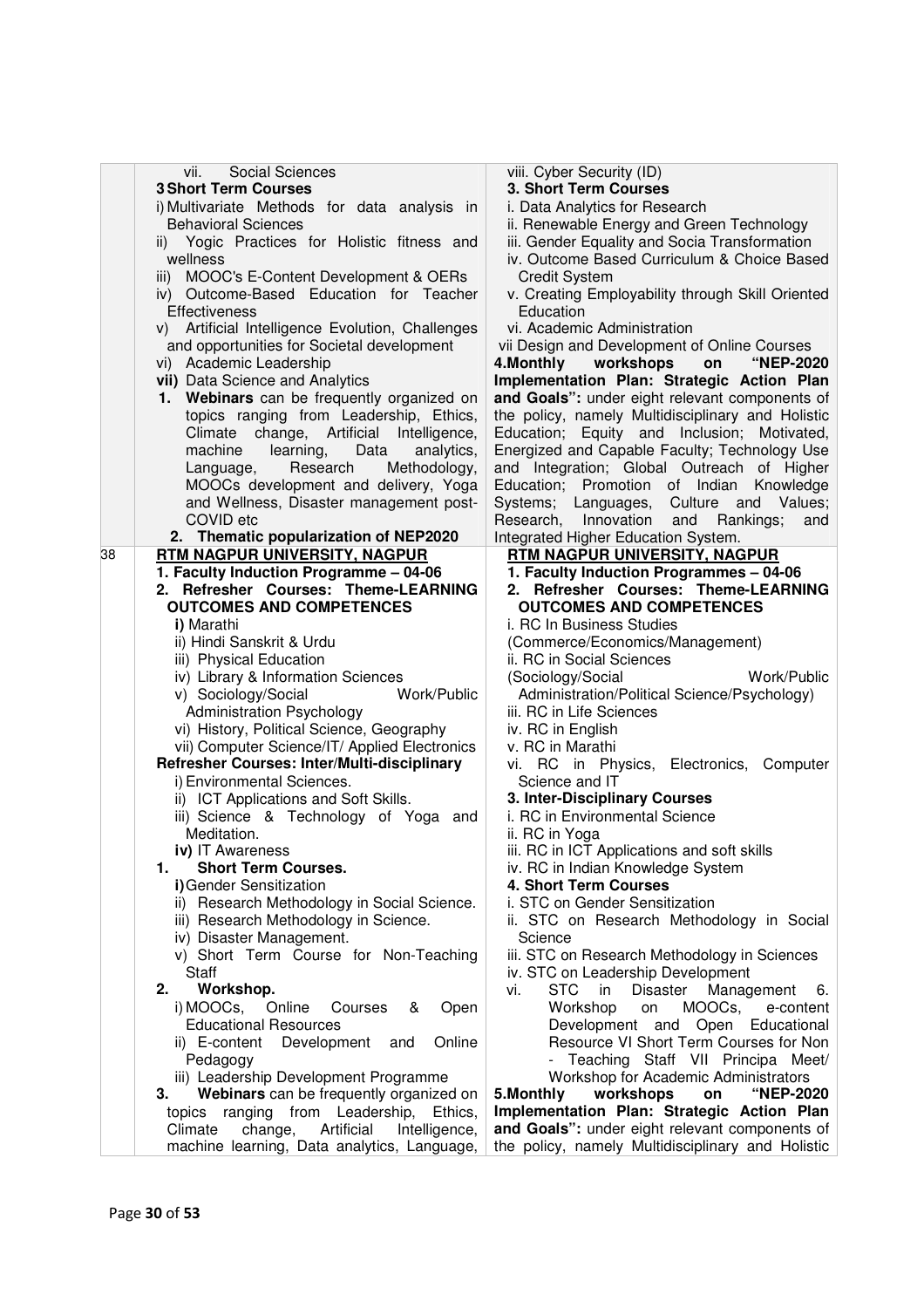|    | Research Methodology, MOOCs development               | Education; Equity and Inclusion;<br>Motivated,                                       |
|----|-------------------------------------------------------|--------------------------------------------------------------------------------------|
|    | and delivery, Yoga and Wellness, Disaster             | Energized and Capable Faculty; Technology Use                                        |
|    | management post-COVID etc                             | and Integration; Global Outreach of Higher                                           |
|    | Thematic popularization of NEP2020<br>4.              | Education; Promotion of Indian Knowledge                                             |
|    |                                                       | Systems; Languages,<br>Culture and<br>Values;                                        |
|    |                                                       | Research, Innovation<br>and<br>Rankings;<br>and                                      |
|    |                                                       | Integrated Higher Education System.                                                  |
| 39 | <b>SAVITRIBAI PHULE PUNE UNIVERSITY</b>               | <b>SAVITRIBAI PHULE PUNE UNIVERSITY</b>                                              |
|    | <b>Faculty Induction Programme - 04-06</b><br>1.      | 1. Faculty Induction Programme 04-06                                                 |
|    | <b>Refresher Programme</b><br>2.                      | 2. Refresher Courses: Theme-LEARNING                                                 |
|    | i) Advanced Pedagogy in Higher Education              | <b>OUTCOMES AND COMPETENCES</b>                                                      |
|    | Chemistry<br>ii)                                      | i. Advanced Pedagogy in Higher Education                                             |
|    | iii)<br>Commerce & Management                         | ii. Commerce and Management                                                          |
|    | <b>Community Engagement</b><br>iv)                    | iii. Computer Science                                                                |
|    | Development of MOOC's-4 Quadrants<br>V)               | iv. Development of MOOCs - 4 Quadrants                                               |
|    | <b>Earth Sciences</b><br>vi)                          | v. Environmental Sciences                                                            |
|    | Indian & Foreign Languages<br>vii)                    | vi. Indian and Foreign Languages                                                     |
|    | Leadership & Governance in Higher<br>viii)            | vii. Life Sciences                                                                   |
|    | Education                                             | viii. Leadership and Governance in Higher                                            |
|    | Mathematics & Computational Sciences<br>$\mathsf{ix}$ | Education                                                                            |
|    | <b>Physical Education</b><br>X)                       | ix. Library and Information Sciences                                                 |
|    | Social Sciences<br>xi)                                | 10. Physics                                                                          |
|    | Higher Education for Industry 4.0<br>xii)             | 11. Physical Education                                                               |
|    | <b>Short Term Programme</b><br>3.                     | 12. Social Sciences                                                                  |
|    | i) Short Term Faculty Development Programme           | 3. Short Term Programmes                                                             |
|    | on soft skills for Teachers                           | i. Short Term Faculty Development Programme                                          |
|    | Short<br>Term<br>Faculty<br>Development<br>ii)        | on Soft Skills for Teachers                                                          |
|    | Programme on Leadership Development                   | ii. Short term faculty development programme                                         |
|    | Short Term<br>Faculty<br>Development<br>iii)          | on Outcome-based learning                                                            |
|    | Programme for Non-Teaching Staff                      | iii. Short term Faculty Development Programme                                        |
|    | NEP-2020 Implementation Strategies<br>iv)             | on Gender Issues                                                                     |
|    | Webinars can be frequently organized on<br>4.         | Short Term Professional Development<br>V.                                            |
|    | topics ranging from Leadership,<br>Ethics,            | Programme for Non-Teaching Staff                                                     |
|    | Intelligence,<br>Climate<br>change,<br>Artificial     | "NEP-2020<br>workshops<br>4. Monthly<br>on                                           |
|    | machine learning, Data analytics, Language,           | Implementation Plan: Strategic Action Plan                                           |
|    | Research Methodology, MOOCs development               | and Goals": under eight relevant components of                                       |
|    | and delivery, Yoga and Wellness, Disaster             | the policy, namely Multidisciplinary and Holistic                                    |
|    | management post-COVID etc                             | Education; Equity and Inclusion; Motivated,                                          |
|    | Thematic popularization of NEP2020<br>5.              | Energized and Capable Faculty; Technology Use                                        |
|    |                                                       | and Integration; Global Outreach of Higher                                           |
|    |                                                       | Promotion of Indian<br>Knowledge<br>Education;                                       |
|    |                                                       | Culture and<br>Systems; Languages,<br>Values;                                        |
|    |                                                       | Research, Innovation<br>and<br>Rankings;<br>and                                      |
| 40 | <b>SANT</b><br><b>GADGE</b><br><b>BABA</b>            | Integrated Higher Education System.<br><b>SANT</b><br><b>BABA</b><br><b>AMRAVATI</b> |
|    | <b>AMRAVATI</b><br>UNIVERSITY, AMRAVATI               | <b>GADGE</b><br>UNIVERSITY, AMRAVATI                                                 |
|    | <b>Faculty Induction Programme - 04-06</b><br>1.      | 1. Faculty Induction Programme 04-06                                                 |
|    | <b>Refresher Courses: Theme-LEARNING</b><br>2.        | 2. Refresher Courses: Theme-LEARNING                                                 |
|    | <b>OUTCOMES AND COMPETENCIES.</b>                     | <b>OUTCOMES AND COMPETENCES</b>                                                      |
|    | i) English                                            | i. RC-Basic Science                                                                  |
|    | Life Sciences<br>ii)                                  | ii. RC - Physical Education, Sport Science and                                       |
|    | Indian Languages<br>iii)                              | Yoga                                                                                 |
|    | Physical Education, Sport Science &<br>iv)            | iii. RC - Library and Information Science                                            |
|    | Yoga.                                                 | iv. RC - Chemistry                                                                   |
|    | Refresher Courses: Inter/Multi-disciplinary           | v. RC - Commerce and Management                                                      |
|    | Human Rights & Social Transformation<br>V)            | vi. RC - Indian Languages                                                            |
|    | (Law, Political Science, History, Economics,          | vii.<br>RC<br>Human<br>Rights<br>Social<br>$\sim$<br>and                             |
|    |                                                       |                                                                                      |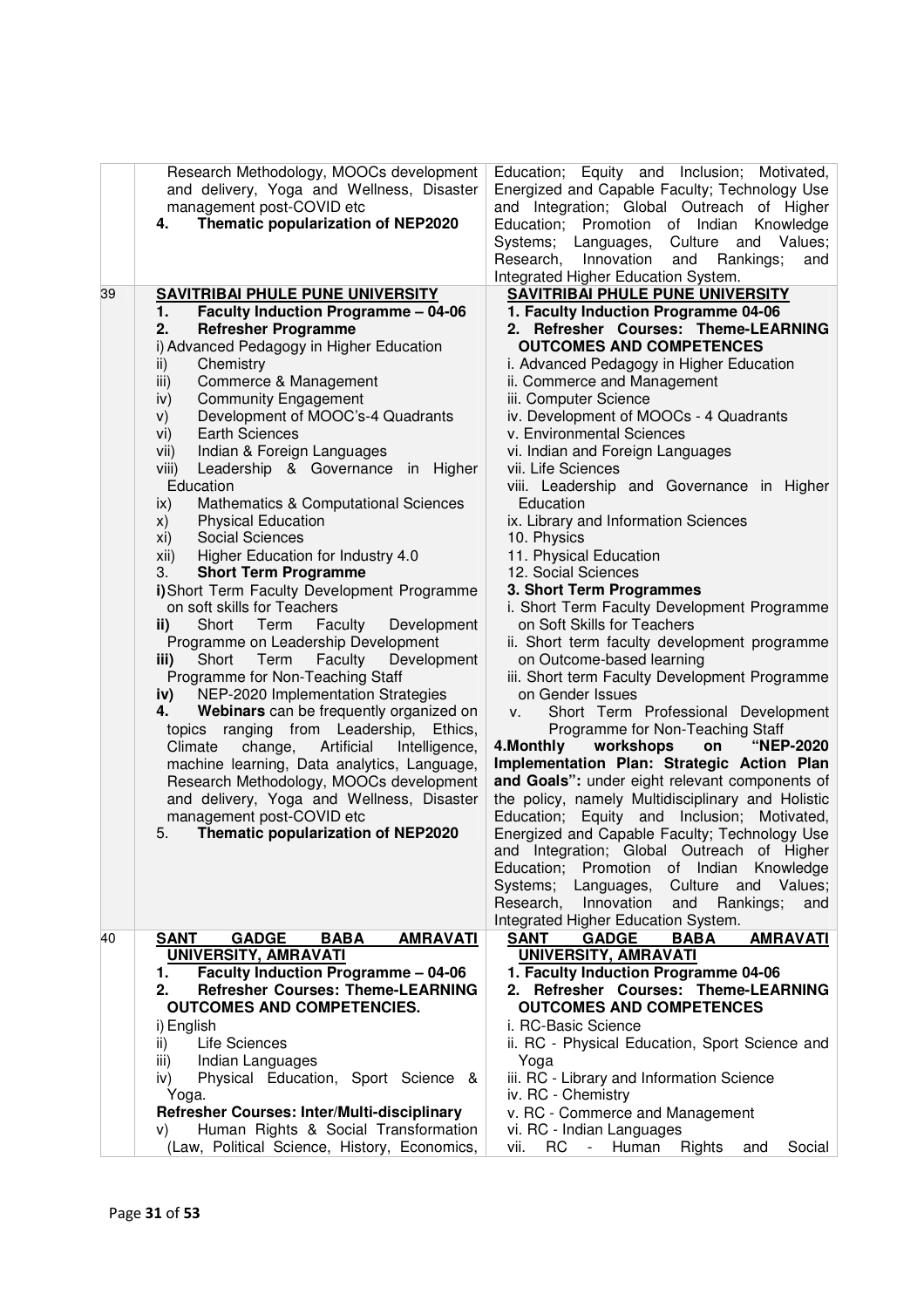|     | Social<br>Work,                                                                                      | Transformation                                                                       |
|-----|------------------------------------------------------------------------------------------------------|--------------------------------------------------------------------------------------|
|     | Public Admn., Sociology,                                                                             |                                                                                      |
|     | Philosophy, Psychology)                                                                              | viii. RC - ICT (ID)                                                                  |
|     | ICT (I.D)<br>vi)                                                                                     | ix. RC - Environmental Studies and Sustainable                                       |
|     | Teachers Educator (I.D)<br>vii)                                                                      | (ID)                                                                                 |
|     | <b>Short Term Courses:</b><br>З.                                                                     | x. RC - Teacher Educators (ID)                                                       |
|     | i) Gender Sensitization.                                                                             | xi. RC - MOOCs, E-Content Development and                                            |
|     | Personality Development.<br>ii)                                                                      | Open Educational Resources (ID)                                                      |
|     | Research Methodology<br>iii)                                                                         | xii. RC - Life Sciences                                                              |
|     | Disaster Management<br>iv)                                                                           | 3. Short Term Courses                                                                |
|     | Blended & Flipped Teaching - Learning<br>V)                                                          | i. STC - Gender Sensitization                                                        |
|     | MOOCs, E-content Development & Open<br>VI)                                                           | ii. STC - Soft Skills Development                                                    |
|     | <b>Educational Resources.</b>                                                                        | iii. STC - Environment Conservation                                                  |
|     | Workshop. -<br>4.                                                                                    | iv. STC - Research Methodology                                                       |
|     | i) Leadership Development Programme.                                                                 | v. STC - Disaster Management                                                         |
|     | Women                                                                                                | vi.                                                                                  |
|     | <b>Building</b><br>Capacity<br>for<br>ii)                                                            | STC - Life Style and<br>Health<br>Care                                               |
|     | Empowerment                                                                                          | Management                                                                           |
|     | Hands-on Training Programme for ARPIT<br>iii)                                                        | vii. STC - Higher Education Vision and Mission                                       |
|     | Learners                                                                                             | 2030                                                                                 |
|     | Academic Administrators<br>iv)                                                                       | vii.<br>STC - Women Empowerment                                                      |
|     | <b>Principal Meet</b><br>V)                                                                          | workshops<br>4. Monthly<br>"NEP-2020<br>on                                           |
|     | Professional<br>Development<br>vi)<br>for                                                            | Implementation Plan: Strategic Action Plan                                           |
|     | Administrative staff                                                                                 | and Goals": under eight relevant components of                                       |
|     | Webinars can be frequently organized on<br>5.                                                        | the policy, namely Multidisciplinary and Holistic                                    |
|     | topics ranging from Leadership, Ethics,                                                              | Education; Equity and Inclusion; Motivated,                                          |
|     | change,<br>Climate<br>Artificial<br>Intelligence,                                                    | Energized and Capable Faculty; Technology Use                                        |
|     | machine learning, Data analytics, Language,                                                          | and Integration; Global Outreach of Higher                                           |
|     | Research Methodology, MOOCs development                                                              | Education; Promotion of Indian Knowledge                                             |
|     | and delivery, Yoga and Wellness, Disaster                                                            | Systems; Languages, Culture and<br>Values;                                           |
|     | management post-COVID etc                                                                            | Research,<br>Innovation<br>and Rankings;<br>and                                      |
|     | Thematic popularization of NEP2020<br>6.                                                             | Integrated Higher Education System.                                                  |
| 41. | <b>MANIPUR UNIVERSITY</b>                                                                            | <b>MANIPUR UNIVERSITY</b>                                                            |
|     | 1. Faculty Induction Programme - 04-06                                                               | 1. Faculty Induction Programme 04-06                                                 |
|     | <b>Refresher Courses: Theme-LEARNING</b><br>2.                                                       | 2. Refresher Courses: Theme-LEARNING                                                 |
|     | <b>OUTCOMES AND COMPETENCIES.</b>                                                                    | <b>OUTCOMES AND COMPETENCES</b>                                                      |
|     | Importance and relevance of Physical<br>i)                                                           | i. Biological Sciences                                                               |
|     | <b>Education and Sports</b>                                                                          | ii. Information Tech                                                                 |
|     | Transforming Libraries in the changing<br>ii)                                                        | iii. Chemical Sciences                                                               |
|     | knowledge landscape                                                                                  | iv. Research Methodology - Soc SC                                                    |
|     | New Tech for a healthy body and mind<br>iii)                                                         | v. Research Methodology - Hum                                                        |
|     | Political Science and<br>iv)<br>Public                                                               | vi. English Language Teaching                                                        |
|     | Administration                                                                                       | vii. New Education Policy                                                            |
|     | Manipuri Literature, Folklore and Culture<br>V)                                                      | 3. Short Term Courses                                                                |
|     | Recent advances in Anthropology<br>Vİ)                                                               | i. Lib info Sc                                                                       |
|     | English and Indian Languages<br>Vii)                                                                 | ii. Teacher Education                                                                |
|     | viii) Computer Science<br>and<br>Information                                                         | iii. Communication Skills                                                            |
|     |                                                                                                      |                                                                                      |
|     | technology                                                                                           |                                                                                      |
|     | Recent advances in Chemical research.<br>IX)                                                         | iv. Interaction Programme for Students-3                                             |
|     |                                                                                                      | a. PhD Students - SOC Sc<br>b. PhD Students - Humanities                             |
|     | Refresher Courses: Inter/Multi-disciplinary<br><b>Basic Mathematical and Statistical Tools</b><br>X) |                                                                                      |
|     |                                                                                                      | c. PhD Students - Sciences                                                           |
|     | for research<br>xi)                                                                                  | 4. Workshops                                                                         |
|     | Physical<br>Methods in Chemistry and                                                                 | i. Teaching and Learning in digital and online                                       |
|     | Biochemistry                                                                                         | mode                                                                                 |
|     | Language, Linguistics and Modernization<br>xii)                                                      | ii. Yoga and Stress management                                                       |
|     | Post-Cold War - South and South East<br>xiii)                                                        | iii. Academic administration and reforms                                             |
|     | Asia<br><b>History and Cultural Studies</b><br>xiv)                                                  | iv. Enhancing the digital and ICT skill for Non-<br>teaching staff of the university |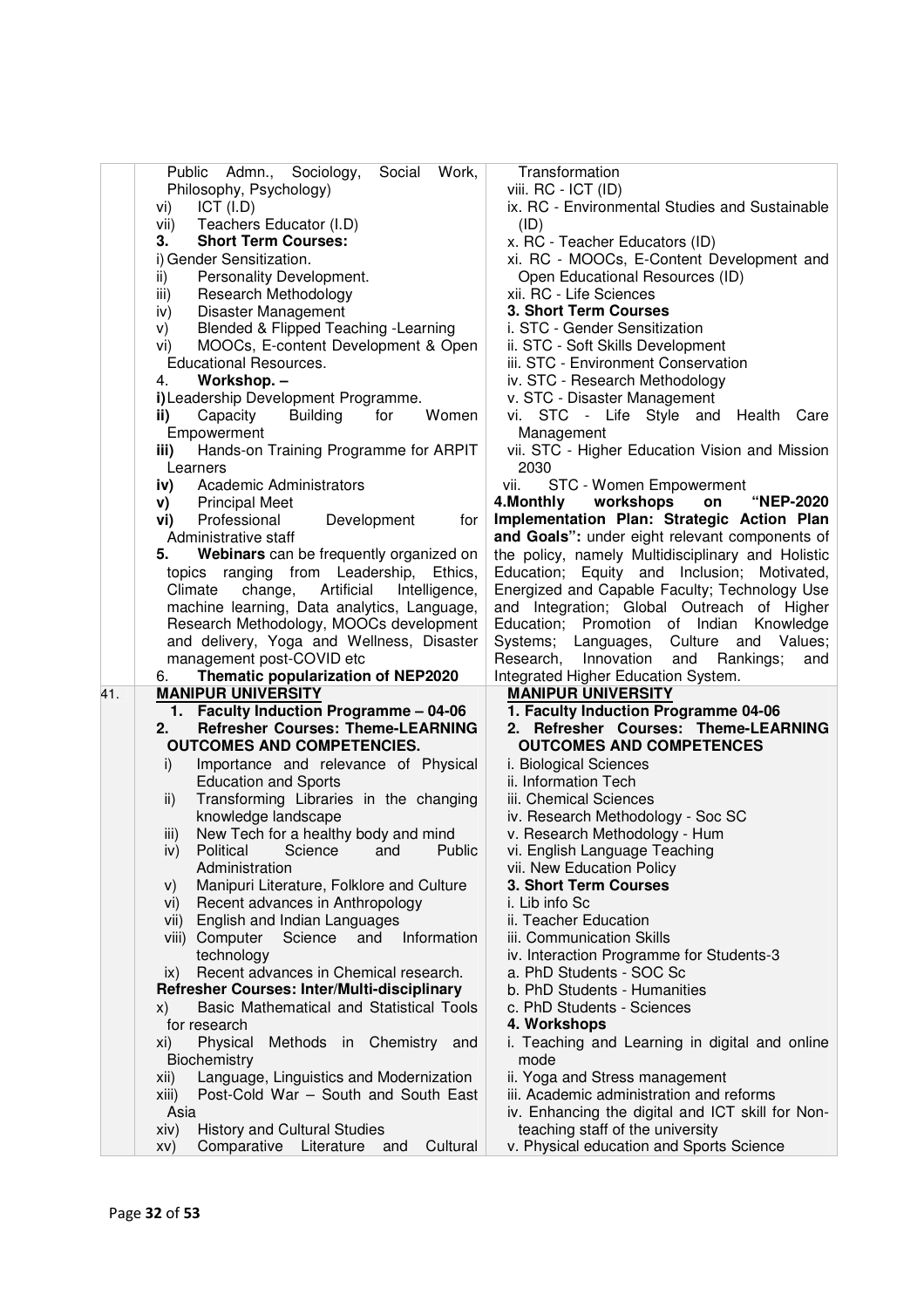| <b>Studies</b>                                                                               | 5. One day programme                             |
|----------------------------------------------------------------------------------------------|--------------------------------------------------|
| Financial Management, PFMS, Budget<br>xvi)                                                   | <b>Principal's Meet</b>                          |
| Preparation                                                                                  | HoD(s)/ Dean(s) Meet                             |
| xvii) Research<br>Methodology<br>for<br>Social                                               | Support and Secretarial Staff Meet               |
| Sciences                                                                                     | 6.Monthly<br>workshops<br>"NEP-2020<br>on        |
| xviii) Research Methodology for Humanities                                                   | Implementation Plan: Strategic Action Plan       |
| Methodology<br>Research<br>for<br><b>Basic</b><br>xix)                                       | and Goals": under eight relevant components      |
| Sciences                                                                                     | of the policy, namely Multidisciplinary and      |
| <b>Short Term Courses:</b><br>3.                                                             | Education; Equity and<br>Holistic<br>Inclusion;  |
| Enhanced<br>Accessibility<br>Digital<br>i)<br>to                                             | Motivated, Energized and Capable Faculty;        |
| Resources.                                                                                   | Technology Use and Integration;<br>Global        |
| Analytical Issues on Prehistoric Stone<br>ii)                                                | Outreach of Higher Education; Promotion of       |
| Tools.                                                                                       | Knowledge<br>Indian<br>Systems;<br>Languages,    |
| Effective language and communication<br>iii)                                                 | Culture and Values; Research, Innovation and     |
| skills                                                                                       | Rankings; and Integrated Higher Education        |
| Teacher's skill for Teacher Education<br>iv)                                                 | System.                                          |
| Blended & Flipped Teaching - Learning<br>V)                                                  |                                                  |
| Research Ethics and Plagiarism<br>vi)                                                        |                                                  |
| Reservation and Roster making<br>vii)                                                        |                                                  |
| Workshop. -<br>4.                                                                            |                                                  |
| MOOCs, E-content Development & Open<br>i)                                                    |                                                  |
| <b>Educational Resources.</b>                                                                |                                                  |
| Applied<br>ii)<br>Yoga,<br><b>Ethics</b><br><b>Stress</b><br>and                             |                                                  |
| Management (For teacher and staff)                                                           |                                                  |
| Changing<br>iii)<br>patterns<br>in<br>Academic,                                              |                                                  |
| Administrative and Reforms Leadership                                                        |                                                  |
| Development Programme.                                                                       |                                                  |
| iv) Skill enhancement for Non-teaching staff                                                 |                                                  |
| Webinars can be frequently organized on<br>5.                                                |                                                  |
|                                                                                              |                                                  |
| topics ranging from Leadership, Ethics,<br>Artificial<br>Climate<br>change,<br>Intelligence, |                                                  |
| machine learning, Data analytics, Language,                                                  |                                                  |
| Research Methodology, MOOCs development                                                      |                                                  |
|                                                                                              |                                                  |
| and delivery, Yoga and Wellness, Disaster                                                    |                                                  |
| management post-COVID etc                                                                    |                                                  |
| Thematic popularization of NEP2020<br>NORTH-EASTERN HILL UNIVERSITY.<br>42                   | NORTH-EASTERN HILL UNIVERSITY.                   |
| 1.                                                                                           | 1. Faculty Induction Programme - 04-06           |
| Faculty Induction Programme - 04-06.<br>2.                                                   | 2. Refresher Courses: Theme-LEARNING             |
| <b>Refresher Courses: Theme-LEARNING</b>                                                     |                                                  |
| <b>OUTCOMES AND COMPETENCES</b>                                                              | <b>OUTCOMES AND COMPETENCES</b>                  |
| i) Biotechnology & Bioinformatics                                                            | i. RC in History<br>ii. RC in Economics          |
| Khasi<br>ii)                                                                                 |                                                  |
| Biomedical<br>iii)                                                                           | iii. RC in Political Science                     |
| Chemistry<br>iv)                                                                             | iv. RC in Zoology                                |
| Refresher Courses: Inter/Multi-disciplinary:                                                 | v. RC in Chemistry                               |
| i) Tribal Studies                                                                            | 3. Multidisciplinary Refresher Courses           |
| Material Science and Nanotechnology<br>ii)                                                   | i. RC in Linguistics                             |
| Commerce and Entrepreneurship<br>iii)                                                        | ii. RC in Life Science                           |
| Tourism, Hospitality and Management<br>iv)                                                   | iii. RC in Biodiversity and Conservation         |
| <b>Short Term Courses.</b><br>3.                                                             | iv. RC in Law and social transformation in India |
| i) Research Methodology.                                                                     | v. RC in Biomedical                              |
| Academic Administrators<br>ii)                                                               | 4. Short Term Courses                            |
| SPSS.<br>iii)                                                                                | i. Research Methodology in Social Sciences       |
| Soft Skills.<br>iv)                                                                          | and Humanities                                   |
| Workshop. - 04.<br>4.                                                                        | ii. Research Methodology in Basic Sciences       |
| i) Leadership Development Programme 02                                                       | iii. Academic Administrators                     |
| MOOCs,<br>Online<br>ii)<br>Courses<br>&<br>Open                                              | iv. Statistical Analysis using various software  |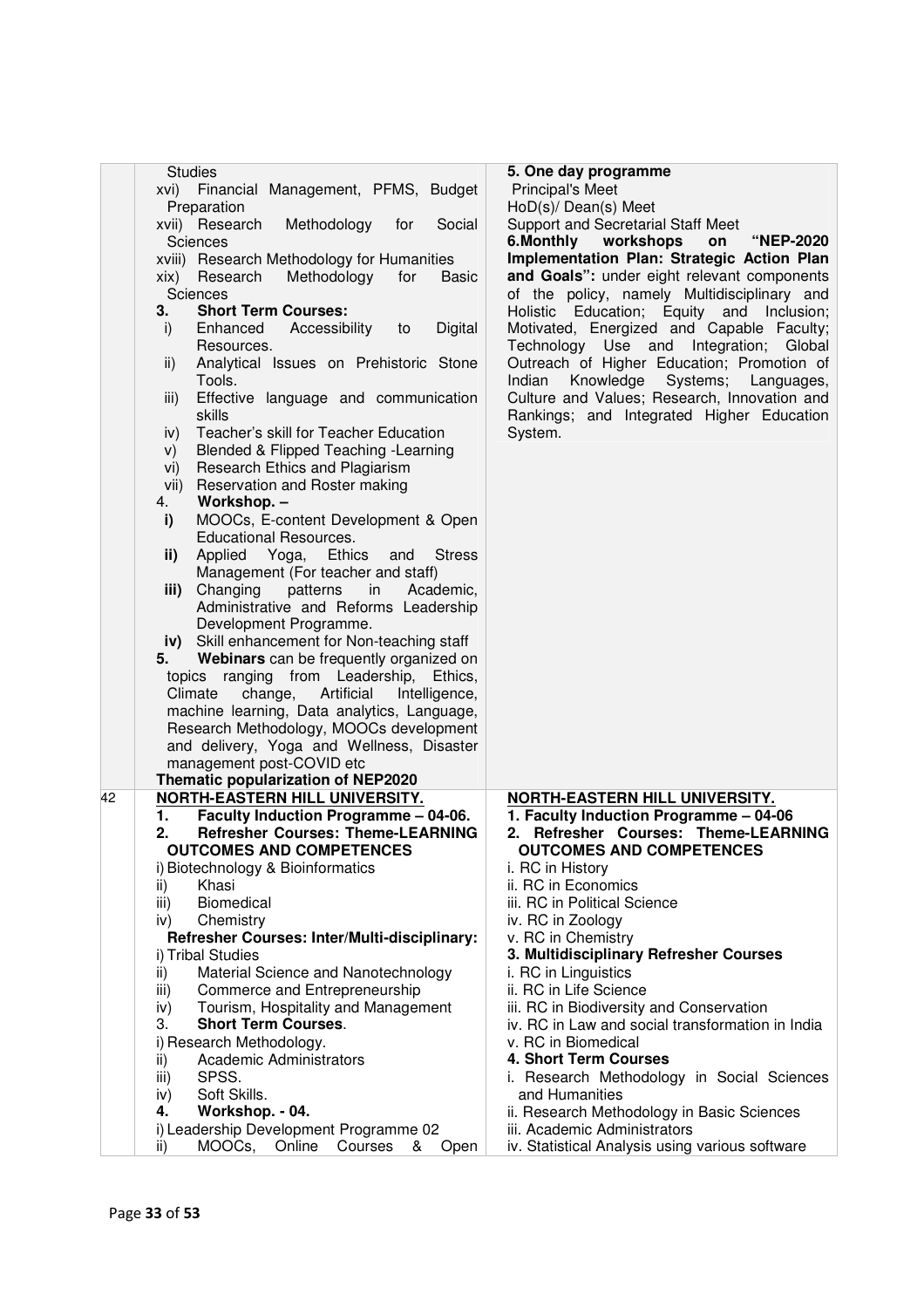|    | <b>Educational Resources</b><br>E-content Development and<br>Online<br>iii)<br>Pedagogy<br>iv) Principal Workshop/Seminar<br>Webinars can be frequently organized on<br>5.<br>topics ranging from Leadership, Ethics,<br>Artificial<br>Climate<br>change,<br>Intelligence,<br>machine learning, Data analytics, Language,<br>Research Methodology, MOOCs development<br>and delivery, Yoga and Wellness, Disaster<br>management post-COVID etc<br>Thematic popularization of NEP2020<br>6. | 5. Workshops<br>i. MOOCs and e-content development<br>ii. Gender Sensitization<br>iii. Re-structuring of Indian Education system<br>through NEP 2020<br>v.Physical Education - A Solution to stress<br>management<br>workshops<br>"NEP-2020<br>6.Monthly<br>on<br>Implementation Plan: Strategic Action Plan<br>and Goals": under eight relevant components of<br>the policy, namely Multidisciplinary and Holistic<br>Education; Equity and Inclusion; Motivated,<br>Energized and Capable Faculty; Technology Use<br>and Integration; Global Outreach of Higher<br>Education; Promotion of Indian<br>Knowledge<br>Systems; Languages,<br>Culture and Values;<br>Research,<br>Innovation<br>Rankings;<br>and<br>and<br>Integrated Higher Education System. |
|----|--------------------------------------------------------------------------------------------------------------------------------------------------------------------------------------------------------------------------------------------------------------------------------------------------------------------------------------------------------------------------------------------------------------------------------------------------------------------------------------------|-------------------------------------------------------------------------------------------------------------------------------------------------------------------------------------------------------------------------------------------------------------------------------------------------------------------------------------------------------------------------------------------------------------------------------------------------------------------------------------------------------------------------------------------------------------------------------------------------------------------------------------------------------------------------------------------------------------------------------------------------------------|
| 43 | <b>MIZORAM UNIVERSITY</b><br>Faculty Induction Programme-03.<br>1.                                                                                                                                                                                                                                                                                                                                                                                                                         | <b>MIZORAM UNIVERSITY</b><br>1. Faculty Induction Programme-04-06                                                                                                                                                                                                                                                                                                                                                                                                                                                                                                                                                                                                                                                                                           |
|    | 2.<br><b>Refresher Courses:</b>                                                                                                                                                                                                                                                                                                                                                                                                                                                            | 2. Refresher Courses: Theme - Learning                                                                                                                                                                                                                                                                                                                                                                                                                                                                                                                                                                                                                                                                                                                      |
|    | i) Foundations of Education                                                                                                                                                                                                                                                                                                                                                                                                                                                                | <b>Outcomes and Competencies:</b>                                                                                                                                                                                                                                                                                                                                                                                                                                                                                                                                                                                                                                                                                                                           |
|    | History & Archaeology<br>ii)<br>Science and Technology<br>iii)                                                                                                                                                                                                                                                                                                                                                                                                                             | i. Library and Information Science<br>Inter/Multi-<br>3.<br><b>Refresher</b><br>Courses:                                                                                                                                                                                                                                                                                                                                                                                                                                                                                                                                                                                                                                                                    |
|    | <b>Disaster</b><br>Environmental<br><b>Studies</b><br>&<br>iv)                                                                                                                                                                                                                                                                                                                                                                                                                             | Disciplinary:                                                                                                                                                                                                                                                                                                                                                                                                                                                                                                                                                                                                                                                                                                                                               |
|    | Management                                                                                                                                                                                                                                                                                                                                                                                                                                                                                 | i. Languages, Literature and Linguistics                                                                                                                                                                                                                                                                                                                                                                                                                                                                                                                                                                                                                                                                                                                    |
|    | Specific Refresher Course for Teacher<br>V)                                                                                                                                                                                                                                                                                                                                                                                                                                                | Economics,<br>Commerce<br>and Business<br>ii. –                                                                                                                                                                                                                                                                                                                                                                                                                                                                                                                                                                                                                                                                                                             |
|    | Educators<br><b>Winter/Summer School:</b><br>3.                                                                                                                                                                                                                                                                                                                                                                                                                                            | Management<br>iii. Philosophy, Sociology and Psychology of                                                                                                                                                                                                                                                                                                                                                                                                                                                                                                                                                                                                                                                                                                  |
|    | i) Special Summer School                                                                                                                                                                                                                                                                                                                                                                                                                                                                   | <b>Education and Research</b>                                                                                                                                                                                                                                                                                                                                                                                                                                                                                                                                                                                                                                                                                                                               |
|    | Special Winter School<br>ii)                                                                                                                                                                                                                                                                                                                                                                                                                                                               | iv. Physical, Life and Earth Sciences                                                                                                                                                                                                                                                                                                                                                                                                                                                                                                                                                                                                                                                                                                                       |
|    | <b>Short Term Courses.</b><br>4.                                                                                                                                                                                                                                                                                                                                                                                                                                                           | 4. Winter/Summer School:                                                                                                                                                                                                                                                                                                                                                                                                                                                                                                                                                                                                                                                                                                                                    |
|    | i) Professional Dev. Course for Non-teaching<br>staff.                                                                                                                                                                                                                                                                                                                                                                                                                                     | Special Summer School:<br>(Theme)<br>Entrepreneurship, Skill Development and                                                                                                                                                                                                                                                                                                                                                                                                                                                                                                                                                                                                                                                                                |
|    | <b>Research &amp; Publication Ethics</b><br>ii)                                                                                                                                                                                                                                                                                                                                                                                                                                            | <b>Vocational Courses</b>                                                                                                                                                                                                                                                                                                                                                                                                                                                                                                                                                                                                                                                                                                                                   |
|    | <b>Gender Studies</b><br>iii)                                                                                                                                                                                                                                                                                                                                                                                                                                                              | ii. Special Winter School: (Theme - Pedagogy                                                                                                                                                                                                                                                                                                                                                                                                                                                                                                                                                                                                                                                                                                                |
|    | Leadership Development Programme<br>iv)<br>Workshop.<br>5.                                                                                                                                                                                                                                                                                                                                                                                                                                 | and Assessment in Higher Education)<br>5. Short Term Courses:                                                                                                                                                                                                                                                                                                                                                                                                                                                                                                                                                                                                                                                                                               |
|    | i) Principal Meet                                                                                                                                                                                                                                                                                                                                                                                                                                                                          | i. Soft Skill Development for University and                                                                                                                                                                                                                                                                                                                                                                                                                                                                                                                                                                                                                                                                                                                |
|    | <b>Food Processing</b><br>ii)                                                                                                                                                                                                                                                                                                                                                                                                                                                              | College Teachers                                                                                                                                                                                                                                                                                                                                                                                                                                                                                                                                                                                                                                                                                                                                            |
|    | MOOC's<br>iii)                                                                                                                                                                                                                                                                                                                                                                                                                                                                             | ii. Professional Development Courses for                                                                                                                                                                                                                                                                                                                                                                                                                                                                                                                                                                                                                                                                                                                    |
|    | Academic Administrators' workshop<br>iv)<br>PhD Scholars Interaction Programme<br>V)                                                                                                                                                                                                                                                                                                                                                                                                       | University and College Non-Teaching Staff<br>iii. Research and Publication Ethics                                                                                                                                                                                                                                                                                                                                                                                                                                                                                                                                                                                                                                                                           |
|    | Skill Development & Entrepreneurship<br>vi)                                                                                                                                                                                                                                                                                                                                                                                                                                                | iv. Blender and Flipped Teaching - Learning                                                                                                                                                                                                                                                                                                                                                                                                                                                                                                                                                                                                                                                                                                                 |
|    | Webinars can be frequently organized on<br>6.                                                                                                                                                                                                                                                                                                                                                                                                                                              | v. IPR and Patents                                                                                                                                                                                                                                                                                                                                                                                                                                                                                                                                                                                                                                                                                                                                          |
|    | ranging from Leadership,<br>Ethics,<br>topics                                                                                                                                                                                                                                                                                                                                                                                                                                              | Communicative Skills<br>and<br>Personality<br>Vİ.                                                                                                                                                                                                                                                                                                                                                                                                                                                                                                                                                                                                                                                                                                           |
|    | Climate<br>change,<br>Artificial<br>Intelligence,<br>machine learning, Data analytics, Language,                                                                                                                                                                                                                                                                                                                                                                                           | Development<br>vii. Ethical and Moral Values                                                                                                                                                                                                                                                                                                                                                                                                                                                                                                                                                                                                                                                                                                                |
|    | Research Methodology, MOOCs development                                                                                                                                                                                                                                                                                                                                                                                                                                                    | viii. Technology Transfer from Lab to Society                                                                                                                                                                                                                                                                                                                                                                                                                                                                                                                                                                                                                                                                                                               |
|    | and delivery, Yoga and Wellness, Disaster                                                                                                                                                                                                                                                                                                                                                                                                                                                  | 6. Workshops:                                                                                                                                                                                                                                                                                                                                                                                                                                                                                                                                                                                                                                                                                                                                               |
|    | management post-COVID etc                                                                                                                                                                                                                                                                                                                                                                                                                                                                  | i. E-Content Development and MOOCs                                                                                                                                                                                                                                                                                                                                                                                                                                                                                                                                                                                                                                                                                                                          |
|    | Thematic popularization of NEP2020<br>7.                                                                                                                                                                                                                                                                                                                                                                                                                                                   | ii. Academic Administrator's Workshop<br>iii. Capacity Building Program for Women in                                                                                                                                                                                                                                                                                                                                                                                                                                                                                                                                                                                                                                                                        |
|    |                                                                                                                                                                                                                                                                                                                                                                                                                                                                                            | <b>Higher Education</b>                                                                                                                                                                                                                                                                                                                                                                                                                                                                                                                                                                                                                                                                                                                                     |
|    |                                                                                                                                                                                                                                                                                                                                                                                                                                                                                            | iv. One-Day Principal's Workshop                                                                                                                                                                                                                                                                                                                                                                                                                                                                                                                                                                                                                                                                                                                            |
|    |                                                                                                                                                                                                                                                                                                                                                                                                                                                                                            | 7.Monthly<br>workshops<br><b>"NEP-2020</b><br>on<br>Implementation Plan: Strategic Action Plan                                                                                                                                                                                                                                                                                                                                                                                                                                                                                                                                                                                                                                                              |
|    |                                                                                                                                                                                                                                                                                                                                                                                                                                                                                            |                                                                                                                                                                                                                                                                                                                                                                                                                                                                                                                                                                                                                                                                                                                                                             |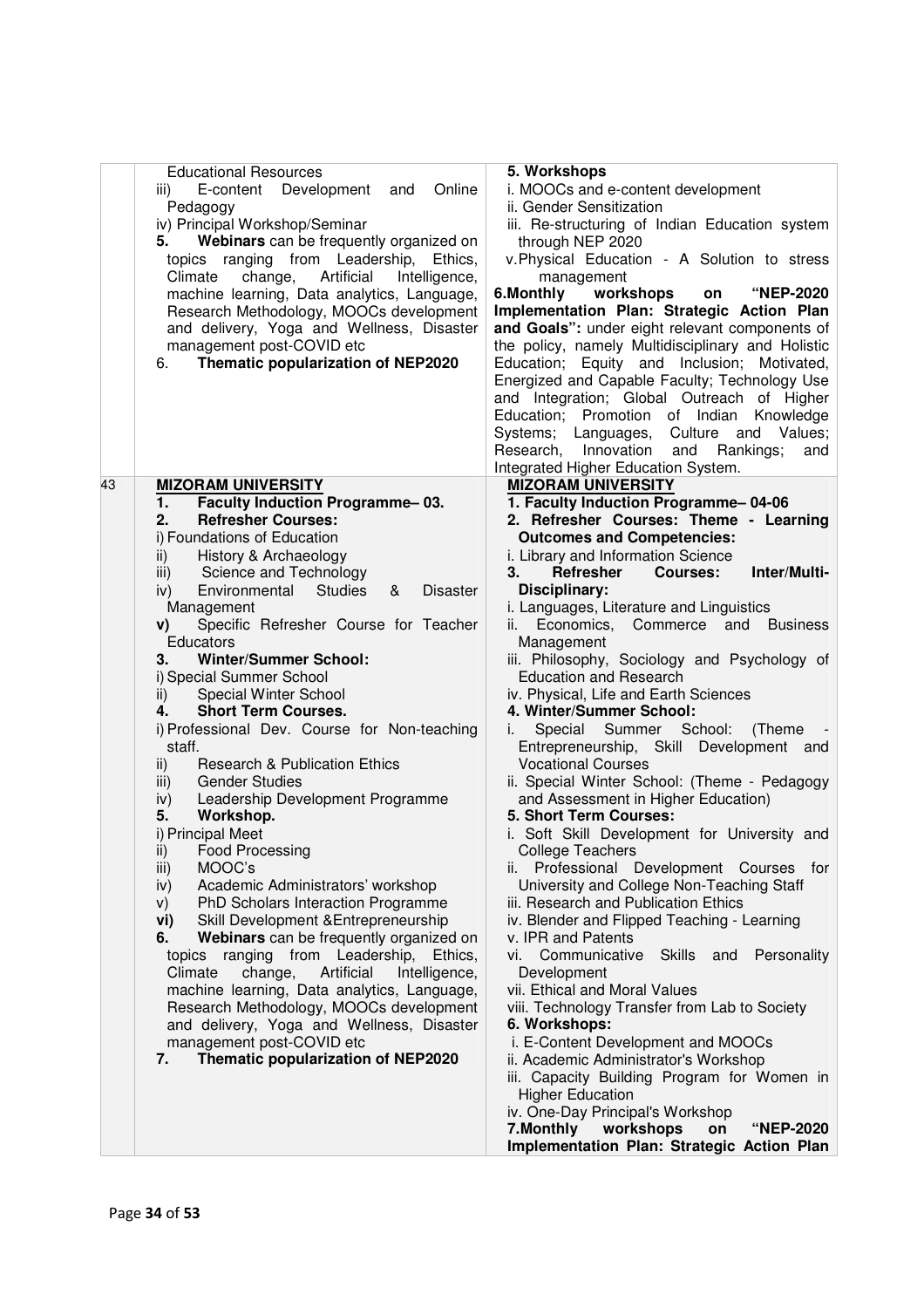|                                                                                                                                                                                                                                                                                                                                                                                                                                                                                                                                                                                                                                                                                                                                                                                                                                                                                                                                                                                                                                                                                                                                                                            | and Goals": under eight relevant components<br>of the policy, namely Multidisciplinary and<br>Holistic Education; Equity and Inclusion;<br>Motivated, Energized and Capable Faculty;<br>Technology Use and Integration; Global<br>Outreach of Higher Education; Promotion of<br>Systems;<br>Indian<br>Knowledge<br>Languages,<br>Culture and Values; Research, Innovation and<br>Rankings; and Integrated Higher Education<br>System.                                                                                                                                                                                                                                                                                                                                                                                                                                                                                                                                                                                                                                                                                                                                                                                                                                                                                                                                                                                              |
|----------------------------------------------------------------------------------------------------------------------------------------------------------------------------------------------------------------------------------------------------------------------------------------------------------------------------------------------------------------------------------------------------------------------------------------------------------------------------------------------------------------------------------------------------------------------------------------------------------------------------------------------------------------------------------------------------------------------------------------------------------------------------------------------------------------------------------------------------------------------------------------------------------------------------------------------------------------------------------------------------------------------------------------------------------------------------------------------------------------------------------------------------------------------------|------------------------------------------------------------------------------------------------------------------------------------------------------------------------------------------------------------------------------------------------------------------------------------------------------------------------------------------------------------------------------------------------------------------------------------------------------------------------------------------------------------------------------------------------------------------------------------------------------------------------------------------------------------------------------------------------------------------------------------------------------------------------------------------------------------------------------------------------------------------------------------------------------------------------------------------------------------------------------------------------------------------------------------------------------------------------------------------------------------------------------------------------------------------------------------------------------------------------------------------------------------------------------------------------------------------------------------------------------------------------------------------------------------------------------------|
| 44<br><b>UTKAL UNIVERSITY</b><br><b>Faculty Induction Programme - 04-06</b><br>1.<br><b>Refresher Courses:</b><br>2.<br>i) Political Science & Public Administration<br><b>Environmental Studies</b><br>ii)<br>Methodology<br>Social<br>iii)<br>Research<br>for<br>Science<br><b>Development Studies</b><br>iv)<br>Indian Language & Literature<br>V)<br>Indigenous<br>Knowledge<br>System<br>Vİ)<br><b>Gender Studies</b><br><b>Short Term Courses -</b><br>З.<br>i) Scientific Writing<br><b>Translation Studies</b><br>ii)<br>Climate<br>Change<br><b>Disaster</b><br>iii)<br>and<br>Management<br>Leadership Development Programme<br>iv)<br>MOOCs (All Disciplines)<br>V)<br><b>Other Programmes</b><br>4.<br>i)Summer School<br><b>Winter School</b><br>ii)<br>Workshop for non-teaching staff<br>iii)<br>Webinars can be frequently organized on<br>5.<br>topics ranging from Leadership, Ethics,<br>Climate<br>change,<br>Artificial<br>Intelligence,<br>machine learning, Data analytics, Language,<br>Research Methodology, MOOCs development<br>and delivery, Yoga and Wellness, Disaster<br>management post-COVID etc<br>6. Thematic popularization of NEP2020 | <b>UTKAL UNIVERSITY</b><br>1. Faculty Induction Programme - 04-06<br>2. Refresher Courses: Theme-LEARNING<br><b>OUTCOMES AND COMPETENCES</b><br>i. Odia Language and Culture<br>ii. Indian Polity and Administration<br>iii. History and Archaeology<br>iv. ICT and e-content Development<br>3. Refresher Course (IDC/MDC)<br>Environmental Studies<br><b>Disaster</b><br>and<br>İ.<br>Management<br>ii. Indian Language and Literature<br>iii. Indigenous Knowledge and Sustainability<br>(MDC)<br>iv. Gender Studies (MDC)<br>v. Psychology and Behavioral Sciences<br>vi. Research Methodology for Social Sciences<br>vii. Bio-Technology<br>4. Short Term Courses<br>i. Leadership Development Programme<br>ii. Applied Statistics<br>iii. Translation Studies<br>iv. Entrepreneurship and Innovation<br>v. Disaster Management and Climate Change<br>vi. Scientific Writings and Research Ethics<br>5. Monthly<br>workshops<br>"NEP-2020<br>on<br>Implementation Plan: Strategic Action Plan<br>and Goals": under eight relevant components<br>of the policy, namely Multidisciplinary and<br>Holistic Education; Equity and Inclusion;<br>Motivated, Energized and Capable Faculty;<br>Technology Use and<br>Integration; Global<br>Outreach of Higher Education; Promotion of<br>Knowledge<br>Systems;<br>Indian<br>Languages,<br>Culture and Values; Research, Innovation and<br>Rankings; and Integrated Higher Education |
| 45<br><b>SAMBALPUR UNIVERSITY</b><br><b>Faculty Induction Programme-04-06</b><br>1.<br><b>Refresher Courses: Theme-LEARNING</b><br>2.<br><b>OUTCOMES AND COMPETENCES</b><br>Odia<br>i)<br>Library & Information Science<br>ii)<br>Education<br>iii)<br>Life Sciences<br>iv)<br>Chemistry<br>V)<br>Mathematics<br>vi)                                                                                                                                                                                                                                                                                                                                                                                                                                                                                                                                                                                                                                                                                                                                                                                                                                                       | System.<br><b>SAMBALPUR UNIVERSITY</b><br>1. Faculty Induction Programme-04-06<br>2. Refresher Courses: Theme-LEARNING<br><b>OUTCOMES AND COMPETENCES</b><br>i. Language, Literature and Cultural Studies<br>(Indian Languages and Odia)<br>ii. Commerce and Management<br>iii. Physics<br>iv. Chemistry<br>v. Library and Information Sciences                                                                                                                                                                                                                                                                                                                                                                                                                                                                                                                                                                                                                                                                                                                                                                                                                                                                                                                                                                                                                                                                                    |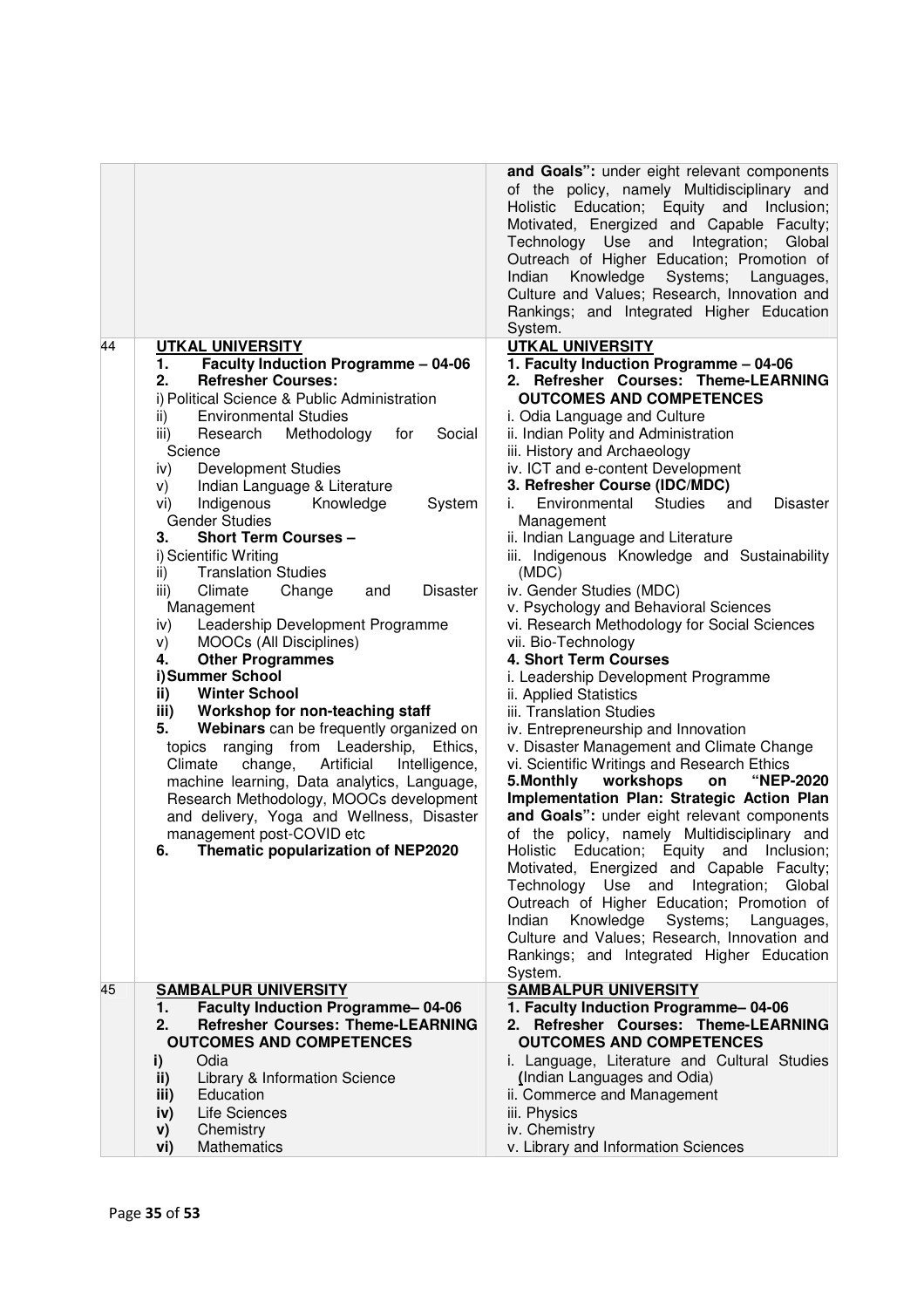|    | Refresher Courses: Inter/Multi-disciplinary:<br>i) Basic Science<br><b>Environment Studies</b><br>ii)<br><b>Tribal Studies</b><br>iii)<br>Entrepreneurship and Innovation<br>iv)<br><b>Short Term Courses.</b><br>3.<br>i) Research Methodology<br>Disaster Management<br>ii)<br>Recent Trends in Teaching -Learning-<br>iii)<br>Technology<br>Workshop. -<br>4.<br>i) Leadership Development Programme<br>One Day Principals Meet<br>ii)<br>MOOCs, Online<br>Courses<br>iii)<br>&<br>Open<br><b>Educational Resources</b><br>Development<br>Online<br>E-content<br>iv)<br>and<br>Pedagogy<br>Webinars can be frequently organized on<br>5.<br>ranging from Leadership,<br>Ethics,<br>topics<br>change,<br>Artificial<br>Climate<br>Intelligence,<br>machine learning, Data analytics, Language,<br>Research Methodology, MOOCs development<br>and delivery, Yoga and Wellness, Disaster<br>management post-COVID etc<br>Thematic popularization of NEP2020<br>6. | 3. Inter/Multidisciplinary Refresher Courses<br>i. Environment Studies<br>ii. Tribal Studies<br>iii. Entrepreneurship and Innovation<br>iv. Management of Natural Resources<br>v. Biotech and Bioinformatics<br>4. Short Term Courses<br>i. Research Methodology<br>ii. Disaster Management<br>Teaching-Learning-<br>Recent Trends<br>in<br>iii.<br>Technology<br>iv. Science Technology of Yoga and Meditation<br>v. New Education Policy: Provisions and<br>Implementation<br>5. Short Term Workshop<br>i. Leadership Development Programme<br>ii. One day Principal's meet<br>MOOCs, Online courses<br>iii.<br>Open<br>and<br><b>Educational Resources</b><br>Online<br>E-Content<br>Development<br>and<br>iv.<br>Pedagogy<br>Webinars on the Topic ranging from<br>vi.<br>Leadership, Ethics, Climate Change, Artificial<br>Intelligence, Machine Learning, Data analytics,<br>Language, Research Methodology, MOOCs<br>development and delivery, Yoga and Wellness,<br>Disaster Management post-COVID etc.<br>6.Monthly<br>workshops<br><b>"NEP-2020</b><br>on<br>Implementation Plan: Strategic Action Plan<br>and Goals": under eight relevant components of<br>the policy, namely Multidisciplinary and Holistic<br>Education; Equity and Inclusion; Motivated,<br>Energized and Capable Faculty; Technology Use<br>and Integration; Global Outreach of Higher<br>Education; Promotion of Indian<br>Knowledge |
|----|-------------------------------------------------------------------------------------------------------------------------------------------------------------------------------------------------------------------------------------------------------------------------------------------------------------------------------------------------------------------------------------------------------------------------------------------------------------------------------------------------------------------------------------------------------------------------------------------------------------------------------------------------------------------------------------------------------------------------------------------------------------------------------------------------------------------------------------------------------------------------------------------------------------------------------------------------------------------|-----------------------------------------------------------------------------------------------------------------------------------------------------------------------------------------------------------------------------------------------------------------------------------------------------------------------------------------------------------------------------------------------------------------------------------------------------------------------------------------------------------------------------------------------------------------------------------------------------------------------------------------------------------------------------------------------------------------------------------------------------------------------------------------------------------------------------------------------------------------------------------------------------------------------------------------------------------------------------------------------------------------------------------------------------------------------------------------------------------------------------------------------------------------------------------------------------------------------------------------------------------------------------------------------------------------------------------------------------------------------------------------------------------------------|
|    |                                                                                                                                                                                                                                                                                                                                                                                                                                                                                                                                                                                                                                                                                                                                                                                                                                                                                                                                                                   | Values;<br>Systems;<br>Culture and<br>Languages,<br>Research, Innovation<br>Rankings;<br>and<br>and                                                                                                                                                                                                                                                                                                                                                                                                                                                                                                                                                                                                                                                                                                                                                                                                                                                                                                                                                                                                                                                                                                                                                                                                                                                                                                                   |
|    |                                                                                                                                                                                                                                                                                                                                                                                                                                                                                                                                                                                                                                                                                                                                                                                                                                                                                                                                                                   |                                                                                                                                                                                                                                                                                                                                                                                                                                                                                                                                                                                                                                                                                                                                                                                                                                                                                                                                                                                                                                                                                                                                                                                                                                                                                                                                                                                                                       |
|    |                                                                                                                                                                                                                                                                                                                                                                                                                                                                                                                                                                                                                                                                                                                                                                                                                                                                                                                                                                   | Integrated Higher Education System.                                                                                                                                                                                                                                                                                                                                                                                                                                                                                                                                                                                                                                                                                                                                                                                                                                                                                                                                                                                                                                                                                                                                                                                                                                                                                                                                                                                   |
| 46 | PONDICHERRY UNIVERSITY                                                                                                                                                                                                                                                                                                                                                                                                                                                                                                                                                                                                                                                                                                                                                                                                                                                                                                                                            | <b>PONDICHERRY UNIVERSITY</b>                                                                                                                                                                                                                                                                                                                                                                                                                                                                                                                                                                                                                                                                                                                                                                                                                                                                                                                                                                                                                                                                                                                                                                                                                                                                                                                                                                                         |
|    | <b>Faculty Induction Programme - 04-06</b><br>1.<br><b>Refresher Courses: Theme-LEARNING</b><br>2.                                                                                                                                                                                                                                                                                                                                                                                                                                                                                                                                                                                                                                                                                                                                                                                                                                                                | 1. Faculty Induction Programme - 04-06<br>2. Refresher Courses: Theme-LEARNING                                                                                                                                                                                                                                                                                                                                                                                                                                                                                                                                                                                                                                                                                                                                                                                                                                                                                                                                                                                                                                                                                                                                                                                                                                                                                                                                        |
|    | <b>OUTCOMES AND COMPETENCES</b>                                                                                                                                                                                                                                                                                                                                                                                                                                                                                                                                                                                                                                                                                                                                                                                                                                                                                                                                   | <b>OUTCOMES AND COMPETENCES</b>                                                                                                                                                                                                                                                                                                                                                                                                                                                                                                                                                                                                                                                                                                                                                                                                                                                                                                                                                                                                                                                                                                                                                                                                                                                                                                                                                                                       |
|    | i) Tamil Language & Literature<br>Chemistry<br>ii)                                                                                                                                                                                                                                                                                                                                                                                                                                                                                                                                                                                                                                                                                                                                                                                                                                                                                                                | i. Chemistry<br>ii. Tamil Language and Literature                                                                                                                                                                                                                                                                                                                                                                                                                                                                                                                                                                                                                                                                                                                                                                                                                                                                                                                                                                                                                                                                                                                                                                                                                                                                                                                                                                     |
|    | Physics<br>iii)                                                                                                                                                                                                                                                                                                                                                                                                                                                                                                                                                                                                                                                                                                                                                                                                                                                                                                                                                   | iii. Mathematics                                                                                                                                                                                                                                                                                                                                                                                                                                                                                                                                                                                                                                                                                                                                                                                                                                                                                                                                                                                                                                                                                                                                                                                                                                                                                                                                                                                                      |
|    | <b>Management Studies</b><br>iv)                                                                                                                                                                                                                                                                                                                                                                                                                                                                                                                                                                                                                                                                                                                                                                                                                                                                                                                                  | iv. Life Sciences                                                                                                                                                                                                                                                                                                                                                                                                                                                                                                                                                                                                                                                                                                                                                                                                                                                                                                                                                                                                                                                                                                                                                                                                                                                                                                                                                                                                     |
|    | Information<br>Science<br>Library<br>and<br>V)                                                                                                                                                                                                                                                                                                                                                                                                                                                                                                                                                                                                                                                                                                                                                                                                                                                                                                                    | v. Business Studies                                                                                                                                                                                                                                                                                                                                                                                                                                                                                                                                                                                                                                                                                                                                                                                                                                                                                                                                                                                                                                                                                                                                                                                                                                                                                                                                                                                                   |
|    | Technology                                                                                                                                                                                                                                                                                                                                                                                                                                                                                                                                                                                                                                                                                                                                                                                                                                                                                                                                                        | vi. English                                                                                                                                                                                                                                                                                                                                                                                                                                                                                                                                                                                                                                                                                                                                                                                                                                                                                                                                                                                                                                                                                                                                                                                                                                                                                                                                                                                                           |
|    | English<br>vi)                                                                                                                                                                                                                                                                                                                                                                                                                                                                                                                                                                                                                                                                                                                                                                                                                                                                                                                                                    | vii. Computer Science                                                                                                                                                                                                                                                                                                                                                                                                                                                                                                                                                                                                                                                                                                                                                                                                                                                                                                                                                                                                                                                                                                                                                                                                                                                                                                                                                                                                 |
|    | Social Work<br>vii)                                                                                                                                                                                                                                                                                                                                                                                                                                                                                                                                                                                                                                                                                                                                                                                                                                                                                                                                               | viii. Environmental Sciences                                                                                                                                                                                                                                                                                                                                                                                                                                                                                                                                                                                                                                                                                                                                                                                                                                                                                                                                                                                                                                                                                                                                                                                                                                                                                                                                                                                          |
|    | Refresher Courses: Inter/Multi-disciplinary:                                                                                                                                                                                                                                                                                                                                                                                                                                                                                                                                                                                                                                                                                                                                                                                                                                                                                                                      | ix. Anthropology                                                                                                                                                                                                                                                                                                                                                                                                                                                                                                                                                                                                                                                                                                                                                                                                                                                                                                                                                                                                                                                                                                                                                                                                                                                                                                                                                                                                      |
|    | i) MOOCs and E-Content Development<br><b>Effective Teaching Skills</b><br>ii)                                                                                                                                                                                                                                                                                                                                                                                                                                                                                                                                                                                                                                                                                                                                                                                                                                                                                     | x. Library and Information Sciences<br>3. Inter-Disciplinary Refresher Courses                                                                                                                                                                                                                                                                                                                                                                                                                                                                                                                                                                                                                                                                                                                                                                                                                                                                                                                                                                                                                                                                                                                                                                                                                                                                                                                                        |
|    | 3.<br><b>Short Term Courses.</b>                                                                                                                                                                                                                                                                                                                                                                                                                                                                                                                                                                                                                                                                                                                                                                                                                                                                                                                                  | i. MOOCs and E-Content Development                                                                                                                                                                                                                                                                                                                                                                                                                                                                                                                                                                                                                                                                                                                                                                                                                                                                                                                                                                                                                                                                                                                                                                                                                                                                                                                                                                                    |
|    | i) One Day Workshop for Collage Principals                                                                                                                                                                                                                                                                                                                                                                                                                                                                                                                                                                                                                                                                                                                                                                                                                                                                                                                        | ii. Research methodology                                                                                                                                                                                                                                                                                                                                                                                                                                                                                                                                                                                                                                                                                                                                                                                                                                                                                                                                                                                                                                                                                                                                                                                                                                                                                                                                                                                              |
|    | <b>Climate Change</b><br>ii)<br>MOOCs development and delivery<br>iii)                                                                                                                                                                                                                                                                                                                                                                                                                                                                                                                                                                                                                                                                                                                                                                                                                                                                                            | iii. Effective Teaching Skills<br>iv. Mental Health and Sustainable Development                                                                                                                                                                                                                                                                                                                                                                                                                                                                                                                                                                                                                                                                                                                                                                                                                                                                                                                                                                                                                                                                                                                                                                                                                                                                                                                                       |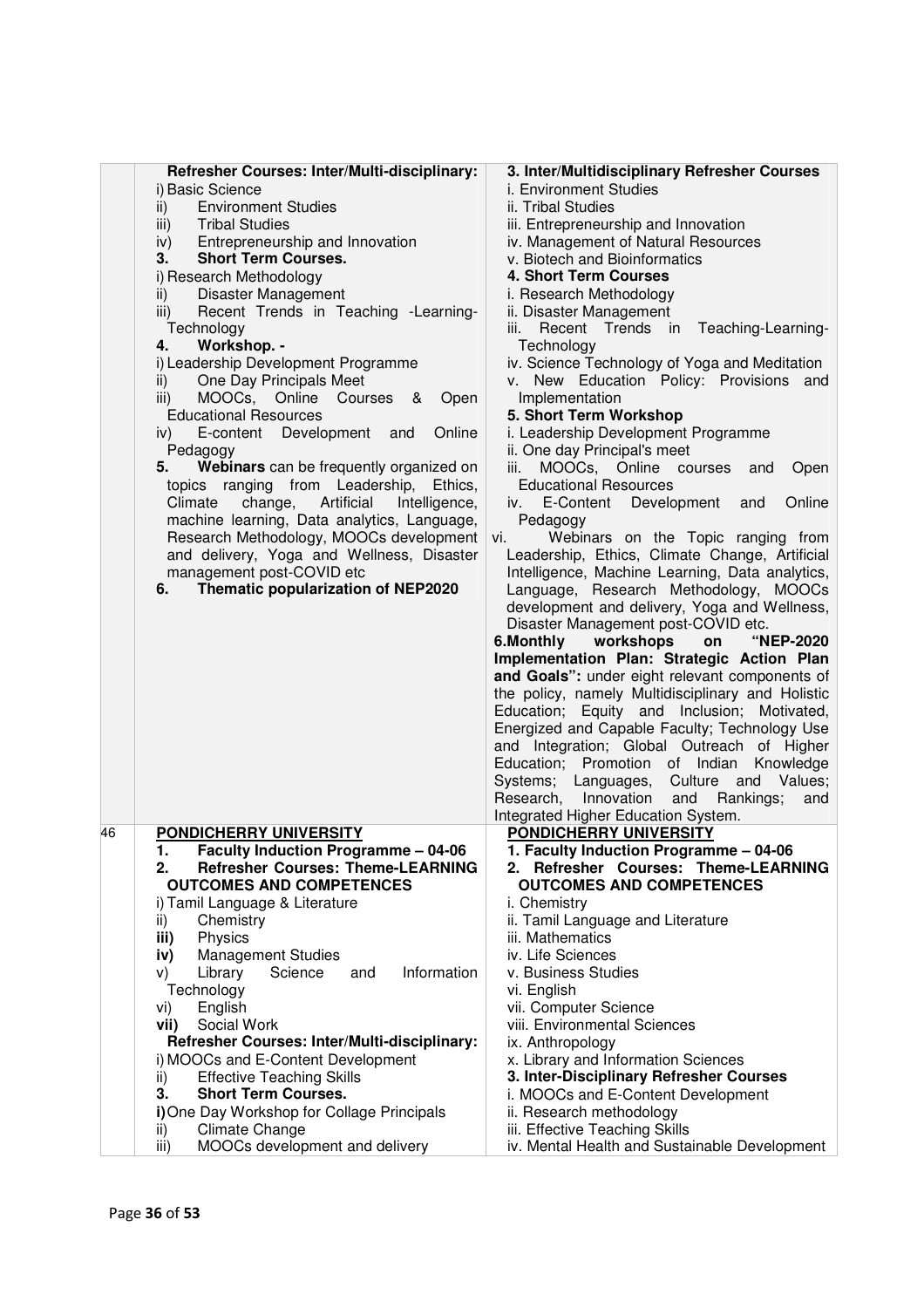| Green Energy Technology<br>iv)<br><b>Gender Sensitization</b><br>V)<br>Recent Advancements in Academics<br>Vİ)<br>Administrators<br>Three Days workshop for PhD Scholars<br>vii)<br>Application of Software<br>Webinars can be frequently organized on<br>4.<br>topics ranging from Leadership, Ethics,<br>Artificial<br>Climate<br>change,<br>Intelligence,<br>machine learning, Data analytics, Language,<br>Research Methodology, MOOCs development<br>and delivery, Yoga and Wellness, Disaster<br>management post-COVID etc<br>Thematic popularization of NEP2020<br>5. | v. Crisis Management<br>4. Short Term Courses<br>i. One Day Workshop for College Principals<br>ii. E-Governance in Academic Administration<br>iii. Bio-informatics<br>iv. Disaster Management<br>v. Marine Biology<br>vi. A Three-day Workshops for PhD Scholars-<br><b>Research and Publications Ethics</b><br>workshops<br>"NEP-2020<br>5. Monthly<br>on<br>Implementation Plan: Strategic Action Plan<br>and Goals": under eight relevant components<br>of the policy, namely Multidisciplinary and<br>Holistic Education; Equity and Inclusion;<br>Motivated, Energized and Capable Faculty;<br>Technology Use and Integration; Global<br>Outreach of Higher Education; Promotion of<br>Indian<br>Knowledge Systems;<br>Languages,<br>Culture and Values; Research, Innovation and<br>Rankings; and Integrated Higher Education<br>System. |
|------------------------------------------------------------------------------------------------------------------------------------------------------------------------------------------------------------------------------------------------------------------------------------------------------------------------------------------------------------------------------------------------------------------------------------------------------------------------------------------------------------------------------------------------------------------------------|------------------------------------------------------------------------------------------------------------------------------------------------------------------------------------------------------------------------------------------------------------------------------------------------------------------------------------------------------------------------------------------------------------------------------------------------------------------------------------------------------------------------------------------------------------------------------------------------------------------------------------------------------------------------------------------------------------------------------------------------------------------------------------------------------------------------------------------------|
| 47<br><b>GURU NANAK DEV UNIVERSITY, AMRITSAR</b>                                                                                                                                                                                                                                                                                                                                                                                                                                                                                                                             | <b>GURU NANAK DEV UNIVERSITY, AMRITSAR</b>                                                                                                                                                                                                                                                                                                                                                                                                                                                                                                                                                                                                                                                                                                                                                                                                     |
| 1.FACULTY INDUCTION PROGRAMMES:04-                                                                                                                                                                                                                                                                                                                                                                                                                                                                                                                                           | 1. FacultyInduction Programme - 04-06                                                                                                                                                                                                                                                                                                                                                                                                                                                                                                                                                                                                                                                                                                                                                                                                          |
| 06<br>2.REFRESHER<br><b>COURSES</b><br>(Theme:                                                                                                                                                                                                                                                                                                                                                                                                                                                                                                                               | 2. Refresher Courses: Theme-LEARNING<br><b>OUTCOMES AND COMPETENCES</b>                                                                                                                                                                                                                                                                                                                                                                                                                                                                                                                                                                                                                                                                                                                                                                        |
| <b>LEARNING</b><br><b>OUTCOMES</b><br>&                                                                                                                                                                                                                                                                                                                                                                                                                                                                                                                                      | i. Languages, Comparative Literature & Cultural                                                                                                                                                                                                                                                                                                                                                                                                                                                                                                                                                                                                                                                                                                                                                                                                |
| <b>COMPETENCIES)</b>                                                                                                                                                                                                                                                                                                                                                                                                                                                                                                                                                         | Studies (Indian, English, Foreign & Religious                                                                                                                                                                                                                                                                                                                                                                                                                                                                                                                                                                                                                                                                                                                                                                                                  |
| Comparative<br>Literature<br>i. Languages,<br>&                                                                                                                                                                                                                                                                                                                                                                                                                                                                                                                              | Studies etc.)                                                                                                                                                                                                                                                                                                                                                                                                                                                                                                                                                                                                                                                                                                                                                                                                                                  |
| <b>Cultural Studies</b><br>ii. Humanities<br>[Anthropology,                                                                                                                                                                                                                                                                                                                                                                                                                                                                                                                  | ii. -<br>Humanities (Agriculture, Anthropology,<br>Economics, History, Laws,<br>Geography,                                                                                                                                                                                                                                                                                                                                                                                                                                                                                                                                                                                                                                                                                                                                                     |
| Economics,<br>History, Laws, Philosophy, Political Science,                                                                                                                                                                                                                                                                                                                                                                                                                                                                                                                  | Political<br>Philosophy,<br>Sciences,<br>Public                                                                                                                                                                                                                                                                                                                                                                                                                                                                                                                                                                                                                                                                                                                                                                                                |
| Public Administration, Religious Studies,                                                                                                                                                                                                                                                                                                                                                                                                                                                                                                                                    | Administration,<br>Religious<br>Studies,<br>Mass                                                                                                                                                                                                                                                                                                                                                                                                                                                                                                                                                                                                                                                                                                                                                                                               |
| Mass Communication]                                                                                                                                                                                                                                                                                                                                                                                                                                                                                                                                                          | Sociology,<br>Communication,<br>Psychology,                                                                                                                                                                                                                                                                                                                                                                                                                                                                                                                                                                                                                                                                                                                                                                                                    |
| iii. Basic<br>and Applied Sciences<br>[Pharma,<br>Health, Life and Sports Sciences]                                                                                                                                                                                                                                                                                                                                                                                                                                                                                          | Library & Information Sciences, Laws etc.                                                                                                                                                                                                                                                                                                                                                                                                                                                                                                                                                                                                                                                                                                                                                                                                      |
| iv. Data<br>Management,<br>Commerce<br>&                                                                                                                                                                                                                                                                                                                                                                                                                                                                                                                                     | iii. Basic & Applied Sciences                                                                                                                                                                                                                                                                                                                                                                                                                                                                                                                                                                                                                                                                                                                                                                                                                  |
| Management Studies [Finance Studies,                                                                                                                                                                                                                                                                                                                                                                                                                                                                                                                                         | (Biological Sciences, Biotechnology, Chemistry,                                                                                                                                                                                                                                                                                                                                                                                                                                                                                                                                                                                                                                                                                                                                                                                                |
| Commerce and Business<br>Management,                                                                                                                                                                                                                                                                                                                                                                                                                                                                                                                                         | Dietetics and Nutrition, Geological Sciences,                                                                                                                                                                                                                                                                                                                                                                                                                                                                                                                                                                                                                                                                                                                                                                                                  |
| Tourism<br>Mathematics,<br>and<br>Hotel                                                                                                                                                                                                                                                                                                                                                                                                                                                                                                                                      | Health Sciences, Information Sciences, Life                                                                                                                                                                                                                                                                                                                                                                                                                                                                                                                                                                                                                                                                                                                                                                                                    |
| Management, Quality Assurance, Statistics]<br>REFRESHER COURSES<br>(INTER/MULTI-                                                                                                                                                                                                                                                                                                                                                                                                                                                                                             | Sciences, Pharmaceutical, Physics, Physical<br>Sciences, and Nano Sciences,<br>Sports                                                                                                                                                                                                                                                                                                                                                                                                                                                                                                                                                                                                                                                                                                                                                          |
| <b>DISCIPLINARY)</b>                                                                                                                                                                                                                                                                                                                                                                                                                                                                                                                                                         | Medicine, Textile Technology etc.)                                                                                                                                                                                                                                                                                                                                                                                                                                                                                                                                                                                                                                                                                                                                                                                                             |
| v. Current Studies [Natural and Social]                                                                                                                                                                                                                                                                                                                                                                                                                                                                                                                                      | iv. Commerce, Economics and Management                                                                                                                                                                                                                                                                                                                                                                                                                                                                                                                                                                                                                                                                                                                                                                                                         |
| vi. Gender Sensitization and Human Values                                                                                                                                                                                                                                                                                                                                                                                                                                                                                                                                    | <b>Studies</b>                                                                                                                                                                                                                                                                                                                                                                                                                                                                                                                                                                                                                                                                                                                                                                                                                                 |
| vii. Liberal Arts<br>[All disciplines of Social<br>Sciences                                                                                                                                                                                                                                                                                                                                                                                                                                                                                                                  | (Finance Studies, Commerce and Business<br>Management, Data Analysis, Mathematics,                                                                                                                                                                                                                                                                                                                                                                                                                                                                                                                                                                                                                                                                                                                                                             |
| 3.SCHOOLS                                                                                                                                                                                                                                                                                                                                                                                                                                                                                                                                                                    | Tourism, Hospitality and Hotel Management,                                                                                                                                                                                                                                                                                                                                                                                                                                                                                                                                                                                                                                                                                                                                                                                                     |
| i. Winter School [Mathematics, Data Analysis,                                                                                                                                                                                                                                                                                                                                                                                                                                                                                                                                | Quality Assurance, Statistics etc.                                                                                                                                                                                                                                                                                                                                                                                                                                                                                                                                                                                                                                                                                                                                                                                                             |
| Technology,<br>Computer<br>Engineering                                                                                                                                                                                                                                                                                                                                                                                                                                                                                                                                       | (Inter/Multi-<br>Refresher<br>3.<br><b>Courses</b>                                                                                                                                                                                                                                                                                                                                                                                                                                                                                                                                                                                                                                                                                                                                                                                             |
| (Chemical, Civil,<br>Sciences<br>Electronics,<br>Mechanical etc.), Architecture and Planning]                                                                                                                                                                                                                                                                                                                                                                                                                                                                                | Disciplinary)<br>i. Contemporary Studies                                                                                                                                                                                                                                                                                                                                                                                                                                                                                                                                                                                                                                                                                                                                                                                                       |
| School<br>[Environment<br>ii. Summer<br>and                                                                                                                                                                                                                                                                                                                                                                                                                                                                                                                                  | (Human, Natural and Social)                                                                                                                                                                                                                                                                                                                                                                                                                                                                                                                                                                                                                                                                                                                                                                                                                    |
| Sustainable Habitat]                                                                                                                                                                                                                                                                                                                                                                                                                                                                                                                                                         | ii. Gender Sensitization and Human Values                                                                                                                                                                                                                                                                                                                                                                                                                                                                                                                                                                                                                                                                                                                                                                                                      |
| <b>4. SHORT TERM COURSES/WORKSHOPS</b>                                                                                                                                                                                                                                                                                                                                                                                                                                                                                                                                       | iii. Liberal Arts                                                                                                                                                                                                                                                                                                                                                                                                                                                                                                                                                                                                                                                                                                                                                                                                                              |
| i. Entrepreneurship and Soft Skill Development<br>Program                                                                                                                                                                                                                                                                                                                                                                                                                                                                                                                    | (All disciplines of Social Sciences, Creative<br>Arts, Fine Arts, Film and Television Studies,                                                                                                                                                                                                                                                                                                                                                                                                                                                                                                                                                                                                                                                                                                                                                 |
| ii.Science & Technology of Psychological well-                                                                                                                                                                                                                                                                                                                                                                                                                                                                                                                               | Visual and Performing Arts, Literature etc.)                                                                                                                                                                                                                                                                                                                                                                                                                                                                                                                                                                                                                                                                                                                                                                                                   |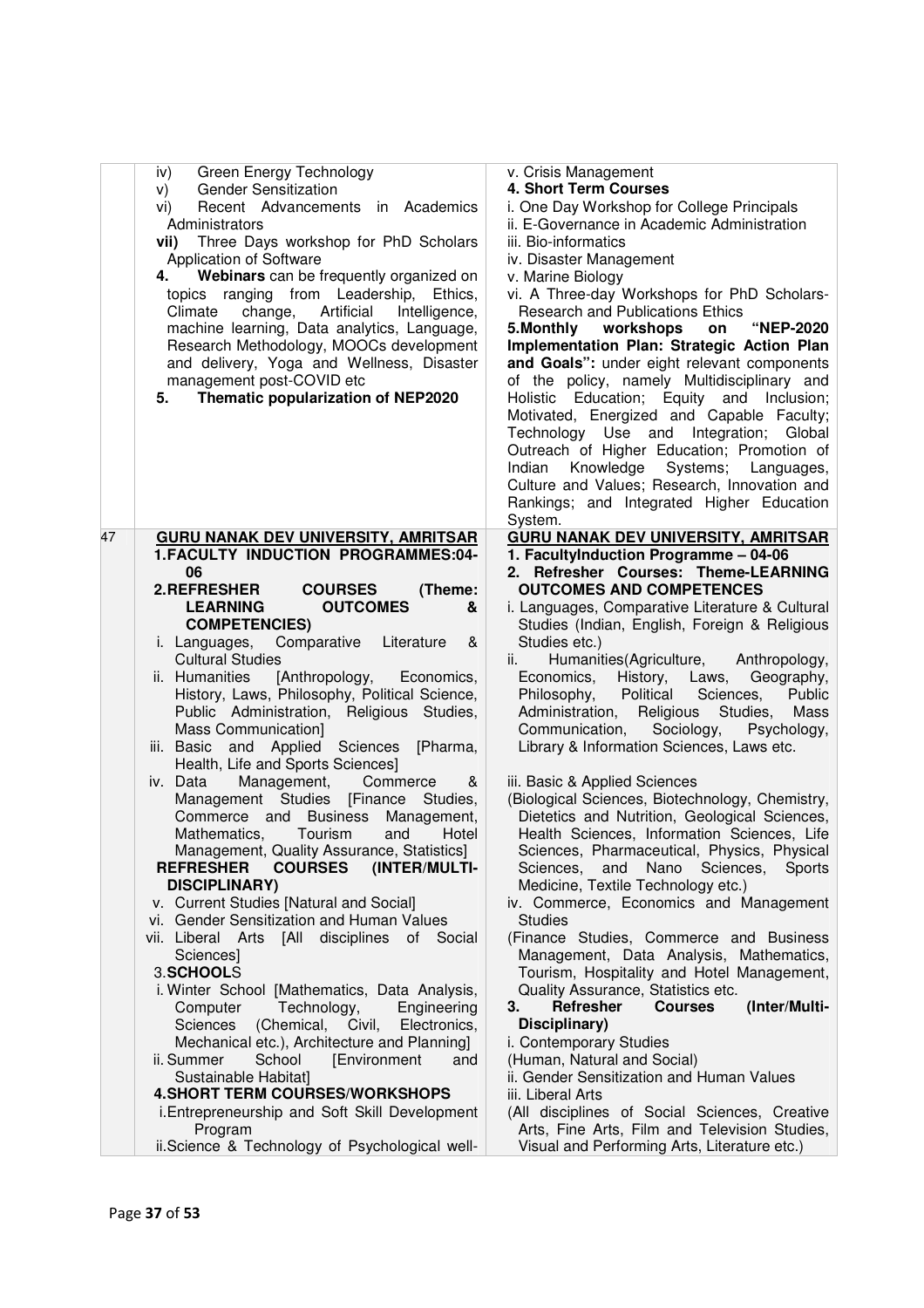|    | being, Yoga, Alternative Interventions<br>iii.Innovations in Teaching Technology [IOT, AI,<br>Virtual Classrooms, Online teaching]<br>iv. Academic and Scientific Writing<br>v.Disaster Management<br>& Environmental<br>Awareness<br>vi.Cyber Security: Issues, Challenges and<br>Interventions<br>vii. Research Methodology & Ethics<br>viii. Data Analysis and Statistical Techniques<br>5. Webinars can be frequently organized on<br>topics ranging from Leadership, Ethics,<br>change, Artificial<br>Climate<br>Intelligence,<br>Data<br>machine<br>learning,<br>analytics,<br>Research<br>Methodology,<br>Language,<br>MOOCs development and delivery, Yoga<br>and Wellness, Disaster management post-<br>COVID etc<br>6. Thematic popularization of NEP2020 | 4. Schools<br>i. Winter School<br>ii. Summer School<br>5. Short Term Courses/Workshops<br>i. Innovations in Teaching Technology<br>ii. Stress Management<br>iii. Disaster Management and Environmental<br>Awareness<br>iv. Cyber Security: Issues, Challenges and<br>Interventions<br>v. Research Methodology & Ethics<br>vi. Leadership Development<br>6.Monthly workshops<br><b>"NEP-2020</b><br>on<br>Implementation Plan: Strategic Action Plan<br>and Goals": under eight relevant components<br>of the policy, namely Multidisciplinary and<br>Holistic Education; Equity and Inclusion;<br>Motivated, Energized and Capable Faculty;<br>Technology Use and Integration; Global<br>Outreach of Higher Education; Promotion of<br>Indian Knowledge Systems;<br>Languages,<br>Culture and Values; Research, Innovation and<br>Rankings; and Integrated Higher Education |
|----|---------------------------------------------------------------------------------------------------------------------------------------------------------------------------------------------------------------------------------------------------------------------------------------------------------------------------------------------------------------------------------------------------------------------------------------------------------------------------------------------------------------------------------------------------------------------------------------------------------------------------------------------------------------------------------------------------------------------------------------------------------------------|-----------------------------------------------------------------------------------------------------------------------------------------------------------------------------------------------------------------------------------------------------------------------------------------------------------------------------------------------------------------------------------------------------------------------------------------------------------------------------------------------------------------------------------------------------------------------------------------------------------------------------------------------------------------------------------------------------------------------------------------------------------------------------------------------------------------------------------------------------------------------------|
| 48 | PANJAB UNIVERSITY CHANDIGARH                                                                                                                                                                                                                                                                                                                                                                                                                                                                                                                                                                                                                                                                                                                                        | System.<br><b>PANJAB UNIVERSITY CHANDIGARH</b>                                                                                                                                                                                                                                                                                                                                                                                                                                                                                                                                                                                                                                                                                                                                                                                                                              |
|    | <b>Faculty Induction Programme - 04-06</b><br>1.<br><b>Refresher Courses: Theme-LEARNING</b><br>2.<br><b>OUTCOMES AND COMPETENCIES.</b><br>i) Mathematical Science                                                                                                                                                                                                                                                                                                                                                                                                                                                                                                                                                                                                  | 1. Faculty Induction Programme - 04-06<br>2. Refresher Courses: Theme-LEARNING<br><b>OUTCOMES AND COMPETENCES</b><br>i. Research Methodology in Sciences                                                                                                                                                                                                                                                                                                                                                                                                                                                                                                                                                                                                                                                                                                                    |
|    | Research Methodology in sciences<br>ii)<br>Research Methodology<br>Social<br>iii)<br>in                                                                                                                                                                                                                                                                                                                                                                                                                                                                                                                                                                                                                                                                             | ii. Research Methodology in Social Sciences<br>iii. Mass Communication                                                                                                                                                                                                                                                                                                                                                                                                                                                                                                                                                                                                                                                                                                                                                                                                      |
|    | Sciences                                                                                                                                                                                                                                                                                                                                                                                                                                                                                                                                                                                                                                                                                                                                                            | iv. Commerce and Management Studies                                                                                                                                                                                                                                                                                                                                                                                                                                                                                                                                                                                                                                                                                                                                                                                                                                         |
|    | <b>Mass Communication</b><br>iv)                                                                                                                                                                                                                                                                                                                                                                                                                                                                                                                                                                                                                                                                                                                                    | Inter/Multi-<br><b>Refresher</b><br><b>Courses:</b><br>З.                                                                                                                                                                                                                                                                                                                                                                                                                                                                                                                                                                                                                                                                                                                                                                                                                   |
|    | <b>Commerce and Management Studies</b><br>V)                                                                                                                                                                                                                                                                                                                                                                                                                                                                                                                                                                                                                                                                                                                        | disciplinary                                                                                                                                                                                                                                                                                                                                                                                                                                                                                                                                                                                                                                                                                                                                                                                                                                                                |
|    | Higher<br>Education<br>Policy<br>and<br>Vİ)                                                                                                                                                                                                                                                                                                                                                                                                                                                                                                                                                                                                                                                                                                                         | i. Indian Studies (Faculty from all disciplines)                                                                                                                                                                                                                                                                                                                                                                                                                                                                                                                                                                                                                                                                                                                                                                                                                            |
|    | Implementation                                                                                                                                                                                                                                                                                                                                                                                                                                                                                                                                                                                                                                                                                                                                                      | ii. Environment Studies (Faculty form all                                                                                                                                                                                                                                                                                                                                                                                                                                                                                                                                                                                                                                                                                                                                                                                                                                   |
|    | <b>Physical Science</b><br>vii)                                                                                                                                                                                                                                                                                                                                                                                                                                                                                                                                                                                                                                                                                                                                     | disciplines)                                                                                                                                                                                                                                                                                                                                                                                                                                                                                                                                                                                                                                                                                                                                                                                                                                                                |
|    | Refresher Courses: Inter/Multi-disciplinary:                                                                                                                                                                                                                                                                                                                                                                                                                                                                                                                                                                                                                                                                                                                        | iii. Indian languages (Faculty from all Indian                                                                                                                                                                                                                                                                                                                                                                                                                                                                                                                                                                                                                                                                                                                                                                                                                              |
|    | i) India Studies                                                                                                                                                                                                                                                                                                                                                                                                                                                                                                                                                                                                                                                                                                                                                    | languages)                                                                                                                                                                                                                                                                                                                                                                                                                                                                                                                                                                                                                                                                                                                                                                                                                                                                  |
|    | ii) Environment Studies                                                                                                                                                                                                                                                                                                                                                                                                                                                                                                                                                                                                                                                                                                                                             | iv. Higher Education: National Policy and                                                                                                                                                                                                                                                                                                                                                                                                                                                                                                                                                                                                                                                                                                                                                                                                                                   |
|    | Indian Languages<br>iii)                                                                                                                                                                                                                                                                                                                                                                                                                                                                                                                                                                                                                                                                                                                                            | Implementation (Faculty from all disciplines)                                                                                                                                                                                                                                                                                                                                                                                                                                                                                                                                                                                                                                                                                                                                                                                                                               |
|    | Advance in Pedagogical Approaches<br>iv)                                                                                                                                                                                                                                                                                                                                                                                                                                                                                                                                                                                                                                                                                                                            | v. Engineering and Mathematical Sciences                                                                                                                                                                                                                                                                                                                                                                                                                                                                                                                                                                                                                                                                                                                                                                                                                                    |
|    | <b>Short Term Courses</b><br>З.                                                                                                                                                                                                                                                                                                                                                                                                                                                                                                                                                                                                                                                                                                                                     | (Faculty<br>from<br>Engineering<br>all<br>and                                                                                                                                                                                                                                                                                                                                                                                                                                                                                                                                                                                                                                                                                                                                                                                                                               |
|    | i) Effective Remote Teaching                                                                                                                                                                                                                                                                                                                                                                                                                                                                                                                                                                                                                                                                                                                                        | Mathematical disciplines)                                                                                                                                                                                                                                                                                                                                                                                                                                                                                                                                                                                                                                                                                                                                                                                                                                                   |
|    | Artificial Intelligence<br>ii)                                                                                                                                                                                                                                                                                                                                                                                                                                                                                                                                                                                                                                                                                                                                      | 4. Short Term Courses                                                                                                                                                                                                                                                                                                                                                                                                                                                                                                                                                                                                                                                                                                                                                                                                                                                       |
|    | <b>Faculty Professional Development</b><br>iii)                                                                                                                                                                                                                                                                                                                                                                                                                                                                                                                                                                                                                                                                                                                     | i. Effective Mentor-ship                                                                                                                                                                                                                                                                                                                                                                                                                                                                                                                                                                                                                                                                                                                                                                                                                                                    |
|    | <b>Effective Mentor-ship</b><br>iv)                                                                                                                                                                                                                                                                                                                                                                                                                                                                                                                                                                                                                                                                                                                                 | 5. Training for Non-Teaching staff                                                                                                                                                                                                                                                                                                                                                                                                                                                                                                                                                                                                                                                                                                                                                                                                                                          |
|    | <b>Training for Non-Teaching Staff</b><br>4.                                                                                                                                                                                                                                                                                                                                                                                                                                                                                                                                                                                                                                                                                                                        | i. Capacity Building for support staff in Higher                                                                                                                                                                                                                                                                                                                                                                                                                                                                                                                                                                                                                                                                                                                                                                                                                            |
|    | i) Capacity<br><b>Building</b><br>for<br>in-service<br>Asst                                                                                                                                                                                                                                                                                                                                                                                                                                                                                                                                                                                                                                                                                                         | <b>Educational Institutions</b><br>Academic                                                                                                                                                                                                                                                                                                                                                                                                                                                                                                                                                                                                                                                                                                                                                                                                                                 |
|    | Registrar/Dy Registrar in Higher Educational<br>Institutions                                                                                                                                                                                                                                                                                                                                                                                                                                                                                                                                                                                                                                                                                                        | Leadership<br>Academic<br>for<br>ii.<br>Administration                                                                                                                                                                                                                                                                                                                                                                                                                                                                                                                                                                                                                                                                                                                                                                                                                      |
|    | Academic<br>ii)<br>Leadership<br>for<br>academic                                                                                                                                                                                                                                                                                                                                                                                                                                                                                                                                                                                                                                                                                                                    | 6. Workshop for Research Scholars                                                                                                                                                                                                                                                                                                                                                                                                                                                                                                                                                                                                                                                                                                                                                                                                                                           |
|    | Administration                                                                                                                                                                                                                                                                                                                                                                                                                                                                                                                                                                                                                                                                                                                                                      | i. Creative and Academic Writing                                                                                                                                                                                                                                                                                                                                                                                                                                                                                                                                                                                                                                                                                                                                                                                                                                            |
|    | <b>Workshop for Research Scholars</b><br>5.                                                                                                                                                                                                                                                                                                                                                                                                                                                                                                                                                                                                                                                                                                                         | ii. One-day Seminar: Themes of Machine                                                                                                                                                                                                                                                                                                                                                                                                                                                                                                                                                                                                                                                                                                                                                                                                                                      |
|    | i) Critical Thinking                                                                                                                                                                                                                                                                                                                                                                                                                                                                                                                                                                                                                                                                                                                                                | Learning, Data Analytics, Education in Mother                                                                                                                                                                                                                                                                                                                                                                                                                                                                                                                                                                                                                                                                                                                                                                                                                               |
|    | Creative and Academic Writing<br>ii)                                                                                                                                                                                                                                                                                                                                                                                                                                                                                                                                                                                                                                                                                                                                | Tongue, Self-reliance, Cyber Laws                                                                                                                                                                                                                                                                                                                                                                                                                                                                                                                                                                                                                                                                                                                                                                                                                                           |
|    | Webinars<br>themes<br>Machine<br>iii)<br>on<br>of                                                                                                                                                                                                                                                                                                                                                                                                                                                                                                                                                                                                                                                                                                                   | 7. Monthly<br>workshops<br><b>"NEP-2020</b><br>on                                                                                                                                                                                                                                                                                                                                                                                                                                                                                                                                                                                                                                                                                                                                                                                                                           |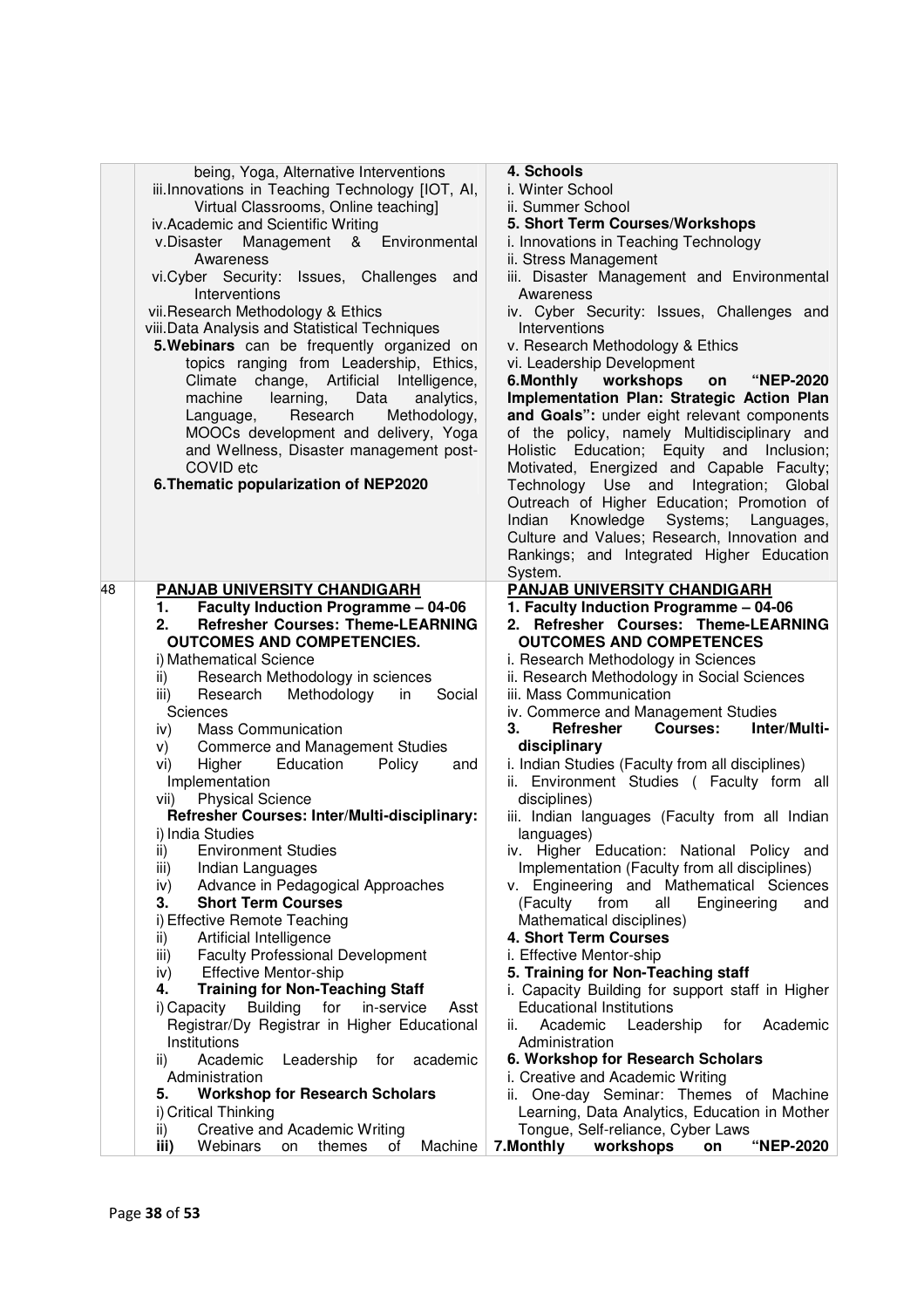| Learning, Data analytics, Education<br>Mother's tongue, Self-reliance, cyber laws<br>Webinars can be frequently organized on<br>6.<br>ranging from Leadership, Ethics,<br>topics<br>Artificial<br>Climate<br>change,<br>Intelligence,<br>machine learning, Data analytics, Language,<br>Research Methodology, MOOCs development<br>and delivery, Yoga and Wellness, Disaster<br>management post-COVID etc<br>Thematic popularization of NEP2020<br>7.                                                                                                                                                                                                                                                                                                                                                                                                                                                                                                                                                                                                                                                                                                         | Implementation Plan: Strategic Action Plan<br>in<br>and Goals": under eight relevant components<br>of the policy, namely Multidisciplinary and<br>Holistic Education; Equity and Inclusion;<br>Motivated, Energized and Capable Faculty;<br>Technology Use and Integration;<br>Global<br>Outreach of Higher Education; Promotion of<br>Indian Knowledge Systems; Languages, Culture<br>Research,<br>Innovation<br>Values;<br>and<br>and<br>Rankings; and Integrated Higher Education<br>System.                                                                                                                                                                                                                                                                                                                                                                                                                                                                                                                                                                                                                                                                                                                                                                          |
|---------------------------------------------------------------------------------------------------------------------------------------------------------------------------------------------------------------------------------------------------------------------------------------------------------------------------------------------------------------------------------------------------------------------------------------------------------------------------------------------------------------------------------------------------------------------------------------------------------------------------------------------------------------------------------------------------------------------------------------------------------------------------------------------------------------------------------------------------------------------------------------------------------------------------------------------------------------------------------------------------------------------------------------------------------------------------------------------------------------------------------------------------------------|--------------------------------------------------------------------------------------------------------------------------------------------------------------------------------------------------------------------------------------------------------------------------------------------------------------------------------------------------------------------------------------------------------------------------------------------------------------------------------------------------------------------------------------------------------------------------------------------------------------------------------------------------------------------------------------------------------------------------------------------------------------------------------------------------------------------------------------------------------------------------------------------------------------------------------------------------------------------------------------------------------------------------------------------------------------------------------------------------------------------------------------------------------------------------------------------------------------------------------------------------------------------------|
| PUNJABI UNIVERSITY, PATIALA<br>49<br><b>Faculty Induction Programme - 04-06</b><br>$\mathbf 1$ .                                                                                                                                                                                                                                                                                                                                                                                                                                                                                                                                                                                                                                                                                                                                                                                                                                                                                                                                                                                                                                                              | PUNJABI UNIVERSITY, PATIALA<br>1. Faculty Induction Programme - 04-06                                                                                                                                                                                                                                                                                                                                                                                                                                                                                                                                                                                                                                                                                                                                                                                                                                                                                                                                                                                                                                                                                                                                                                                                    |
| <b>Refresher Courses: Theme-LEARNING</b><br>2.<br><b>OUTCOMES AND COMPETENCES</b><br>i) Economics<br>Chemistry<br>ii)<br>Law<br>iii)<br>iv)<br>Commerce<br>V)<br>Psychology<br>Refresher Courses: Inter/Multi-disciplinary:<br>i) Languages<br>Information Communication Technology<br>ii)<br>Social Sciences<br>iii)<br>Research Methodology<br>iv)<br>Life Sciences<br>V)<br><b>Short Term Courses</b><br>3.<br>i) Interactive workshop for PhD students<br><b>Gender Sensitization</b><br>$\mathsf{ii}$<br>Research Methodology<br>iii)<br>Workshop for Academic Administrators<br>iv)<br>Teaching<br>Workshop for Non-Teaching Staff<br>V)<br>e-Content<br>Workshop<br>on<br>MOOCs,<br>vi)<br>development<br>and<br>Educational<br>open<br>Resources<br><b>Principal Conference</b><br>vii)<br>Webinars can be frequently organized on<br>4.<br>topics ranging from Leadership, Ethics,<br>change, Artificial<br>Climate<br>Intelligence,<br>machine learning, Data analytics, Language,<br>Research Methodology, MOOCs development<br>and delivery, Yoga and Wellness, Disaster<br>management post-COVID etc<br>Thematic popularization of NEP2020<br>5. | 2. Refresher Courses: Theme-LEARNING<br><b>OUTCOMES AND COMPETENCES</b><br>i. Forensic Sciences<br>ii. Physics<br>iii. Artificial Intelligence and Machine Learning<br>iv. Drug Discovery and drug development and<br>analytical<br>interposition<br>of<br>data<br>in.<br><b>Pharmaceutical Research</b><br>3. Inter-Disciplinary Refresher Courses<br>i. Teacher Educator: Learning outcomes and<br>educational reforms-Pedagogy, Assessment<br>and Quality Assurance<br>ii. Cultural Studies<br>iii. Humanities<br>Entrepreneurship Development<br>iv.<br>and<br><b>Business Management/ Commerce</b><br>v. History and Religious Studies<br>vi. Home Science (Food and Nutrition<br>vii. Soft Skills and Personality Development<br>viii. Life Science<br>4. Short Term Courses<br>i. Leadership Development Programme<br>e-content Development<br>and<br>on-line<br>ii.<br>Pedagogy<br>iii. Psychosocial and legal issues in Gender<br>equality<br>iv. Moocs online courses and Open Educational<br>Resources<br>Professional<br>Development for IQAC<br>v.<br>Coordinators<br>vi. Capacity Building program for women in<br><b>Higher Education</b><br>vii. Workshop for Non Teaching staff<br>viii. Curriculum Development and National<br><b>Education Policy</b> |
|                                                                                                                                                                                                                                                                                                                                                                                                                                                                                                                                                                                                                                                                                                                                                                                                                                                                                                                                                                                                                                                                                                                                                               | 5. Webinars<br>i. Climate Change, Artificial, Intelligence, Yoga<br>and Wellness<br>6.Monthly<br>workshops<br>"NEP-2020<br>on<br>Implementation Plan: Strategic Action Plan<br>and Goals": under eight relevant components<br>of the policy, namely Multidisciplinary and<br>Education; Equity and Inclusion;<br>Holistic<br>Motivated, Energized and Capable Faculty;                                                                                                                                                                                                                                                                                                                                                                                                                                                                                                                                                                                                                                                                                                                                                                                                                                                                                                   |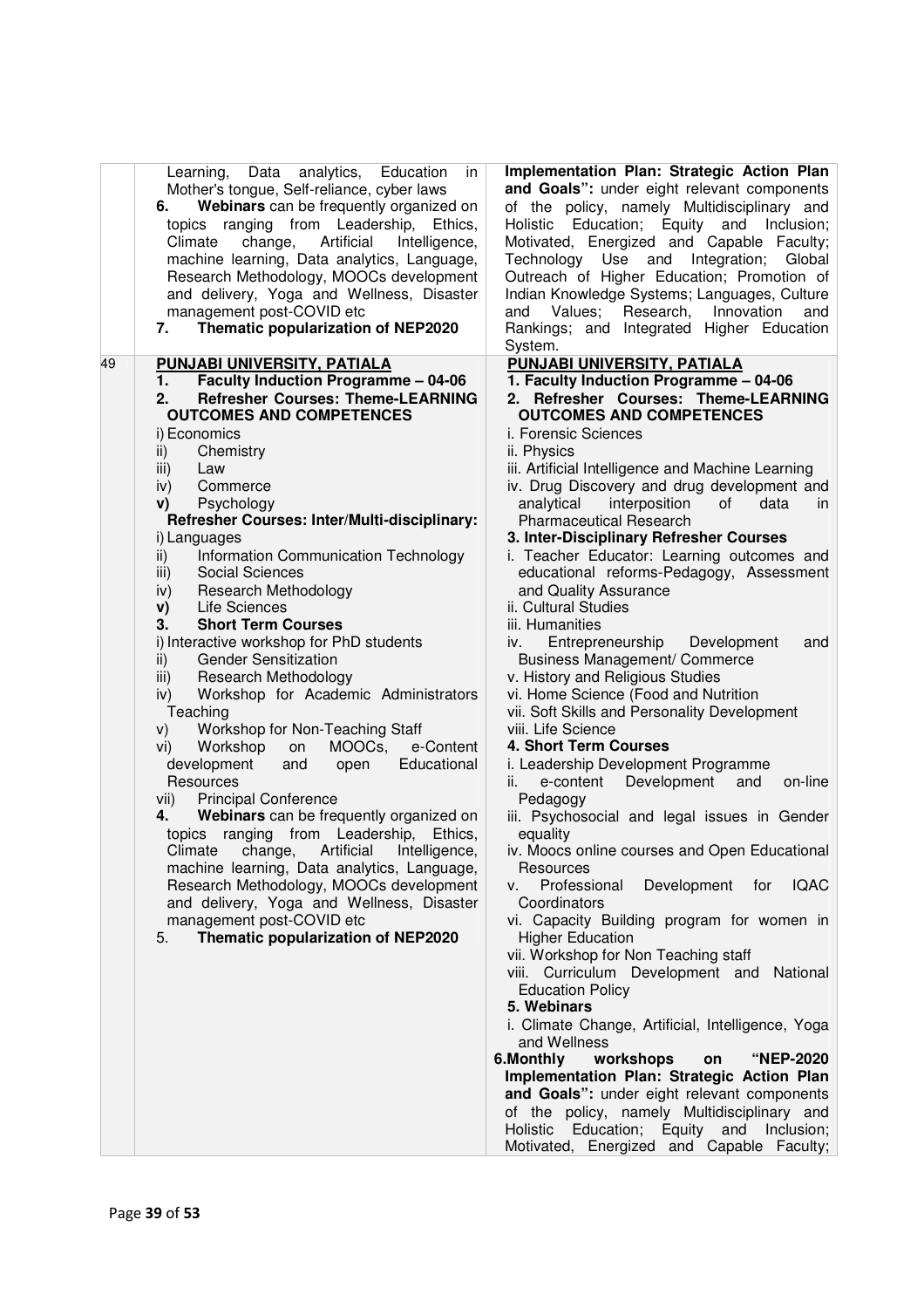|     |                                                                                                                                                                                                                                                                                                                                                                                                                                                                                                                                                                                                                                                                                                                                                                                                                                                                                                                                                                                                                                                                                                                                                                                                                                                                                                                                                                                                                                                                                                                                                                                                                                                                                                                                                                                                                                                                                  | Technology Use and<br>Integration; Global<br>Outreach of Higher Education; Promotion of<br>Indian Knowledge Systems; Languages, Culture<br>Values;<br>Research,<br>Innovation<br>and<br>and<br>Rankings; and Integrated Higher Education<br>System.                                                                                                                                                                                                                                                                                                                                                                                                                                                                                                                                                                                                                                                                                                                                                                                                                                                                                                                                                                                                                                                                                                                                                                                                                                                                                                                                                                                                                                                                                                                                                                                        |
|-----|----------------------------------------------------------------------------------------------------------------------------------------------------------------------------------------------------------------------------------------------------------------------------------------------------------------------------------------------------------------------------------------------------------------------------------------------------------------------------------------------------------------------------------------------------------------------------------------------------------------------------------------------------------------------------------------------------------------------------------------------------------------------------------------------------------------------------------------------------------------------------------------------------------------------------------------------------------------------------------------------------------------------------------------------------------------------------------------------------------------------------------------------------------------------------------------------------------------------------------------------------------------------------------------------------------------------------------------------------------------------------------------------------------------------------------------------------------------------------------------------------------------------------------------------------------------------------------------------------------------------------------------------------------------------------------------------------------------------------------------------------------------------------------------------------------------------------------------------------------------------------------|--------------------------------------------------------------------------------------------------------------------------------------------------------------------------------------------------------------------------------------------------------------------------------------------------------------------------------------------------------------------------------------------------------------------------------------------------------------------------------------------------------------------------------------------------------------------------------------------------------------------------------------------------------------------------------------------------------------------------------------------------------------------------------------------------------------------------------------------------------------------------------------------------------------------------------------------------------------------------------------------------------------------------------------------------------------------------------------------------------------------------------------------------------------------------------------------------------------------------------------------------------------------------------------------------------------------------------------------------------------------------------------------------------------------------------------------------------------------------------------------------------------------------------------------------------------------------------------------------------------------------------------------------------------------------------------------------------------------------------------------------------------------------------------------------------------------------------------------|
| 50. | JAI NARAIN VYAS UNIVERSITY, JODHPUR<br><b>Faculty Induction Programme-05</b><br>1.<br><b>Refresher Courses:</b><br>2.<br>i) IPR and Patents Programme.<br>Climate Action & Disaster Management<br>ii)<br>Quality<br>Research<br>Teaching<br>&<br>iii)<br>Methodology<br>Environmental<br>Sciences<br>Green<br>iv)<br>&<br>Technology<br>Skill<br>Development<br>Futuristic<br>&<br>V)<br>Technologies<br>E-resources & ICT in Quality Teaching &<br>Vİ)<br>Research<br>vii)<br>Sustainable Development Goals<br>BioSciences &Biotechnology<br>viii)<br>Law, Legal studies & Forensic Sciences<br>ix)<br>Commerce & Financial Management<br>X)<br>Social Sciences<br>xi)<br>Languages & Vastu Vidya<br>xii)<br><b>Short Term Courses.</b><br>3.<br>i) Cyber Laws & Cyber Security<br>ii) Cow Resource Management for Atmanirbhar<br><b>Bharat</b><br>iii) Organic<br>Farming<br>Technology<br>tor<br>Atmanirbhar Bharat<br>Medicinal<br>iv) Aromatic<br>Plants<br>Cultivation,<br>Processing & Application<br>v) MOOCs, Online & Educational Resources<br>vi) Artificial Intelligence, Machine Learning, Data<br>analytics<br>Naturopathy, yoga and wellness<br>vii)<br>viii) Law and Agriculture Reforms<br>ix) Principals & Educators Meet<br>x) Education, Alumni and Industry Meet<br>Workshop.<br>4.<br>i) Start-up & Incubation Center<br>NEP-2020 for HE,<br>ii)<br>E-content Development& Delivery<br>iii)<br>Professional Ethics & Value etc.<br>iv)<br>Fruits & Vegetables for Livelihood.<br>V)<br>Webinars can be frequently organized on<br>5.<br>ranging from Leadership,<br>Ethics,<br>topics<br>Climate<br>change,<br>Artificial<br>Intelligence,<br>machine learning, Data analytics, Language,<br>Research Methodology, MOOCs development<br>and delivery, Yoga and Wellness, Disaster<br>management post-COVID etc<br>Thematic popularization of NEP2020<br>6. | JAI NARAIN VYAS UNIVERSITY, JODHPUR<br>1. Faculty Induction Programme-04-06<br><b>Courses: Theme-LEARNING</b><br>Refresher<br>2.<br><b>OUTCOMES AND COMPETENCES</b><br>i. RC in Human Rights and Women Welfare<br><b>RC</b><br>Climate<br>Action<br>ii.<br>in<br>and<br><b>Disaster</b><br>management<br>iii. RC in Quality education and research<br>iv. RC in Environmental studies and Green<br>Technology<br>v. RC in Natural Resources and Bio-Energy for<br>sustainability<br>vi. RC in E-resources and ICT in quality education<br>and research<br>vii. RC in Sustainable development goals<br>viii. RC in Languages and NEP-2020<br>ix. RC in Law, Legal studies and Forensic<br>Sciences<br>x. RC in Commerce and Financial management<br>xi. RC in Social Science<br><b>RC</b><br>xii.<br>in<br>Bio-Sciences,<br>Biotechnology,<br>Nanobiotechnology<br>3. Short Term Courses<br>i. Cyber Laws and Cyber Security<br>ii. Cow Resource management for Atmanirbhar<br><b>Bharat</b><br>iii. Organic farming technology for Atmanirbhar<br><b>Bharat</b><br>iv. Aromatic and Medicinal Plants Cultivation,<br>Processing<br>v. MOOCs and Online Education Programme<br>vi. AL, ML, BlockChain and IoT<br>vii. Naturopathy, Yoga and Wellness<br>viii. Biofuel and Sustainability<br>ix. Neuro Linguists Programming<br>x. Food, Life and Spirituality<br>xi. Visual and Performing arts<br>xii. Human Rights, Counselling and psychology<br>xiii. Fruits and Vegetables for Livelihood<br>xiv. IPR, Innovations and Start-Up<br>xv. Amrit Mahotsav and HEIs<br>xvi. Technology identification, Incubation and<br>Transfer<br>xvii. Principals and Educators Meet<br>xviii. Education, Alumni and Industry Meet<br>4. Webinar<br>(i) Professional Ethics and values<br>(ii) NEP-2020 for HEIs<br>(iii) International Year of Millets |
|     |                                                                                                                                                                                                                                                                                                                                                                                                                                                                                                                                                                                                                                                                                                                                                                                                                                                                                                                                                                                                                                                                                                                                                                                                                                                                                                                                                                                                                                                                                                                                                                                                                                                                                                                                                                                                                                                                                  | (iv) Start-up and Incubation Centre<br>Proposals<br>Projects<br>Formulation<br>(v)<br>and                                                                                                                                                                                                                                                                                                                                                                                                                                                                                                                                                                                                                                                                                                                                                                                                                                                                                                                                                                                                                                                                                                                                                                                                                                                                                                                                                                                                                                                                                                                                                                                                                                                                                                                                                  |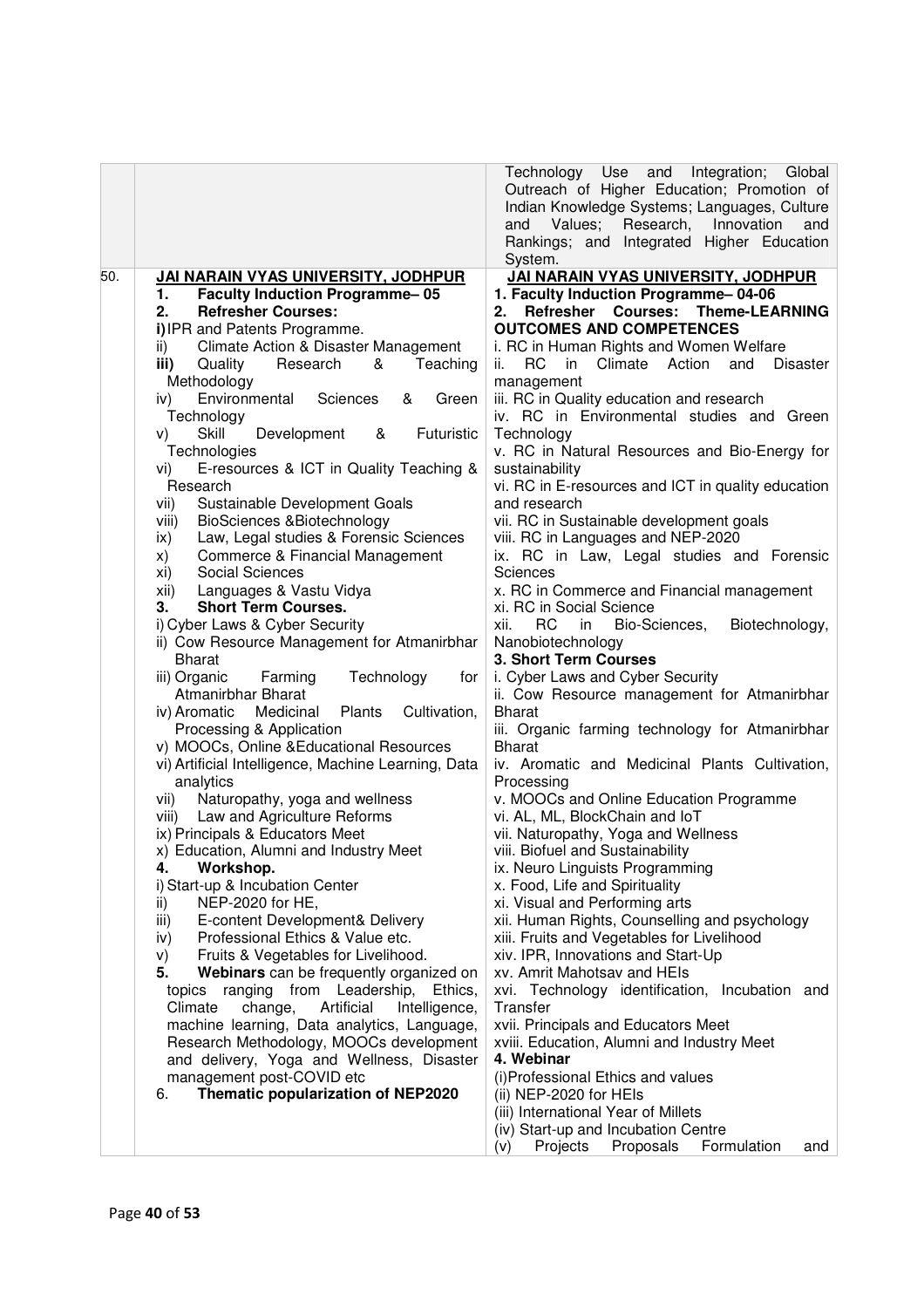|    |                                                                                      | Implementations                                                                                  |
|----|--------------------------------------------------------------------------------------|--------------------------------------------------------------------------------------------------|
|    |                                                                                      | (vi) Peace, Justice and Strong Institutions<br>(vii) Climate Change and HEIs, Etc.               |
|    |                                                                                      | 5. Monthly<br>workshops<br>"NEP-2020<br>on                                                       |
|    |                                                                                      |                                                                                                  |
|    |                                                                                      | Implementation Plan: Strategic Action Plan                                                       |
|    |                                                                                      | and Goals": under eight relevant components                                                      |
|    |                                                                                      | of the policy, namely Multidisciplinary and                                                      |
|    |                                                                                      | Holistic Education; Equity and<br>Inclusion;                                                     |
|    |                                                                                      | Motivated, Energized and Capable Faculty;                                                        |
|    |                                                                                      | Technology Use and Integration;<br>Global                                                        |
|    |                                                                                      | Outreach of Higher Education; Promotion of                                                       |
|    |                                                                                      | Indian Knowledge Systems; Languages, Culture<br>Research,<br>Innovation<br>and<br>Values;<br>and |
|    |                                                                                      | Rankings; and Integrated Higher Education                                                        |
|    |                                                                                      | System.                                                                                          |
| 51 | UNIVERSITY OF RAJASTHAN                                                              | UNIVERSITY OF RAJASTHAN                                                                          |
|    | 1. Faculty Induction Programme - 04-06.                                              | 1. Faculty Induction Programme - 04-06                                                           |
|    | 2. Refresher Courses: Theme-LEARNING                                                 | 2. Refresher Courses: Theme-LEARNING                                                             |
|    | <b>OUTCOMES AND COMPETENCES</b>                                                      | <b>OUTCOMES AND COMPETENCES</b>                                                                  |
|    | Educational Policies & Reforms: New<br>i.                                            | i. Economics, Commerce and Management                                                            |
|    | Perspectives                                                                         | ii. Law and Political Science                                                                    |
|    | Indian Economy in Post Pandemic Era<br>ii.                                           | iii. Psychology                                                                                  |
|    | Policies and Reform                                                                  | iv. Towards Linguistic Diversity                                                                 |
|    | Gender<br>Social<br>iii.<br>Media<br>and                                             | <b>B. Multidisciplinary</b>                                                                      |
|    | Transformation                                                                       | i. Research Methodology in Social Sciences                                                       |
|    | Human Rights Jurisprudence in India<br>iv.                                           | ii. Research Methodology in Basic Sciences                                                       |
|    | Indian Philosophy and Humanity<br>v.                                                 | iii. Gender Studies                                                                              |
|    | Statistical<br>Computing<br>Social<br>vi.<br>in                                      | iv. Statistical Methods in Data Analysis and                                                     |
|    | <b>Sciences</b>                                                                      | Research                                                                                         |
|    | Shifting<br>Paradigms<br>Sanskrit<br>vii.<br>in                                      | 3. Winter School                                                                                 |
|    | Teaching and Learning                                                                | i. Sustainability: Issues and Challenges (MD)                                                    |
|    | viii.<br>Linguistics Teaching in The Era of ICT                                      | 4. Workshops                                                                                     |
|    | <b>Issues and Challenges</b>                                                         | i. Mentoring and Student Counseling                                                              |
|    | 3. Winter School                                                                     | ii. Role of Teachers in Nations Building                                                         |
|    | i) State of the Environment: Emerging Issues<br>4. Workshop                          | iii. Indian Ethos and Human Values<br>iv. Scholarly Writing                                      |
|    | i) Quantitative and Quantitative Research Tools                                      | 5. Short Term Course                                                                             |
|    | E-Learning Tools<br>and Techniques for<br>ii)                                        | i. Science and Social Science Interface                                                          |
|    | <b>Effective Teaching</b>                                                            | ii. Qualitative and Quantitative Research Tools                                                  |
|    | iii) Interpersonal Skills                                                            | iii. Gender Sensitization                                                                        |
|    | iv) New Perspectives in Learning and Teaching                                        | <b>Holistic Health</b><br>iii.                                                                   |
|    | of Foreign Languages                                                                 | 6.Monthly<br>"NEP-2020<br>workshops<br>on                                                        |
|    | <b>Short Term Courses.</b><br>1.                                                     | Implementation Plan: Strategic Action Plan                                                       |
|    | i) Mentoring and Student Counseling                                                  | and Goals": under eight relevant components of                                                   |
|    | Creative<br>Writing<br>and<br>Effective<br>ii)                                       | the policy, namely Multidisciplinary and Holistic                                                |
|    | Communication                                                                        | Education; Equity and Inclusion; Motivated,                                                      |
|    | Professional Development Programme<br>iii)                                           | Energized and Capable Faculty; Technology Use                                                    |
|    | for Academic Administrators                                                          | and Integration; Global Outreach of Higher                                                       |
|    | Role of Teachers in Nations Building<br>iv)                                          | Education; Promotion of Indian Knowledge                                                         |
|    | 2.<br>Webinars can be frequently organized on                                        | Systems;<br>Languages,<br>Culture and<br>Values;                                                 |
|    | ranging from Leadership, Ethics,<br>topics                                           | Innovation<br>Research,<br>and<br>Rankings;<br>and                                               |
|    | Artificial<br>Climate<br>change,<br>Intelligence,                                    | Integrated Higher Education System.                                                              |
|    | machine learning, Data analytics, Language,                                          |                                                                                                  |
|    | Research Methodology, MOOCs development<br>and delivery, Yoga and Wellness, Disaster |                                                                                                  |
|    | management post-COVID etc                                                            |                                                                                                  |
|    | Thematic popularization of NEP2020<br>3.                                             |                                                                                                  |
|    |                                                                                      |                                                                                                  |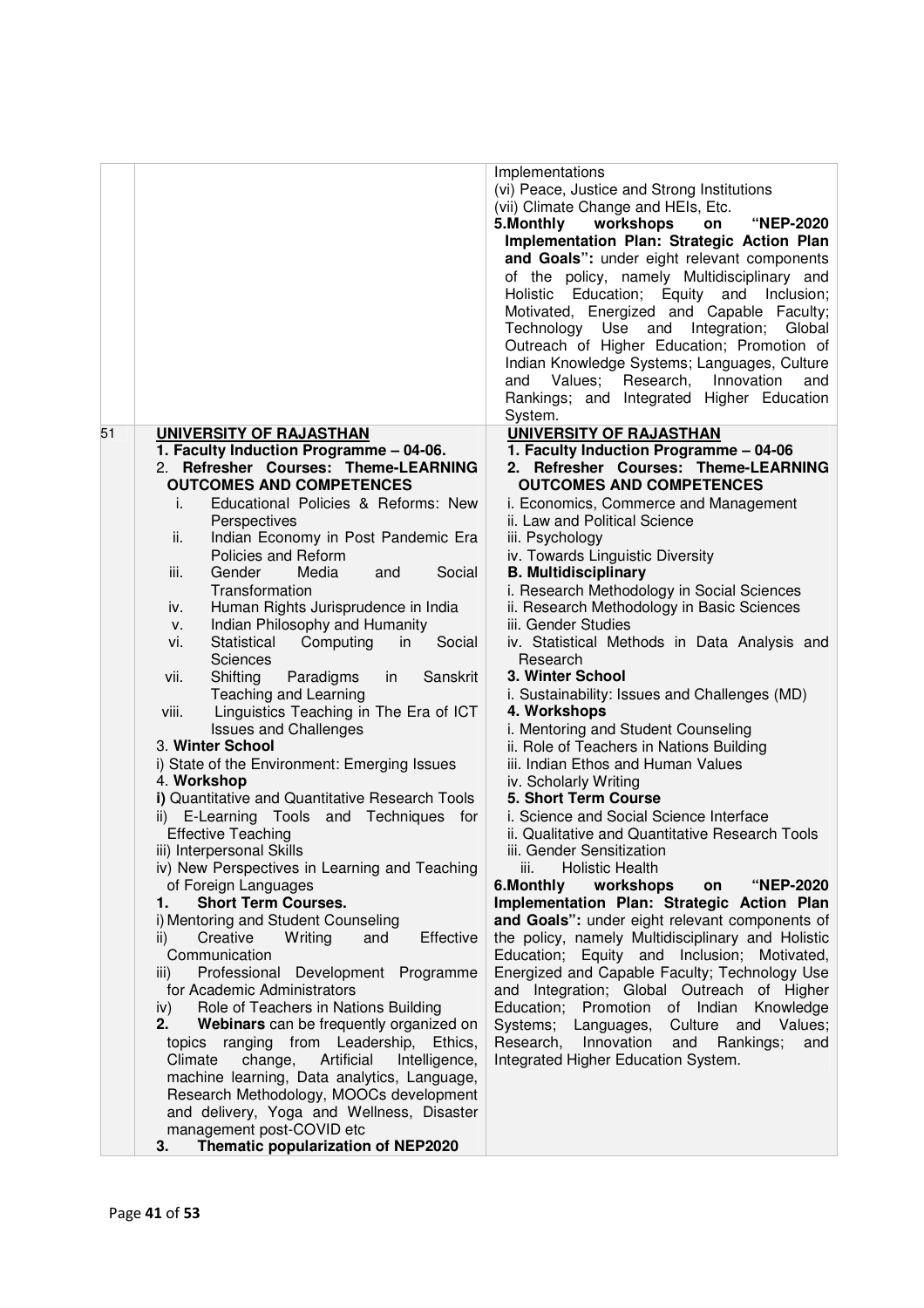| 52 | <b>DAYANAND</b><br><b>MAHARASHI</b><br><b>SARASWATI</b> | <b>DAYANAND</b><br><b>MAHARASHI</b><br><b>SARASWATI</b> |
|----|---------------------------------------------------------|---------------------------------------------------------|
|    | <b>UNIVERSITY</b>                                       | <b>UNIVERSITY</b>                                       |
|    | <b>Faculty Induction Programme -04-06</b><br>1.         | 1. Faculty Induction Programme 04-06                    |
|    | <b>Refresher Courses: Theme-LEARNING</b><br>2.          | i. Guru Dakshta Programs                                |
|    | <b>OUTCOMES AND COMPETENCES</b>                         | ii. Orientation Courses                                 |
|    | Life<br>Sciences and<br>Environmental<br>İ.             | 2. Refresher Courses: Theme-LEARNING                    |
|    | Sciences on "The Biology of the                         | <b>OUTCOMES AND COMPETENCES</b>                         |
|    | <b>Extremes</b>                                         | i. Life Science and Environmental Sciences              |
|    | ii.<br>Economics,<br>Commerce<br>and                    | ii. Social Science                                      |
|    | "Financial                                              | 3. Short Term Courses                                   |
|    | Management<br>on                                        |                                                         |
|    | Ecosystems of India                                     | i.Life Science and Environmental Sciences               |
|    | All disciplines "Higher Education: The<br>iii.          | ii.All Disciplines                                      |
|    | New Road Map & Andragogy"                               | iii.Social Sciences scholars                            |
|    | <b>Short Term Courses/Workshop</b><br>З.                | iv.Science scholars                                     |
|    | i) Academic Administration                              | v.Principals meet                                       |
|    | MOOCs, E-Content Development and<br>ii)                 | vi.Webinars                                             |
|    | Open Resources                                          | 4. Monthly<br>workshops<br><b>"NEP-2020</b><br>on       |
|    | Skill for Biotech enterprises<br>iii)                   | Implementation Plan: Strategic Action Plan              |
|    | Stress Management in Professional<br>iv)                | and Goals": under eight relevant components             |
|    | space                                                   | of the policy, namely Multidisciplinary and             |
|    | Workshop on Research Methodology for<br>V)              | Education; Equity and<br>Holistic<br>Inclusion;         |
|    | Social Science Scholars                                 | Motivated, Energized and Capable Faculty;               |
|    | vi) Workshop on Research Methodology for                | Technology Use and Integration;<br>Global               |
|    | Science Scholars                                        | Outreach of Higher Education; Promotion of              |
|    | vii) Principal Meet.                                    | Indian Knowledge Systems; Languages, Culture            |
|    | viii) Webinar on the topic such as climate              | Research,<br>Values;<br>Innovation<br>and<br>and        |
|    | change, disaster management of new and                  | Rankings; and Integrated Higher Education               |
|    | emergent diseases, yoga & Wellness,                     | System.                                                 |
|    | Leadership                                              |                                                         |
|    | Webinars can be frequently organized on<br>4.           |                                                         |
|    | topics ranging from Leadership, Ethics,                 |                                                         |
|    | change, Artificial<br>Climate<br>Intelligence,          |                                                         |
|    | machine learning, Data analytics, Language,             |                                                         |
|    | Research Methodology, MOOCs development                 |                                                         |
|    | and delivery, Yoga and Wellness, Disaster               |                                                         |
|    | management post-COVID etc                               |                                                         |
|    | Thematic popularization of NEP2020<br>5.                |                                                         |
| 53 | <b>BHARATHIAR UNIVERSITY</b>                            | <b>BHARATHIAR UNIVERSITY</b>                            |
|    | Faculty Induction Programme - 04-06.<br>1.              | 1. Faculty Induction Programme-04-06                    |
|    | <b>Refresher Courses: Theme-LEARNING</b><br>2.          | 2. Refresher Courses: Theme-LEARNING                    |
|    | <b>OUTCOMES AND COMPETENCES</b>                         | <b>OUTCOMES AND COMPETENCES</b>                         |
|    | i) Commerce& Management                                 | i. RC in Environmental Studies (MD)                     |
|    | Environmental Studies (Multidisciplinary)<br>ii)        | ii. RC in Mathematics & Statistics                      |
|    | Mathematics & Statistics.<br>iii)                       | iii. RC in Tamil                                        |
|    | Tamil Literature.<br>iv)                                | iv. RC in English                                       |
|    | Life Sciences<br>V)                                     | v. RC in Zoology                                        |
|    | English<br>vi)                                          | vi. RC in Botany                                        |
|    | Economics & Econometrics                                | vii. RC in Commerce & Management                        |
|    | vii)                                                    | 3. Refresher Courses Inter/Multi-disciplinary           |
|    | viii)<br>Human rights                                   |                                                         |
|    | <b>Biological Sciences</b><br>ix)                       | i. RC in Life Sciences (ID)                             |
|    | <b>Computer Sciences</b><br>X)                          | ii. RC in Biological Sciences (ID)                      |
|    | Chemistry<br>xi)                                        | iii. (Biotechnology, Bio-informatics,                   |
|    | <b>Education and Educational Technology</b><br>xii)     | Biochemistry, Ecology, Genetics, Molecular              |
|    | Physics & Nanotechnology<br>xiii)                       | iv.Biology) (ID)                                        |
|    | Social Sciences<br>xiv)                                 | v. RC in Computer Sciences (ID)                         |
|    | <b>Library Sciences</b><br>XV)                          | (Computer Application, Information Technology           |
|    | <b>Physical Education</b><br>xvi)                       | (ID)                                                    |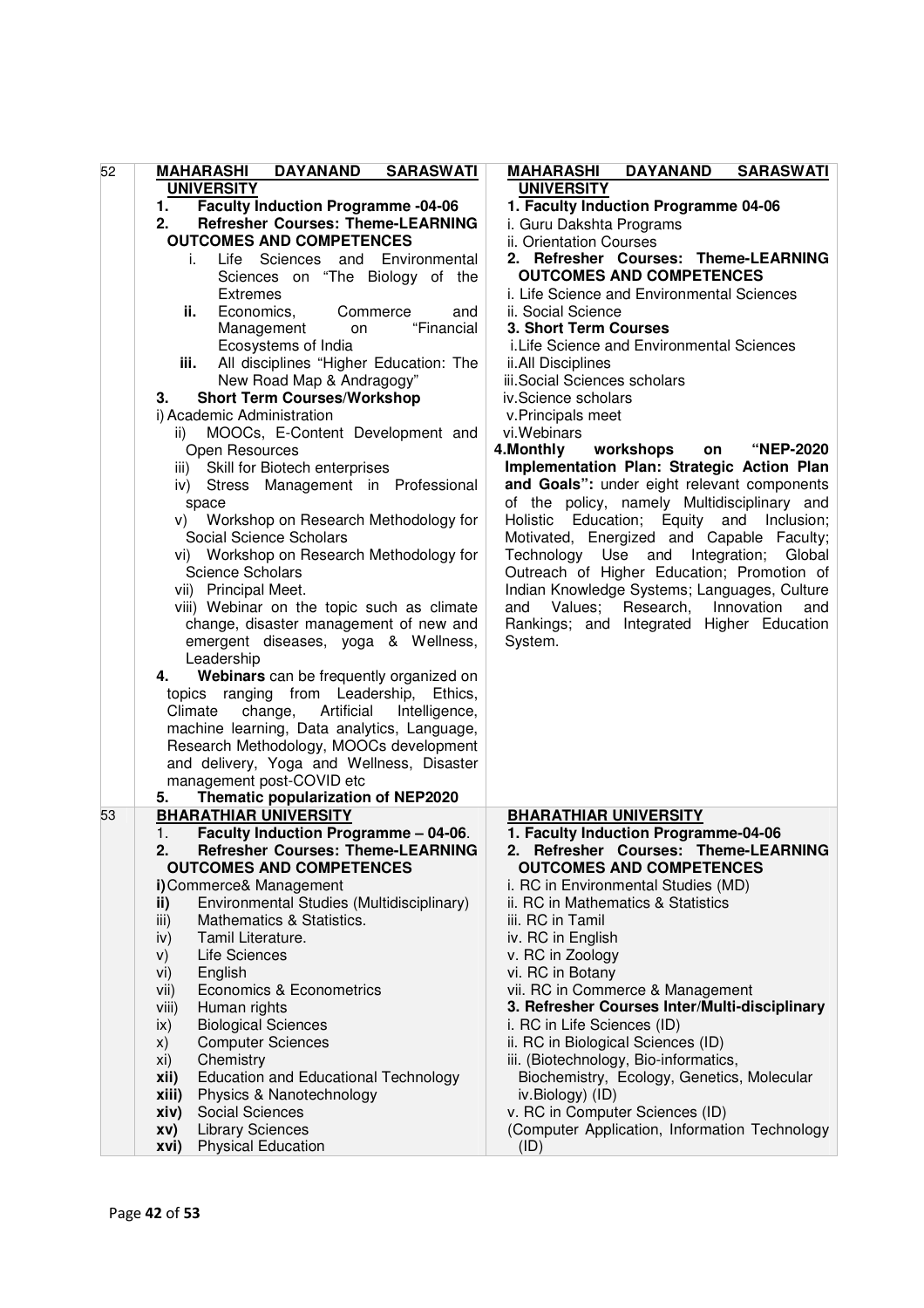|    | xvii) Research Methodology                                                                   | vi. RC in Chemistry                                                                        |
|----|----------------------------------------------------------------------------------------------|--------------------------------------------------------------------------------------------|
|    | <b>INTERACTIONAL PROGRAMME</b><br>3.                                                         | vii. RC in Education                                                                       |
|    | i) For PhD Scholars (Sciences)                                                               | viii. RC in Physics                                                                        |
|    | For PhD Scholars (Social Sciences)<br>ii)                                                    | ix. RC in History                                                                          |
|    | <b>Short Term Courses.</b><br>4.                                                             | x. RC in Social Sciences (MD)                                                              |
|    | i) "Research Methodology" (Social Sciences).                                                 | 3. Interaction Programme                                                                   |
|    | <b>Gender Sensitization</b><br>ii)                                                           | i. Interaction Programme for PhD Research                                                  |
|    | <b>Teacher Educator</b><br>iii)                                                              | Scholars (Social Science)                                                                  |
|    | New Education Policy-2019<br>iv)                                                             | 4. Short Term Courses                                                                      |
|    | <b>Augmented Reality</b><br>V)                                                               | i. STC on Research Methodology (Social                                                     |
|    | Workshops.<br>5.                                                                             | Science)                                                                                   |
|    | i) Administrative Staff Members                                                              | ii. STC on Environmental Education                                                         |
|    | <b>Principal Meet</b><br>ii)                                                                 | iii. STC on Virtual Reality                                                                |
|    | Webinars can be frequently organized on<br>6.                                                | iv. STC on Development of Multimedia Package                                               |
|    | topics ranging from Leadership, Ethics,                                                      | 5. Workshops                                                                               |
|    | Artificial<br>Intelligence,<br>Climate<br>change,                                            | i. Principal Meet - 01 day                                                                 |
|    | machine learning, Data analytics, Language,                                                  | ii. Administrative Staff Members- 03 days                                                  |
|    | Research Methodology, MOOCs development                                                      | workshops<br>"NEP-2020<br>6.Monthly<br>on                                                  |
|    | and delivery, Yoga and Wellness, Disaster                                                    | Implementation Plan: Strategic Action Plan                                                 |
|    | management post-COVID etc                                                                    | and Goals": under eight relevant components                                                |
|    | Thematic popularization of NEP2020<br>7.                                                     | of the policy, namely Multidisciplinary and                                                |
|    |                                                                                              | Holistic Education; Equity and Inclusion;                                                  |
|    |                                                                                              | Motivated, Energized and Capable Faculty;                                                  |
|    |                                                                                              | Technology Use and Integration;<br>Global                                                  |
|    |                                                                                              | Outreach of Higher Education; Promotion of<br>Indian Knowledge Systems; Languages, Culture |
|    |                                                                                              | Values; Research,<br>Innovation                                                            |
|    |                                                                                              | and<br>and<br>Rankings; and Integrated Higher Education                                    |
|    |                                                                                              |                                                                                            |
|    |                                                                                              |                                                                                            |
|    |                                                                                              | System.                                                                                    |
| 54 | <b>BHARATHIDASAN UNIVERSITY</b>                                                              | <b>BHARATHIDASAN UNIVERSITY</b>                                                            |
|    | Faculty Induction Programme - 04-06.<br>1.<br><b>Refresher Courses: Theme-LEARNING</b><br>2. | 1. Faculty Induction Programme - 04-06<br>2. Refresher Courses: Theme-LEARNING             |
|    | <b>OUTCOMES AND COMPETENCES</b>                                                              | <b>OUTCOMES AND COMPETENCES</b>                                                            |
|    | i) English Language & Literature                                                             | i. Tamil Language and Literature                                                           |
|    | <b>Physical Education &amp; Sports Sciences</b><br>ii)                                       | ii. English Language and Literature                                                        |
|    | <b>Library &amp; Information Sciences</b><br>iii)                                            | iii. Commerce and Business Studies                                                         |
|    | <b>Computer Science &amp; Applications</b><br>iv)                                            | iv. Biochemistry and Biotechnology                                                         |
|    | Inter/Multi-disciplinary:                                                                    | 3. Inter-Disciplinary Refresher Courses                                                    |
|    | i) Social Sciences                                                                           | i. Biological Science                                                                      |
|    | ii) Life Science                                                                             | (Botany, Zoology, Microbiology etc.,                                                       |
|    | <b>History &amp; Cultural Studies</b><br>iii)                                                | Material Science (Physics, Chemistry,                                                      |
|    | <b>Gender Studies</b><br>iv)                                                                 | Nanoscience etc.,)                                                                         |
|    | Environment & Sustainable Development<br>V)                                                  | iii. Fine Arts (Music, Dance, Painting, Sculpture                                          |
|    | Education<br>Reforms<br>&<br>Innovative<br>VI)                                               | etc.,                                                                                      |
|    | Pedagogies                                                                                   | 4. Multidisciplinary Refresher Courses                                                     |
|    | 3.<br><b>Short Term Courses</b>                                                              | i. Online Education                                                                        |
|    | i) MOOCs, Open Educational Resources                                                         | ii. Reforms and Innovations in Higher Education                                            |
|    | E-Learning & E-content Development<br>ii)                                                    | iii. Inclusive Education                                                                   |
|    | <b>Research &amp; Publication Ethics</b><br>iii)                                             | <b>5. Short Term Courses</b>                                                               |
|    | Entrepreneurship & Skill Development<br>iv)                                                  | i. E-Content Development                                                                   |
|    | Outcome-Based Education & Learning<br>V)                                                     | ii. Employability and Soft Skills Development                                              |
|    | Outcome- Based Curriculum Framework                                                          | iii. Academic, Research and Publication Ethics                                             |
|    | Leadership Development Programme for<br>vi)                                                  | iv. Outcome-Based Education                                                                |
|    | Middle-Level Teachers                                                                        | v. Quality Assurance and Enhancement in                                                    |
|    | Leadership Development Programme for<br>vii)                                                 | <b>Higher Education</b>                                                                    |
|    | Senior Level Teachers<br>Interaction<br>Programme<br>PhD.<br>viii)<br>for                    | 6. Short Term Interaction and Professional<br><b>Development Programme</b>                 |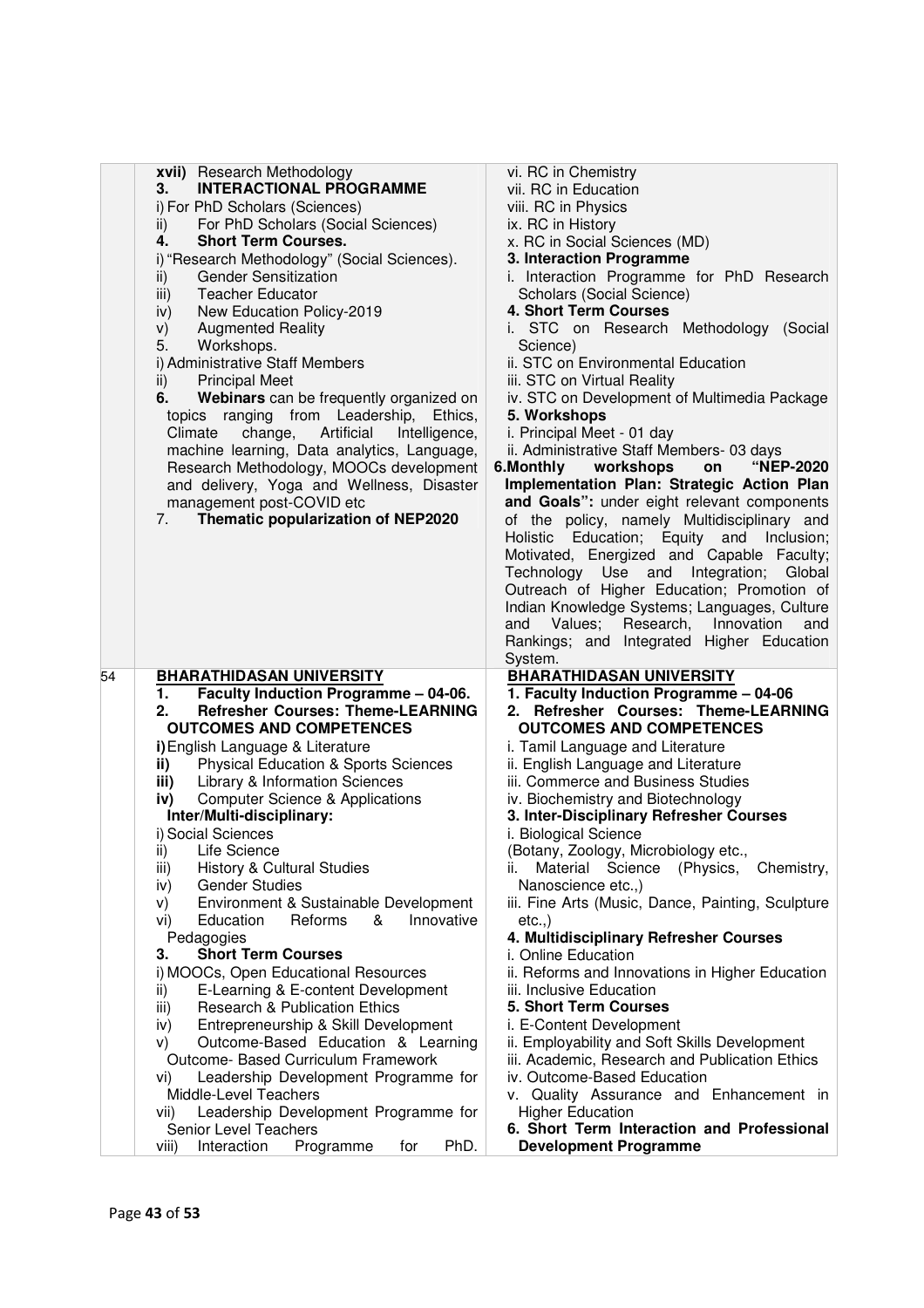|    | <b>Research Scholars</b>                                                                       | i. Interaction Programme for Research Scholars                                              |
|----|------------------------------------------------------------------------------------------------|---------------------------------------------------------------------------------------------|
|    | Webinars can be frequently organized on<br>4.<br>ranging from Leadership,<br>Ethics,<br>topics | - 01 Week<br>ii. Interaction Programme for Principals - 01                                  |
|    | Climate<br>change,<br>Artificial<br>Intelligence,                                              | Day                                                                                         |
|    | machine learning, Data analytics, Language,                                                    | iii Professional Development Programme for                                                  |
|    | Research Methodology, MOOCs development                                                        | Administrative Staff - 03 Days                                                              |
|    | and delivery, Yoga and Wellness, Disaster                                                      | 7. Monthly<br>workshops<br><b>"NEP-2020</b><br>on                                           |
|    | management post-COVID etc                                                                      | Implementation Plan: Strategic Action Plan                                                  |
|    | Thematic popularization of NEP2020<br>5.                                                       | and Goals": under eight relevant components of                                              |
|    |                                                                                                | the policy, namely Multidisciplinary and Holistic                                           |
|    |                                                                                                | Education; Equity and Inclusion; Motivated,                                                 |
|    |                                                                                                | Energized and Capable Faculty; Technology Use<br>and Integration; Global Outreach of Higher |
|    |                                                                                                | Education; Promotion of Indian Knowledge                                                    |
|    |                                                                                                | Values;<br>Systems; Languages,<br>Culture and                                               |
|    |                                                                                                | Research, Innovation<br>Rankings;<br>and<br>and                                             |
|    |                                                                                                | Integrated Higher Education System.                                                         |
| 55 | <b>UNIVERSITY OF MADRAS</b>                                                                    | <b>UNIVERSITY OF MADRAS</b>                                                                 |
|    | <b>Faculty Induction Programme - 04-06</b><br>1.                                               | 1. Faculty Induction Programme - 04-06                                                      |
|    | <b>Refresher Courses: Theme-LEARNING</b><br>2.                                                 | 2. Refresher Courses: Theme-LEARNING<br><b>OUTCOMES AND COMPETENCES</b>                     |
|    | <b>OUTCOMES AND COMPETENCES</b><br>i) Tamil Language & Literature                              | i. Tamil Language and Literature                                                            |
|    | English Language & Literature<br>ii)                                                           | ii. English Language and Literature                                                         |
|    | Economics<br>iii)                                                                              | iii. Economics                                                                              |
|    | History<br>iv)                                                                                 | iv. History                                                                                 |
|    | Commerce and Management<br>V)                                                                  | v. Commerce and Management                                                                  |
|    | <b>Mathematics and Statistics</b><br>vi)                                                       | vi. Mathematics                                                                             |
|    | Physics<br>vii)                                                                                | vii. Physics                                                                                |
|    | Chemistry<br>viii)<br>Botany<br>ix)                                                            | viii. Chemistry<br>ix. Botany                                                               |
|    | Zoology<br>X)                                                                                  | x. Zoology                                                                                  |
|    | Physical Education and yoga batch<br>xi)                                                       | xi. Social Sciences                                                                         |
|    | Inter/Multi-disciplinary                                                                       | 3.Interdisciplinary/Multidisciplinary                                                       |
|    | i) Research Methodology in Social Science                                                      | <b>Refresher Courses</b>                                                                    |
|    | Fine and Performing Arts<br>ii)                                                                | i. Research Methodology                                                                     |
|    | Computer<br>Information<br>Science<br>and<br>iii)                                              | ii. Human Rights                                                                            |
|    | Technology<br>Nanoscience<br>iv)                                                               | iii. Education and Techno-Pedagogy<br>iv. NanoScience                                       |
|    | <b>Environmental Sciences</b><br>V)                                                            | v. Biomedical Sciences                                                                      |
|    | Stakeholder<br>vi)<br>Gender Sensitization A                                                   | vi. Computer Science and Information                                                        |
|    | Perspective                                                                                    | Technology                                                                                  |
|    | The recent trend in Geosciences<br>vii)                                                        | vii. Environmental Sciences                                                                 |
|    | <b>Short Term Courses</b><br>3.                                                                | viii. Sanskrit                                                                              |
|    | i) MOOCs, E-content development and Open                                                       | 4. Short term courses/Workshops/Training                                                    |
|    | <b>Educational Sources</b><br>Disaster Management & Climate change<br>ii)                      | <b>Programmes:</b><br>i. Workshop<br>MOOCs,<br>on<br>e-content                              |
|    | Leadership Program<br>for<br>Academic<br>iii)                                                  | development and Open Educational Sources                                                    |
|    | Administration (Head of Departments &                                                          | $(01$ week)                                                                                 |
|    | Principals)                                                                                    | ii. Entrepreneurship and Innovation (01 week)                                               |
|    | Scientific Writing & Research Ethics<br>iv)                                                    | iii. Leadership Development Programmes for                                                  |
|    | Webinars can be frequently organized on<br>4.                                                  | Middle-Level Teachers (01 week)                                                             |
|    | topics ranging from Leadership,<br>Ethics,                                                     | iv. Scientific Writing and Research Ethics (01                                              |
|    | change, Artificial<br>Intelligence,<br>Climate                                                 | week)                                                                                       |
|    | machine learning, Data analytics, Language,<br>Research Methodology, MOOCs development         | iv.<br>Outcome-based Education<br>and<br>Curriculum<br>Development<br>(01)                  |
|    | and delivery, Yoga and Wellness, Disaster                                                      | week)                                                                                       |
|    | management post-COVID etc                                                                      | workshops<br>5. Monthly<br><b>"NEP-2020</b><br>on                                           |
|    |                                                                                                |                                                                                             |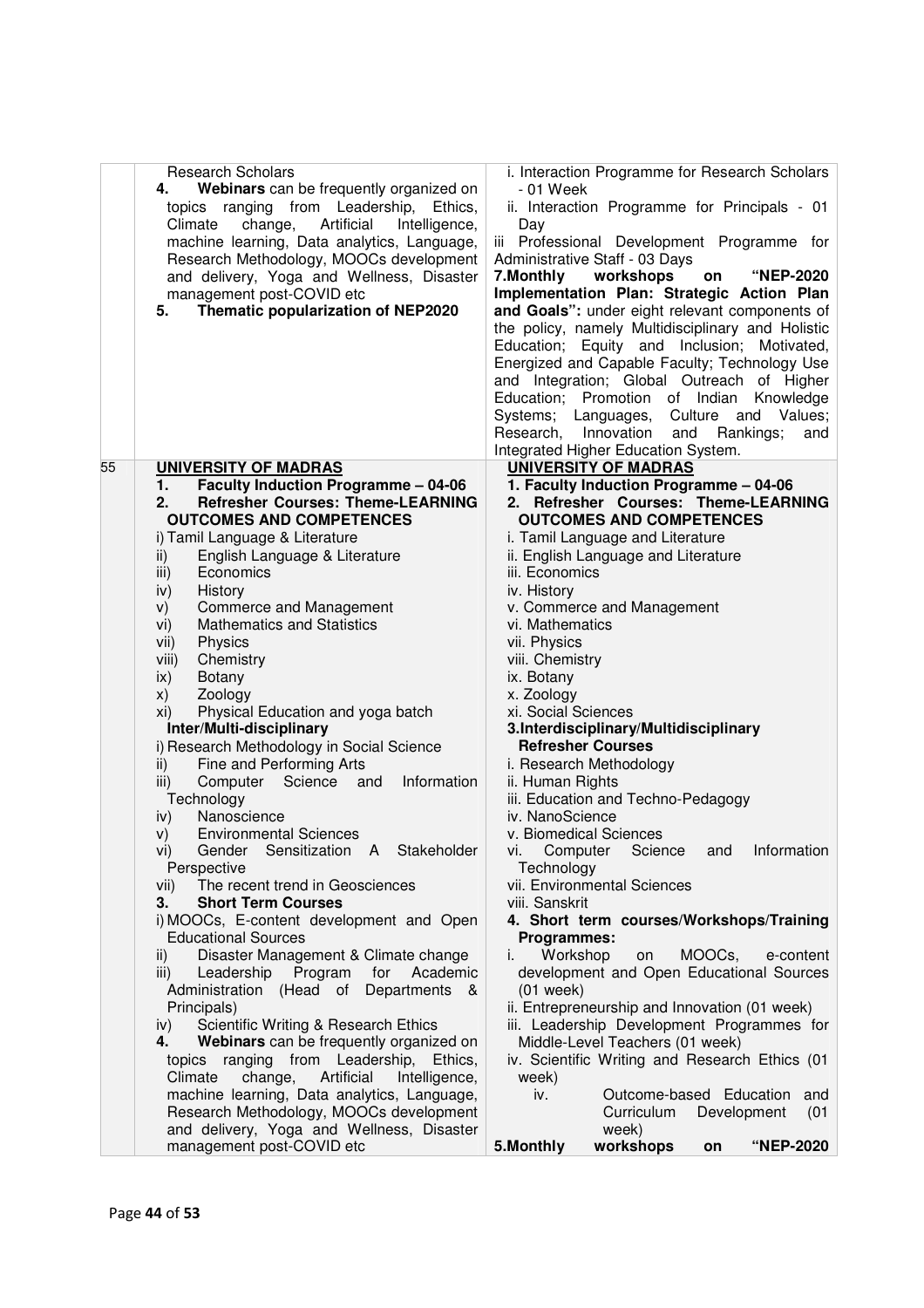|    | 5.<br>Thematic popularization of NEP2020                                      | Implementation Plan: Strategic Action Plan<br>and Goals": under eight relevant components of<br>the policy, namely Multidisciplinary and Holistic<br>Education; Equity and Inclusion; Motivated,<br>Energized and Capable Faculty; Technology Use<br>and Integration; Global Outreach of Higher<br>Education; Promotion of Indian<br>Knowledge<br>Systems; Languages,<br>Culture and Values;<br>Research,<br>Innovation<br>and<br>Rankings;<br>and<br>Integrated Higher Education System. |
|----|-------------------------------------------------------------------------------|-------------------------------------------------------------------------------------------------------------------------------------------------------------------------------------------------------------------------------------------------------------------------------------------------------------------------------------------------------------------------------------------------------------------------------------------------------------------------------------------|
| 56 | <b>MADURAI KAMARAJ UNIVERSITY</b>                                             | <b>MADURAI KAMARAJ UNIVERSITY</b>                                                                                                                                                                                                                                                                                                                                                                                                                                                         |
|    | 1. Faculty Induction Programme - 04-06                                        | 1. Faculty Induction Programme - 04-06                                                                                                                                                                                                                                                                                                                                                                                                                                                    |
|    | 2. Refresher Courses: Theme-LEARNING                                          | 2. Refresher Courses: Theme-LEARNING                                                                                                                                                                                                                                                                                                                                                                                                                                                      |
|    | <b>OUTCOMES AND COMPETENCES</b>                                               | <b>OUTCOMES AND COMPETENCES</b>                                                                                                                                                                                                                                                                                                                                                                                                                                                           |
|    | i) Tamil                                                                      | i. English                                                                                                                                                                                                                                                                                                                                                                                                                                                                                |
|    | ii) English                                                                   | ii. Economics                                                                                                                                                                                                                                                                                                                                                                                                                                                                             |
|    | Economics<br>iii)                                                             | iii. History                                                                                                                                                                                                                                                                                                                                                                                                                                                                              |
|    | History<br>iv)<br>Commerce<br>V)                                              | iv. Commerce/Management<br>v. mathematics                                                                                                                                                                                                                                                                                                                                                                                                                                                 |
|    | <b>Mathematics</b><br>vi)                                                     | vi. Physics                                                                                                                                                                                                                                                                                                                                                                                                                                                                               |
|    | Physics<br>vii)                                                               | vii. Chemistry                                                                                                                                                                                                                                                                                                                                                                                                                                                                            |
|    | Chemistry<br>viii)                                                            | viii. Botany                                                                                                                                                                                                                                                                                                                                                                                                                                                                              |
|    | Life Sciences<br>ix)                                                          | ix. Zoology                                                                                                                                                                                                                                                                                                                                                                                                                                                                               |
|    | <b>Computer Science</b><br>X)                                                 | x. Computer Science                                                                                                                                                                                                                                                                                                                                                                                                                                                                       |
|    | Inter/Multi-disciplinary:                                                     | xi.Tamil                                                                                                                                                                                                                                                                                                                                                                                                                                                                                  |
|    | i) Social Sciences                                                            | 3. Multi-Disciplinary Refresher Courses                                                                                                                                                                                                                                                                                                                                                                                                                                                   |
|    | <b>Environmental Studies</b><br>ii)                                           | i. Environmental Studies                                                                                                                                                                                                                                                                                                                                                                                                                                                                  |
|    | ICT in Education Gender Studies<br>iii)                                       | ii. ICT in Education                                                                                                                                                                                                                                                                                                                                                                                                                                                                      |
|    | Disaster Management<br>iv)                                                    | iii. Gender Studies                                                                                                                                                                                                                                                                                                                                                                                                                                                                       |
|    | 3.<br><b>Short Term Courses</b>                                               | iv. Digital Pedagogies                                                                                                                                                                                                                                                                                                                                                                                                                                                                    |
|    | i) MOOC                                                                       | 4. Inter-Disciplinary Refresher Courses                                                                                                                                                                                                                                                                                                                                                                                                                                                   |
|    | Academic<br>Senior<br>Administration<br>for<br>ii)                            | i. Business Studies                                                                                                                                                                                                                                                                                                                                                                                                                                                                       |
|    | <b>Administration HOD</b>                                                     | ii. Life Sciences<br>iii. Social Sciences                                                                                                                                                                                                                                                                                                                                                                                                                                                 |
|    | Stress Management & Yoga for Teachers<br>iii)<br><b>Principal Meet</b><br>iv) | 5. Short Term Courses                                                                                                                                                                                                                                                                                                                                                                                                                                                                     |
|    | Webinars can be frequently organized on<br>4.                                 | i. MOOC                                                                                                                                                                                                                                                                                                                                                                                                                                                                                   |
|    | topics ranging from Leadership, Ethics,                                       | ii. E-Learning and E-Content Development                                                                                                                                                                                                                                                                                                                                                                                                                                                  |
|    | Climate<br>change,<br>Artificial<br>Intelligence,                             | iii. Research Methodology                                                                                                                                                                                                                                                                                                                                                                                                                                                                 |
|    | machine learning, Data analytics, Language,                                   | <b>Statistics</b><br>Research<br>iv.<br>in research<br>(For                                                                                                                                                                                                                                                                                                                                                                                                                               |
|    | Research Methodology, MOOCs development                                       | Scholars)                                                                                                                                                                                                                                                                                                                                                                                                                                                                                 |
|    | and delivery, Yoga and Wellness, Disaster                                     | v.Principal Meet                                                                                                                                                                                                                                                                                                                                                                                                                                                                          |
|    | management post-COVID etc                                                     | 6.Monthly<br>workshops<br><b>"NEP-2020</b><br>on                                                                                                                                                                                                                                                                                                                                                                                                                                          |
|    | Thematic popularization of NEP2020<br>5.                                      | Implementation Plan: Strategic Action Plan                                                                                                                                                                                                                                                                                                                                                                                                                                                |
|    |                                                                               | and Goals": under eight relevant components of                                                                                                                                                                                                                                                                                                                                                                                                                                            |
|    |                                                                               | the policy, namely Multidisciplinary and Holistic                                                                                                                                                                                                                                                                                                                                                                                                                                         |
|    |                                                                               | Education; Equity and Inclusion; Motivated,                                                                                                                                                                                                                                                                                                                                                                                                                                               |
|    |                                                                               | Energized and Capable Faculty; Technology Use                                                                                                                                                                                                                                                                                                                                                                                                                                             |
|    |                                                                               | and Integration; Global Outreach of Higher                                                                                                                                                                                                                                                                                                                                                                                                                                                |
|    |                                                                               | Education; Promotion of Indian Knowledge<br>Culture and Values;                                                                                                                                                                                                                                                                                                                                                                                                                           |
|    |                                                                               | Systems; Languages,<br>Innovation<br>Research,<br>and Rankings;<br>and                                                                                                                                                                                                                                                                                                                                                                                                                    |
|    |                                                                               | Integrated Higher Education System.                                                                                                                                                                                                                                                                                                                                                                                                                                                       |
| 57 | <b>ALIGARH MUSLIM UNIVERSITY</b>                                              | <b>ALIGARH MUSLIM UNIVERSITY</b>                                                                                                                                                                                                                                                                                                                                                                                                                                                          |
|    | 1. Faculty Induction Programme - 04-06.                                       | 1. Faculty Induction Programme - 04-06                                                                                                                                                                                                                                                                                                                                                                                                                                                    |
|    | 2. Refresher Courses: Theme-LEARNING                                          | 2. Refresher Courses: Theme-LEARNING                                                                                                                                                                                                                                                                                                                                                                                                                                                      |
|    | <b>OUTCOMES AND COMPETENCIES.</b>                                             | <b>OUTCOMES AND COMPETENCES</b>                                                                                                                                                                                                                                                                                                                                                                                                                                                           |
|    | Human Rights.<br>i.                                                           | i. Human Rights (Open to all)                                                                                                                                                                                                                                                                                                                                                                                                                                                             |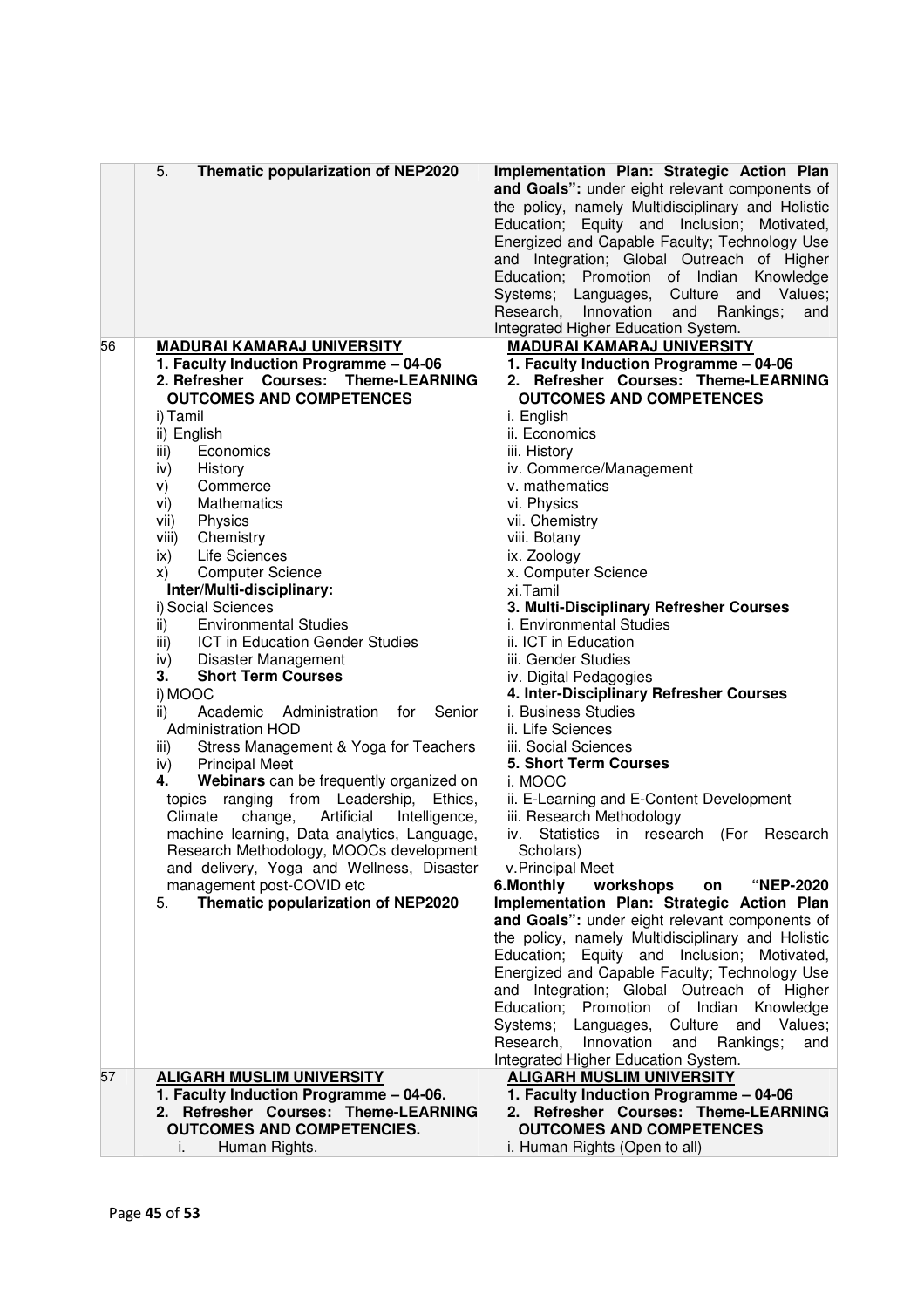|    | ii.<br><b>Environmental Studies</b>                                                    | <b>Studies</b><br>ii.<br><b>Business</b>                             |
|----|----------------------------------------------------------------------------------------|----------------------------------------------------------------------|
|    | iii.<br><b>Teacher Education</b>                                                       | (Commerce/Economics/Management)                                      |
|    | Oriental Studies.<br>iv.                                                               | iii. Environmental Studies                                           |
|    | English<br>ν.                                                                          | iv. Hindi                                                            |
|    | Hindi<br>vi.                                                                           | v. Oriental Studies                                                  |
|    | 3.<br><b>Short Term Courses.</b>                                                       | vi. Teacher Education (Open to all)                                  |
|    | Value-Based Education.<br>İ.                                                           | 3. Online Interaction Programme                                      |
|    | ii.<br>Research<br>Methodology<br>Social<br>in                                         | i. CAS Department of Arabic, AMU                                     |
|    | <b>Sciences</b>                                                                        | ii. CAS Department of Histroy, AMU                                   |
|    | Soft Skills and Presentation Skills<br>iii.                                            | iii. CAS Department of Urdu, AMU                                     |
|    | <b>Gender Sensitization</b><br>iv.                                                     | 4. Online short term courses                                         |
|    | Academic Leadership<br>v.                                                              | i. Academic Writing                                                  |
|    | How to Develop e-content for Online<br>vi.                                             | ii. Research Methodology in Social Sciences                          |
|    | Teaching                                                                               | iii. Quality in Research                                             |
|    | Health and Hygiene<br>vii.                                                             | iv. Health and Hygiene                                               |
|    | Programme<br>1.<br>Interaction<br>the<br>for                                           | v. Gender sensitization                                              |
|    | <b>Research Scholars of CAS Departments of</b>                                         | vi. E-content development                                            |
|    | <b>AMU 03</b>                                                                          | Value-based education<br>viii.                                       |
|    | 2.<br>Webinars can be frequently organized on                                          | 5.Monthly workshops<br>"NEP-2020<br>on                               |
|    | topics ranging from Leadership, Ethics,                                                | Implementation Plan: Strategic Action Plan                           |
|    | Artificial<br>Climate<br>change,<br>Intelligence,                                      | and Goals": under eight relevant components of                       |
|    | machine learning, Data analytics, Language,                                            | the policy, namely Multidisciplinary and Holistic                    |
|    | Research Methodology, MOOCs development                                                | Education; Equity and Inclusion; Motivated,                          |
|    | and delivery, Yoga and Wellness, Disaster                                              | Energized and Capable Faculty; Technology Use                        |
|    | management post-COVID etc                                                              | and Integration; Global Outreach of Higher                           |
|    | 3.<br>Thematic popularization of NEP2020                                               | Education; Promotion of Indian<br>Knowledge                          |
|    |                                                                                        | Culture and<br>Systems; Languages,<br>Values;                        |
|    |                                                                                        | Rankings;<br>Research,<br>Innovation<br>and<br>and                   |
|    |                                                                                        |                                                                      |
|    |                                                                                        |                                                                      |
| 58 | UNIVERSITY OF ALLAHABAD                                                                | Integrated Higher Education System.<br>UNIVERSITY OF ALLAHABAD       |
|    | 1. Faculty Induction Programme - 04-06                                                 | 1. Faculty Induction Programme - 04-06                               |
|    | 2. Refresher Courses: Theme-LEARNING                                                   | 2. Refresher Courses: Theme-LEARNING                                 |
|    | <b>OUTCOMES AND COMPETENCES</b>                                                        | <b>OUTCOMES AND COMPETENCES</b>                                      |
|    | i) Bio-Technology                                                                      | <i>i</i> . Mathematics                                               |
|    | ii) Climate Change                                                                     | ii. Hindi                                                            |
|    | iii) Commerce and Business Administration                                              | iii. Urdu                                                            |
|    | iv) Computer Sciences                                                                  | iv. Business Dimensions                                              |
|    | Defence& Strategic Studies<br>V)                                                       | v. Artificial Intelligence                                           |
|    | vi) Economics                                                                          | vi. Cyber Crime, Awareness and Security                              |
|    | vii) Philosophy                                                                        | vii. Transforming Teacher and NEP 2020                               |
|    | viii) Physical Education                                                               | (Teacher Educator)                                                   |
|    | ix) Teachers Educator                                                                  | viii. Political Science                                              |
|    | Inter/Multi-Disciplinary: -                                                            | ix. Geography                                                        |
|    | i) Information & Communication Technology                                              | 3. Interdisciplinary Refresher Courses                               |
|    | Methodology<br>Social<br>ii)<br>Research<br>in                                         | Global<br>warming<br>and<br>Sustainable<br>Ĺ.                        |
|    | Sciences                                                                               | Development                                                          |
|    | Disaster Management<br>iii)                                                            | ii. Frontier areas of research in Earth science                      |
|    | 3.<br><b>Short Term Courses</b>                                                        | Sustainable Development and Climate<br>iii.                          |
|    | i) One week STC on Academic Leadership                                                 | Change                                                               |
|    | One week STC on Gender Studies<br>ii)                                                  | iv. Teaching, Research and Assessment                                |
|    | Training Program on ICT in Governance<br>iii)                                          | v. Developing MOOCS: Tools and Techniques                            |
|    | for non - Teaching                                                                     | Advanced Research Methodology<br>vi.<br>and                          |
|    | Webinars can be frequently organized on<br>4.                                          | <b>Technical Writing</b>                                             |
|    | ranging<br>from Leadership, Ethics,<br>topics                                          | vii. E-Learning and E-Governance                                     |
|    | Climate<br>change,<br>Artificial<br>Intelligence,                                      | Environmental<br>viii.<br>Awareness<br>and                           |
|    | machine learning, Data analytics, Language,<br>Research Methodology, MOOCs development | Development Issues<br>Global<br>Warming<br>Sustainable<br>ix.<br>and |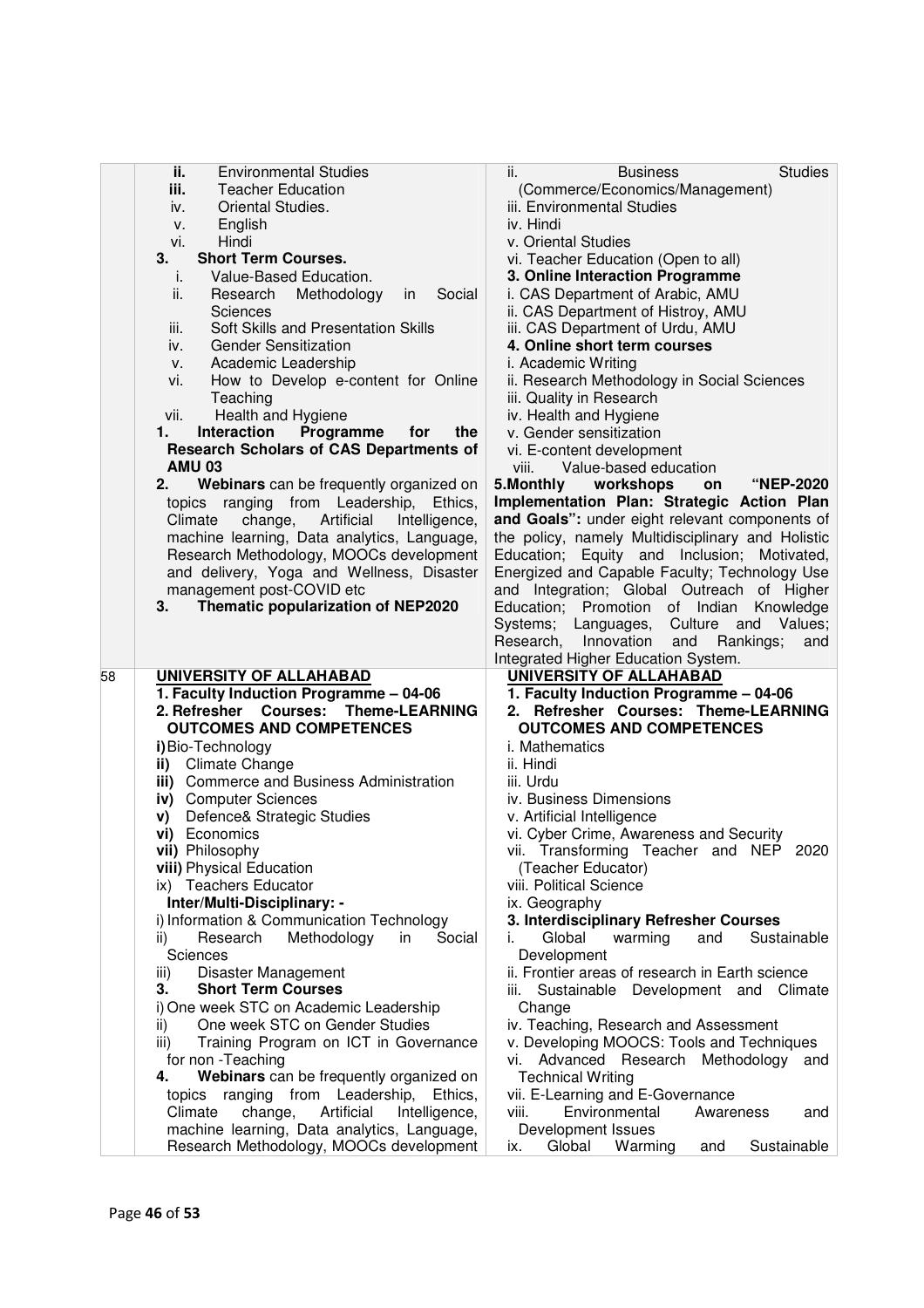| and delivery, Yoga and Wellness, Disaster<br>management post-COVID etc<br>Thematic popularization of NEP2020<br>5. | Development<br><b>Short</b><br><b>Term</b><br><b>Courses</b><br><b>Other</b><br>and<br>4.<br><b>Programmes</b><br>i. Open Source and Tools for Research<br>ii. Digital Security and Safety for Academicians<br>iii.Water<br>Conservation:<br>Policy<br>and<br>Implementation<br>5. Monthly<br>workshops<br><b>"NEP-2020</b><br>on<br>Implementation Plan: Strategic Action Plan<br>and Goals": under eight relevant components of<br>the policy, namely Multidisciplinary and Holistic<br>Education; Equity and Inclusion; Motivated,<br>Energized and Capable Faculty; Technology Use<br>and Integration; Global Outreach of Higher<br>Education; Promotion of Indian Knowledge<br>Systems; Languages,<br>Culture and Values;<br>Research,<br>Innovation<br>Rankings;<br>and<br>and<br>Integrated Higher Education System. |
|--------------------------------------------------------------------------------------------------------------------|-----------------------------------------------------------------------------------------------------------------------------------------------------------------------------------------------------------------------------------------------------------------------------------------------------------------------------------------------------------------------------------------------------------------------------------------------------------------------------------------------------------------------------------------------------------------------------------------------------------------------------------------------------------------------------------------------------------------------------------------------------------------------------------------------------------------------------|
| 59<br><b>BANARAS HINDU UNIVERSITY</b>                                                                              | <b>BANARAS HINDU UNIVERSITY</b>                                                                                                                                                                                                                                                                                                                                                                                                                                                                                                                                                                                                                                                                                                                                                                                             |
| 1. Faculty Induction Programme - 04-06<br>2. Refresher Courses: Theme-LEARNING                                     | 1. Faculty Induction Programme-04-06<br>2. Refresher Courses: Theme-LEARNING                                                                                                                                                                                                                                                                                                                                                                                                                                                                                                                                                                                                                                                                                                                                                |
| <b>OUTCOMES AND COMPETENCES</b>                                                                                    | <b>OUTCOMES AND COMPETENCES</b>                                                                                                                                                                                                                                                                                                                                                                                                                                                                                                                                                                                                                                                                                                                                                                                             |
| i) History                                                                                                         | i. History                                                                                                                                                                                                                                                                                                                                                                                                                                                                                                                                                                                                                                                                                                                                                                                                                  |
| Sanskrit<br>ii)                                                                                                    | ii. Journalism and Mass Media                                                                                                                                                                                                                                                                                                                                                                                                                                                                                                                                                                                                                                                                                                                                                                                               |
| Journalism and Mass Media<br>iii)                                                                                  | iii. Physical Education                                                                                                                                                                                                                                                                                                                                                                                                                                                                                                                                                                                                                                                                                                                                                                                                     |
| <b>Physical Education</b><br>iv)                                                                                   | iv. Hindi                                                                                                                                                                                                                                                                                                                                                                                                                                                                                                                                                                                                                                                                                                                                                                                                                   |
| Inter/Multi-disciplinary:                                                                                          | 3. Inter/Multi-Disciplinary Refresher Courses                                                                                                                                                                                                                                                                                                                                                                                                                                                                                                                                                                                                                                                                                                                                                                               |
| Summer School<br>V)                                                                                                | i. Summer School (MD)                                                                                                                                                                                                                                                                                                                                                                                                                                                                                                                                                                                                                                                                                                                                                                                                       |
| <b>Winter School</b><br>vi)                                                                                        | ii. Winter School (MD)                                                                                                                                                                                                                                                                                                                                                                                                                                                                                                                                                                                                                                                                                                                                                                                                      |
| <b>Women Studies</b><br>vii)<br>Comparative Literature                                                             | iii. Women Studies (MD)<br>iv. Comparative Language (ID)                                                                                                                                                                                                                                                                                                                                                                                                                                                                                                                                                                                                                                                                                                                                                                    |
| viii)<br>Peace, Non-Violence<br>Gandhian<br>$\mathsf{ix}$<br>and                                                   | Non-violence and<br>Peace,<br>Gandhian<br>V.                                                                                                                                                                                                                                                                                                                                                                                                                                                                                                                                                                                                                                                                                                                                                                                |
| Thoughts                                                                                                           | Thoughts (MD)                                                                                                                                                                                                                                                                                                                                                                                                                                                                                                                                                                                                                                                                                                                                                                                                               |
| <b>Liberal Arts</b><br>X)                                                                                          | vi. Liberal Arts (Visual and performing arts) (ID)                                                                                                                                                                                                                                                                                                                                                                                                                                                                                                                                                                                                                                                                                                                                                                          |
| <b>Business Management</b><br>xi)                                                                                  | 4. Short Term Courses for Research                                                                                                                                                                                                                                                                                                                                                                                                                                                                                                                                                                                                                                                                                                                                                                                          |
| <b>Short Term Courses</b><br>3.                                                                                    | <b>Scholars</b>                                                                                                                                                                                                                                                                                                                                                                                                                                                                                                                                                                                                                                                                                                                                                                                                             |
| i) Rewriting Regional History for Research<br><b>Scholars</b>                                                      | i. Rewriting regional history for research<br>scholars (03days)                                                                                                                                                                                                                                                                                                                                                                                                                                                                                                                                                                                                                                                                                                                                                             |
| Research Methodology for humanities<br>$\overline{ii}$                                                             | ii. Research Methodology for humanities and                                                                                                                                                                                                                                                                                                                                                                                                                                                                                                                                                                                                                                                                                                                                                                                 |
| and social research scholars                                                                                       | social science research scholars (03 days)                                                                                                                                                                                                                                                                                                                                                                                                                                                                                                                                                                                                                                                                                                                                                                                  |
| Research<br>Methodology<br>for<br>science<br>iii)                                                                  | iii. Research methodology for science research                                                                                                                                                                                                                                                                                                                                                                                                                                                                                                                                                                                                                                                                                                                                                                              |
| research scholars<br>environmental                                                                                 | scholars (03 days)<br>iv. Environmental History and Environmentalism                                                                                                                                                                                                                                                                                                                                                                                                                                                                                                                                                                                                                                                                                                                                                        |
| history<br>iv)<br>and<br>environmentalism                                                                          | $(03 \text{ days})$                                                                                                                                                                                                                                                                                                                                                                                                                                                                                                                                                                                                                                                                                                                                                                                                         |
| For Non-Teaching Staff of BHU<br>V)                                                                                | v. Short term Courses for Non-teaching staff of                                                                                                                                                                                                                                                                                                                                                                                                                                                                                                                                                                                                                                                                                                                                                                             |
| Workshop<br>4.                                                                                                     | BHU (03 days)                                                                                                                                                                                                                                                                                                                                                                                                                                                                                                                                                                                                                                                                                                                                                                                                               |
| i) Workshop for Academic Administrators                                                                            | 5. Workshops - 06 days                                                                                                                                                                                                                                                                                                                                                                                                                                                                                                                                                                                                                                                                                                                                                                                                      |
| Workshop<br>on<br>MOOCs,<br>E-Content<br>ii)                                                                       | i. Workshop for Academic Administrators (06                                                                                                                                                                                                                                                                                                                                                                                                                                                                                                                                                                                                                                                                                                                                                                                 |
| Development and Open Education resources                                                                           | days)                                                                                                                                                                                                                                                                                                                                                                                                                                                                                                                                                                                                                                                                                                                                                                                                                       |
| Webinars on Disaster Management post<br>iii)                                                                       | Workshop<br>ii.<br>MOOCs,<br>E-content<br>on                                                                                                                                                                                                                                                                                                                                                                                                                                                                                                                                                                                                                                                                                                                                                                                |
| COVID-19                                                                                                           | Development<br>Educational<br>and<br>Open                                                                                                                                                                                                                                                                                                                                                                                                                                                                                                                                                                                                                                                                                                                                                                                   |
| Webinars can be frequently organized on<br>5.                                                                      | Resources (06 days)                                                                                                                                                                                                                                                                                                                                                                                                                                                                                                                                                                                                                                                                                                                                                                                                         |
| topics ranging from Leadership,<br>Ethics,                                                                         | iii. Webinars on Disaster Management post-                                                                                                                                                                                                                                                                                                                                                                                                                                                                                                                                                                                                                                                                                                                                                                                  |
| Climate<br>change, Artificial<br>Intelligence,                                                                     | COVID - 19<br>6.Monthly<br>workshops<br>"NEP-2020<br>on                                                                                                                                                                                                                                                                                                                                                                                                                                                                                                                                                                                                                                                                                                                                                                     |
| machine learning, Data analytics, Language,<br>Research Methodology, MOOCs development                             | Implementation Plan: Strategic Action Plan                                                                                                                                                                                                                                                                                                                                                                                                                                                                                                                                                                                                                                                                                                                                                                                  |
| and delivery, Yoga and Wellness, Disaster                                                                          | and Goals": under eight relevant components                                                                                                                                                                                                                                                                                                                                                                                                                                                                                                                                                                                                                                                                                                                                                                                 |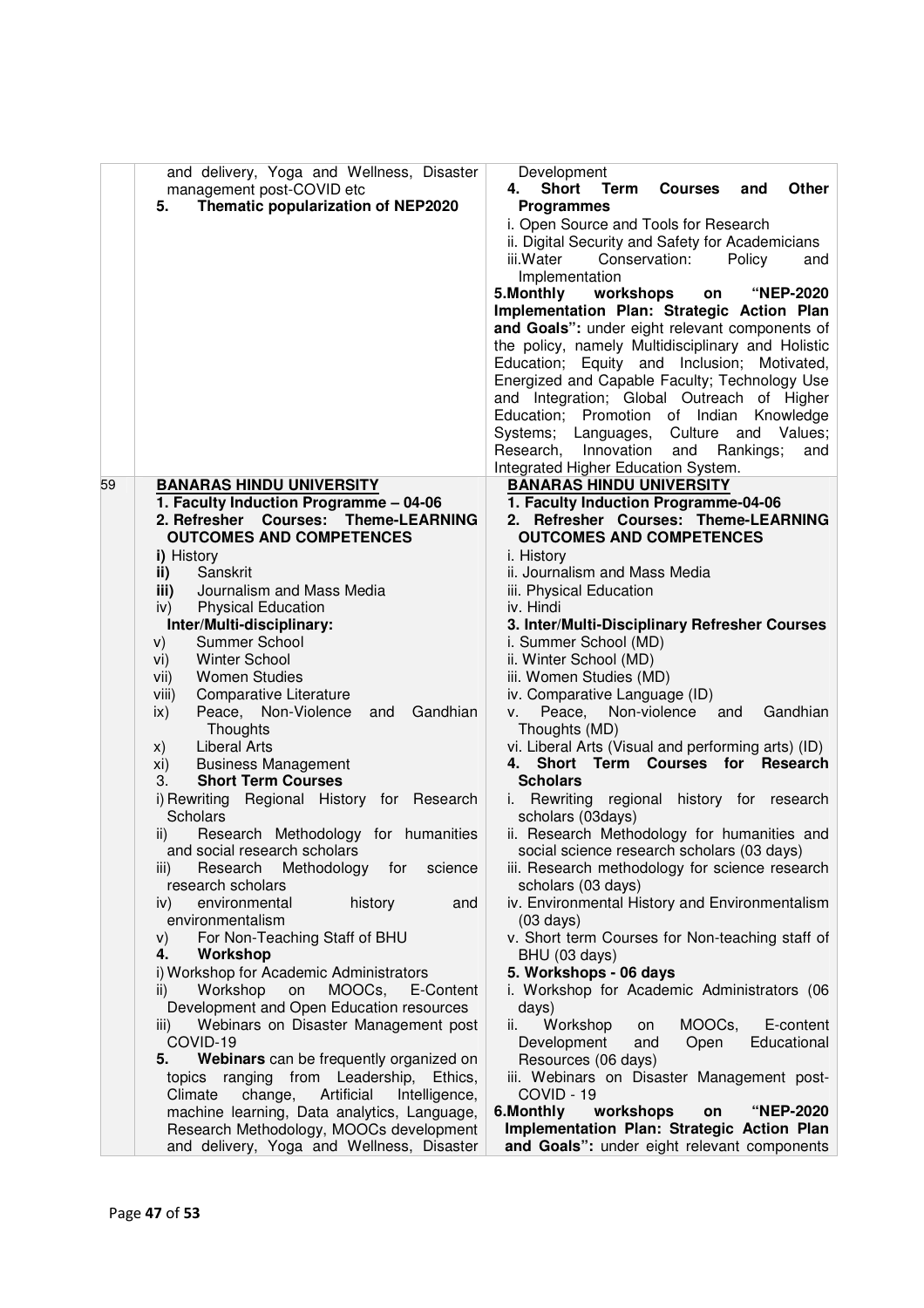|    | management post-COVID etc<br>Thematic popularization of NEP2020<br>6.                                                                                                                                                                                                                                           | of the policy, namely Multidisciplinary and<br>Holistic Education; Equity and Inclusion;<br>Motivated, Energized and Capable Faculty;<br>Technology Use and Integration;<br>Global<br>Outreach of Higher Education; Promotion of<br>Indian Knowledge Systems; Languages, Culture<br>Values; Research, Innovation<br>and<br>and<br>Rankings; and Integrated Higher Education<br>System.                                                   |
|----|-----------------------------------------------------------------------------------------------------------------------------------------------------------------------------------------------------------------------------------------------------------------------------------------------------------------|------------------------------------------------------------------------------------------------------------------------------------------------------------------------------------------------------------------------------------------------------------------------------------------------------------------------------------------------------------------------------------------------------------------------------------------|
| 60 | <b>D.D.U. GORAKHPUR UNIVERSITY</b>                                                                                                                                                                                                                                                                              | <b>D.D.U. GORAKHPUR UNIVERSITY</b>                                                                                                                                                                                                                                                                                                                                                                                                       |
|    | 1. Faculty Induction Programme - 04-06                                                                                                                                                                                                                                                                          | 1. Faculty Induction Programme - 04-06                                                                                                                                                                                                                                                                                                                                                                                                   |
|    | Specific Refresher Courses:<br>Theme-<br>2.                                                                                                                                                                                                                                                                     | 2. Refresher Courses: Theme-LEARNING                                                                                                                                                                                                                                                                                                                                                                                                     |
|    | <b>LEARNING</b><br><b>OUTCOMES</b><br><b>AND</b><br><b>COMPETENCES</b>                                                                                                                                                                                                                                          | <b>OUTCOMES AND COMPETENCES</b>                                                                                                                                                                                                                                                                                                                                                                                                          |
|    | Commerce & Management<br>i)                                                                                                                                                                                                                                                                                     | i. Political Science<br>ii. Indian Language and Literature                                                                                                                                                                                                                                                                                                                                                                               |
|    | ii)<br>Sanskrit                                                                                                                                                                                                                                                                                                 | iii. Economics                                                                                                                                                                                                                                                                                                                                                                                                                           |
|    | iii) Chemistry                                                                                                                                                                                                                                                                                                  | iv. Sociology                                                                                                                                                                                                                                                                                                                                                                                                                            |
|    | iv) Education                                                                                                                                                                                                                                                                                                   | v. Life Science                                                                                                                                                                                                                                                                                                                                                                                                                          |
|    | Defence & Strategic Studies<br>V)                                                                                                                                                                                                                                                                               | 3. Inter-Disciplinary Refresher Courses                                                                                                                                                                                                                                                                                                                                                                                                  |
|    | Inter/Multi-disciplinary:                                                                                                                                                                                                                                                                                       | i. Information Communication Technology                                                                                                                                                                                                                                                                                                                                                                                                  |
|    | Information Communication Technology<br>i)                                                                                                                                                                                                                                                                      | ii. Environmental Science                                                                                                                                                                                                                                                                                                                                                                                                                |
|    | ii) Research Methodology                                                                                                                                                                                                                                                                                        | 4. Short Term Courses                                                                                                                                                                                                                                                                                                                                                                                                                    |
|    | 3. Short Term Courses -                                                                                                                                                                                                                                                                                         | i. Human Rights                                                                                                                                                                                                                                                                                                                                                                                                                          |
|    | Disaster Management<br>İ).                                                                                                                                                                                                                                                                                      | ii. Motivation Skills                                                                                                                                                                                                                                                                                                                                                                                                                    |
|    | Woman & Child Development<br>ii)<br>iii) Teacher Education                                                                                                                                                                                                                                                      | iii. MOOCs, e-content Development<br><b>Research Methodology</b><br>iv.                                                                                                                                                                                                                                                                                                                                                                  |
|    | iv) Research Methodology                                                                                                                                                                                                                                                                                        | workshops<br>"NEP-2020<br>5. Monthly<br>on                                                                                                                                                                                                                                                                                                                                                                                               |
|    | 4. Webinars can be frequently organized on                                                                                                                                                                                                                                                                      | Implementation Plan: Strategic Action Plan                                                                                                                                                                                                                                                                                                                                                                                               |
|    | topics ranging from Leadership, Ethics,<br>Climate change, Artificial Intelligence,<br>learning, Data<br>machine<br>analytics,<br>Research<br>Methodology,<br>Language,<br>MOOCs development and delivery, Yoga<br>and Wellness, Disaster management<br>post-COVID etc<br>5. Thematic popularization of NEP2020 | and Goals": under eight relevant components of<br>the policy, namely Multidisciplinary and Holistic<br>Education; Equity and Inclusion; Motivated,<br>Energized and Capable Faculty; Technology Use<br>and Integration; Global Outreach of Higher<br>Education; Promotion of Indian Knowledge<br>Values;<br>Systems; Languages,<br>Culture and<br>Research, Innovation<br>Rankings;<br>and<br>and<br>Integrated Higher Education System. |
| 61 | <b>UNIVERSITY OF LUCKNOW</b>                                                                                                                                                                                                                                                                                    | <b>UNIVERSITY OF LUCKNOW</b>                                                                                                                                                                                                                                                                                                                                                                                                             |
|    | 1. Faculty Induction Programme - 04-06                                                                                                                                                                                                                                                                          | 1. Faculty Induction Programme - 04-06                                                                                                                                                                                                                                                                                                                                                                                                   |
|    | 2. Refresher Courses: Theme-LEARNING<br><b>OUTCOMES AND COMPETENCES</b>                                                                                                                                                                                                                                         | 2. Refresher Courses: Theme-LEARNING<br><b>OUTCOMES AND COMPETENCES</b>                                                                                                                                                                                                                                                                                                                                                                  |
|    | Hindi & Hindi language                                                                                                                                                                                                                                                                                          | i. Hindi, Literature & Language                                                                                                                                                                                                                                                                                                                                                                                                          |
|    | ii) Chemistry,                                                                                                                                                                                                                                                                                                  | Commerce,<br>Applies-Economics,<br>ii.                                                                                                                                                                                                                                                                                                                                                                                                   |
|    | iii) Bio-Chemistry &                                                                                                                                                                                                                                                                                            | Economics & Business Administration                                                                                                                                                                                                                                                                                                                                                                                                      |
|    | iv) Bio-Technology                                                                                                                                                                                                                                                                                              | iii. Political Science & Public Administration                                                                                                                                                                                                                                                                                                                                                                                           |
|    | v) Philosophy & Ethics                                                                                                                                                                                                                                                                                          | (ID)                                                                                                                                                                                                                                                                                                                                                                                                                                     |
|    | Inter/Multi-disciplinary:                                                                                                                                                                                                                                                                                       | Education,<br>Physical<br>Education<br>iv.<br>&                                                                                                                                                                                                                                                                                                                                                                                          |
|    | vi) Information & Communication Technology                                                                                                                                                                                                                                                                      | Psychology (MD)                                                                                                                                                                                                                                                                                                                                                                                                                          |
|    | vii) Indian Culture & Civilization                                                                                                                                                                                                                                                                              | v. Sociology, Social Work & Anthropology                                                                                                                                                                                                                                                                                                                                                                                                 |
|    | viii) Environment & Natural Hazards                                                                                                                                                                                                                                                                             | (MD)<br>Mathematics,                                                                                                                                                                                                                                                                                                                                                                                                                     |
|    | 3. Workshop<br>i) Research Methodology                                                                                                                                                                                                                                                                          | Statistics,<br>Computer<br>vi.<br>Science (MD)                                                                                                                                                                                                                                                                                                                                                                                           |
|    | Information<br>&<br>Communication<br>ii)                                                                                                                                                                                                                                                                        | vii. History (AIH, MIH Modern History, WH &                                                                                                                                                                                                                                                                                                                                                                                              |
|    | Technology                                                                                                                                                                                                                                                                                                      | Archeology)                                                                                                                                                                                                                                                                                                                                                                                                                              |
|    | <b>Gender Sensitization</b><br>iii)                                                                                                                                                                                                                                                                             | viii. English                                                                                                                                                                                                                                                                                                                                                                                                                            |
|    | Disaster Management<br>iv)                                                                                                                                                                                                                                                                                      | Information<br>Communication<br>and<br>ix.                                                                                                                                                                                                                                                                                                                                                                                               |
|    | <b>Motivational Skill</b><br>V)                                                                                                                                                                                                                                                                                 | Technology (ID)                                                                                                                                                                                                                                                                                                                                                                                                                          |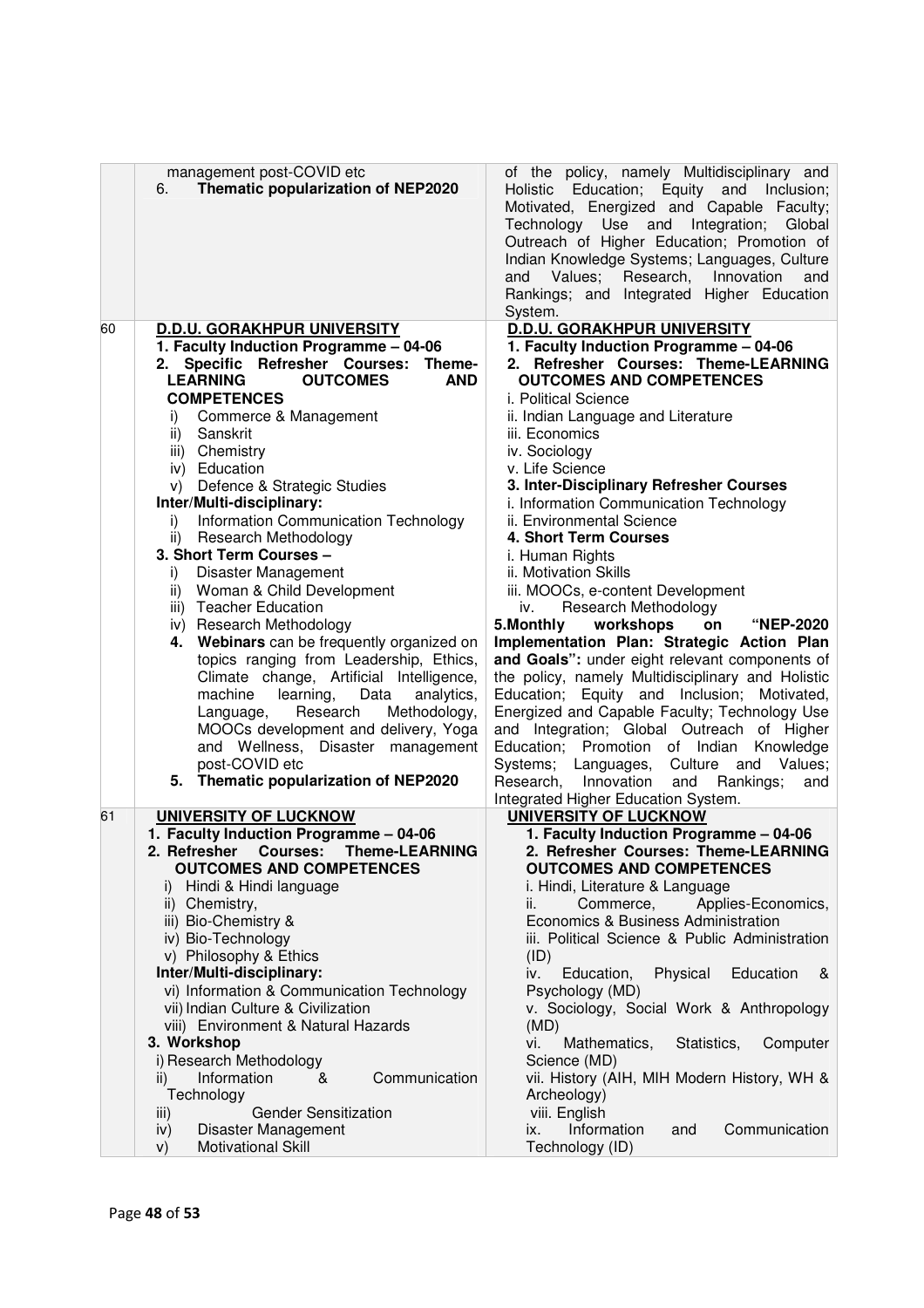|    | 4. Short Term Courses                                                                | x Research Methodology (ID)                   |
|----|--------------------------------------------------------------------------------------|-----------------------------------------------|
|    | i) MOOCs, OER & online learning                                                      | xi. Gender Sensitization (ID)                 |
|    | <b>Communication Skill</b><br>ii)                                                    | xii. Motivational Skill (ID)                  |
|    |                                                                                      |                                               |
|    | iii)<br><b>NEP-2020</b>                                                              | 3. Short Term Courses (One Each of One-       |
|    | 5. Webinars can be frequently organized on                                           | week Duration)                                |
|    | topics ranging from Leadership, Ethics,                                              | i. Research Methodology in Social Sciences    |
|    | Climate<br>change,<br>Artificial<br>Intelligence,                                    | ii. Academic Leadership                       |
|    | machine learning, Data analytics, Language,                                          | iii.<br>Information<br>Communication<br>and   |
|    | Methodology,<br>Research<br><b>MOOCs</b>                                             | Technology                                    |
|    | development<br>and<br>delivery,<br>Yoga<br>and                                       | iv. NEP - 2020                                |
|    |                                                                                      |                                               |
|    | Wellness,<br>Disaster<br>management<br>post-                                         | 4. Workshop (One each of One-week             |
|    | COVID etc                                                                            | Duration)                                     |
|    | 6. Thematic popularization of NEP2020                                                | i. National Education Policy 2020             |
|    |                                                                                      | ii. MOOCs, OER and online learning            |
|    |                                                                                      | iii. Virtual Education                        |
|    |                                                                                      | iv. Academic Administrators                   |
|    |                                                                                      | 5.Monthly workshops<br>on<br><b>"NEP-2020</b> |
|    |                                                                                      | Implementation Plan: Strategic Action         |
|    |                                                                                      | Plan and Goals": under eight relevant         |
|    |                                                                                      |                                               |
|    |                                                                                      | of<br>the<br>components<br>policy,<br>namely  |
|    |                                                                                      | Multidisciplinary and Holistic Education;     |
|    |                                                                                      | Equity and Inclusion; Motivated, Energized    |
|    |                                                                                      | and Capable Faculty; Technology Use and       |
|    |                                                                                      | Integration; Global Outreach of Higher        |
|    |                                                                                      | Education; Promotion of Indian Knowledge      |
|    |                                                                                      | Systems; Languages, Culture and Values;       |
|    |                                                                                      | Research, Innovation and Rankings; and        |
|    |                                                                                      | Integrated Higher Education System.           |
|    |                                                                                      |                                               |
|    |                                                                                      |                                               |
| 62 | <b>KUMAUN</b><br>UNIVERSITY,<br>NAINITAL,                                            | <b>KUMAUN</b><br>UNIVERSITY,<br>NAINITAL,     |
|    | <b>UTTRAKHAND</b>                                                                    | <b>UTTRAKHAND</b>                             |
|    | <b>Faculty Induction Programme - 04-06</b><br>1.                                     | 1. Faculty Induction Programme - 04-06        |
|    | <b>Refresher Courses: Theme-LEARNING</b><br>2.                                       | 2. Refresher Courses: Theme-LEARNING          |
|    | <b>OUTCOMES AND COMPETENCES</b>                                                      | <b>OUTCOMES</b><br><b>AND</b>                 |
|    | i) History                                                                           | <b>COMPETENCESRefresher Courses (IDC)</b>     |
|    | Geography<br>ii)                                                                     | i. Earth Science                              |
|    | Biotechnology<br>iii)                                                                | ii. Commerce & Management                     |
|    | Inter/Multi-disciplinary:                                                            | iii. Indian Literature and languages          |
|    |                                                                                      | iv. Environmental Sciences                    |
|    | English<br>iv)                                                                       |                                               |
|    | Political Sciences & Public Administration<br>V)                                     | <b>Refresher Courses (SRC)</b>                |
|    | Commerce & Management<br>vi)                                                         | i. Chemistry                                  |
|    | 3.<br><b>Short Term Courses</b>                                                      | ii. Physics                                   |
|    | i) Gender Sensitization                                                              | iii. Education                                |
|    | <b>ICT Enabled Learning</b><br>ii)                                                   | iv. History                                   |
|    | Disaster Management<br>iii)                                                          | 3. Short Term Course (STC)                    |
|    | Human Rights<br>iv)                                                                  | i. Gender Studies                             |
|    | Summer School - 01<br>4.                                                             | ii. ICT Enabled                               |
|    | i) Research Methodology and & Writing                                                | iii. Disaster Management                      |
|    | <b>Environmental Concerns</b><br>ii)                                                 | iv. Research Writing and Academic Integrity   |
|    | <b>Academic</b><br>Workshop<br>5.<br>for                                             | v. Research Methods for Social Sciences       |
|    | <b>Administrators</b>                                                                | vi. Human Rights                              |
|    | <b>All allotted</b>                                                                  | vii. Yoga and Wellness                        |
|    | 6.                                                                                   |                                               |
|    | Webinars can be frequently organized on                                              | 4. Workshops - 07                             |
|    | ranging from Leadership,<br>topics<br>Ethics.                                        | i. NEP - 2020                                 |
|    | Artificial<br>Intelligence,<br>Climate<br>change,                                    | ii. MOOCs                                     |
|    | machine learning, Data analytics, Language,                                          | iii. Digital Media                            |
|    | Research Methodology, MOOCs development<br>and delivery, Yoga and Wellness, Disaster | iv. Climate Change<br>v. Academic Leadership  |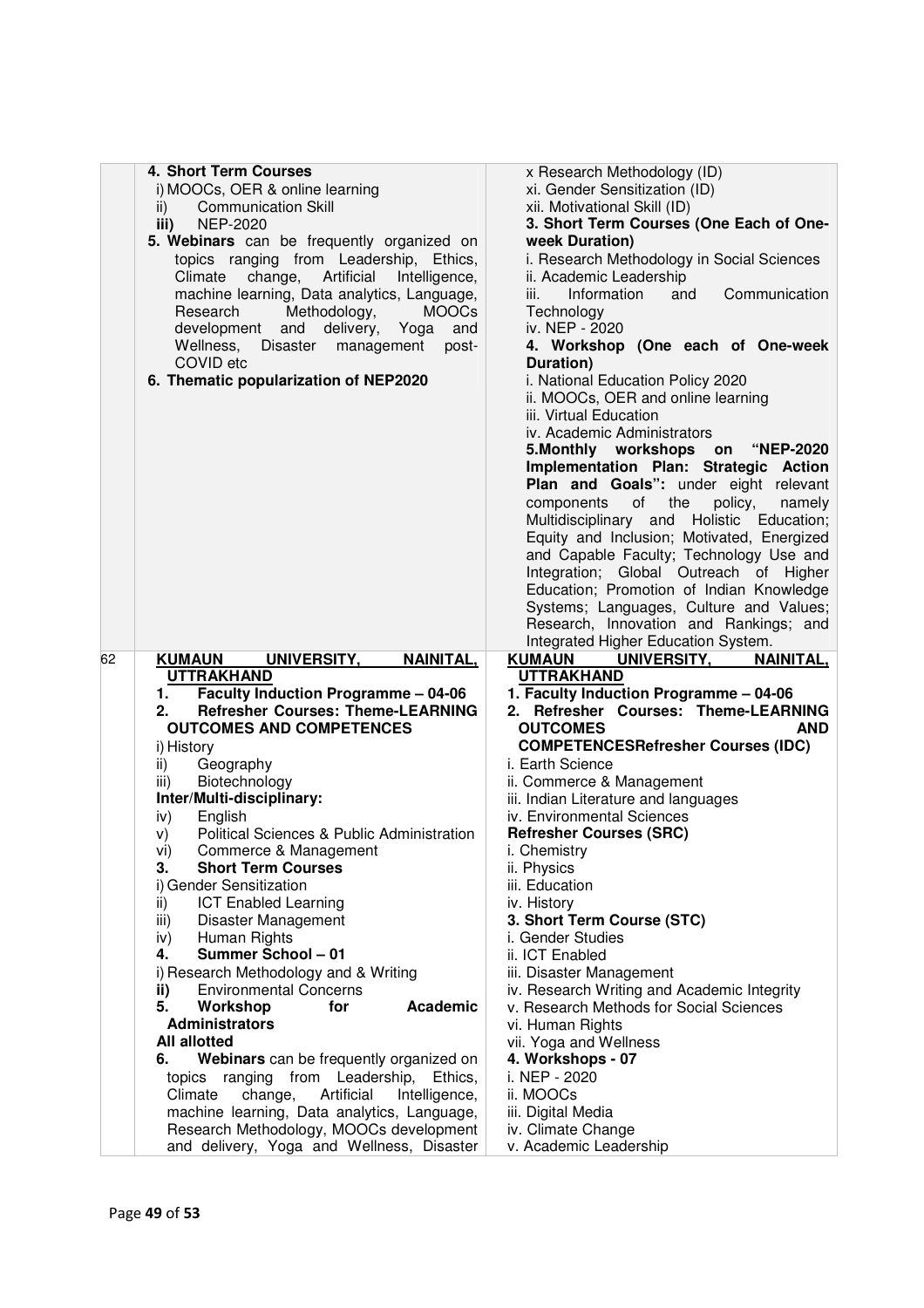| management post-COVID etc<br>Thematic popularization of NEP2020<br>7.                                                                                                                                                                                                                                                                                                                                                                                                                                                                                                                                                                                                                                                                                                                                                                                                                                                                                                                                                                                                                                                                                                                                                                                                                                                                                                                                                                                                                                                                                                                                                                                                                                                                                                                                                                                                                                                 | vi. Research Writing<br><b>Research Ethics</b><br>vii.<br>5. Monthly<br>"NEP-2020<br>workshops<br>on<br>Implementation Plan: Strategic Action Plan<br>and Goals": under eight relevant components of<br>the policy, namely Multidisciplinary and Holistic<br>Education; Equity and Inclusion; Motivated,<br>Energized and Capable Faculty; Technology Use<br>and Integration; Global Outreach of Higher<br>Education; Promotion of Indian Knowledge<br>Values;<br>Systems; Languages,<br>Culture and<br>Research, Innovation<br>and<br>Rankings;<br>and<br>Integrated Higher Education System.                                                                                                                                                                                                                                                                                                                                                                                                                                                                                                                                                                                                                                                                                                                                                                                                                                      |
|-----------------------------------------------------------------------------------------------------------------------------------------------------------------------------------------------------------------------------------------------------------------------------------------------------------------------------------------------------------------------------------------------------------------------------------------------------------------------------------------------------------------------------------------------------------------------------------------------------------------------------------------------------------------------------------------------------------------------------------------------------------------------------------------------------------------------------------------------------------------------------------------------------------------------------------------------------------------------------------------------------------------------------------------------------------------------------------------------------------------------------------------------------------------------------------------------------------------------------------------------------------------------------------------------------------------------------------------------------------------------------------------------------------------------------------------------------------------------------------------------------------------------------------------------------------------------------------------------------------------------------------------------------------------------------------------------------------------------------------------------------------------------------------------------------------------------------------------------------------------------------------------------------------------------|-------------------------------------------------------------------------------------------------------------------------------------------------------------------------------------------------------------------------------------------------------------------------------------------------------------------------------------------------------------------------------------------------------------------------------------------------------------------------------------------------------------------------------------------------------------------------------------------------------------------------------------------------------------------------------------------------------------------------------------------------------------------------------------------------------------------------------------------------------------------------------------------------------------------------------------------------------------------------------------------------------------------------------------------------------------------------------------------------------------------------------------------------------------------------------------------------------------------------------------------------------------------------------------------------------------------------------------------------------------------------------------------------------------------------------------|
| 63<br>THE UNIVERSITY OF BURDWAN<br><b>Faculty Induction Programme - 04-06</b><br>1.<br><b>Refresher Courses: Theme-LEARNING</b><br>2.<br><b>OUTCOMES AND COMPETENCES</b><br>i) Trends in society changes and its impact on<br>works of literature (Languages and Literature)<br>Inter/Multi-disciplinary:<br>Recent Advances<br>ii)<br>in<br>Science<br>and<br>Technology (All science subjects including<br>Mathematics, Geography and Physiology)<br>Global Studies (Bengali, English, Hindi,<br>iii)<br>Sanskrit, Women studies, Economics, Political<br>Science, Philosophy, International Relation,<br>History, Sociology, Law, Education, Business<br>Studies, Commerce, Mass Communication,<br>Journalism and all other allied subjects)<br>Gender Issues: Social Justice<br>iv)<br>and<br>Empowerment (Economics, Women studies,<br>Political Science, History, Sociology, Social<br>Work, Psychology, Philosophy, Education,<br>Physical<br>Education,<br>Public<br>Law,<br>Administration,<br>Mass<br>Communication,<br>Journalism,)<br>Trends in Life Sciences Industry (Botany,<br>V)<br>Microbiology,<br>Biotechnology,<br>Zoology,<br>Environmental Science, Geography, Geology,<br>Physiology and all other allied subjects)<br><b>vi)</b> Advances in<br>nanoscience<br>and<br>nanotechnology (Mathematics,<br>Physics,<br>Chemistry, Statistics, Computer Science,<br>Information<br>Technology,<br>Computer<br>Applications and Biosciences)<br><b>Winter School-01</b><br>3.<br>i) Outcome-Based Learning and Educational<br>Reforms (All Subjects)<br><b>Short Term Course</b><br>4.<br>i) MOOCs, Open Educational Resources and<br>Online Pedagogy (All Subjects)<br>ii)<br>Student Guidance, Counselling<br>and<br>Career Planning (All Subjects)<br>Workshop<br>5.<br>i)NAAC Accreditation (IQAC Coordinators of<br>Universities and Colleges, Two days)<br>Professional<br>Development<br>ii) | THE UNIVERSITY OF BURDWAN<br>1. Faculty Induction Programme - 04-06<br>2. Refresher Courses: Theme-LEARNING<br><b>OUTCOMES AND COMPETENCES</b><br>i. Modern Indian Languages<br>ii. Multiculturalism<br>iii. Research Methods and Online Pedagogy<br>iv. Gender issues and Diversity Management<br>v. Synthetic Biology<br>Nano-science,<br>vi. I<br>nano-technology<br>and<br>applications<br>vii. Environment science<br>3. Winter School<br>i. Development studies (Economics, Political<br>International<br>Relation,<br>History,<br>science,<br>Sociology, Law, Education, Business Studies,<br>Commerce, Mass Communication, Journalism<br>4. Short Term Courses<br>i. Health, Hygiene and Nutrition<br>ii. E-content development and Online Pedagogy<br>iii. Quality Enhancement in Higher Education<br>5. Workshop - 01<br>i. Professional Development<br>ii.Principal's Meet (One day)<br>workshops<br>"NEP-2020<br>6.Monthly<br>on<br>Implementation Plan: Strategic Action Plan<br>and Goals": under eight relevant components<br>of the policy, namely Multidisciplinary and<br>Holistic Education; Equity and Inclusion;<br>Motivated, Energized and Capable Faculty;<br>Technology Use and Integration; Global<br>Outreach of Higher Education; Promotion of<br>Indian Knowledge Systems; Languages, Culture<br>Values; Research,<br>Innovation<br>and<br>and<br>Rankings; and Integrated Higher Education<br>System. |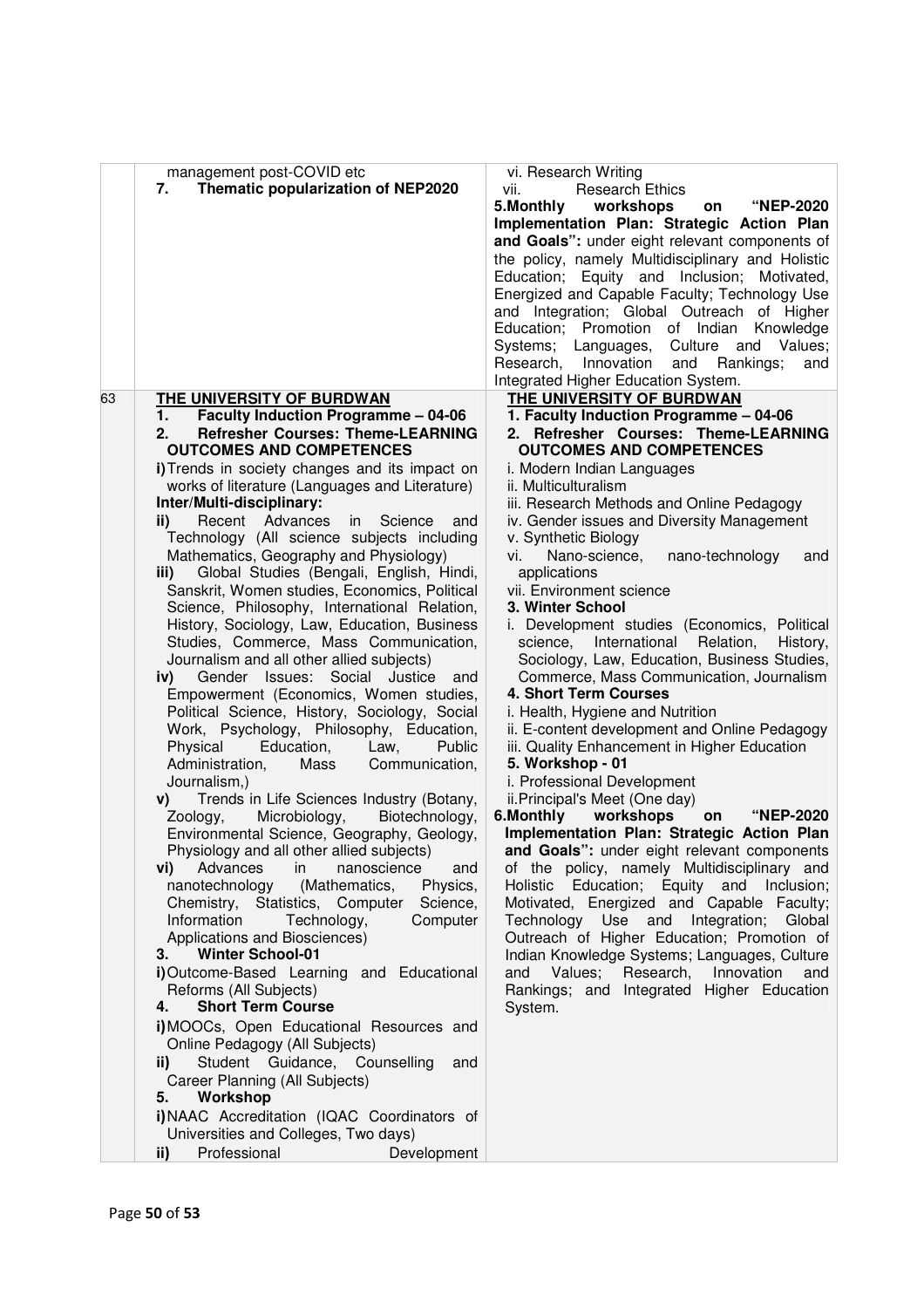|    | (Administrative staff of Universities<br>and<br>Colleges, Three days)<br><b>Academic Administrators' Meet</b><br>6.<br>Webinars can be frequently organized on<br>7.<br>topics ranging from Leadership,<br>Ethics.<br>Climate<br>change,<br>Artificial<br>Intelligence,<br>machine learning, Data analytics, Language,<br>Research Methodology, MOOCs development<br>and delivery, Yoga and Wellness, Disaster |                                                                    |
|----|----------------------------------------------------------------------------------------------------------------------------------------------------------------------------------------------------------------------------------------------------------------------------------------------------------------------------------------------------------------------------------------------------------------|--------------------------------------------------------------------|
|    | management post-COVID etc                                                                                                                                                                                                                                                                                                                                                                                      |                                                                    |
|    | Thematic popularization of NEP2020<br>8.                                                                                                                                                                                                                                                                                                                                                                       |                                                                    |
| 64 | UNIVERSITY OF CALCUTTA                                                                                                                                                                                                                                                                                                                                                                                         | UNIVERSITY OF CALCUTTA                                             |
|    | 1. Faculty Induction Programme - .4                                                                                                                                                                                                                                                                                                                                                                            | 1. Faculty Induction Programme - 04-06                             |
|    | 2. Refresher Courses: Theme-LEARNING                                                                                                                                                                                                                                                                                                                                                                           | 2. Refresher Courses: Theme-LEARNING                               |
|    | <b>OUTCOMES AND COMPETENCES</b>                                                                                                                                                                                                                                                                                                                                                                                | <b>OUTCOMES AND COMPETENCES</b>                                    |
|    | i) History                                                                                                                                                                                                                                                                                                                                                                                                     | i. Bengali                                                         |
|    | ii) Physics                                                                                                                                                                                                                                                                                                                                                                                                    | ii. Chemistry                                                      |
|    | iii) English Language and Literature                                                                                                                                                                                                                                                                                                                                                                           | iii. Commerce                                                      |
|    | iv) Geography                                                                                                                                                                                                                                                                                                                                                                                                  | iv. Philosophy                                                     |
|    | Inter/Multi-disciplinary:                                                                                                                                                                                                                                                                                                                                                                                      | 3. Inter/Multi-Disciplinary Refresher Courses                      |
|    | v) Social Sciences                                                                                                                                                                                                                                                                                                                                                                                             | i. Humanities and Social Science                                   |
|    | vi) Life Science                                                                                                                                                                                                                                                                                                                                                                                               | ii. Modern Biology                                                 |
|    | vii) Information<br>Science<br>Digital<br>and                                                                                                                                                                                                                                                                                                                                                                  | iii. Oceanic Studies                                               |
|    | Education                                                                                                                                                                                                                                                                                                                                                                                                      | iv. Oriental Art and Culture                                       |
|    | viii) Research Methodology in Science and                                                                                                                                                                                                                                                                                                                                                                      | 4. Short Term Courses                                              |
|    | Technology                                                                                                                                                                                                                                                                                                                                                                                                     | i. Academic Leadership                                             |
|    | 1. Short Term Courses                                                                                                                                                                                                                                                                                                                                                                                          | ii. Big data analytics                                             |
|    | Agriculture and Rural Development<br>i)                                                                                                                                                                                                                                                                                                                                                                        | iii. Hazards and disaster management                               |
|    | ii) Gender Sensitization and empowerment                                                                                                                                                                                                                                                                                                                                                                       | iv. Entrepreneurship development                                   |
|    | iii) Hazards and Disaster Management                                                                                                                                                                                                                                                                                                                                                                           | v. Peace studies                                                   |
|    | iv) Academic Leadership                                                                                                                                                                                                                                                                                                                                                                                        | 5. Webinars (1/2 days)                                             |
|    | v) Cultural Heritage of India<br>2. Workshop/Webinars                                                                                                                                                                                                                                                                                                                                                          | Any topic of contemporary interest in higher<br>education          |
|    | Topics of Contemporary Interest in Higher                                                                                                                                                                                                                                                                                                                                                                      | 6.Monthly<br>workshops<br><b>"NEP-2020</b><br>on                   |
|    | education                                                                                                                                                                                                                                                                                                                                                                                                      | Implementation Plan: Strategic Action Plan                         |
|    | 3. Webinars can be frequently organized on                                                                                                                                                                                                                                                                                                                                                                     | and Goals": under eight relevant components                        |
|    | topics ranging from Leadership, Ethics,                                                                                                                                                                                                                                                                                                                                                                        | of the policy, namely Multidisciplinary and                        |
|    | Climate change, Artificial Intelligence,                                                                                                                                                                                                                                                                                                                                                                       | Education; Equity and<br>Holistic<br>Inclusion;                    |
|    | machine learning, Data analytics,                                                                                                                                                                                                                                                                                                                                                                              | Motivated, Energized and Capable Faculty;                          |
|    | Language, Research Methodology, MOOCs                                                                                                                                                                                                                                                                                                                                                                          | Technology Use and<br>Integration;<br>Global                       |
|    | development and delivery, Yoga and                                                                                                                                                                                                                                                                                                                                                                             | Outreach of Higher Education; Promotion of                         |
|    | Wellness, Disaster management post-                                                                                                                                                                                                                                                                                                                                                                            | Indian Knowledge Systems; Languages, Culture                       |
|    | COVID etc                                                                                                                                                                                                                                                                                                                                                                                                      | Research,<br>Innovation<br>Values:<br>and<br>and                   |
|    | 4. Thematic popularization of NEP2020                                                                                                                                                                                                                                                                                                                                                                          | Rankings; and Integrated Higher Education                          |
|    |                                                                                                                                                                                                                                                                                                                                                                                                                | System.                                                            |
| 65 | <b>JADAVPUR UNIVERSITY</b>                                                                                                                                                                                                                                                                                                                                                                                     | <b>JADAVPUR UNIVERSITY</b>                                         |
|    | <b>Faculty Induction Programme - 04</b><br>1.                                                                                                                                                                                                                                                                                                                                                                  | 1. Faculty Induction Programme - 04-06                             |
|    | Refresher Courses: Theme-LEARNING<br>2.                                                                                                                                                                                                                                                                                                                                                                        | <b>Courses:</b><br><b>Refresher</b><br><b>Theme-LEARNING</b><br>2. |
|    | <b>OUTCOMES AND COMPETENCES</b>                                                                                                                                                                                                                                                                                                                                                                                | <b>OUTCOMES AND COMPETENCES</b>                                    |
|    | Library & Information Science<br>i)                                                                                                                                                                                                                                                                                                                                                                            | i. Bengali                                                         |
|    | <b>Teacher Educators</b><br>ii)                                                                                                                                                                                                                                                                                                                                                                                | ii. Economics                                                      |
|    | iii) Physical Education/Yoga                                                                                                                                                                                                                                                                                                                                                                                   | iii. Physics                                                       |
|    | iv) Sanskrit                                                                                                                                                                                                                                                                                                                                                                                                   | iv. Mechanical Engineering                                         |
|    | Inter/Multi-disciplinary:                                                                                                                                                                                                                                                                                                                                                                                      | 3. Inter-disciplinary Refresher courses                            |
|    | v) International Relations                                                                                                                                                                                                                                                                                                                                                                                     | i. Disaster Management                                             |
|    | vi) Disaster Management and Sustainable                                                                                                                                                                                                                                                                                                                                                                        | ii. Nanotechnology                                                 |
|    | Development (School of Oceanographic                                                                                                                                                                                                                                                                                                                                                                           | iii. Philosophy (Buddhist Studies)                                 |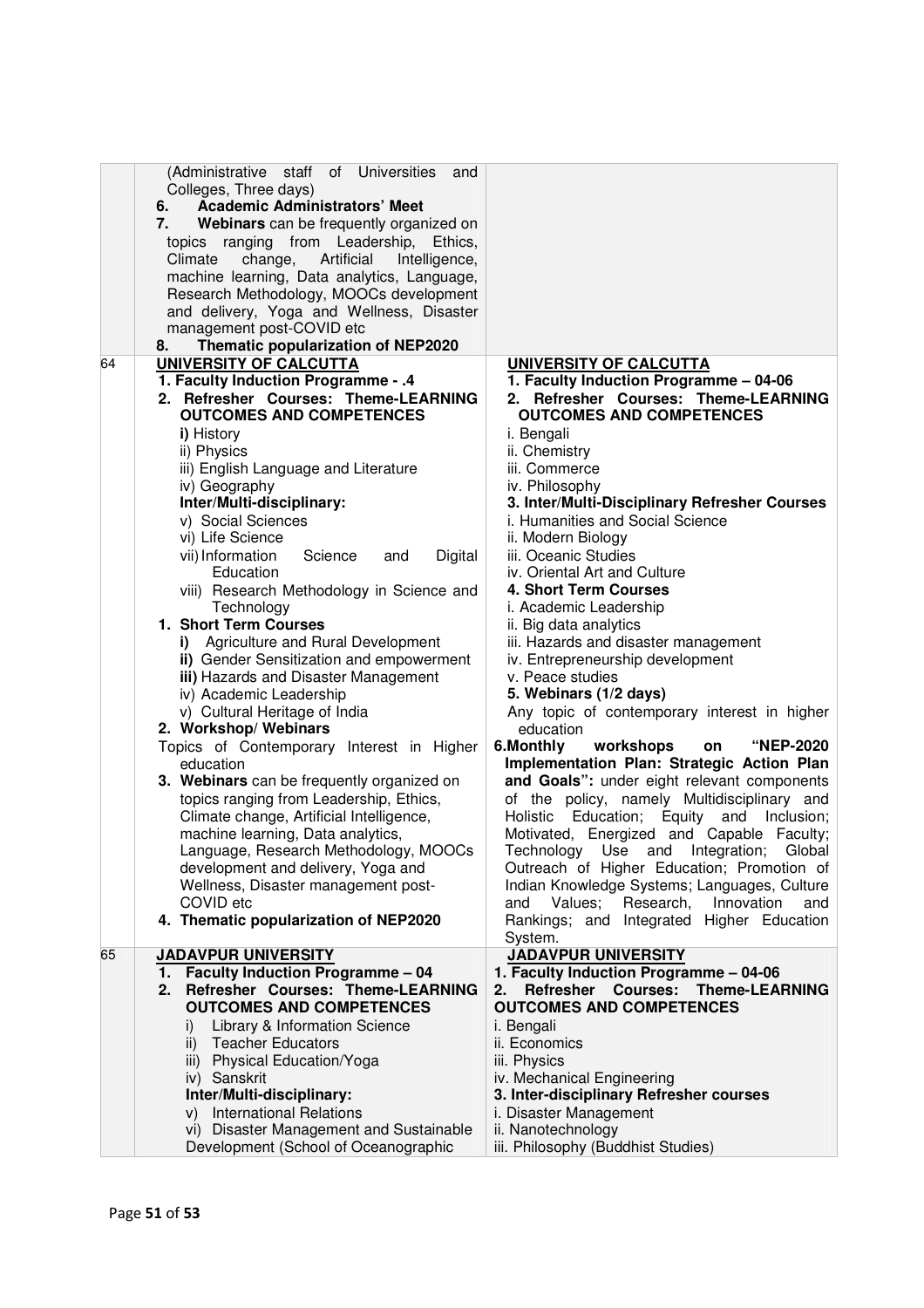| Studies)<br>iv. Food Technology<br>vii) Earth<br>4. Short Term Courses / Workshop<br>(Department<br>of<br>Sciences<br>Geological Sciences)<br>i. Counselling and stress management<br>viii) Renewable Energy and its<br>ii. Gender sensitization<br>Digital<br>Power<br>Translation<br>(Department<br>of<br>iii. MOOCss (Lib.Sc)<br>iv. Education (Pedagogy/Teacher Educators)<br>Engineering)<br>1. Short Term Courses<br>5. Webinar<br>i) Counselling and Stress Management<br>i. Research Methodology<br>ii) Gender Sensitization<br>ii. Yoga and Wellness<br>iii. Teaching Ethics<br>iii) Study of Religion and Society<br>2. Webinars can be frequently organized on<br>iv. Environmental Changes<br>6.Monthly<br>workshops<br>topics ranging from Leadership, Ethics,<br>"NEP-2020<br>on<br>Implementation Plan: Strategic Action Plan<br>Climate change, Artificial Intelligence,<br>and Goals": under eight relevant components<br>machine learning, Data analytics,<br>Language, Research Methodology,<br>of the policy, namely Multidisciplinary and<br>MOOCs development and delivery, Yoga<br>Education; Equity and<br>Inclusion;<br>Holistic<br>and Wellness, Disaster management<br>Motivated, Energized and Capable Faculty;<br>post-COVID etc<br>Technology Use and Integration;<br>Global<br>3. Thematic popularization of NEP2020<br>Outreach of Higher Education; Promotion of<br>Indian Knowledge Systems; Languages, Culture<br>Values;<br>Research,<br>Innovation<br>and<br>and<br>Rankings; and Integrated Higher Education<br>System.<br><b>NORTH BENGAL UNIVERSITY</b><br>66<br><b>NORTH BENGAL UNIVERSITY</b><br><b>Faculty Induction Programme - 04-06</b><br>1. Faculty Induction Programme-04-06<br>1.<br>2. Refresher Courses: Theme-LEARNING<br><b>Refresher Courses: 06</b><br>2.<br><b>OUTCOMES AND COMPETENCES</b><br>Indian<br>Post-Colonial<br>thought<br>i.<br>and<br>i. RC on Gender and Society: Theory and<br>Literature<br>ii.<br>Recent Advancement in Science and<br>Actions<br>ii. RC on Information Technology and Online<br>Technology<br>New Frontiers of Advancement in Natural<br>Support System in Higher Education and<br>iii.<br>Research (All Subjects)<br>and Biological Science<br>iii. RC on Emerging Trends in Natural and<br>Gender Discourse; Theory and Practice<br>iv.<br>Sustainability of Earth: Challenges and<br><b>Biological Sciences</b><br>۷.<br><b>Mitigation Strategies</b><br>iv. RC on Recent Advancement in Material<br>Changing Role of Use of ICT, Open<br>Science and Technology<br>vi.<br>Distance<br>Learning,<br>Open<br>Source<br>RC.<br>on<br>Earth<br>and the Sustainable<br>V.<br>Resources and Online Support System in<br>Development Goals<br>Higher Education and Research<br>vi. RC on Literature and Literacy Works in Post-<br>3.<br>Short term courses<br>Modern Era<br>3. Short Term Courses<br>Society, Culture and Development in the<br>i.<br>North-Eastern state of India<br>i. STC on ICT based Financial management<br>Nature and Society of Indian Himalayan<br>Non-teachers<br>Governance<br>for<br>0f<br>ii.<br>and<br>University and Colleges<br>Region<br>MOOCs, E-content development and<br>ii. STC in Open Distance Learning, MOOCs and<br>iii.<br>Open Educational Resources<br>E-Content Development<br>iii. STC on Climate Change Disaster and<br>Use of Quantitative<br>Qualitative<br>and<br>iv.<br><b>Research Techniques</b><br>Sustainability: Challenges and Future Road<br>Skill<br>Training<br>Map<br>on<br>Development<br>ν.<br>ଝ<br>Changing Financial Management System<br>iv. STC on A Re-Visit to the Eastern Himalayan<br>for Non-Teachers of Universities and<br>States: Polity, History, Economy and Society<br>Colleges<br>STC<br>Management<br>on<br>Office<br>and<br>V.<br>Two-Day Multi-Disciplinary Webinars:<br>Administrations<br>4.<br>Webinars can be frequently organized on<br>4. Webinars/Conference<br>topics ranging from Leadership, Ethics,<br>Two-Day<br>i.<br>Multi-Disciplinary<br>Artificial<br>Webinar/Conferences<br>Climate |                          |  |
|----------------------------------------------------------------------------------------------------------------------------------------------------------------------------------------------------------------------------------------------------------------------------------------------------------------------------------------------------------------------------------------------------------------------------------------------------------------------------------------------------------------------------------------------------------------------------------------------------------------------------------------------------------------------------------------------------------------------------------------------------------------------------------------------------------------------------------------------------------------------------------------------------------------------------------------------------------------------------------------------------------------------------------------------------------------------------------------------------------------------------------------------------------------------------------------------------------------------------------------------------------------------------------------------------------------------------------------------------------------------------------------------------------------------------------------------------------------------------------------------------------------------------------------------------------------------------------------------------------------------------------------------------------------------------------------------------------------------------------------------------------------------------------------------------------------------------------------------------------------------------------------------------------------------------------------------------------------------------------------------------------------------------------------------------------------------------------------------------------------------------------------------------------------------------------------------------------------------------------------------------------------------------------------------------------------------------------------------------------------------------------------------------------------------------------------------------------------------------------------------------------------------------------------------------------------------------------------------------------------------------------------------------------------------------------------------------------------------------------------------------------------------------------------------------------------------------------------------------------------------------------------------------------------------------------------------------------------------------------------------------------------------------------------------------------------------------------------------------------------------------------------------------------------------------------------------------------------------------------------------------------------------------------------------------------------------------------------------------------------------------------------------------------------------------------------------------------------------------------------------------------------------------------------------------------------------------------------------------------------------------------------------------------------------------------------------------------------------------------------------------------------------------------------------------------------------------------------------------------------------------------------------------------------------------------------------------------------------------------------------------------------------------------------------------------------------------------|--------------------------|--|
|                                                                                                                                                                                                                                                                                                                                                                                                                                                                                                                                                                                                                                                                                                                                                                                                                                                                                                                                                                                                                                                                                                                                                                                                                                                                                                                                                                                                                                                                                                                                                                                                                                                                                                                                                                                                                                                                                                                                                                                                                                                                                                                                                                                                                                                                                                                                                                                                                                                                                                                                                                                                                                                                                                                                                                                                                                                                                                                                                                                                                                                                                                                                                                                                                                                                                                                                                                                                                                                                                                                                                                                                                                                                                                                                                                                                                                                                                                                                                                                                                                                                                  |                          |  |
|                                                                                                                                                                                                                                                                                                                                                                                                                                                                                                                                                                                                                                                                                                                                                                                                                                                                                                                                                                                                                                                                                                                                                                                                                                                                                                                                                                                                                                                                                                                                                                                                                                                                                                                                                                                                                                                                                                                                                                                                                                                                                                                                                                                                                                                                                                                                                                                                                                                                                                                                                                                                                                                                                                                                                                                                                                                                                                                                                                                                                                                                                                                                                                                                                                                                                                                                                                                                                                                                                                                                                                                                                                                                                                                                                                                                                                                                                                                                                                                                                                                                                  |                          |  |
|                                                                                                                                                                                                                                                                                                                                                                                                                                                                                                                                                                                                                                                                                                                                                                                                                                                                                                                                                                                                                                                                                                                                                                                                                                                                                                                                                                                                                                                                                                                                                                                                                                                                                                                                                                                                                                                                                                                                                                                                                                                                                                                                                                                                                                                                                                                                                                                                                                                                                                                                                                                                                                                                                                                                                                                                                                                                                                                                                                                                                                                                                                                                                                                                                                                                                                                                                                                                                                                                                                                                                                                                                                                                                                                                                                                                                                                                                                                                                                                                                                                                                  |                          |  |
|                                                                                                                                                                                                                                                                                                                                                                                                                                                                                                                                                                                                                                                                                                                                                                                                                                                                                                                                                                                                                                                                                                                                                                                                                                                                                                                                                                                                                                                                                                                                                                                                                                                                                                                                                                                                                                                                                                                                                                                                                                                                                                                                                                                                                                                                                                                                                                                                                                                                                                                                                                                                                                                                                                                                                                                                                                                                                                                                                                                                                                                                                                                                                                                                                                                                                                                                                                                                                                                                                                                                                                                                                                                                                                                                                                                                                                                                                                                                                                                                                                                                                  |                          |  |
|                                                                                                                                                                                                                                                                                                                                                                                                                                                                                                                                                                                                                                                                                                                                                                                                                                                                                                                                                                                                                                                                                                                                                                                                                                                                                                                                                                                                                                                                                                                                                                                                                                                                                                                                                                                                                                                                                                                                                                                                                                                                                                                                                                                                                                                                                                                                                                                                                                                                                                                                                                                                                                                                                                                                                                                                                                                                                                                                                                                                                                                                                                                                                                                                                                                                                                                                                                                                                                                                                                                                                                                                                                                                                                                                                                                                                                                                                                                                                                                                                                                                                  |                          |  |
|                                                                                                                                                                                                                                                                                                                                                                                                                                                                                                                                                                                                                                                                                                                                                                                                                                                                                                                                                                                                                                                                                                                                                                                                                                                                                                                                                                                                                                                                                                                                                                                                                                                                                                                                                                                                                                                                                                                                                                                                                                                                                                                                                                                                                                                                                                                                                                                                                                                                                                                                                                                                                                                                                                                                                                                                                                                                                                                                                                                                                                                                                                                                                                                                                                                                                                                                                                                                                                                                                                                                                                                                                                                                                                                                                                                                                                                                                                                                                                                                                                                                                  |                          |  |
|                                                                                                                                                                                                                                                                                                                                                                                                                                                                                                                                                                                                                                                                                                                                                                                                                                                                                                                                                                                                                                                                                                                                                                                                                                                                                                                                                                                                                                                                                                                                                                                                                                                                                                                                                                                                                                                                                                                                                                                                                                                                                                                                                                                                                                                                                                                                                                                                                                                                                                                                                                                                                                                                                                                                                                                                                                                                                                                                                                                                                                                                                                                                                                                                                                                                                                                                                                                                                                                                                                                                                                                                                                                                                                                                                                                                                                                                                                                                                                                                                                                                                  |                          |  |
|                                                                                                                                                                                                                                                                                                                                                                                                                                                                                                                                                                                                                                                                                                                                                                                                                                                                                                                                                                                                                                                                                                                                                                                                                                                                                                                                                                                                                                                                                                                                                                                                                                                                                                                                                                                                                                                                                                                                                                                                                                                                                                                                                                                                                                                                                                                                                                                                                                                                                                                                                                                                                                                                                                                                                                                                                                                                                                                                                                                                                                                                                                                                                                                                                                                                                                                                                                                                                                                                                                                                                                                                                                                                                                                                                                                                                                                                                                                                                                                                                                                                                  |                          |  |
|                                                                                                                                                                                                                                                                                                                                                                                                                                                                                                                                                                                                                                                                                                                                                                                                                                                                                                                                                                                                                                                                                                                                                                                                                                                                                                                                                                                                                                                                                                                                                                                                                                                                                                                                                                                                                                                                                                                                                                                                                                                                                                                                                                                                                                                                                                                                                                                                                                                                                                                                                                                                                                                                                                                                                                                                                                                                                                                                                                                                                                                                                                                                                                                                                                                                                                                                                                                                                                                                                                                                                                                                                                                                                                                                                                                                                                                                                                                                                                                                                                                                                  |                          |  |
|                                                                                                                                                                                                                                                                                                                                                                                                                                                                                                                                                                                                                                                                                                                                                                                                                                                                                                                                                                                                                                                                                                                                                                                                                                                                                                                                                                                                                                                                                                                                                                                                                                                                                                                                                                                                                                                                                                                                                                                                                                                                                                                                                                                                                                                                                                                                                                                                                                                                                                                                                                                                                                                                                                                                                                                                                                                                                                                                                                                                                                                                                                                                                                                                                                                                                                                                                                                                                                                                                                                                                                                                                                                                                                                                                                                                                                                                                                                                                                                                                                                                                  |                          |  |
|                                                                                                                                                                                                                                                                                                                                                                                                                                                                                                                                                                                                                                                                                                                                                                                                                                                                                                                                                                                                                                                                                                                                                                                                                                                                                                                                                                                                                                                                                                                                                                                                                                                                                                                                                                                                                                                                                                                                                                                                                                                                                                                                                                                                                                                                                                                                                                                                                                                                                                                                                                                                                                                                                                                                                                                                                                                                                                                                                                                                                                                                                                                                                                                                                                                                                                                                                                                                                                                                                                                                                                                                                                                                                                                                                                                                                                                                                                                                                                                                                                                                                  |                          |  |
|                                                                                                                                                                                                                                                                                                                                                                                                                                                                                                                                                                                                                                                                                                                                                                                                                                                                                                                                                                                                                                                                                                                                                                                                                                                                                                                                                                                                                                                                                                                                                                                                                                                                                                                                                                                                                                                                                                                                                                                                                                                                                                                                                                                                                                                                                                                                                                                                                                                                                                                                                                                                                                                                                                                                                                                                                                                                                                                                                                                                                                                                                                                                                                                                                                                                                                                                                                                                                                                                                                                                                                                                                                                                                                                                                                                                                                                                                                                                                                                                                                                                                  |                          |  |
|                                                                                                                                                                                                                                                                                                                                                                                                                                                                                                                                                                                                                                                                                                                                                                                                                                                                                                                                                                                                                                                                                                                                                                                                                                                                                                                                                                                                                                                                                                                                                                                                                                                                                                                                                                                                                                                                                                                                                                                                                                                                                                                                                                                                                                                                                                                                                                                                                                                                                                                                                                                                                                                                                                                                                                                                                                                                                                                                                                                                                                                                                                                                                                                                                                                                                                                                                                                                                                                                                                                                                                                                                                                                                                                                                                                                                                                                                                                                                                                                                                                                                  |                          |  |
|                                                                                                                                                                                                                                                                                                                                                                                                                                                                                                                                                                                                                                                                                                                                                                                                                                                                                                                                                                                                                                                                                                                                                                                                                                                                                                                                                                                                                                                                                                                                                                                                                                                                                                                                                                                                                                                                                                                                                                                                                                                                                                                                                                                                                                                                                                                                                                                                                                                                                                                                                                                                                                                                                                                                                                                                                                                                                                                                                                                                                                                                                                                                                                                                                                                                                                                                                                                                                                                                                                                                                                                                                                                                                                                                                                                                                                                                                                                                                                                                                                                                                  |                          |  |
|                                                                                                                                                                                                                                                                                                                                                                                                                                                                                                                                                                                                                                                                                                                                                                                                                                                                                                                                                                                                                                                                                                                                                                                                                                                                                                                                                                                                                                                                                                                                                                                                                                                                                                                                                                                                                                                                                                                                                                                                                                                                                                                                                                                                                                                                                                                                                                                                                                                                                                                                                                                                                                                                                                                                                                                                                                                                                                                                                                                                                                                                                                                                                                                                                                                                                                                                                                                                                                                                                                                                                                                                                                                                                                                                                                                                                                                                                                                                                                                                                                                                                  |                          |  |
|                                                                                                                                                                                                                                                                                                                                                                                                                                                                                                                                                                                                                                                                                                                                                                                                                                                                                                                                                                                                                                                                                                                                                                                                                                                                                                                                                                                                                                                                                                                                                                                                                                                                                                                                                                                                                                                                                                                                                                                                                                                                                                                                                                                                                                                                                                                                                                                                                                                                                                                                                                                                                                                                                                                                                                                                                                                                                                                                                                                                                                                                                                                                                                                                                                                                                                                                                                                                                                                                                                                                                                                                                                                                                                                                                                                                                                                                                                                                                                                                                                                                                  |                          |  |
|                                                                                                                                                                                                                                                                                                                                                                                                                                                                                                                                                                                                                                                                                                                                                                                                                                                                                                                                                                                                                                                                                                                                                                                                                                                                                                                                                                                                                                                                                                                                                                                                                                                                                                                                                                                                                                                                                                                                                                                                                                                                                                                                                                                                                                                                                                                                                                                                                                                                                                                                                                                                                                                                                                                                                                                                                                                                                                                                                                                                                                                                                                                                                                                                                                                                                                                                                                                                                                                                                                                                                                                                                                                                                                                                                                                                                                                                                                                                                                                                                                                                                  |                          |  |
|                                                                                                                                                                                                                                                                                                                                                                                                                                                                                                                                                                                                                                                                                                                                                                                                                                                                                                                                                                                                                                                                                                                                                                                                                                                                                                                                                                                                                                                                                                                                                                                                                                                                                                                                                                                                                                                                                                                                                                                                                                                                                                                                                                                                                                                                                                                                                                                                                                                                                                                                                                                                                                                                                                                                                                                                                                                                                                                                                                                                                                                                                                                                                                                                                                                                                                                                                                                                                                                                                                                                                                                                                                                                                                                                                                                                                                                                                                                                                                                                                                                                                  |                          |  |
|                                                                                                                                                                                                                                                                                                                                                                                                                                                                                                                                                                                                                                                                                                                                                                                                                                                                                                                                                                                                                                                                                                                                                                                                                                                                                                                                                                                                                                                                                                                                                                                                                                                                                                                                                                                                                                                                                                                                                                                                                                                                                                                                                                                                                                                                                                                                                                                                                                                                                                                                                                                                                                                                                                                                                                                                                                                                                                                                                                                                                                                                                                                                                                                                                                                                                                                                                                                                                                                                                                                                                                                                                                                                                                                                                                                                                                                                                                                                                                                                                                                                                  |                          |  |
|                                                                                                                                                                                                                                                                                                                                                                                                                                                                                                                                                                                                                                                                                                                                                                                                                                                                                                                                                                                                                                                                                                                                                                                                                                                                                                                                                                                                                                                                                                                                                                                                                                                                                                                                                                                                                                                                                                                                                                                                                                                                                                                                                                                                                                                                                                                                                                                                                                                                                                                                                                                                                                                                                                                                                                                                                                                                                                                                                                                                                                                                                                                                                                                                                                                                                                                                                                                                                                                                                                                                                                                                                                                                                                                                                                                                                                                                                                                                                                                                                                                                                  |                          |  |
|                                                                                                                                                                                                                                                                                                                                                                                                                                                                                                                                                                                                                                                                                                                                                                                                                                                                                                                                                                                                                                                                                                                                                                                                                                                                                                                                                                                                                                                                                                                                                                                                                                                                                                                                                                                                                                                                                                                                                                                                                                                                                                                                                                                                                                                                                                                                                                                                                                                                                                                                                                                                                                                                                                                                                                                                                                                                                                                                                                                                                                                                                                                                                                                                                                                                                                                                                                                                                                                                                                                                                                                                                                                                                                                                                                                                                                                                                                                                                                                                                                                                                  |                          |  |
|                                                                                                                                                                                                                                                                                                                                                                                                                                                                                                                                                                                                                                                                                                                                                                                                                                                                                                                                                                                                                                                                                                                                                                                                                                                                                                                                                                                                                                                                                                                                                                                                                                                                                                                                                                                                                                                                                                                                                                                                                                                                                                                                                                                                                                                                                                                                                                                                                                                                                                                                                                                                                                                                                                                                                                                                                                                                                                                                                                                                                                                                                                                                                                                                                                                                                                                                                                                                                                                                                                                                                                                                                                                                                                                                                                                                                                                                                                                                                                                                                                                                                  |                          |  |
|                                                                                                                                                                                                                                                                                                                                                                                                                                                                                                                                                                                                                                                                                                                                                                                                                                                                                                                                                                                                                                                                                                                                                                                                                                                                                                                                                                                                                                                                                                                                                                                                                                                                                                                                                                                                                                                                                                                                                                                                                                                                                                                                                                                                                                                                                                                                                                                                                                                                                                                                                                                                                                                                                                                                                                                                                                                                                                                                                                                                                                                                                                                                                                                                                                                                                                                                                                                                                                                                                                                                                                                                                                                                                                                                                                                                                                                                                                                                                                                                                                                                                  |                          |  |
|                                                                                                                                                                                                                                                                                                                                                                                                                                                                                                                                                                                                                                                                                                                                                                                                                                                                                                                                                                                                                                                                                                                                                                                                                                                                                                                                                                                                                                                                                                                                                                                                                                                                                                                                                                                                                                                                                                                                                                                                                                                                                                                                                                                                                                                                                                                                                                                                                                                                                                                                                                                                                                                                                                                                                                                                                                                                                                                                                                                                                                                                                                                                                                                                                                                                                                                                                                                                                                                                                                                                                                                                                                                                                                                                                                                                                                                                                                                                                                                                                                                                                  |                          |  |
|                                                                                                                                                                                                                                                                                                                                                                                                                                                                                                                                                                                                                                                                                                                                                                                                                                                                                                                                                                                                                                                                                                                                                                                                                                                                                                                                                                                                                                                                                                                                                                                                                                                                                                                                                                                                                                                                                                                                                                                                                                                                                                                                                                                                                                                                                                                                                                                                                                                                                                                                                                                                                                                                                                                                                                                                                                                                                                                                                                                                                                                                                                                                                                                                                                                                                                                                                                                                                                                                                                                                                                                                                                                                                                                                                                                                                                                                                                                                                                                                                                                                                  |                          |  |
|                                                                                                                                                                                                                                                                                                                                                                                                                                                                                                                                                                                                                                                                                                                                                                                                                                                                                                                                                                                                                                                                                                                                                                                                                                                                                                                                                                                                                                                                                                                                                                                                                                                                                                                                                                                                                                                                                                                                                                                                                                                                                                                                                                                                                                                                                                                                                                                                                                                                                                                                                                                                                                                                                                                                                                                                                                                                                                                                                                                                                                                                                                                                                                                                                                                                                                                                                                                                                                                                                                                                                                                                                                                                                                                                                                                                                                                                                                                                                                                                                                                                                  |                          |  |
|                                                                                                                                                                                                                                                                                                                                                                                                                                                                                                                                                                                                                                                                                                                                                                                                                                                                                                                                                                                                                                                                                                                                                                                                                                                                                                                                                                                                                                                                                                                                                                                                                                                                                                                                                                                                                                                                                                                                                                                                                                                                                                                                                                                                                                                                                                                                                                                                                                                                                                                                                                                                                                                                                                                                                                                                                                                                                                                                                                                                                                                                                                                                                                                                                                                                                                                                                                                                                                                                                                                                                                                                                                                                                                                                                                                                                                                                                                                                                                                                                                                                                  |                          |  |
|                                                                                                                                                                                                                                                                                                                                                                                                                                                                                                                                                                                                                                                                                                                                                                                                                                                                                                                                                                                                                                                                                                                                                                                                                                                                                                                                                                                                                                                                                                                                                                                                                                                                                                                                                                                                                                                                                                                                                                                                                                                                                                                                                                                                                                                                                                                                                                                                                                                                                                                                                                                                                                                                                                                                                                                                                                                                                                                                                                                                                                                                                                                                                                                                                                                                                                                                                                                                                                                                                                                                                                                                                                                                                                                                                                                                                                                                                                                                                                                                                                                                                  |                          |  |
|                                                                                                                                                                                                                                                                                                                                                                                                                                                                                                                                                                                                                                                                                                                                                                                                                                                                                                                                                                                                                                                                                                                                                                                                                                                                                                                                                                                                                                                                                                                                                                                                                                                                                                                                                                                                                                                                                                                                                                                                                                                                                                                                                                                                                                                                                                                                                                                                                                                                                                                                                                                                                                                                                                                                                                                                                                                                                                                                                                                                                                                                                                                                                                                                                                                                                                                                                                                                                                                                                                                                                                                                                                                                                                                                                                                                                                                                                                                                                                                                                                                                                  |                          |  |
|                                                                                                                                                                                                                                                                                                                                                                                                                                                                                                                                                                                                                                                                                                                                                                                                                                                                                                                                                                                                                                                                                                                                                                                                                                                                                                                                                                                                                                                                                                                                                                                                                                                                                                                                                                                                                                                                                                                                                                                                                                                                                                                                                                                                                                                                                                                                                                                                                                                                                                                                                                                                                                                                                                                                                                                                                                                                                                                                                                                                                                                                                                                                                                                                                                                                                                                                                                                                                                                                                                                                                                                                                                                                                                                                                                                                                                                                                                                                                                                                                                                                                  |                          |  |
|                                                                                                                                                                                                                                                                                                                                                                                                                                                                                                                                                                                                                                                                                                                                                                                                                                                                                                                                                                                                                                                                                                                                                                                                                                                                                                                                                                                                                                                                                                                                                                                                                                                                                                                                                                                                                                                                                                                                                                                                                                                                                                                                                                                                                                                                                                                                                                                                                                                                                                                                                                                                                                                                                                                                                                                                                                                                                                                                                                                                                                                                                                                                                                                                                                                                                                                                                                                                                                                                                                                                                                                                                                                                                                                                                                                                                                                                                                                                                                                                                                                                                  |                          |  |
|                                                                                                                                                                                                                                                                                                                                                                                                                                                                                                                                                                                                                                                                                                                                                                                                                                                                                                                                                                                                                                                                                                                                                                                                                                                                                                                                                                                                                                                                                                                                                                                                                                                                                                                                                                                                                                                                                                                                                                                                                                                                                                                                                                                                                                                                                                                                                                                                                                                                                                                                                                                                                                                                                                                                                                                                                                                                                                                                                                                                                                                                                                                                                                                                                                                                                                                                                                                                                                                                                                                                                                                                                                                                                                                                                                                                                                                                                                                                                                                                                                                                                  |                          |  |
|                                                                                                                                                                                                                                                                                                                                                                                                                                                                                                                                                                                                                                                                                                                                                                                                                                                                                                                                                                                                                                                                                                                                                                                                                                                                                                                                                                                                                                                                                                                                                                                                                                                                                                                                                                                                                                                                                                                                                                                                                                                                                                                                                                                                                                                                                                                                                                                                                                                                                                                                                                                                                                                                                                                                                                                                                                                                                                                                                                                                                                                                                                                                                                                                                                                                                                                                                                                                                                                                                                                                                                                                                                                                                                                                                                                                                                                                                                                                                                                                                                                                                  |                          |  |
|                                                                                                                                                                                                                                                                                                                                                                                                                                                                                                                                                                                                                                                                                                                                                                                                                                                                                                                                                                                                                                                                                                                                                                                                                                                                                                                                                                                                                                                                                                                                                                                                                                                                                                                                                                                                                                                                                                                                                                                                                                                                                                                                                                                                                                                                                                                                                                                                                                                                                                                                                                                                                                                                                                                                                                                                                                                                                                                                                                                                                                                                                                                                                                                                                                                                                                                                                                                                                                                                                                                                                                                                                                                                                                                                                                                                                                                                                                                                                                                                                                                                                  |                          |  |
|                                                                                                                                                                                                                                                                                                                                                                                                                                                                                                                                                                                                                                                                                                                                                                                                                                                                                                                                                                                                                                                                                                                                                                                                                                                                                                                                                                                                                                                                                                                                                                                                                                                                                                                                                                                                                                                                                                                                                                                                                                                                                                                                                                                                                                                                                                                                                                                                                                                                                                                                                                                                                                                                                                                                                                                                                                                                                                                                                                                                                                                                                                                                                                                                                                                                                                                                                                                                                                                                                                                                                                                                                                                                                                                                                                                                                                                                                                                                                                                                                                                                                  |                          |  |
|                                                                                                                                                                                                                                                                                                                                                                                                                                                                                                                                                                                                                                                                                                                                                                                                                                                                                                                                                                                                                                                                                                                                                                                                                                                                                                                                                                                                                                                                                                                                                                                                                                                                                                                                                                                                                                                                                                                                                                                                                                                                                                                                                                                                                                                                                                                                                                                                                                                                                                                                                                                                                                                                                                                                                                                                                                                                                                                                                                                                                                                                                                                                                                                                                                                                                                                                                                                                                                                                                                                                                                                                                                                                                                                                                                                                                                                                                                                                                                                                                                                                                  |                          |  |
|                                                                                                                                                                                                                                                                                                                                                                                                                                                                                                                                                                                                                                                                                                                                                                                                                                                                                                                                                                                                                                                                                                                                                                                                                                                                                                                                                                                                                                                                                                                                                                                                                                                                                                                                                                                                                                                                                                                                                                                                                                                                                                                                                                                                                                                                                                                                                                                                                                                                                                                                                                                                                                                                                                                                                                                                                                                                                                                                                                                                                                                                                                                                                                                                                                                                                                                                                                                                                                                                                                                                                                                                                                                                                                                                                                                                                                                                                                                                                                                                                                                                                  |                          |  |
|                                                                                                                                                                                                                                                                                                                                                                                                                                                                                                                                                                                                                                                                                                                                                                                                                                                                                                                                                                                                                                                                                                                                                                                                                                                                                                                                                                                                                                                                                                                                                                                                                                                                                                                                                                                                                                                                                                                                                                                                                                                                                                                                                                                                                                                                                                                                                                                                                                                                                                                                                                                                                                                                                                                                                                                                                                                                                                                                                                                                                                                                                                                                                                                                                                                                                                                                                                                                                                                                                                                                                                                                                                                                                                                                                                                                                                                                                                                                                                                                                                                                                  | change,<br>Intelligence, |  |
| 5. Monthly<br>workshops<br>"NEP-2020<br>machine learning, Data analytics, Language,<br>on                                                                                                                                                                                                                                                                                                                                                                                                                                                                                                                                                                                                                                                                                                                                                                                                                                                                                                                                                                                                                                                                                                                                                                                                                                                                                                                                                                                                                                                                                                                                                                                                                                                                                                                                                                                                                                                                                                                                                                                                                                                                                                                                                                                                                                                                                                                                                                                                                                                                                                                                                                                                                                                                                                                                                                                                                                                                                                                                                                                                                                                                                                                                                                                                                                                                                                                                                                                                                                                                                                                                                                                                                                                                                                                                                                                                                                                                                                                                                                                        |                          |  |